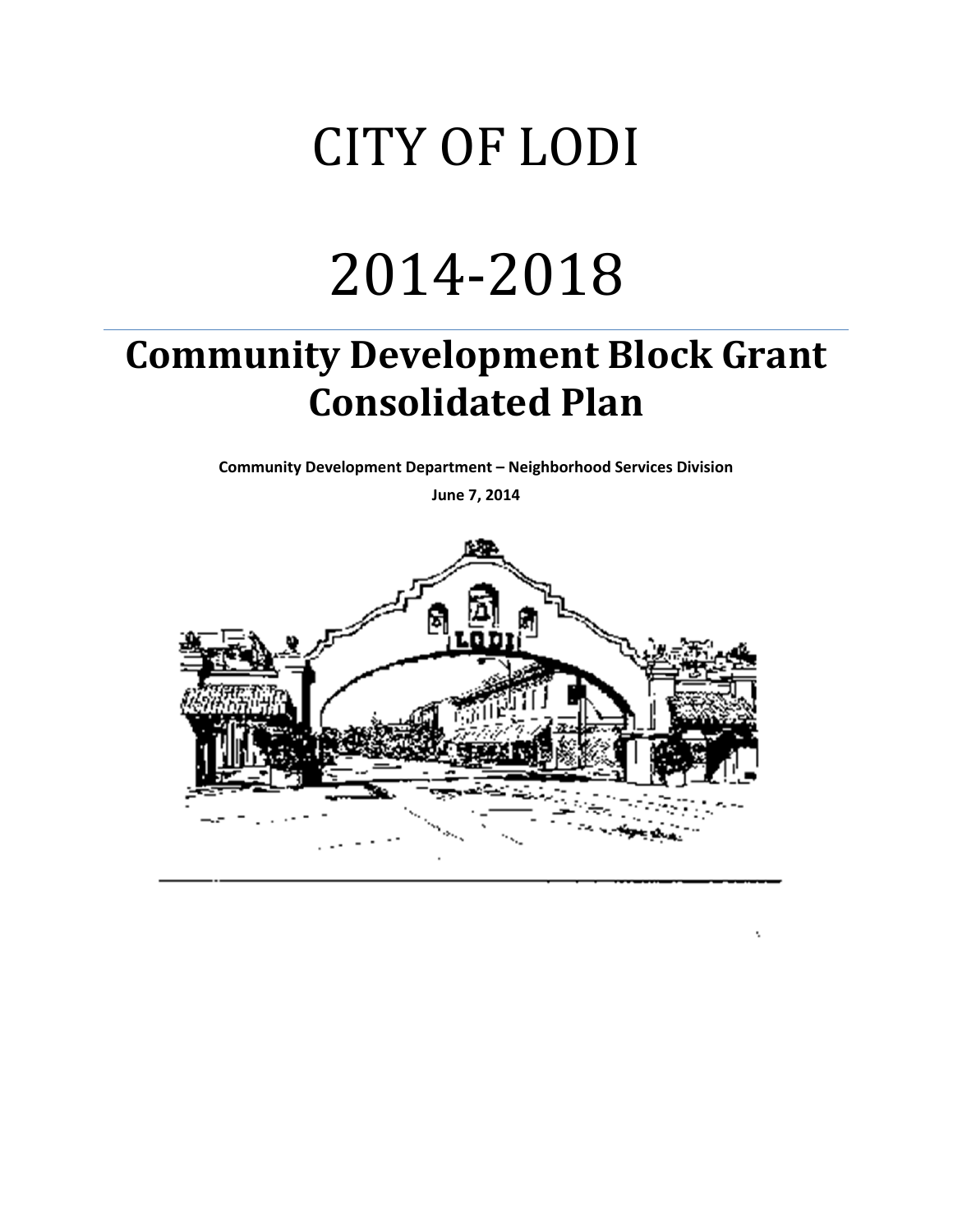## **Executive Summary**

## **ES‐05 Executive Summary ‐ 24 CFR 91.200(c), 91.220(b)**

#### **1. Introduction**

#### **1. Introduction**

The Consolidated Plan is required by the U.S. Department of Housing and Urban Development (HUD) in order for local jurisdictions to receive federal housing and community development funds under the Community Development Block Grant (CDBG) Program. The overall goal of the CDBG program is to develop viable urban communities by providing decent housing, providing a suitable living environment, and expanding economic opportunities.

The Consolidated Plan serves the following functions:

- 1. A planning document for the City of Lodi, which builds on a participatory process;
- 2. An application for federal funds under HUD's CDBG formula grants programs;
- 3. A strategy to be followed in carrying out HUD's programs; and
- 4. An allocation of funds to specific projects and activities for the first fiscal year of the Consolidated Plan.

#### *Consolidated Plan Timeframe*

The 2014‐2018 Consolidated Plan covers the timeframe from July 1, 2014 to June 30, 2019, a period of five fiscal years. During this timeframe, the City anticipates receiving only CDBG funding from HUD.

## **2. Summary of the objectives and outcomes identified in the Plan Needs Assessment Overview**

The Needs Assessment identified several target populations:

- Extremely low-income and very low-income households;
- Seniors;
- Youth, primarily ages  $6 17$ ;
- Persons with disabilities; and
- Foster youth.

The Needs Assessment also identified several types of projects and services that are needed in the community, including the following: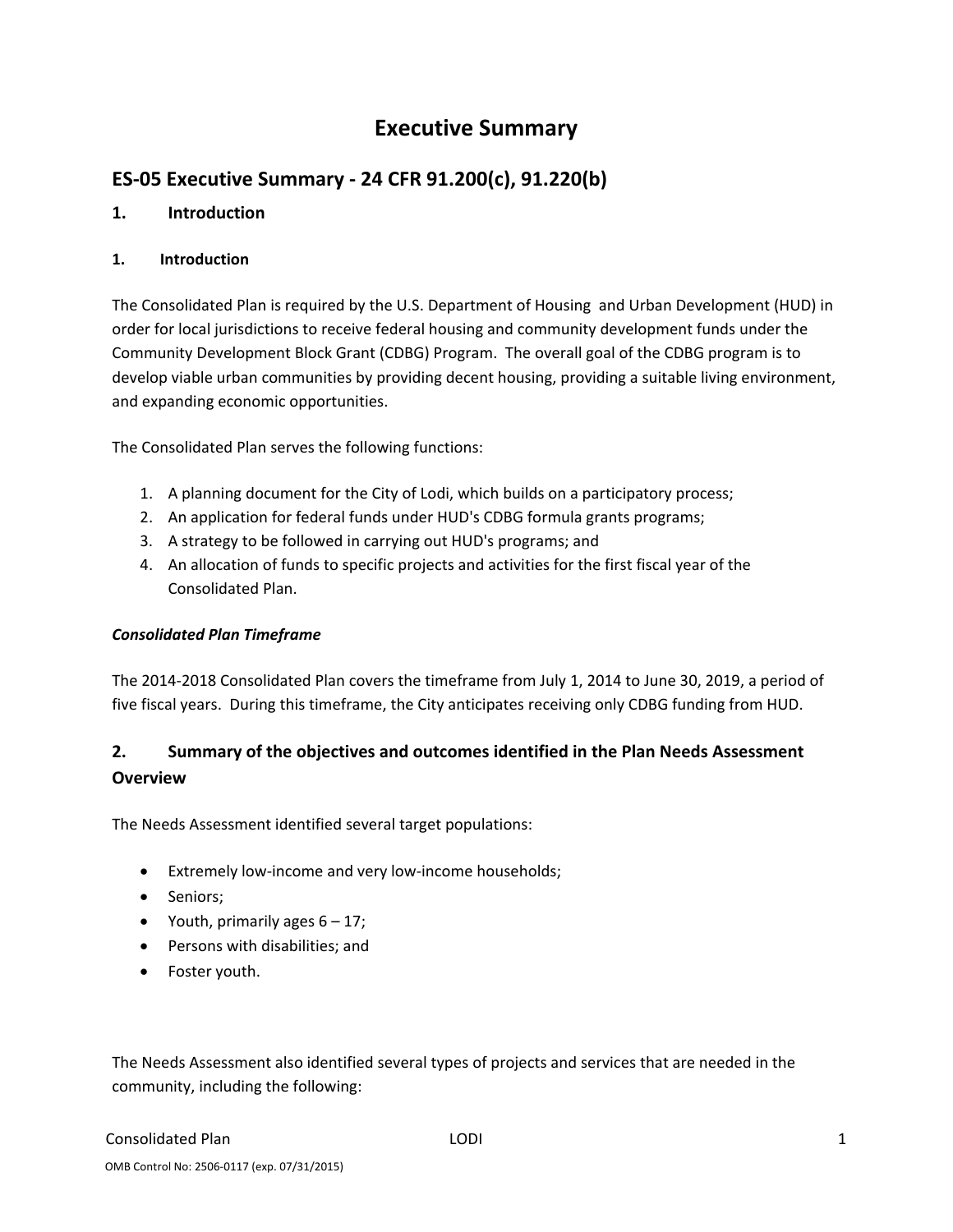- Public facilities (either new or upgrades/expansions to existing facilities), including community centers, youth facilities, community gardens and one‐stop service centers;
- Affordable housing programs for new housing construction, the preservation and rehabilitation of existing rental housing, emergency housing repairs, down‐payment assistance and tenant‐ based rental assistance;
- Crime prevention activities to provide resources to support law enforcement and crime prevention programming in designated neighborhoods;
- Public improvements, especially those focused on increasing accessibility, such as ADA curbs ramps and sidewalk infill, and storm drainage and flooding improvements;
- Public services for a wide range of populations, including seniors, youth, disabled persons, homeless households, foster youth, displaced workers, and households with fair housing issues;
- Employment development services to provide training and to support job creation.

Over the next five years, the City of Lodi anticipates funding projects related to all of these needs, although available funding resources, community‐based organization partnerships, and market conditions may ultimately limit the City's ability to fund some project types.

Given the City's relatively small CDBG allocation, funds for affordable housing or other large capital improvement projects will need to come from other sources such as the State HOME Program and HUD's Section 108 Loan Guarantee Program.

For specific information on objectives and outcomes, consult Table 55 (located in the Strategic Plan).

#### **3. Evaluation of past performance**

The City evaluated its past performance as a part of setting the goals and strategies associated with this Consolidated Plan. Demographically, changes in Lodi have remained constant over the last decade. During the economic downturn the City was hit by foreclosures and the poverty rate increased to 17.29% of the population, according to some ACS data.

Over the course of the last five years, the City has taken steps to identify and address needs related to homelessness, which has increased in the community. The City funded the expansion of an existing homeless shelter to include units for single men and women with children, but recognizes that there is more work to be done to address homelessness, and plans to explore solutions on a regional basis with surrounding jurisdictions.

In the area of accessibility, the City has completed several dozen curb ramps and a couple sidewalk infill projects in recent years, as well as major accessibility improvements at City facilities such as the Grape Bowl. The need for these activities remains high and they are included in this Plan.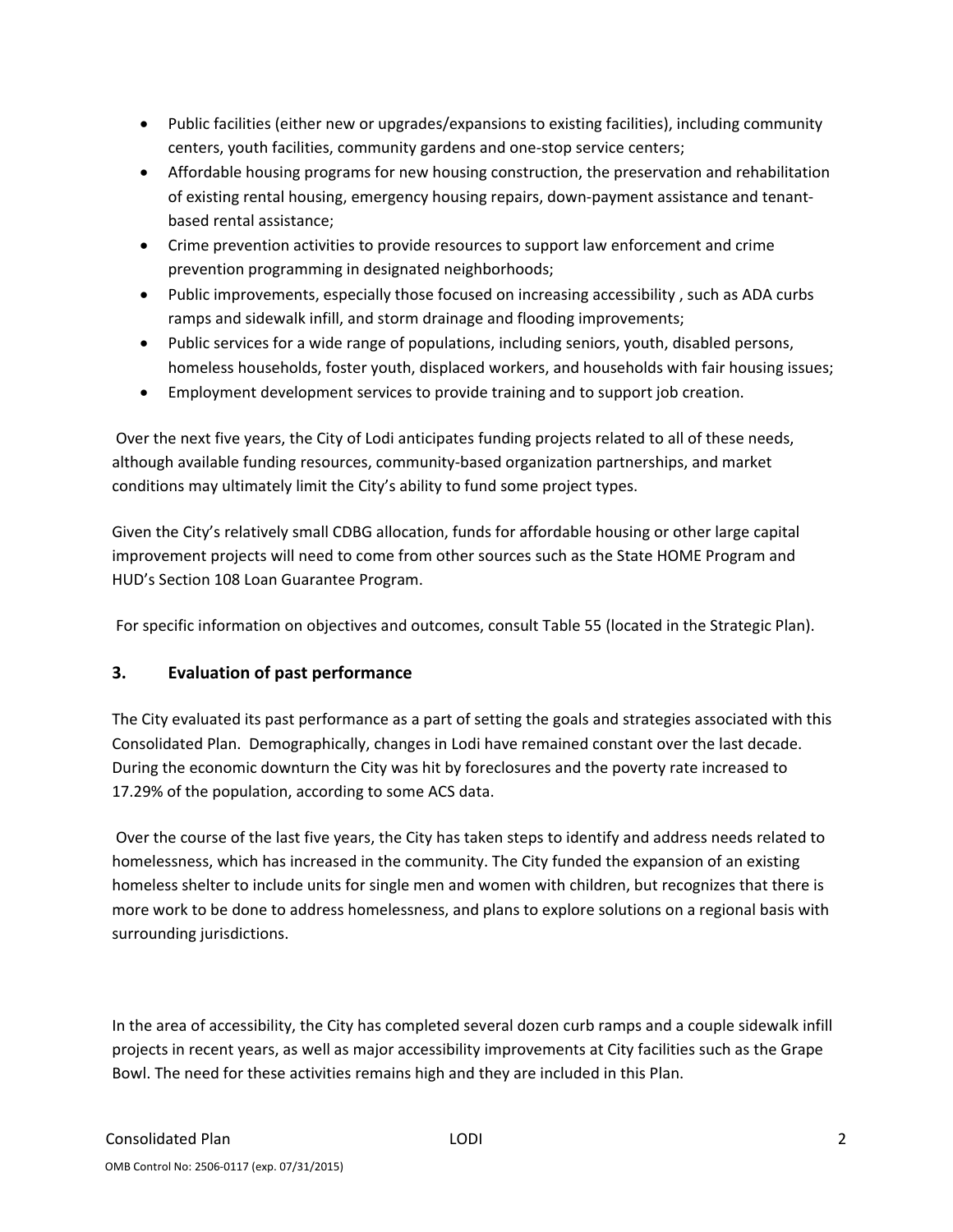The City has typically devoted the full 15% allowed to public services, serving thousands of households with a range of services, from meals to transportation to fair housing counseling. Many households have come to depend on these services, and new households are accessing them.

#### **4. Summary of citizen participation process and consultation process**

The City of Lodi offered several opportunities for participation and comment through the Consolidated Plan process:

- On June 11, 2013, staff met with the community as part of a Lodi Improvement Committee meeting, in which a group of six representatives from the local business community along Cherokee Lane commented on the need for public improvements along that main thoroughfare that happens to be within the CDBG Target Area.
- On September 10, 2013, staff again met with the community and representatives from the region's service providers as part of a Lodi Improvement Committee's regular monthly meeting.

Much of the discussion focused on projects and improvements that could be done along Cherokee Lane.

- On September 29, 2013, staff surveyed participants at the annual Celebration on Central event that serves the low‐income and minority communities of Lodi's Eastside. A total of 44 people provided comments, many of which referenced a need for crime prevention or issues with crime and public safety within the neighborhoods.
- On November 7, 2013, December 12, 2013 and December 19, 2013, staff conducted a series of community needs assessment presentations and exercises with focused minority populations and the general public. A total of 55 members of the community participated in those exercises.
- On January 8, 2014, staff conducted a community needs assessment exercise with representatives from local services providers and community-based organizations. A total of 9 people attended and participated in that meeting.
- On January 22, 2014, staff conducted a needs assessment workshop with local for‐profit and non‐profit developers, our Housing Authority, local real estate and banking professionals, and housing advocates to review and discuss issues related directly to affordable housing.

On January 30, 2014, staff conducted a follow up meeting to review and discuss the findings of the community outreach and needs assessment that had been conducted to that date.

#### **5. Summary of public comments**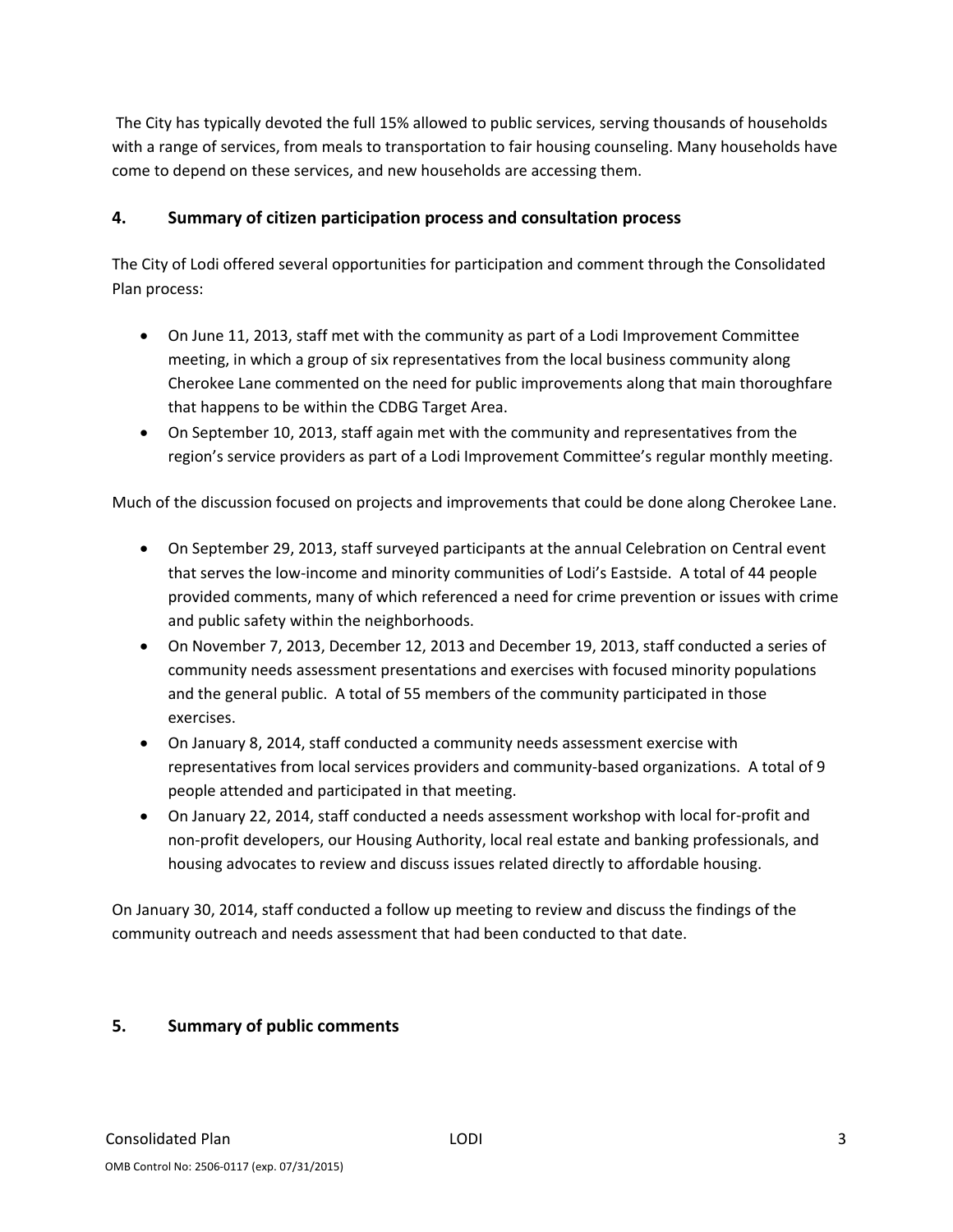Feedback received through outreach efforts, such as meetings with committees, non-profits and community-based organizations, and the public are incorporated in the Process and Needs Assessment sections, and to a lesser degree, the Market Analysis.

At the first City Council Public Hearing on April 2, 2014, a total of seven people spoke in support of the various organizations and proposed projects and activities. Letters from one individual and a group of Hispanic residents that took part in the community outreach were addressed and submitted to the City Council.

At the second City Council Public Hearing on May 7, 2014, a total of four people spoke in support of the various projects and services proposed for 2014‐2015, as well as the overall goals and objectives proposed for the 2014‐2018 Consolidated Plan period. One letter from the group of Hispanic residents that took part in the community outreach was addressed and submitted to the City Council.

No other comments were received during the 30‐day public comment period.

#### **6. Summary of comments or views not accepted and the reasons for not accepting them**

The City has not received any public comments that were not accepted. The City attempted to incorporate feedback received throughout the Consolidated Plan outreach efforts into the Plan in some fashion.

#### **7. Summary**

Based on the needs assessment, market analysis, and public outreach, the City selected the following priorities for the Consolidated Plan:

- Build healthy communities; and
- Expand economic opportunities.

Those priorities align closely with the City's Mission Statement which reads, "The City of Lodi's purpose is to enhance the quality of life for Lodi residents, reflecting our high community standards" and the overall objective to provide the citizenry a better, more attractive, and healthier place in which to live.

Within those priorities, the City has identified eight main goals:

- Foster the development and preservation of fair and quality housing choices for residents of all income levels throughout the entire community;
- Expand financial opportunities for lower-income individuals and families;
- Build capacity and leadership in marginalized communities;
- Improve access to social services;
- Improve accessibility;

#### Consolidated Plan 2002 12:00 12:00 12:00 12:00 12:00 12:00 12:00 12:00 12:00 12:00 12:00 12:00 12:00 12:00 12:00 12:00 12:00 12:00 12:00 12:00 12:00 12:00 12:00 12:00 12:00 12:00 12:00 12:00 12:00 12:00 12:00 12:00 12:00 1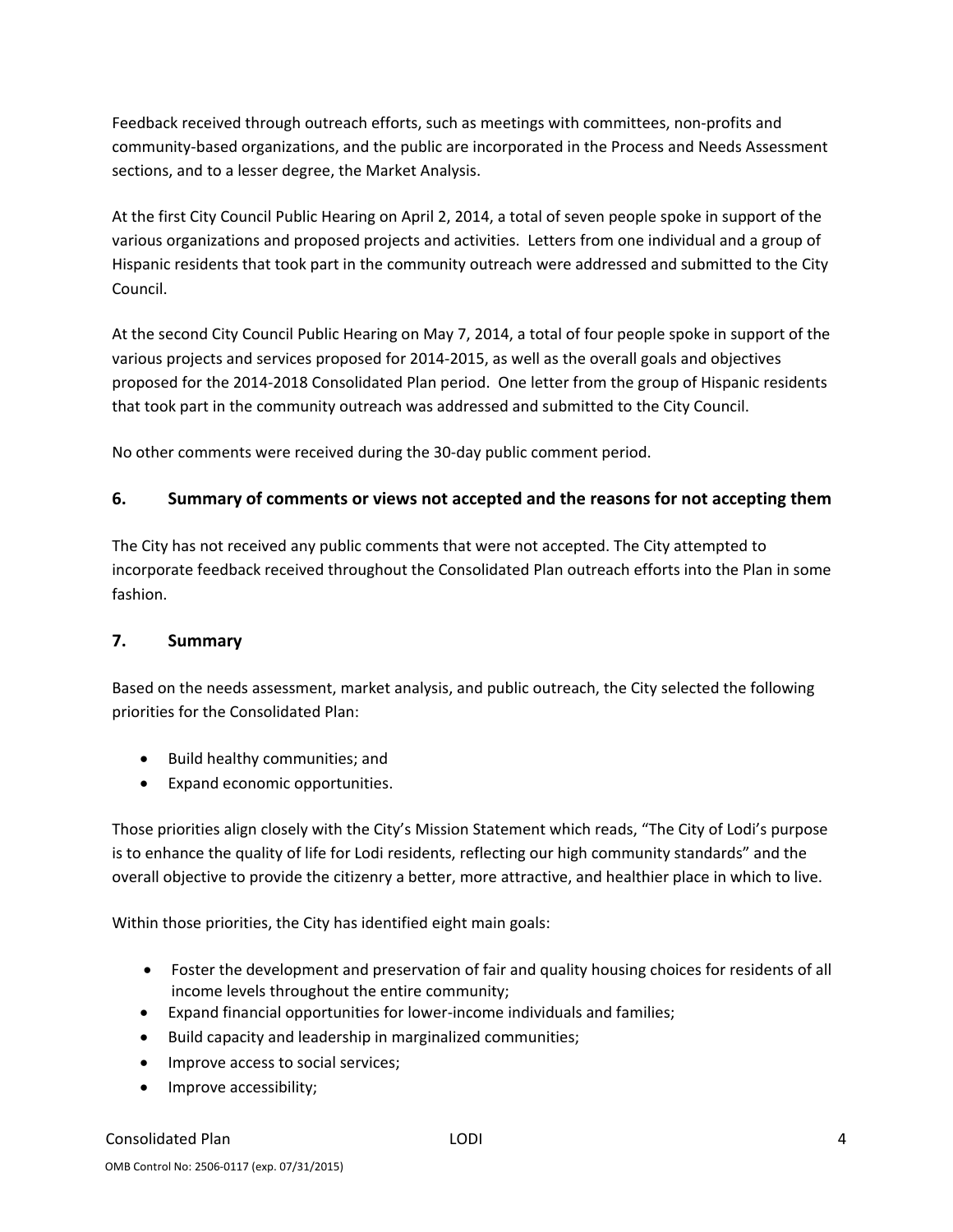- Construct or upgrade public facilities;
- Address blight and nuisance conditions; and
- Secure funding to implement these goals.

To address those goals, the City plans to fund the development of new affordable housing and transitional housing, provide funding to homeowners needing health and safety repairs, offer businesses loans or other assistance to create quality low-income jobs, support nonprofits offering a wide range of social services, assist with accessibility and new facility projects, and the abatement of graffiti and other blight and nuisance conditions that have an adverse impact on the community. Other types of projects may be considered as needed throughout the Consolidated Plan timeframe.

The City anticipates funding activities using a variety of sources, including CDBG, State HOME funds, and grants received by the City.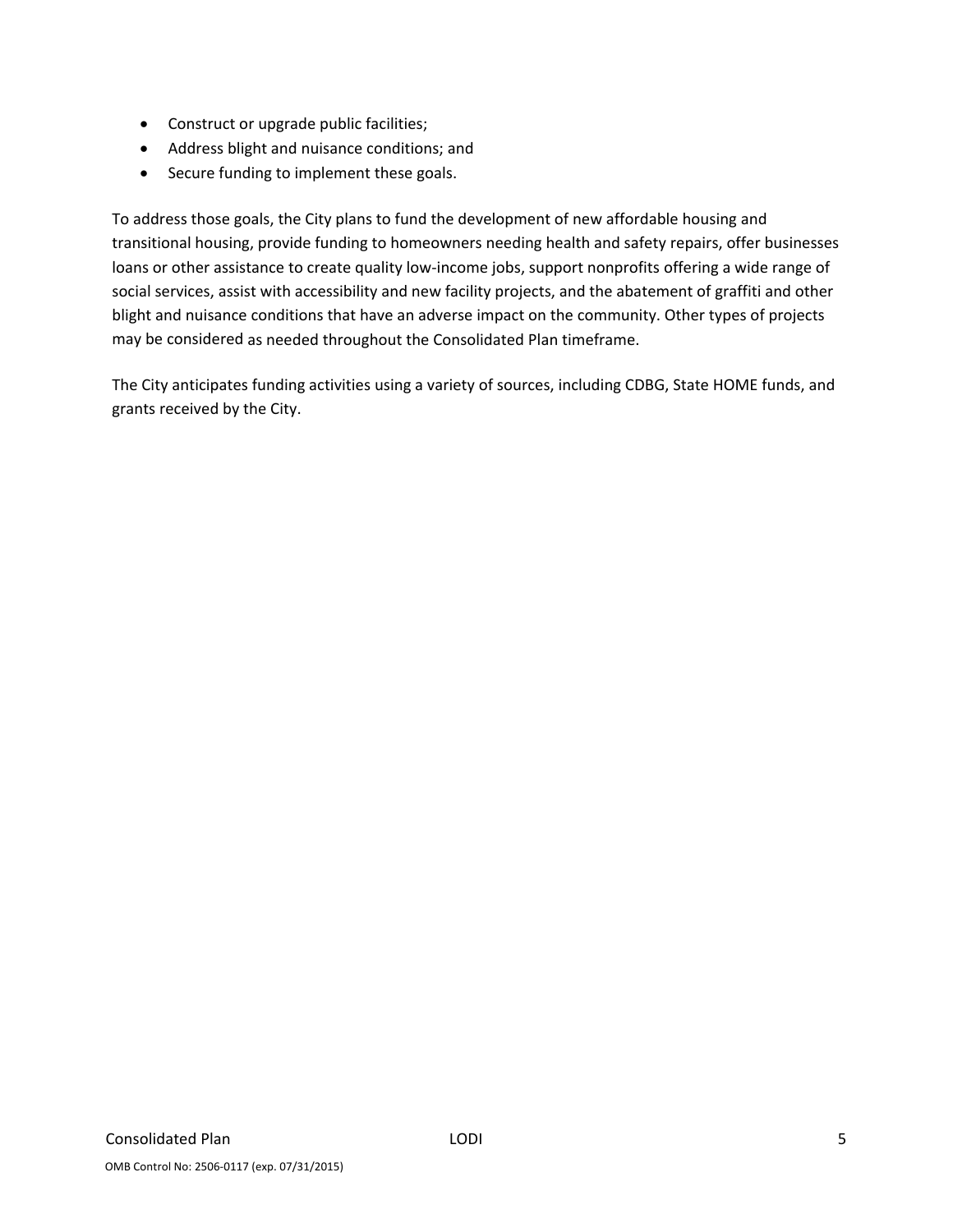## **The Process**

## **PR‐05 Lead & Responsible Agencies 24 CFR 91.200(b)**

## **1. Describe agency/entity responsible for preparing the Consolidated Plan and those responsible for administration of each grant program and funding source**

The following are the agencies/entities responsible for preparing the Consolidated Plan and those responsible for administration of each grant program and funding source.

| <b>Agency Role</b>        | <b>Name</b> | <b>Department/Agency</b> |
|---------------------------|-------------|--------------------------|
| Lead Agency               | LODI        |                          |
| <b>CDBG Administrator</b> |             |                          |

**Table 1 – Responsible Agencies**

#### **Narrative**

The Community Development Department – Neighborhood Services Division is responsible for overseeing the administration of the City's CDBG funding, including the preparation of the Consolidated Plan. The Neighborhood Services Division Manager over‐sees the day‐to‐day administration of the CDBG program.

#### **Consolidated Plan Public Contact Information**

City of Lodi

21 W. Pine Street

Lodi, CA 95240

Attn: Neighborhood Services Manager

209‐333‐6800 x2467

jwood@lodi.gov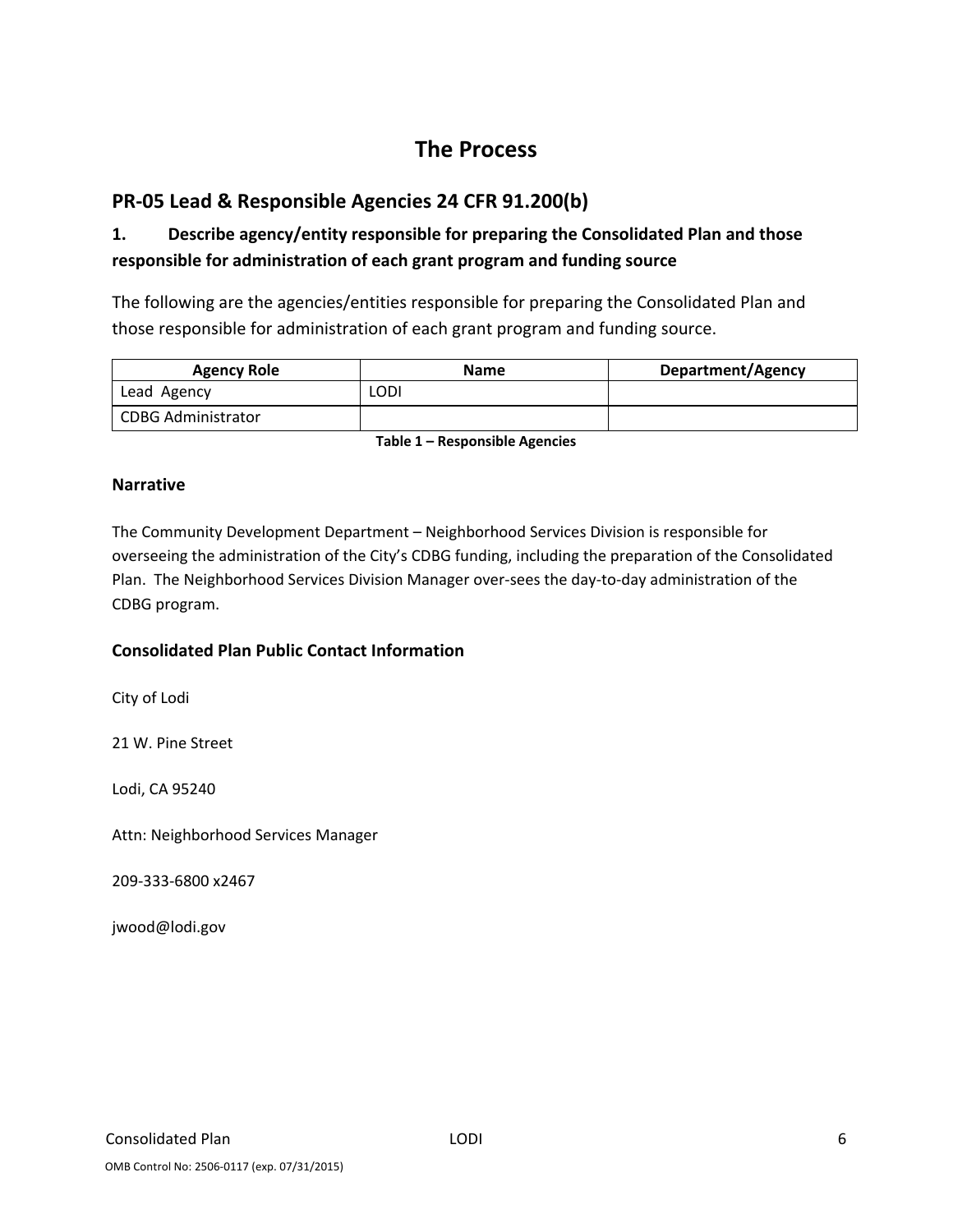## **PR‐10 Consultation ‐ 91.100, 91.200(b), 91.215(l)**

#### **1. Introduction**

In preparing the Consolidated Plan, the City consulted with a variety of agencies, including local and regional community‐based organizations, the Housing Authority of the County of San Joaquin, and many others.

The goal of the consultation process was to gather data to help determine the priority needs of Lodi citizens and opportunities for coordination to improve availability and access to services.

## **Provide a concise summary of the jurisdiction's activities to enhance coordination between public and assisted housing providers and private and governmental health, mental health and service agencies (91.215(I)).**

The City of Lodi's public housing agency is the Housing Authority of the County of San Joaquin. In the past, the Housing Authority has facilitated quarterly meetings among the local city and county agencies, and area service providers to better coordinate service delivery.

In addition, Lodi's Neighborhood Services Division Manager sits on the local board for the Emergency Food and Shelter Program, which includes representatives from all emergency shelter providers as well as County mental health professionals.

## **Describe coordination with the Continuum of Care and efforts to address the needs of homeless persons (particularly chronically homeless individuals and families, families with children, veterans, and unaccompanied youth) and persons at risk of homelessness**

The City of Lodi looks to become more involved in the Continuum of Care (CoC) over the course of this Consolidated Plan period. The CoC is currently administered by the San Joaquin County Community Development Department, with several local agencies and organizations receiving funding.

The City's efforts to address the needs of homeless persons have included participation and support of "A Hand Up", a local homeless advocacy and outreach group made up of social service providers and faith-based organizations that meet monthly to discuss homeless issues and effective ways of addressing them.

The City of Lodi has funded expansion of the local shelter provider's facilities to accommodate homeless men and women with children and transitional housing units.

**Describe consultation with the Continuum(s) of Care that serves the jurisdiction's area in determining how to allocate ESG funds, develop performance standards and evaluate outcomes, and develop funding, policies and procedures for the administration of HMIS**

#### Consolidated Plan LODI 7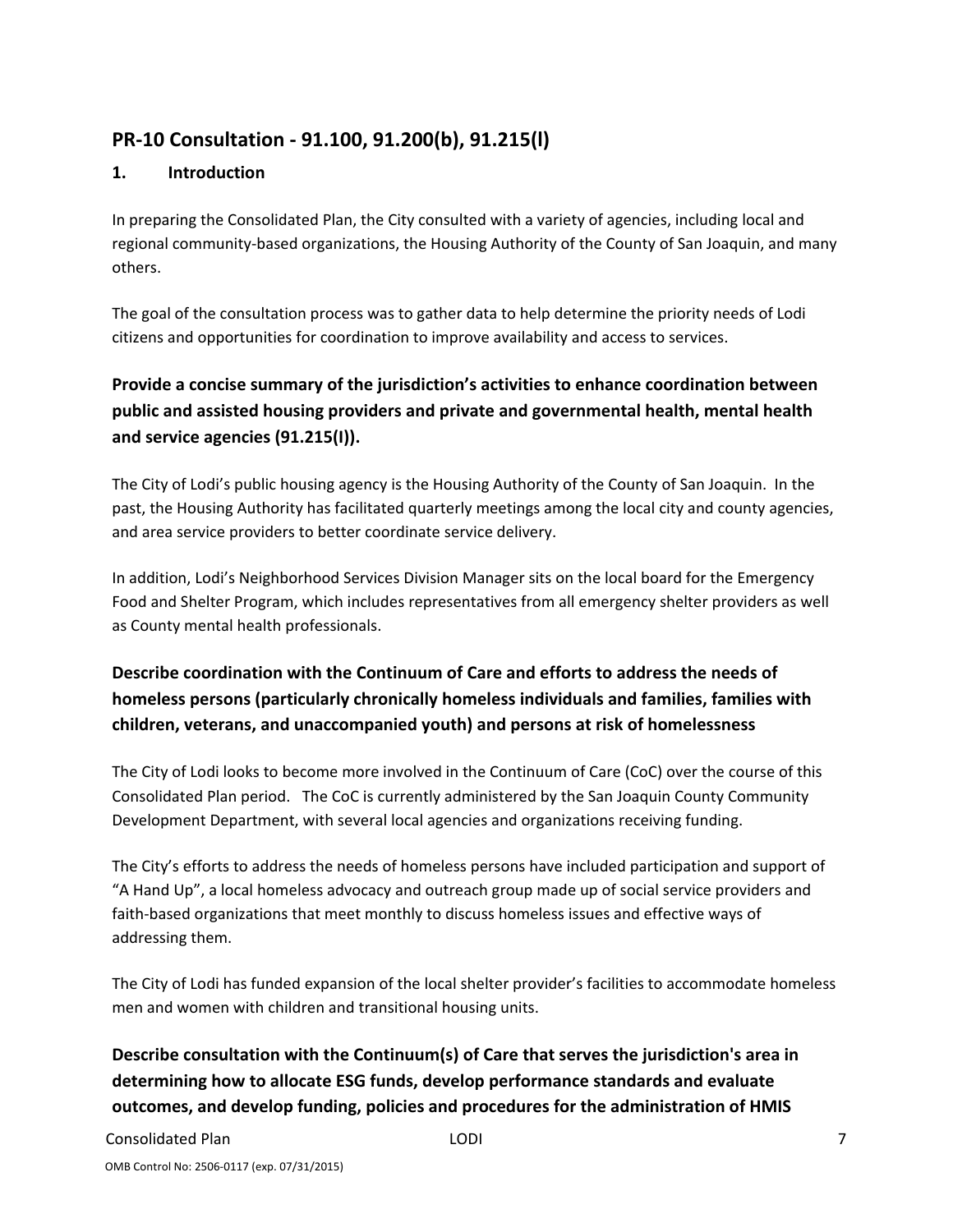The City of Lodi does not have sufficient population to receive Emergency Shelter Grant (ESG) funding directly. The San Joaquin County Neighborhood Preservation Division administers several federal grant programs that provide direct assistance to homeless individuals and families. They include several Supportive Housing Programs (SHP) and a Shelter Plus Care (SPC) Program. The SPC program provides rent assistance for disabled homeless individuals. Supportive Housing Programs provide rent assistance and supportive services to homeless families and individuals to assist them in making a successful transition from homelessness to independent living. Funds for these programs are received through HUD's Continuum of Care Homeless Assistance Grant Application process.

## **2. Describe Agencies, groups, organizations and others who participated in the process and describe the jurisdictions consultations with housing, social service agencies and other entities**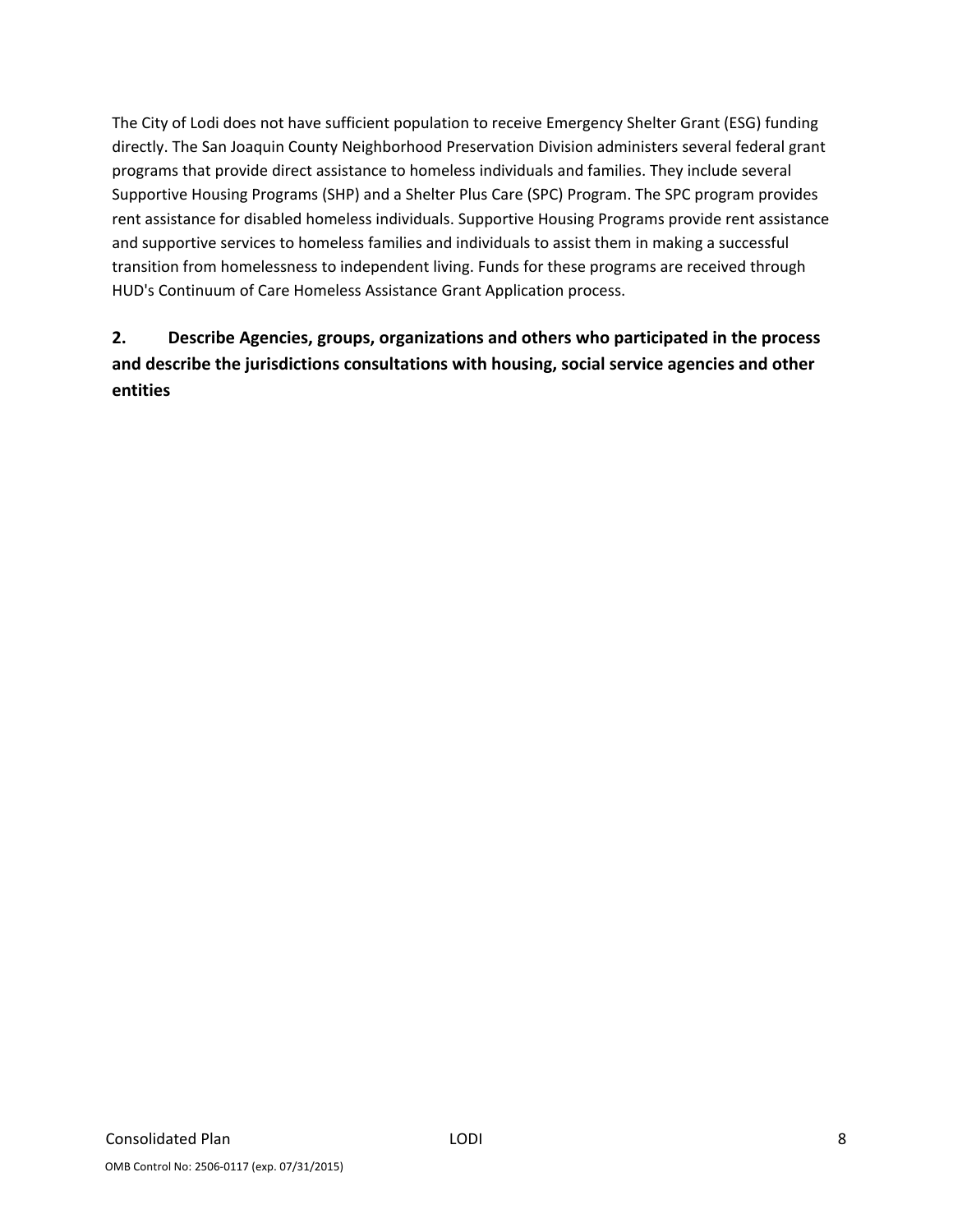| $\mathbf{1}$   | Agency/Group/Organization                                                                                                                              | CALIFORNIA HUMAN DEVELOPMENT CORPORATION                                                                                                                                                                                                                                                                                                                                                                                                                 |  |  |  |
|----------------|--------------------------------------------------------------------------------------------------------------------------------------------------------|----------------------------------------------------------------------------------------------------------------------------------------------------------------------------------------------------------------------------------------------------------------------------------------------------------------------------------------------------------------------------------------------------------------------------------------------------------|--|--|--|
|                | <b>Agency/Group/Organization Type</b>                                                                                                                  | Housing<br>Services - Housing<br>Services-Children<br><b>Services-Elderly Persons</b><br>Services-Health<br>Services-Education<br>Services-Employment<br>Neighborhood Organization                                                                                                                                                                                                                                                                       |  |  |  |
|                | What section of the Plan was addressed<br>by Consultation?                                                                                             | <b>Housing Need Assessment</b><br>Lead-based Paint Strategy<br><b>Public Housing Needs</b><br>Non-Homeless Special Needs<br><b>Economic Development</b><br>Anti-poverty Strategy                                                                                                                                                                                                                                                                         |  |  |  |
|                | How was the Agency/Group/Organization<br>consulted and what are the anticipated<br>outcomes of the consultation or areas for<br>improved coordination? | Staff met with CHD that had pulled together groups of<br>Hispanic residents to take part in the community<br>outreach process. They reviewed and commented on<br>various needs and issues that were crucial to their<br>community and were instrumental in the formation of<br>the goals that were identified in the Con Plan. CHD will<br>facilitate continued outreach to the Hispanic minority<br>community throughout the Consolidated Plan process. |  |  |  |
| $\overline{2}$ | Agency/Group/Organization                                                                                                                              | Housing Authority of San Joaquin County                                                                                                                                                                                                                                                                                                                                                                                                                  |  |  |  |
|                | <b>Agency/Group/Organization Type</b>                                                                                                                  | Housing<br><b>PHA</b><br>Services - Housing                                                                                                                                                                                                                                                                                                                                                                                                              |  |  |  |
|                | What section of the Plan was addressed<br>by Consultation?                                                                                             | <b>Housing Need Assessment</b><br><b>Public Housing Needs</b><br><b>Market Analysis</b>                                                                                                                                                                                                                                                                                                                                                                  |  |  |  |
|                | How was the Agency/Group/Organization<br>consulted and what are the anticipated<br>outcomes of the consultation or areas for<br>improved coordination? | Staff consulted with the Housing Authority throughout<br>the development of the Con Plan. They reviewed and<br>commented on various needs and issues that were<br>related to their authority and role within the<br>community.                                                                                                                                                                                                                           |  |  |  |
| 3              | Agency/Group/Organization                                                                                                                              | <b>LOEL Foundation</b>                                                                                                                                                                                                                                                                                                                                                                                                                                   |  |  |  |
|                | Agency/Group/Organization Type                                                                                                                         | Housing<br>Services-Elderly Persons                                                                                                                                                                                                                                                                                                                                                                                                                      |  |  |  |

OMB Control No: 2506‐0117 (exp. 07/31/2015)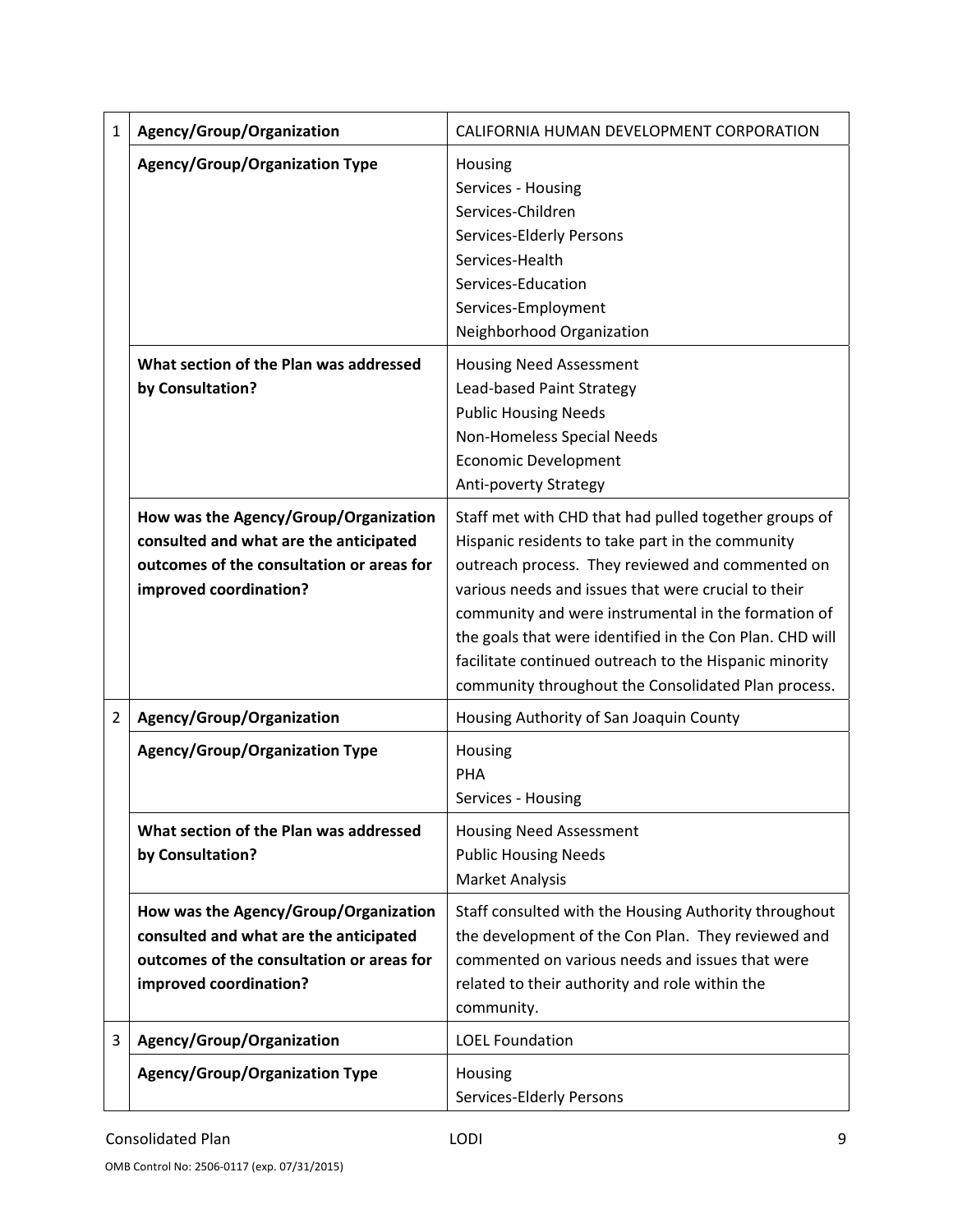|   | What section of the Plan was addressed<br>by Consultation?                                                                                             | <b>Housing Need Assessment</b><br>Non-Homeless Special Needs                                                                                                                                                                    |
|---|--------------------------------------------------------------------------------------------------------------------------------------------------------|---------------------------------------------------------------------------------------------------------------------------------------------------------------------------------------------------------------------------------|
|   | How was the Agency/Group/Organization<br>consulted and what are the anticipated<br>outcomes of the consultation or areas for<br>improved coordination? | Staff consulted with the LOEL Foundation in regards to<br>various needs and issues that were related to their role<br>within the community.                                                                                     |
| 4 | Agency/Group/Organization                                                                                                                              | Second Harvest Food Bank                                                                                                                                                                                                        |
|   | <b>Agency/Group/Organization Type</b>                                                                                                                  | Services-Children<br>Services-Elderly Persons<br>Services-homeless<br>Services-Health                                                                                                                                           |
|   | What section of the Plan was addressed<br>by Consultation?                                                                                             | Homeless Needs - Chronically homeless<br>Homeless Needs - Families with children<br>Non-Homeless Special Needs                                                                                                                  |
|   | How was the Agency/Group/Organization<br>consulted and what are the anticipated<br>outcomes of the consultation or areas for<br>improved coordination? | Staff consulted with Second Harvest in regards to<br>various needs and issues that were related emergency<br>food and shelter.                                                                                                  |
| 5 | Agency/Group/Organization                                                                                                                              | THE SALVATION ARMY, A CALIFORNIA CORPORATION                                                                                                                                                                                    |
|   | <b>Agency/Group/Organization Type</b>                                                                                                                  | Housing<br>Services-homeless<br>Services-Health<br>Services-Education<br>Services-Employment                                                                                                                                    |
|   | What section of the Plan was addressed<br>by Consultation?                                                                                             | <b>Housing Need Assessment</b><br><b>Homelessness Strategy</b><br>Homeless Needs - Chronically homeless<br>Homeless Needs - Families with children<br>Homelessness Needs - Veterans<br>Homelessness Needs - Unaccompanied youth |
|   | How was the Agency/Group/Organization<br>consulted and what are the anticipated<br>outcomes of the consultation or areas for<br>improved coordination? | Staff consulted with the Salvation Army - Lodi Corp in<br>regards to various needs and issues that were related<br>emergency food and shelter, housing and supportive<br>services.                                              |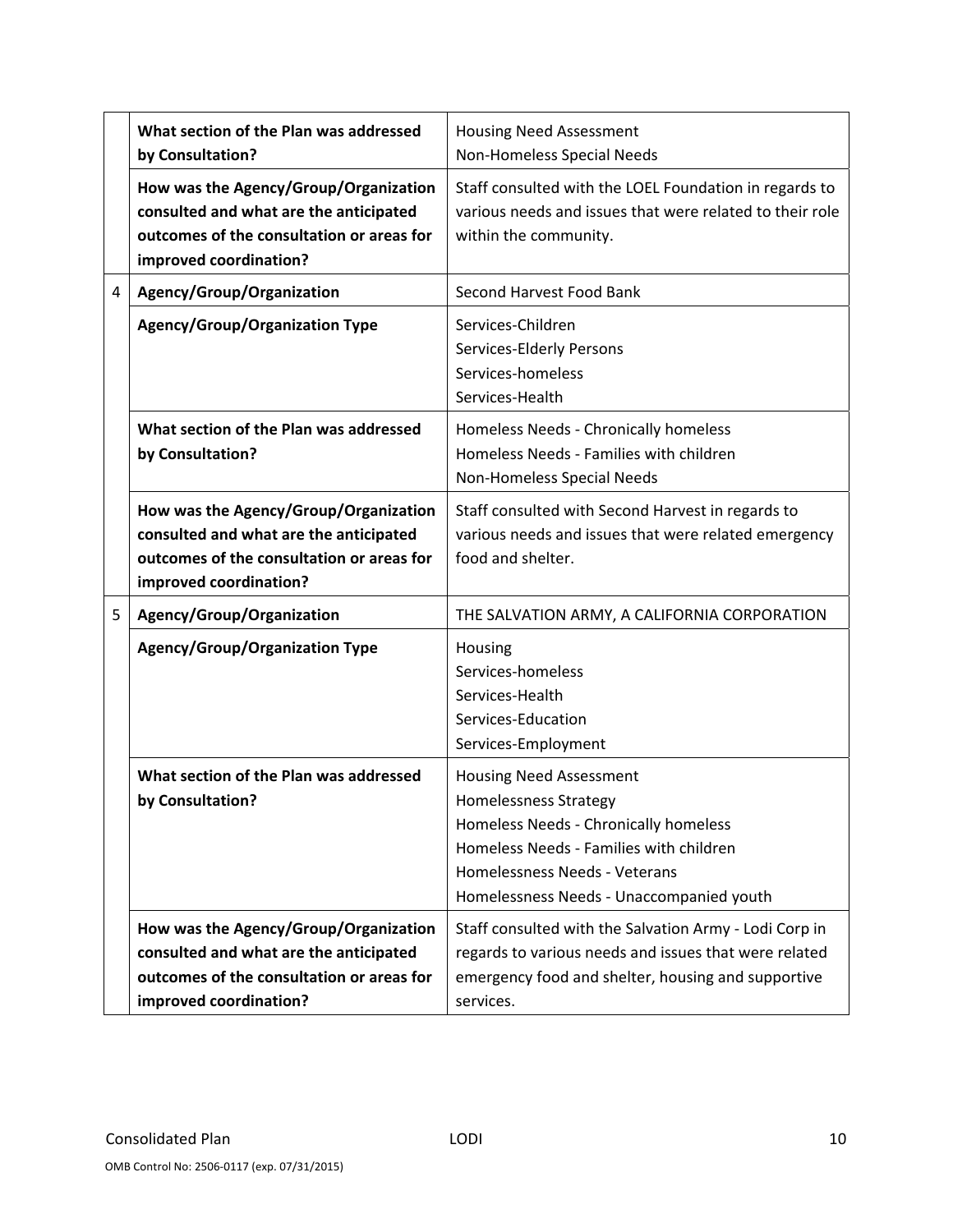| 6 | Agency/Group/Organization                                                                                                    | SAN JOAQUIN FAIR HOUSING ASSOCIATION                                                                                         |  |  |
|---|------------------------------------------------------------------------------------------------------------------------------|------------------------------------------------------------------------------------------------------------------------------|--|--|
|   | <b>Agency/Group/Organization Type</b>                                                                                        | Housing                                                                                                                      |  |  |
|   |                                                                                                                              | Services - Housing                                                                                                           |  |  |
|   |                                                                                                                              | Service-Fair Housing                                                                                                         |  |  |
|   | What section of the Plan was addressed                                                                                       | <b>Housing Need Assessment</b>                                                                                               |  |  |
|   | by Consultation?                                                                                                             | Homeless Needs - Families with children                                                                                      |  |  |
|   | How was the Agency/Group/Organization<br>consulted and what are the anticipated<br>outcomes of the consultation or areas for | Staff consulted with Fair Housing in regards to various<br>needs and issues that were related housing and<br>discrimination. |  |  |
|   | improved coordination?                                                                                                       |                                                                                                                              |  |  |

**Table 2 – Agencies, groups, organizations who participated**

#### **Identify any Agency Types not consulted and provide rationale for not consulting**

The City consulted a variety of agencies serving Lodi residents and the region. No agency types were specifically left out of the consultation process.

| Name of Plan            | <b>Lead Organization</b> | How do the goals of your Strategic Plan overlap with<br>the goals of each plan? |
|-------------------------|--------------------------|---------------------------------------------------------------------------------|
| Continuum of Care       | San Joaquin County       | Both address issues pertaining to homelessness and                              |
|                         |                          | special needs housing.                                                          |
| San Joaquin Valley Fair | California Coalition     | Both address issues impacting Fair Housing Choice,                              |
| <b>Housing Equity</b>   | For Rural Housing        | expanding economic opportunities, and building                                  |
| Assessment              |                          | capacity and leadership in marginalized populations.                            |
| <b>Housing Element</b>  | City of Lodi             | Both include the goal of fostering affordable housing.                          |

**Table 3 – Other local / regional / federal planning efforts**

**Describe cooperation and coordination with other public entities, including the State and any adjacent units of general local government, in the implementation of the Consolidated Plan (91.215(l))**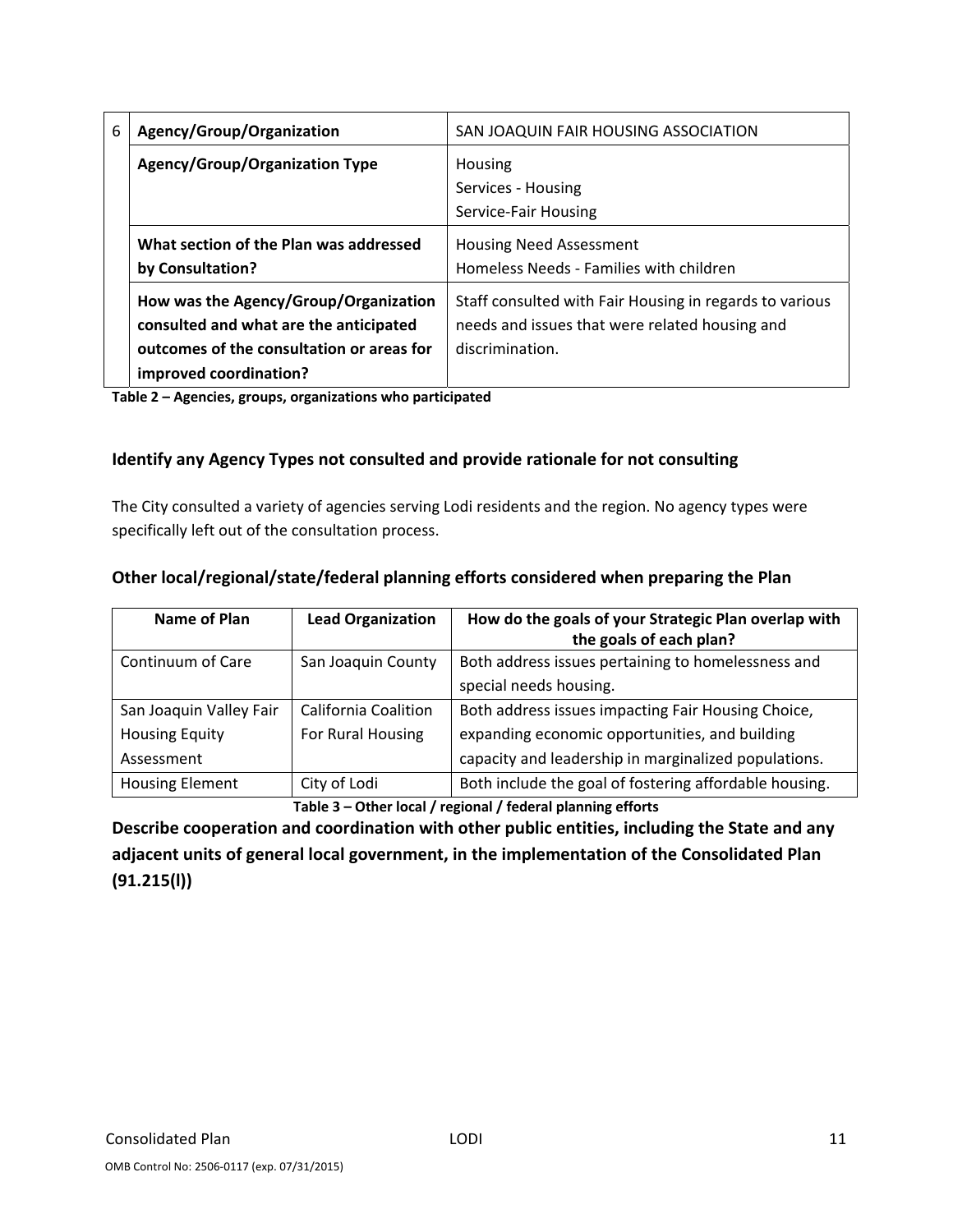## **PR‐15 Citizen Participation**

#### **1. Summary of citizen participation process/Efforts made to broaden citizen participation Summarize citizen participation process and how it impacted goal‐setting**

The City of Lodi offered several opportunities for participation and comment throughout the Consolidated Plan process, as indicated below. There will be an additional public hearing in front of the Lodi City Council on May 7, 2014.

The comments received through the citizen participation process were essential to outlining priorities over the Consolidated Plan timeframe. The majority of the needs identified throughout the Consolidated Plan process are incorporated in the Needs Assessment and covered in the Strategic Plan priorities and goals.

#### **Citizen Participation Outreach**

| <b>Sort Order</b> | <b>Mode of Outreach</b> | <b>Target of Outreach</b> | <b>Summary of</b>     | <b>Summary of</b> | <b>Summary of comments</b> | URL (If     |
|-------------------|-------------------------|---------------------------|-----------------------|-------------------|----------------------------|-------------|
|                   |                         |                           | response/attendance   | comments received | not accepted               | applicable) |
|                   |                         |                           |                       |                   | and reasons                |             |
|                   | <b>Street Survey</b>    | <b>Target Area</b>        | Staff received        | Many of the       | All comments were          |             |
|                   |                         | residents                 | comments from 44      | comments          | accepted.                  |             |
|                   |                         |                           | residents from within | referenced a need |                            |             |
|                   |                         |                           | the CDBG Target Area  | for crime         |                            |             |
|                   |                         |                           | on issues and         | prevention or     |                            |             |
|                   |                         |                           | concerns that they    | issues with crime |                            |             |
|                   |                         |                           | have within their     | and public safety |                            |             |
|                   |                         |                           | neighborhoods.        | within the        |                            |             |
|                   |                         |                           |                       | neighborhoods.    |                            |             |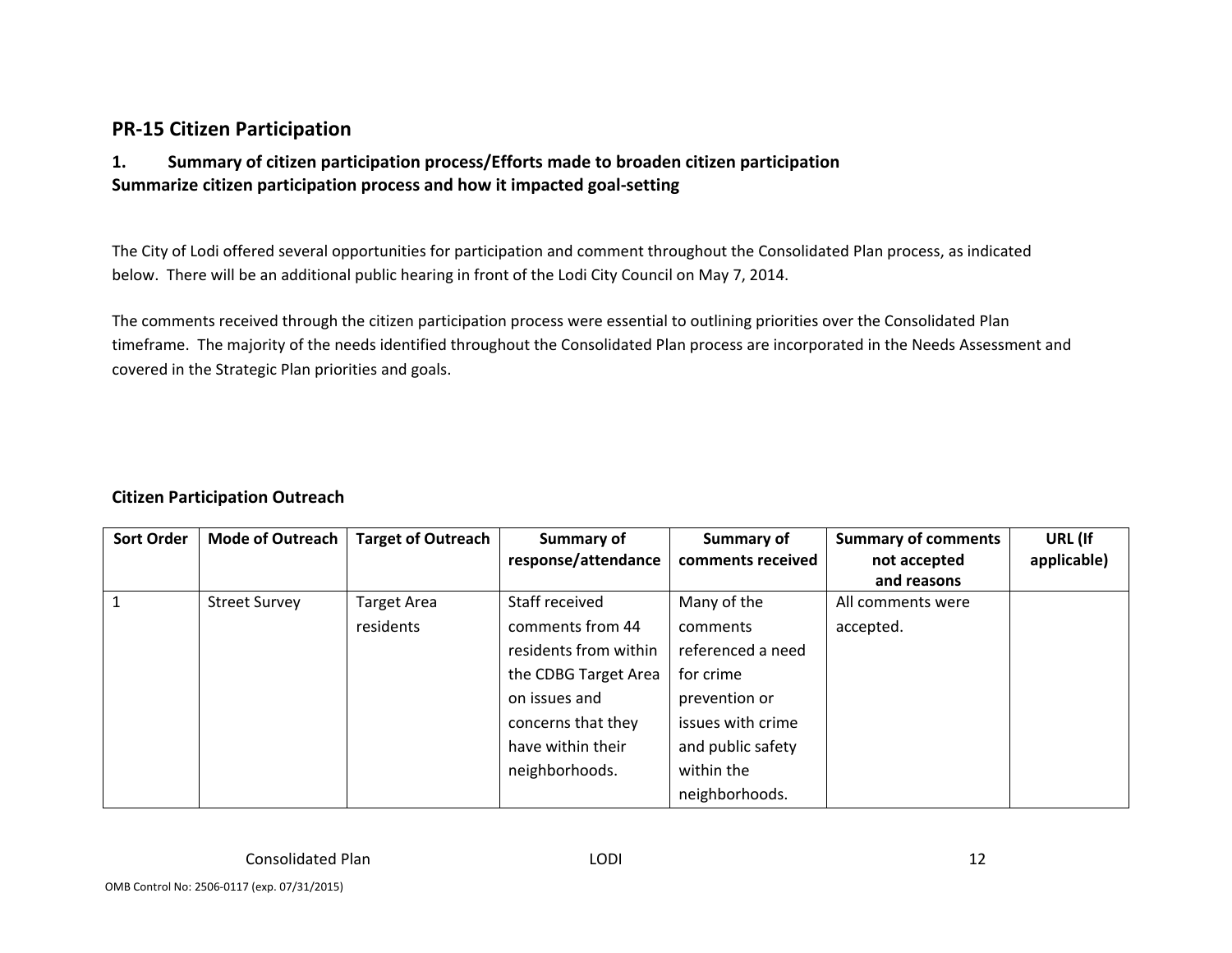| <b>Sort Order</b> | <b>Mode of Outreach</b> | <b>Target of Outreach</b> | Summary of                               | <b>Summary of</b>     | <b>Summary of comments</b> | URL (If     |
|-------------------|-------------------------|---------------------------|------------------------------------------|-----------------------|----------------------------|-------------|
|                   |                         |                           | response/attendance<br>comments received |                       | not accepted               | applicable) |
|                   |                         |                           |                                          |                       | and reasons                |             |
| 2                 | <b>Public Meeting</b>   | <b>Minorities</b>         | Staff conducted a                        | Key needs for         | All comments were          |             |
|                   |                         |                           | series of community                      | affordable housing    | accepted.                  |             |
|                   |                         | Non-English               | needs assessment                         | and rental housing    |                            |             |
|                   |                         | Speaking - Specify        | presentations and                        | assistance; public    |                            |             |
|                   |                         | other language:           | exercises with                           | facilities and public |                            |             |
|                   |                         | Spanish, Urdu             | focused minority                         | improvements;         |                            |             |
|                   |                         |                           | populations. A total                     | public services to    |                            |             |
|                   |                         |                           | of 55 members of the                     | serve seniors,        |                            |             |
|                   |                         |                           | community                                | youth, disabled,      |                            |             |
|                   |                         |                           | participated in those                    | and homeless;         |                            |             |
|                   |                         |                           | exercises.                               | crime prevention;     |                            |             |
|                   |                         |                           |                                          | and employment        |                            |             |
|                   |                         |                           |                                          | development           |                            |             |
|                   |                         |                           |                                          | services and job      |                            |             |
|                   |                         |                           |                                          | creation.             |                            |             |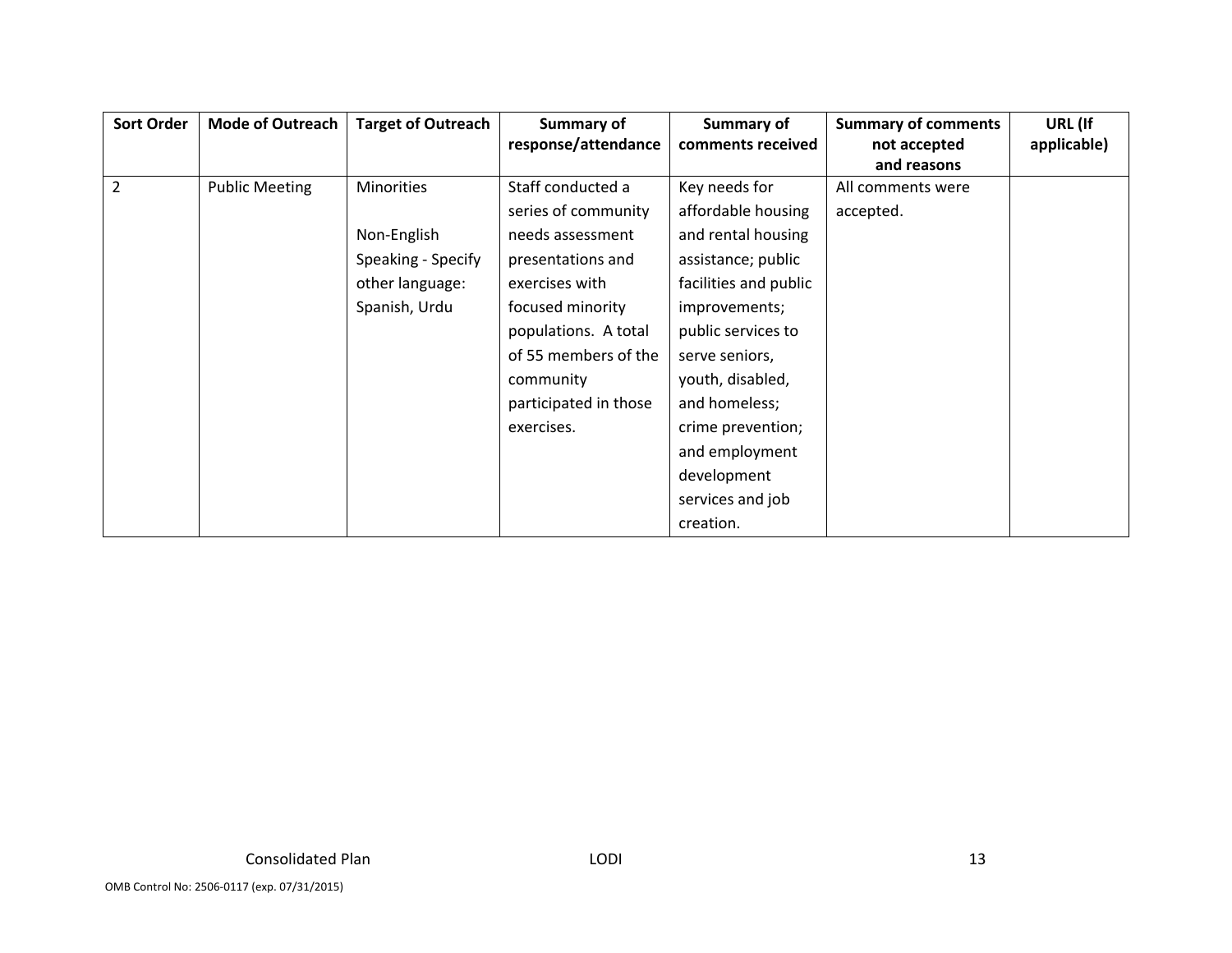| <b>Sort Order</b> | <b>Mode of Outreach</b> | <b>Target of Outreach</b> | Summary of            | <b>Summary of</b>   | <b>Summary of comments</b> | URL (If     |
|-------------------|-------------------------|---------------------------|-----------------------|---------------------|----------------------------|-------------|
|                   |                         |                           | response/attendance   | comments received   | not accepted               | applicable) |
|                   |                         |                           |                       |                     | and reasons                |             |
| $\overline{3}$    | <b>Public Meeting</b>   | Non-                      | Staff conducted a     | The participants,   | All comments were          |             |
|                   |                         | targeted/broad            | community needs       | predominantly local | accepted.                  |             |
|                   |                         | community                 | assessment            | <b>business</b>     |                            |             |
|                   |                         |                           | presentation and      | community along     |                            |             |
|                   |                         |                           | exercises with the    | Cherokee Lane,      |                            |             |
|                   |                         |                           | general public        | commented on the    |                            |             |
|                   |                         |                           | through the Lodi      | need for public     |                            |             |
|                   |                         |                           | Improvement           | <i>improvements</i> |                            |             |
|                   |                         |                           | Committee. A total of | along that main     |                            |             |
|                   |                         |                           | 6 members of the      | thoroughfare that   |                            |             |
|                   |                         |                           | community             | happens to be       |                            |             |
|                   |                         |                           | participated in those | within the CDBG     |                            |             |
|                   |                         |                           | exercises.            | Target Area.        |                            |             |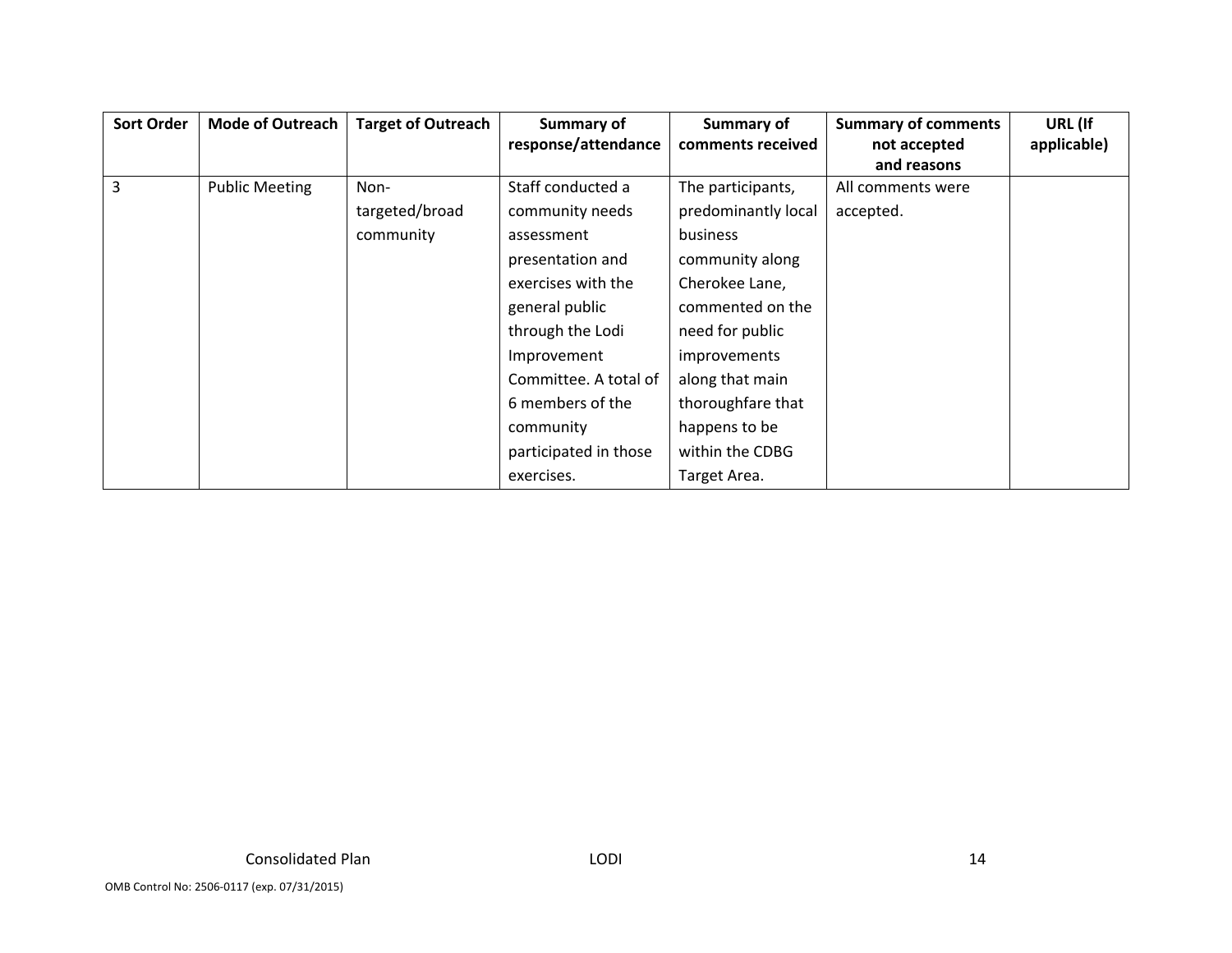| <b>Sort Order</b> | <b>Mode of Outreach</b> | <b>Target of Outreach</b> | <b>Summary of</b>     | <b>Summary of</b>    | <b>Summary of comments</b> | URL (If     |
|-------------------|-------------------------|---------------------------|-----------------------|----------------------|----------------------------|-------------|
|                   |                         |                           | response/attendance   | comments received    | not accepted               | applicable) |
|                   |                         |                           |                       |                      | and reasons                |             |
| 4                 | <b>Public Meeting</b>   | Non-                      | Staff met with        | The need for         | All comments were          |             |
|                   |                         | targeted/broad            | representatives from  | quality affordable   | accepted.                  |             |
|                   |                         | community                 | local for-profit and  | housing is needed    |                            |             |
|                   |                         |                           | non-profit            | throughout the       |                            |             |
|                   |                         | Development               | development           | community and not    |                            |             |
|                   |                         | community.                | companies, local      | just in established  |                            |             |
|                   |                         |                           | banking institutions, | low-income           |                            |             |
|                   |                         |                           | real estate           | neighborhoods and    |                            |             |
|                   |                         |                           | professionals and     | that could be        |                            |             |
|                   |                         |                           | housing advocates to  | accomplished         |                            |             |
|                   |                         |                           | discuss community     | through a            |                            |             |
|                   |                         |                           | housing needs.        | collaborative effort |                            |             |
|                   |                         |                           |                       | between for-profit   |                            |             |
|                   |                         |                           |                       | and non-profit       |                            |             |
|                   |                         |                           |                       | developers and the   |                            |             |
|                   |                         |                           |                       | local banking        |                            |             |
|                   |                         |                           |                       | community.           |                            |             |

**Table 4 – Citizen Participation Outreach**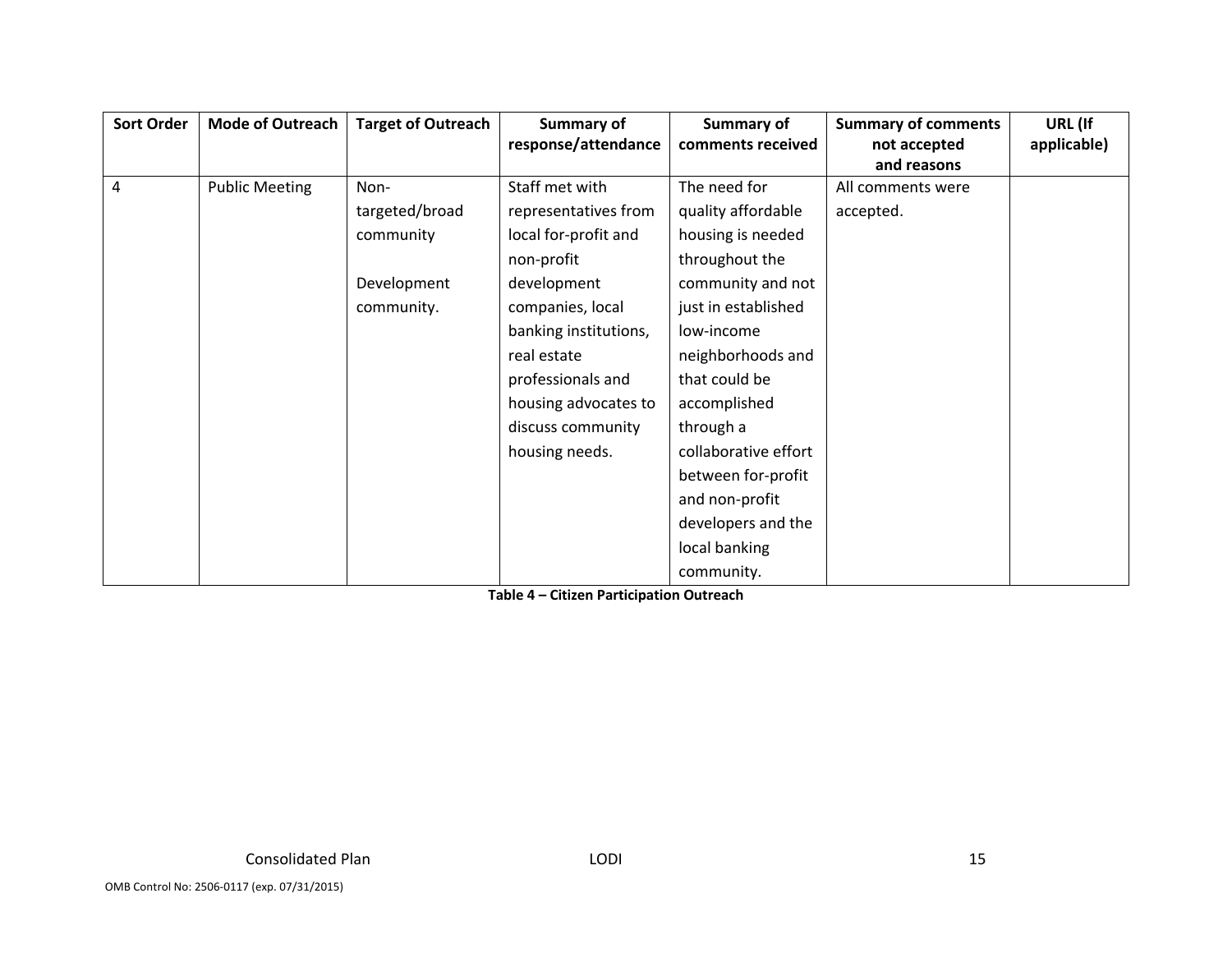## **Needs Assessment**

#### **NA‐05 Overview**

#### **Needs Assessment Overview**

The City of Lodi has about 62,000 residents and about 21,000 households, according to the most recent American Community Survey (ACS) data. The City's median household income is about \$49,000.

42.5% of the City's households qualify as low‐income. Statistically, households with small children (61%) and households with one or more members aged 75 or older (60%) are more likely to be low‐ income. Small family households and households with young senior (62‐74 years old) are less likely than average to be low income. Large family households are slightly more likely than average to be lowincome.

#### *Housing Problems*

About 60% of low‐income households in Lodi experience one or more of the following housing problems:

- Lack of complete kitchen facilities;
- Lack of complete plumbing facilities;
- Overcrowding more than one person per room;
- Cost Burden greater than 30% .

About 22% of the low‐income households in Lodi experience one or more of the following severe housing problems:

- Severe Overcrowding more than one and a half persons per room;
- Cost Burden greater than 50%.

#### *Housing Needs*

The City's primary housing issue continues to be providing housing that is affordable to the lowestincome segments of the population. Demand for affordable housing, especially for extremely low‐ income and very low‐income units, continues to outpace the very limited production within the community. Limited funding resources, the high cost of subsidy, and restrictions on funding sources provide challenges in addressing existing and projected affordable housing needs.

Through outreach and consultation, the following general housing needs were identified: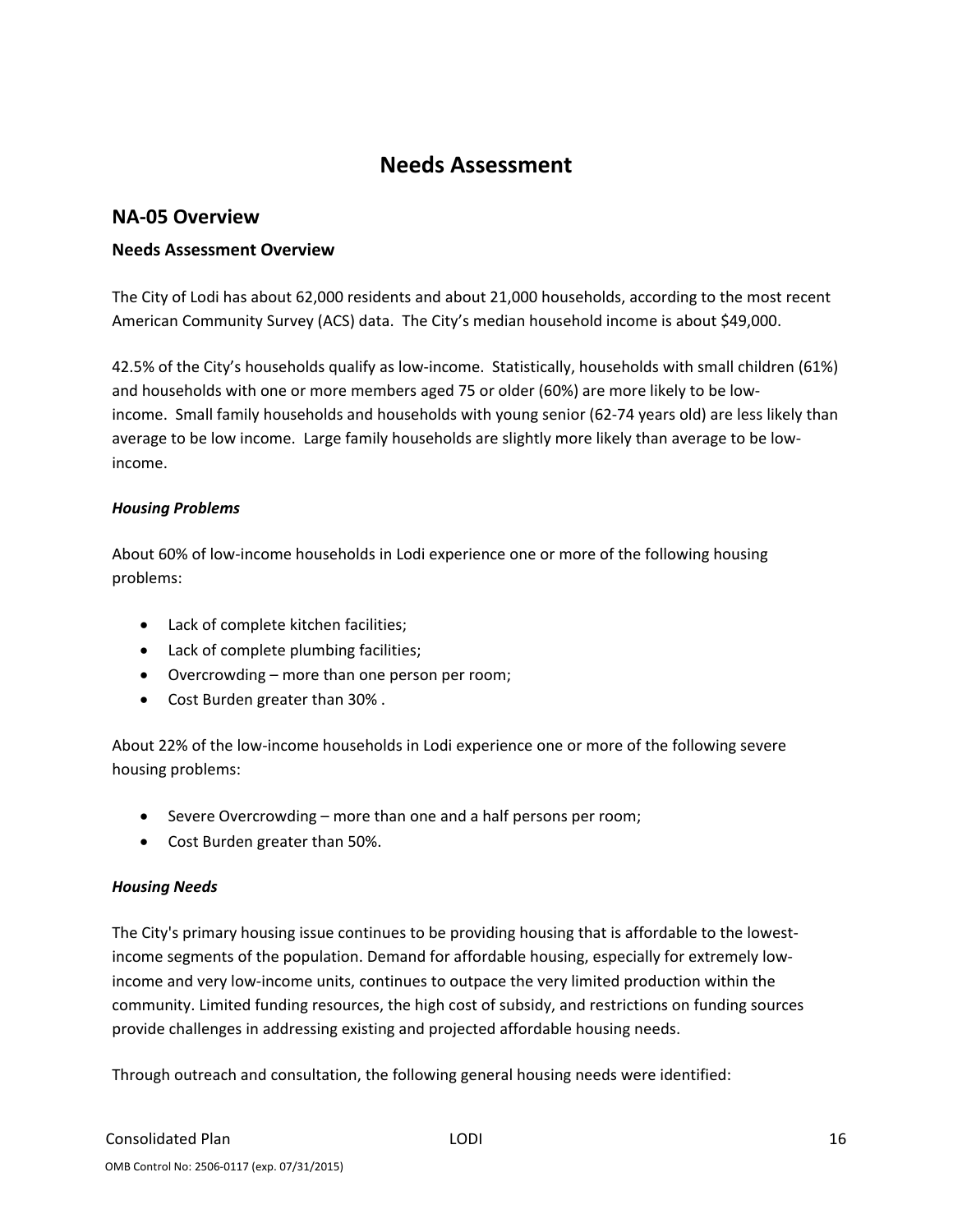- New affordable housing construction;
- Emergency housing repairs/Minor housing rehabilitation;
- Preservation and rehabilitation of existing affordable rental housing and public housing;
- Tenant-based rental assistance;
- Down payment assistance;
- Affordable rental housing for seniors and low-income families.

#### *Public Housing*

There are no public housing units within Lodi.

#### *Special Needs Populations*

Lodi has several special needs populations, including the elderly, homeless, female‐headed households, victims of domestic violence, and persons with disabilities. These populations have a range of housing and supportive service needs.

#### *Priority Needs*

In addition to housing needs, the City identified several needs related to public facilities, public improvements, and public services:

- Public facilities: Community centers; Youth facilities; Community gardens; Child care facilities; and One‐stop service centers.
- Public improvements: Alley improvements, including storm drain and flooding improvements; ADA‐accessible curb ramps; and Sidewalk infill.
- Public services: Crime prevention; Affordable youth activities; Senior services; and Job training/education.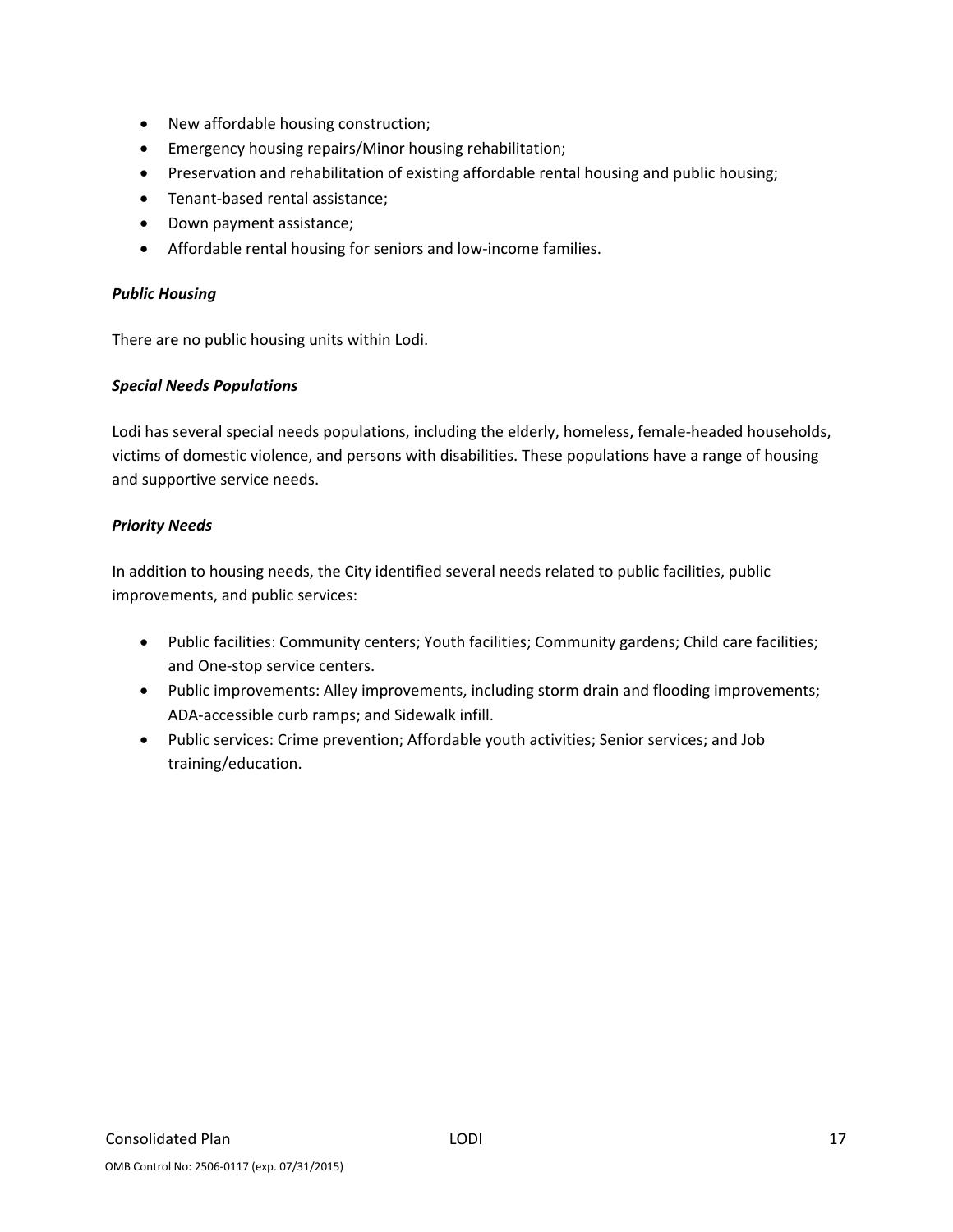## **NA‐10 Housing Needs Assessment ‐ 24 CFR 91.205 (a,b,c)**

#### **Summary of Housing Needs**

The most common single housing problem faced by low-income households in Lodi is cost burden. Over 31% of the low‐income households face a cost burden (paying more than 30% of their income) for housing. The problem is significantly more prevalent among renters than owners. The percentage of households affected is about the same for all lower-income categories. However, almost 18% of the lowincome population faces a severe cost burden (paying more than 50% of their income). That is most likely to affect the extremely low-income and the low-income rental households and low-income owneroccupied households.

Two racial and ethnic groups, Blacks and Hispanics, are most affected by the incidence of housing problems and housing cost burden. Other racial and ethnic groups are disproportionately less affected by housing problems, severe housing problems, and housing cost burden.

| Demographics  | Base Year: 2000 | <b>Most Recent Year: 2010</b> | % Change |
|---------------|-----------------|-------------------------------|----------|
| Population    | 57,117          | 62.225                        | 9%       |
| Households    | 20.607          | 21.548                        | 5%       |
| Median Income | \$39,570.00     | \$48,695.00                   | 23%      |

**Table 5 ‐ Housing Needs Assessment Demographics**

**Data Source:** 2000 Census (Base Year), 2006‐2010 ACS (Most Recent Year)

#### **Number of Households Table**

|                                                                    | $0 - 30%$    | $>30-50\%$   | $>50-80\%$   | $>80-100%$   | $>100\%$     |  |
|--------------------------------------------------------------------|--------------|--------------|--------------|--------------|--------------|--|
|                                                                    | <b>HAMFI</b> | <b>HAMFI</b> | <b>HAMFI</b> | <b>HAMFI</b> | <b>HAMFI</b> |  |
| Total Households *                                                 | 2,315        | 2,545        | 4,305        | 2,155        | 10,225       |  |
| Small Family Households *                                          | 685          | 850          | 1,870        | 865          | 5,720        |  |
| Large Family Households *                                          | 335          | 250          | 630          | 330          | 1,130        |  |
| Household contains at least one                                    |              |              |              |              |              |  |
| person 62-74 years of age                                          | 365          | 415          | 610          | 425          | 1,750        |  |
| Household contains at least one                                    |              |              |              |              |              |  |
| person age 75 or older                                             | 390          | 545          | 725          | 370          | 725          |  |
| Households with one or more                                        |              |              |              |              |              |  |
| children 6 years old or younger *                                  | 709          | 610          | 1,090        | 510          | 1,019        |  |
| * the highest income category for these family types is >80% HAMFI |              |              |              |              |              |  |

**Table 6 ‐ Total Households Table**

**Data Source:** 2006‐2010 CHAS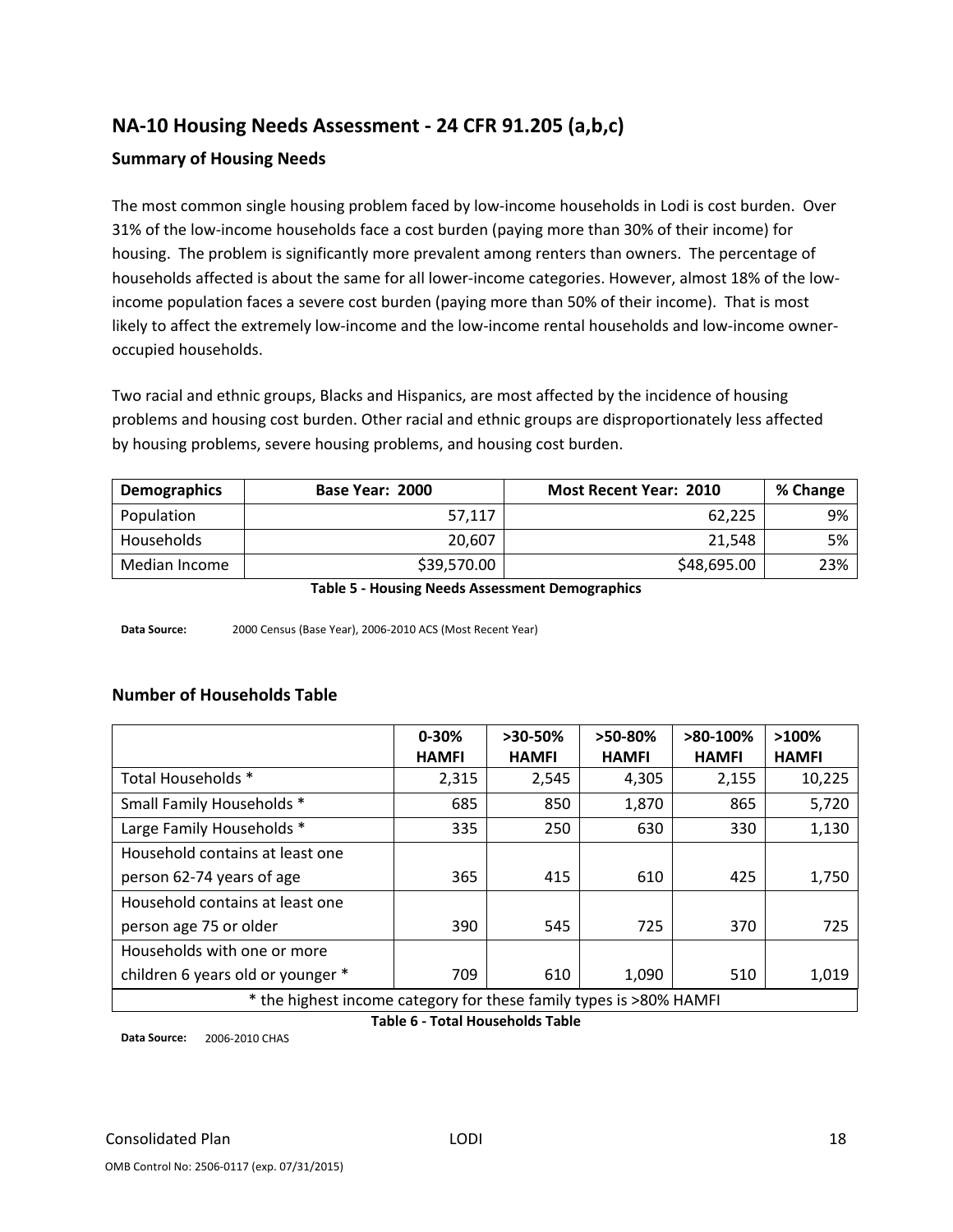## **Housing Needs Summary Tables**

## 1. Housing Problems (Households with one of the listed needs)

|                                     |           | Renter |        |                  |              |       | Owner            |           |        |              |  |
|-------------------------------------|-----------|--------|--------|------------------|--------------|-------|------------------|-----------|--------|--------------|--|
|                                     | $0 - 30%$ | $>30-$ | $>50-$ | $>80-$           | <b>Total</b> | 0-30% | $>30-$           | $>50-$    | $>80-$ | <b>Total</b> |  |
|                                     | AMI       | 50%    | 80%    | 100%             |              | AMI   | 50%              | 80%       | 100%   |              |  |
|                                     |           | AMI    | AMI    | AMI              |              |       | AMI              | AMI       | AMI    |              |  |
| NUMBER OF HOUSEHOLDS<br>Substandard |           |        |        |                  |              |       |                  |           |        |              |  |
| Housing -                           |           |        |        |                  |              |       |                  |           |        |              |  |
| Lacking                             |           |        |        |                  |              |       |                  |           |        |              |  |
| complete                            |           |        |        |                  |              |       |                  |           |        |              |  |
| plumbing or                         |           |        |        |                  |              |       |                  |           |        |              |  |
| kitchen facilities                  | 50        | 70     | 70     | $\boldsymbol{0}$ | 190          | 25    | $\boldsymbol{0}$ | $\pmb{0}$ | 0      | 25           |  |
| Severely                            |           |        |        |                  |              |       |                  |           |        |              |  |
| Overcrowded -                       |           |        |        |                  |              |       |                  |           |        |              |  |
| With >1.51                          |           |        |        |                  |              |       |                  |           |        |              |  |
| people per                          |           |        |        |                  |              |       |                  |           |        |              |  |
| room (and                           |           |        |        |                  |              |       |                  |           |        |              |  |
| complete                            |           |        |        |                  |              |       |                  |           |        |              |  |
| kitchen and                         |           |        |        |                  |              |       |                  |           |        |              |  |
| plumbing)                           | 90        | 85     | 80     | $\pmb{0}$        | 255          | 20    | 4                | $\pmb{0}$ | 50     | 74           |  |
| Overcrowded -                       |           |        |        |                  |              |       |                  |           |        |              |  |
| With 1.01-1.5                       |           |        |        |                  |              |       |                  |           |        |              |  |
| people per                          |           |        |        |                  |              |       |                  |           |        |              |  |
| room (and none                      |           |        |        |                  |              |       |                  |           |        |              |  |
| of the above                        |           |        |        |                  |              |       |                  |           |        |              |  |
| problems)                           | 300       | 220    | 350    | 35               | 905          | 10    | 30               | 185       | 75     | 300          |  |
| Housing cost                        |           |        |        |                  |              |       |                  |           |        |              |  |
| burden greater                      |           |        |        |                  |              |       |                  |           |        |              |  |
| than 50% of                         |           |        |        |                  |              |       |                  |           |        |              |  |
| income (and                         |           |        |        |                  |              |       |                  |           |        |              |  |
| none of the                         |           |        |        |                  |              |       |                  |           |        |              |  |
| above                               |           |        |        |                  |              |       |                  |           |        |              |  |
| problems)                           | 1,075     | 835    | 280    | 25               | 2,215        | 260   | 240              | 490       | 65     | 1,055        |  |
| Housing cost                        |           |        |        |                  |              |       |                  |           |        |              |  |
| burden greater                      |           |        |        |                  |              |       |                  |           |        |              |  |
| than 30% of                         |           |        |        |                  |              |       |                  |           |        |              |  |
| income (and                         |           |        |        |                  |              |       |                  |           |        |              |  |
| none of the                         |           |        |        |                  |              |       |                  |           |        |              |  |
| above                               |           |        |        |                  |              |       |                  |           |        |              |  |
| problems)                           | 90        | 455    | 1,150  | 565              | 2,260        | 140   | 110              | 365       | 185    | 800          |  |

Consolidated Plan 19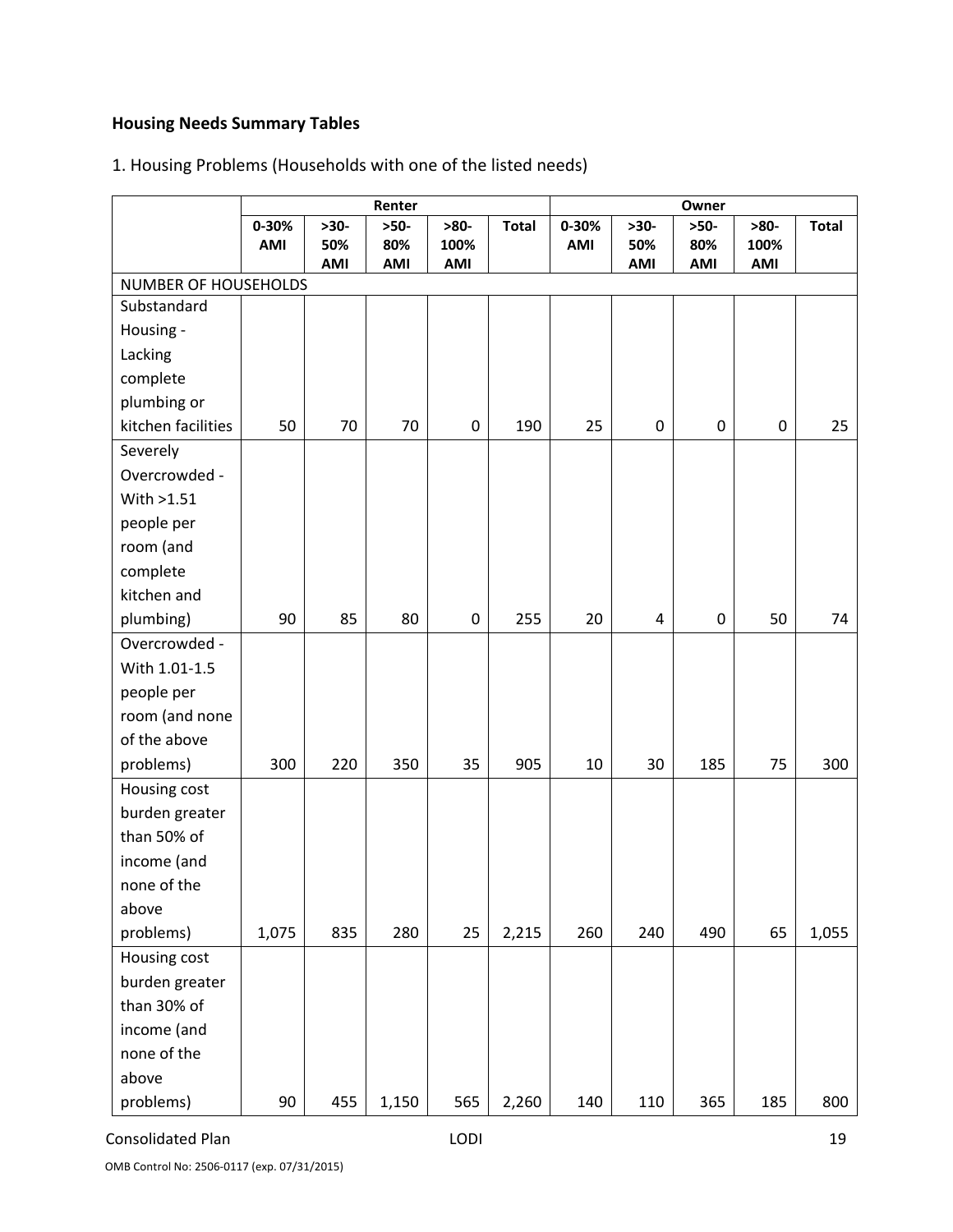|                                  |            | Renter     |            |            |              | Owner      |            |            |            |              |
|----------------------------------|------------|------------|------------|------------|--------------|------------|------------|------------|------------|--------------|
|                                  | $0 - 30%$  | $>30-$     | $>50-$     | $>80-$     | <b>Total</b> | $0 - 30%$  | $>30-$     | $>50-$     | $>80-$     | <b>Total</b> |
|                                  | <b>AMI</b> | 50%        | 80%        | 100%       |              | <b>AMI</b> | 50%        | 80%        | 100%       |              |
|                                  |            | <b>AMI</b> | <b>AMI</b> | <b>AMI</b> |              |            | <b>AMI</b> | <b>AMI</b> | <b>AMI</b> |              |
| Zero/negative                    |            |            |            |            |              |            |            |            |            |              |
| Income (and                      |            |            |            |            |              |            |            |            |            |              |
| none of the                      |            |            |            |            |              |            |            |            |            |              |
| above                            |            |            |            |            |              |            |            |            |            |              |
| problems)                        | 110        | 0          | 0          | 0          | 110          | 30         | 0          | 0          | $\Omega$   | 30           |
| Table 7 - Housing Problems Table |            |            |            |            |              |            |            |            |            |              |

**Data Source:** 2006‐2010 CHAS

2. Housing Problems 2 (Households with one or more Severe Housing Problems: Lacks kitchen

or complete plumbing, severe overcrowding, severe cost burden)

|                             |            | Renter   |          |                              |              |     |            | Owner  |        |              |
|-----------------------------|------------|----------|----------|------------------------------|--------------|-----|------------|--------|--------|--------------|
|                             | $0 - 30%$  | $>30-$   | $>50-$   | $>80-$                       | <b>Total</b> | 0-  | $>30-$     | $>50-$ | $>80-$ | <b>Total</b> |
|                             | <b>AMI</b> | 50%      | 80%      | 100%                         |              | 30% | 50%        | 80%    | 100%   |              |
|                             |            | AMI      | AMI      | AMI                          |              | AMI | <b>AMI</b> | AMI    | AMI    |              |
| <b>NUMBER OF HOUSEHOLDS</b> |            |          |          |                              |              |     |            |        |        |              |
| Having 1 or more of         |            |          |          |                              |              |     |            |        |        |              |
| four housing                |            |          |          |                              |              |     |            |        |        |              |
| problems                    | 1,515      | 1,215    | 785      | 60                           | 3,575        | 315 | 280        | 675    | 190    | 1,460        |
| Having none of four         |            |          |          |                              |              |     |            |        |        |              |
| housing problems            | 155        | 630      | 1,685    | 1,125                        | 3,595        | 190 | 425        | 1,160  | 785    | 2,560        |
| Household has               |            |          |          |                              |              |     |            |        |        |              |
| negative income,            |            |          |          |                              |              |     |            |        |        |              |
| but none of the             |            |          |          |                              |              |     |            |        |        |              |
| other housing               |            |          |          |                              |              |     |            |        |        |              |
| problems                    | 110        | $\Omega$ | $\Omega$ | $\Omega$                     | 110          | 30  | 0          | 0      | 0      | 30           |
|                             |            |          |          | Table 8 - Housing Problems 2 |              |     |            |        |        |              |

**Data Source:** 2006‐2010 CHAS

## 3. Cost Burden > 30%

|                      |                         |                         | Renter           |              | Owner                   |                             |                       |              |
|----------------------|-------------------------|-------------------------|------------------|--------------|-------------------------|-----------------------------|-----------------------|--------------|
|                      | $0 - 30%$<br><b>AMI</b> | $>30-50%$<br><b>AMI</b> | $>50-80%$<br>AMI | <b>Total</b> | $0 - 30%$<br><b>AMI</b> | $>30-$<br>50%<br><b>AMI</b> | >50-80%<br><b>AMI</b> | <b>Total</b> |
| NUMBER OF HOUSEHOLDS |                         |                         |                  |              |                         |                             |                       |              |
| <b>Small Related</b> | 555                     | 715                     | 905              | 2,175        | 65                      | 85                          | 410                   | 560          |
| Large Related        | 260                     | 175                     | 200              | 635          | 75                      | 30                          | 255                   | 360          |
| Elderly              | 415                     | 320                     | 185              | 920          | 205                     | 225                         | 295                   | 725          |

#### Consolidated Plan 20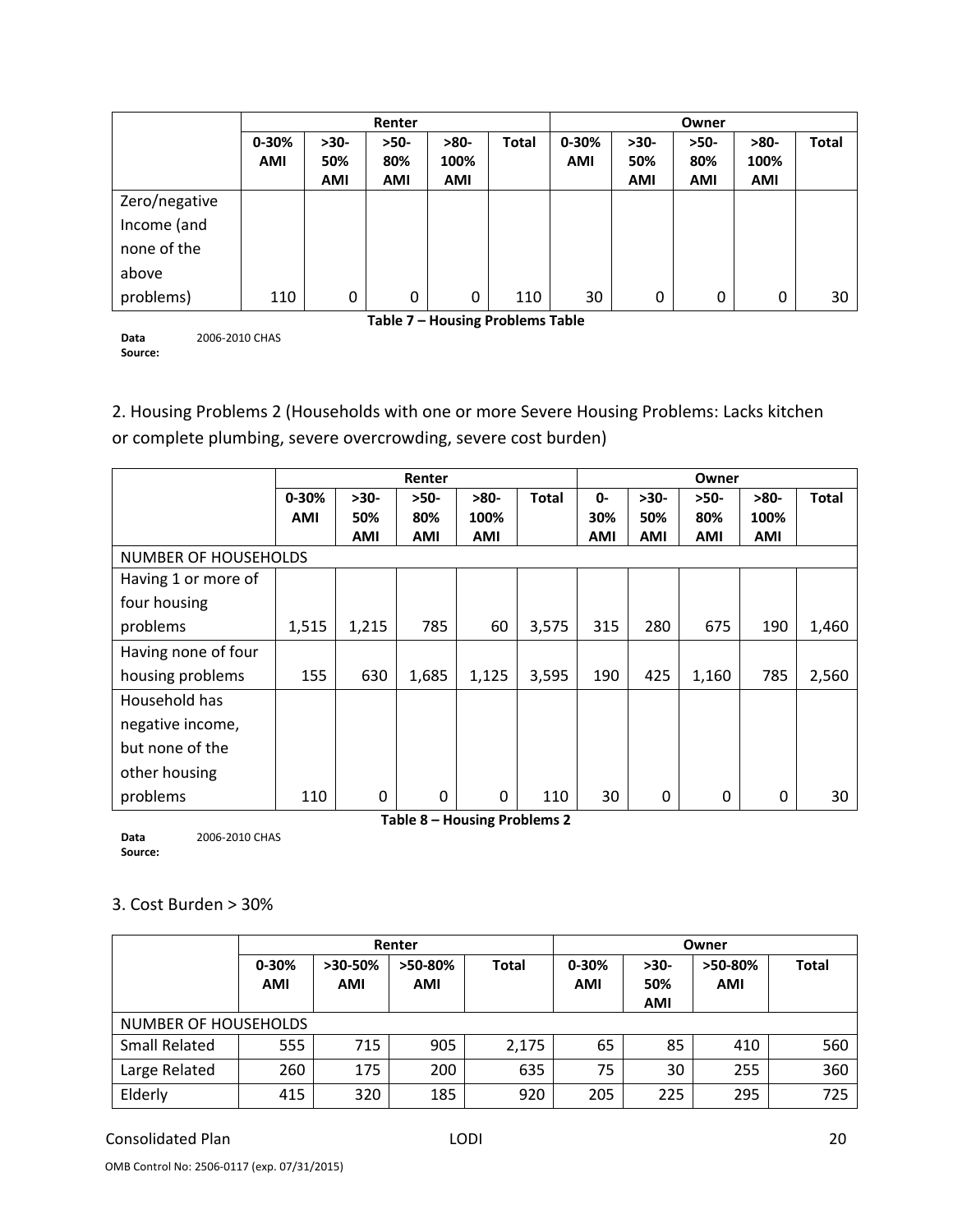|               |                         |                         | Renter           |                             | Owner            |               |                       |              |
|---------------|-------------------------|-------------------------|------------------|-----------------------------|------------------|---------------|-----------------------|--------------|
|               | $0 - 30%$<br><b>AMI</b> | $>30-50%$<br><b>AMI</b> | $>50-80%$<br>AMI | Total                       | $0 - 30%$<br>AMI | $>30-$<br>50% | >50-80%<br><b>AMI</b> | <b>Total</b> |
|               |                         |                         |                  |                             |                  | <b>AMI</b>    |                       |              |
| Other         | 375                     | 395                     | 355              | 1,125                       | 110              | 45            | 65                    | 220          |
| Total need by | 1,605                   | 1,605                   | 1,645            | 4,855                       | 455              | 385           | 1,025                 | 1,865        |
| income        |                         |                         |                  |                             |                  |               |                       |              |
|               |                         |                         |                  | Table 9 – Cost Burden > 30% |                  |               |                       |              |

**Data Source:** 2006‐2010 CHAS

#### 4. Cost Burden > 50%

|                      |            |            | Renter     |              | Owner      |            |            |              |  |
|----------------------|------------|------------|------------|--------------|------------|------------|------------|--------------|--|
|                      | $0 - 30%$  | $>30-$     | $>50-$     | <b>Total</b> | $0 - 30%$  | $>30-$     | $>50-$     | <b>Total</b> |  |
|                      | <b>AMI</b> | 50%        | 80%        |              | <b>AMI</b> | 50%        | 80%        |              |  |
|                      |            | <b>AMI</b> | <b>AMI</b> |              |            | <b>AMI</b> | <b>AMI</b> |              |  |
| NUMBER OF HOUSEHOLDS |            |            |            |              |            |            |            |              |  |
| <b>Small Related</b> | 515        | 335        | 145        | 995          | 45         | 65         | 240        | 350          |  |
| Large Related        | 215        | 15         | $\Omega$   | 230          | 65         | 30         | 170        | 265          |  |
| Elderly              | 335        | 235        | 95         | 665          | 100        | 145        | 150        | 395          |  |
| Other                | 375        | 295        | 70         | 740          | 95         | 30         | 65         | 190          |  |
| Total need by        | 1,440      | 880        | 310        | 2,630        | 305        | 270        | 625        | 1,200        |  |
| income               |            |            |            |              |            |            |            |              |  |

**Data Source:** 2006‐2010 CHAS

#### **Table 10 – Cost Burden > 50%**

#### 5. Crowding (More than one person per room)

|                     |                             | Renter     |            |            |              |            | Owner      |            |            |              |
|---------------------|-----------------------------|------------|------------|------------|--------------|------------|------------|------------|------------|--------------|
|                     | 0-                          | $>30-$     | $>50-$     | $>80-$     | <b>Total</b> | 0-         | $>30-$     | $>50-$     | $>80-$     | <b>Total</b> |
|                     | 30%                         | 50%        | 80%        | 100%       |              | 30%        | 50%        | 80%        | 100%       |              |
|                     | <b>AMI</b>                  | <b>AMI</b> | <b>AMI</b> | <b>AMI</b> |              | <b>AMI</b> | <b>AMI</b> | <b>AMI</b> | <b>AMI</b> |              |
|                     | <b>NUMBER OF HOUSEHOLDS</b> |            |            |            |              |            |            |            |            |              |
| Single family       |                             |            |            |            |              |            |            |            |            |              |
| households          | 330                         | 270        | 370        | 20         | 990          | 30         | 34         | 105        | 80         | 249          |
| Multiple, unrelated |                             |            |            |            |              |            |            |            |            |              |
| family households   | 60                          | 39         | 35         | 15         | 149          | 14         | $\Omega$   | 80         | 45         | 139          |
| Other, non-family   |                             |            |            |            |              |            |            |            |            |              |
| households          | 15                          | 0          | 30         | 0          | 45           | $\Omega$   | $\Omega$   | $\Omega$   | $\Omega$   | 0            |
| Total need by       | 405                         | 309        | 435        | 35         | 1,184        | 44         | 34         | 185        | 125        | 388          |
| income              |                             |            |            |            |              |            |            |            |            |              |

**Table 11 – Crowding Information – 1/2**

**Data Source:** 2006‐2010 CHAS

#### Consolidated Plan 21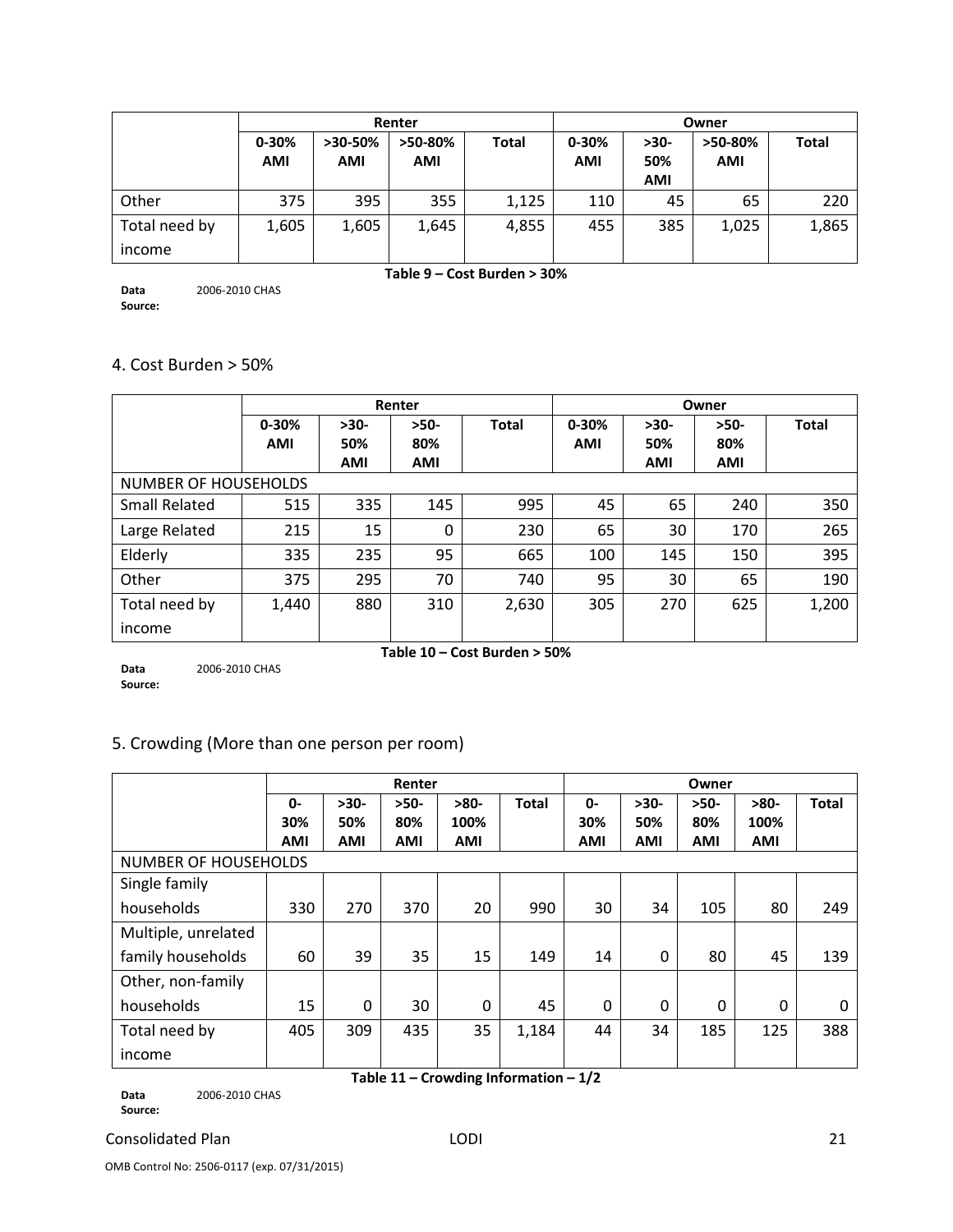|                  | Renter     |        |      |       | Owner     |        |      |       |  |
|------------------|------------|--------|------|-------|-----------|--------|------|-------|--|
|                  | $0 - 30%$  | $>30-$ | >50- | Total | $0 - 30%$ | $>30-$ | >50- | Total |  |
|                  | <b>AMI</b> | 50%    | 80%  |       | AMI       | 50%    | 80%  |       |  |
|                  |            | AMI    | AMI  |       |           | AMI    | AMI  |       |  |
| Households with  |            |        |      |       |           |        |      |       |  |
| Children Present |            | 0      | 0    | 0     | 0         |        | 0    | 0     |  |

**Table 12 – Crowding Information – 2/2**

**Data Source Comments:**

#### **Describe the number and type of single person households in need of housing assistance.**

Single person households, especially those in the very low‐ and extremely low‐income categories and in rentals, face severe cost burden (paying more than 50% of their income) as a housing problem and would benefit the most from housing assistance.

## **Estimate the number and type of families in need of housing assistance who are disabled or victims of domestic violence, dating violence, sexual assault and stalking.**

Lodi does not have specific estimates of these at-risk populations beyond those available through Census, American Community Survey, and other publicly available data sets.

#### **What are the most common housing problems?**

The most common single housing problem faced by low-income households in Lodi is cost burden. Over 31% of the low‐income households face a cost burden (paying more than 30% of their income) for housing. However, almost 18% of the low-income population faces a severe cost burden (paying more than 50% of their income).

#### **Are any populations/household types more affected than others by these problems?**

The problem is significantly more prevalent among renters than owners. The percentage of households affected is about the same for all lower-income categories, with a slight increase in extremely lowincome and the low‐income rental households and low‐income owner‐occupied households.

There are two racial and ethnic groups, Whites and Hispanics, most affected by the incidence of housing problems and housing cost burden. Other racial and ethnic groups are disproportionately less affected by housing problems, severe housing problems, and housing cost burden, likely due to the relatively small sample size.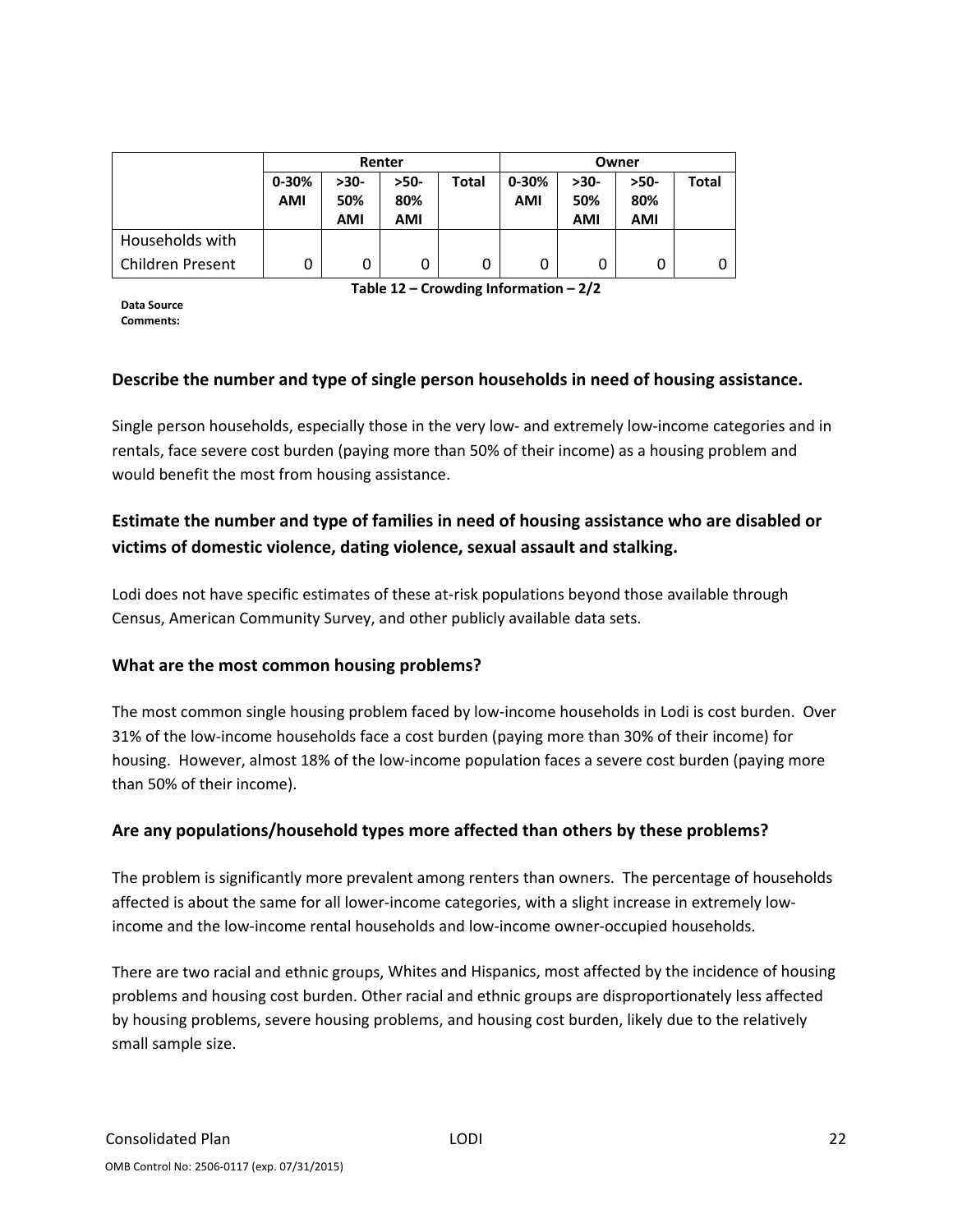**Describe the characteristics and needs of Low‐income individuals and families with children (especially extremely low‐income) who are currently housed but are at imminent risk of either residing in shelters or becoming unsheltered 91.205(c)/91.305(c)). Also discuss the needs of formerly homeless families and individuals who are receiving rapid re‐housing assistance and are nearing the termination of that assistance**

There are 2,315 extremely low‐income households in Lodi, of which 1,394 are either small family or have at least one child age 6 or younger. The high incidence of cost burden among extremely lowincome households puts these households at special risk for homelessness. One unfortunate circumstance, such as job loss or an unexpected car repair, will cause these households to miss rent or mortgage payments, increasing the likelihood of homelessness.

In order to achieve financial stability, including stable permanent housing, these households need a range of resources. Some households simply need some temporary assistance paying housing costs, while other households need transitional housing, job training, assistance securing government benefits, and other social service resources.

## **If a jurisdiction provides estimates of the at‐risk population(s), it should also include a description of the operational definition of the at‐risk group and the methodology used to generate the estimates:**

Lodi does not have specific estimates of the at-risk population beyond those available through Census, American Community Survey, and other publicly available data sets.

## **Specify particular housing characteristics that have been linked with instability and an increased risk of homelessness**

For Lodi residents, the primary housing characteristic that is linked to instability and an increased risk of homelessness is severe cost burden (paying more than 50% of gross income toward housing costs). Paying a large percentage of income toward housing, especially for lower-income households, leaves insufficient resources to meet other basic needs, such as food and clothing, and provides little ability to amass savings. Unemployment, underemployment, or an unexpected medical bill or car repair force these households to make difficult choices.

#### **Discussion**

The City's primary housing issue continues to be providing housing that is affordable to the lowest‐ income segments of the population. With limited resources and the downturn in the economy, the demand for affordable housing continues to outpace production. A shortage of resources at the federal and state levels, and a preference at those levels for funding housing in dense urban areas, have created challenges for the City in producing housing affordable to any level of low‐income households, much less the extremely low‐income households.

#### Consolidated Plan LODI 23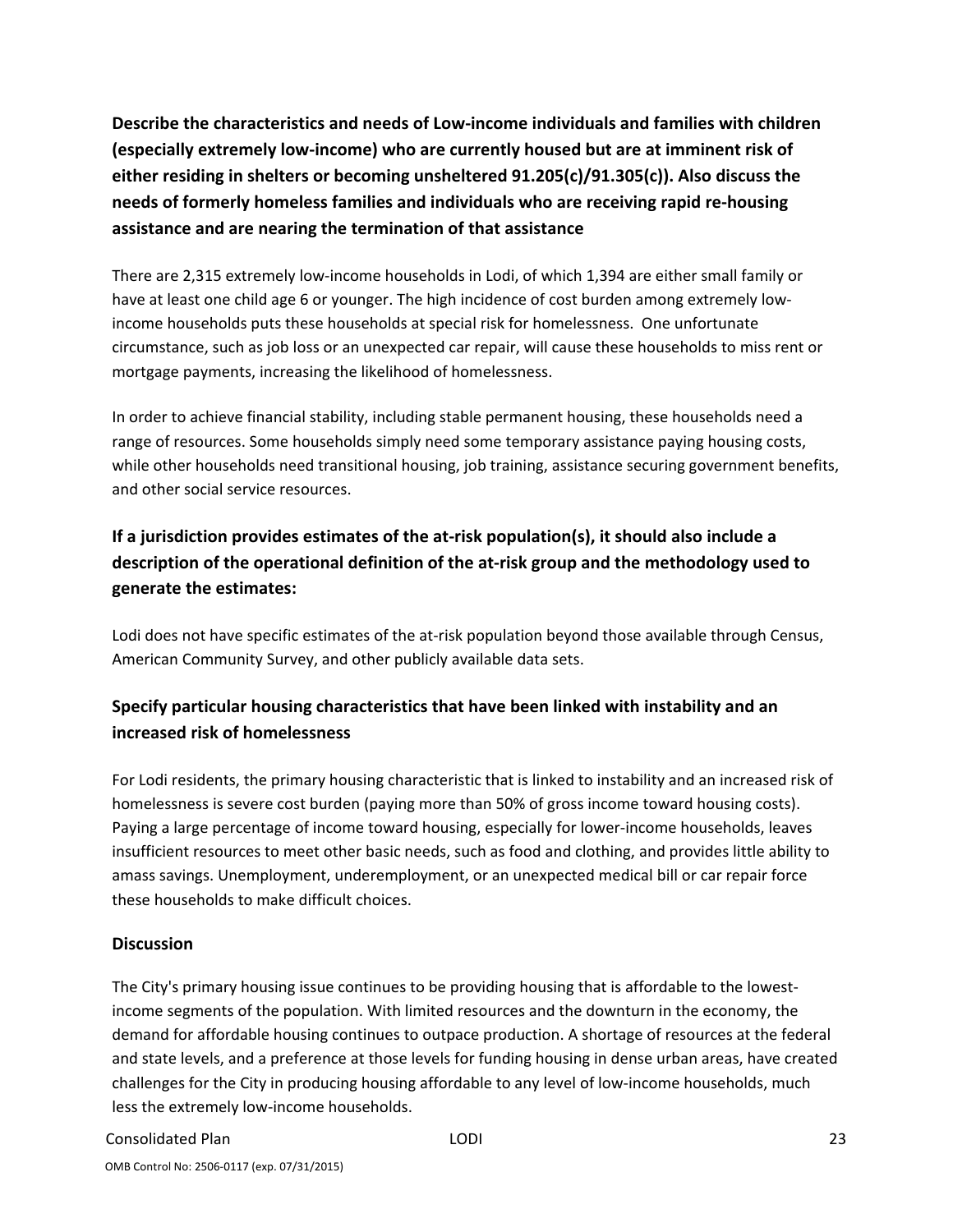The populations with the highest needs over the next five years are extremely low-income households, very low-income households, and small and large related households (including those with children). The level of need between renters and owners is significant, with renters needs far exceeding those of owners.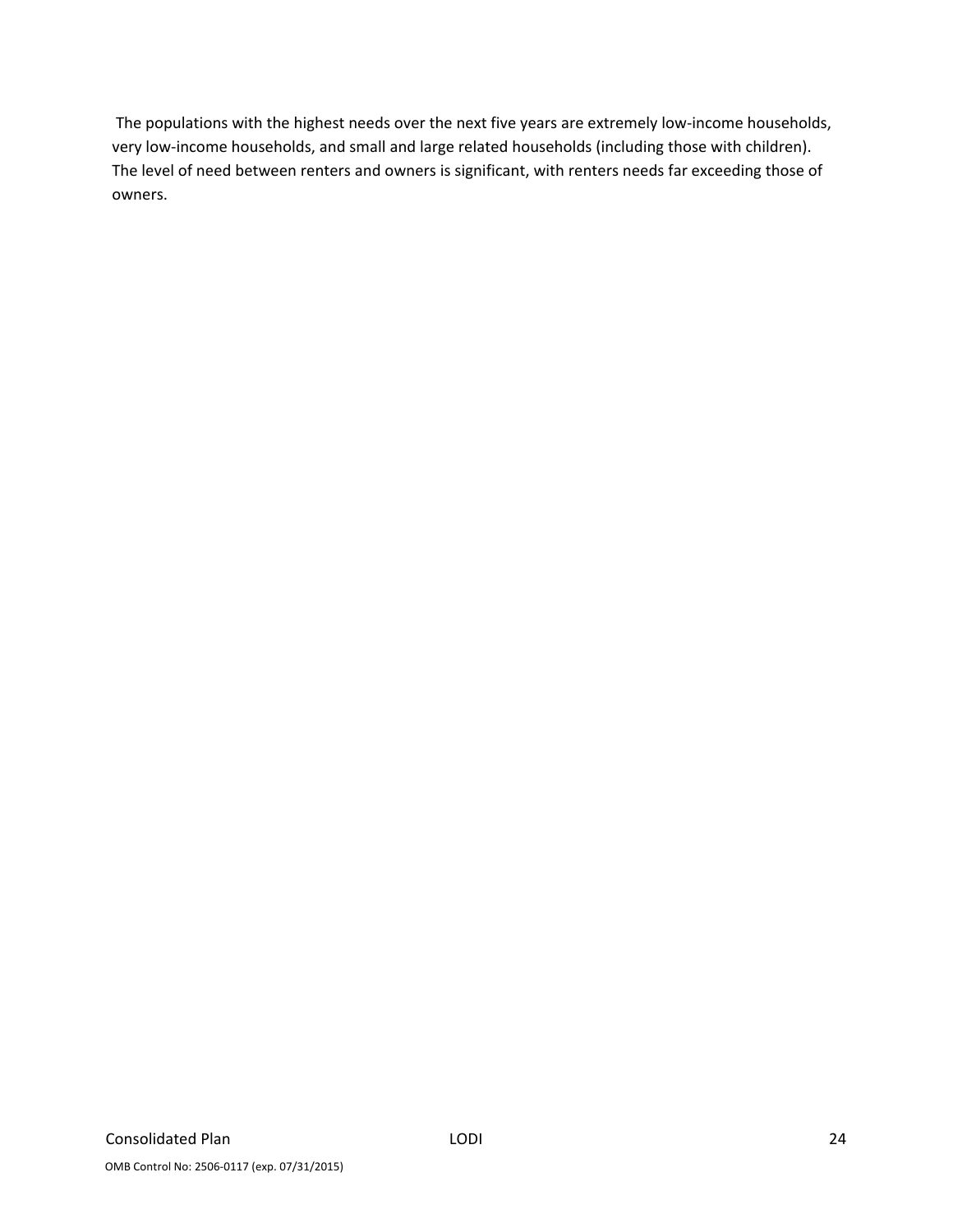## **NA‐15 Disproportionately Greater Need: Housing Problems – 91.205 (b)(2)**

Assess the need of any racial or ethnic group that has disproportionately greater need in comparison to the needs of that category of need as a whole.

#### **Introduction**

A household is considered to have a housing problem when their home lacks complete kitchen or plumbing facilities, when there is more than one person per room, or when a cost burden (30% or more of income toward housing) exists.

For the purposes of this Consolidated Plan, disproportionately greater need is assumed to exist when the percentage of persons in a category of need who are members of a particular racial or ethnic group is at least 10 percentage points higher than the percentage of persons in the category as a whole.

For example, 76% of the low-income households in Lodi experience one or more housing problem. Therefore, if more than 86% of a particular racial or ethnic group experienced a housing problem, a disproportionately greater need would be presumed to exist.

| <b>Housing Problems</b>        | Has one or more of<br>four housing<br>problems | Has none of the<br>four housing<br>problems | <b>Household has</b><br>no/negative<br>income, but none<br>of the other<br>housing problems |
|--------------------------------|------------------------------------------------|---------------------------------------------|---------------------------------------------------------------------------------------------|
| Jurisdiction as a whole        | 1,980                                          | 135                                         | 110                                                                                         |
| White                          | 1,115                                          | 130                                         | 40                                                                                          |
| Black / African American       | 30                                             | 0                                           |                                                                                             |
| Asian                          | 105                                            | 0                                           |                                                                                             |
| American Indian, Alaska Native | 0                                              | 0                                           |                                                                                             |
| Pacific Islander               | 0                                              | $\Omega$                                    |                                                                                             |
| Hispanic                       | 690                                            | 4                                           | 65                                                                                          |

#### **0%‐30% of Area Median Income**

**Table 13 ‐ Disproportionally Greater Need 0 ‐ 30% AMI**

**Data Source:** 2006‐2010 CHAS

\*The four housing problems are:

1. Lacks complete kitchen facilities, 2. Lacks complete plumbing facilities, 3. More than one person per room, 4.Cost Burden greater than 30%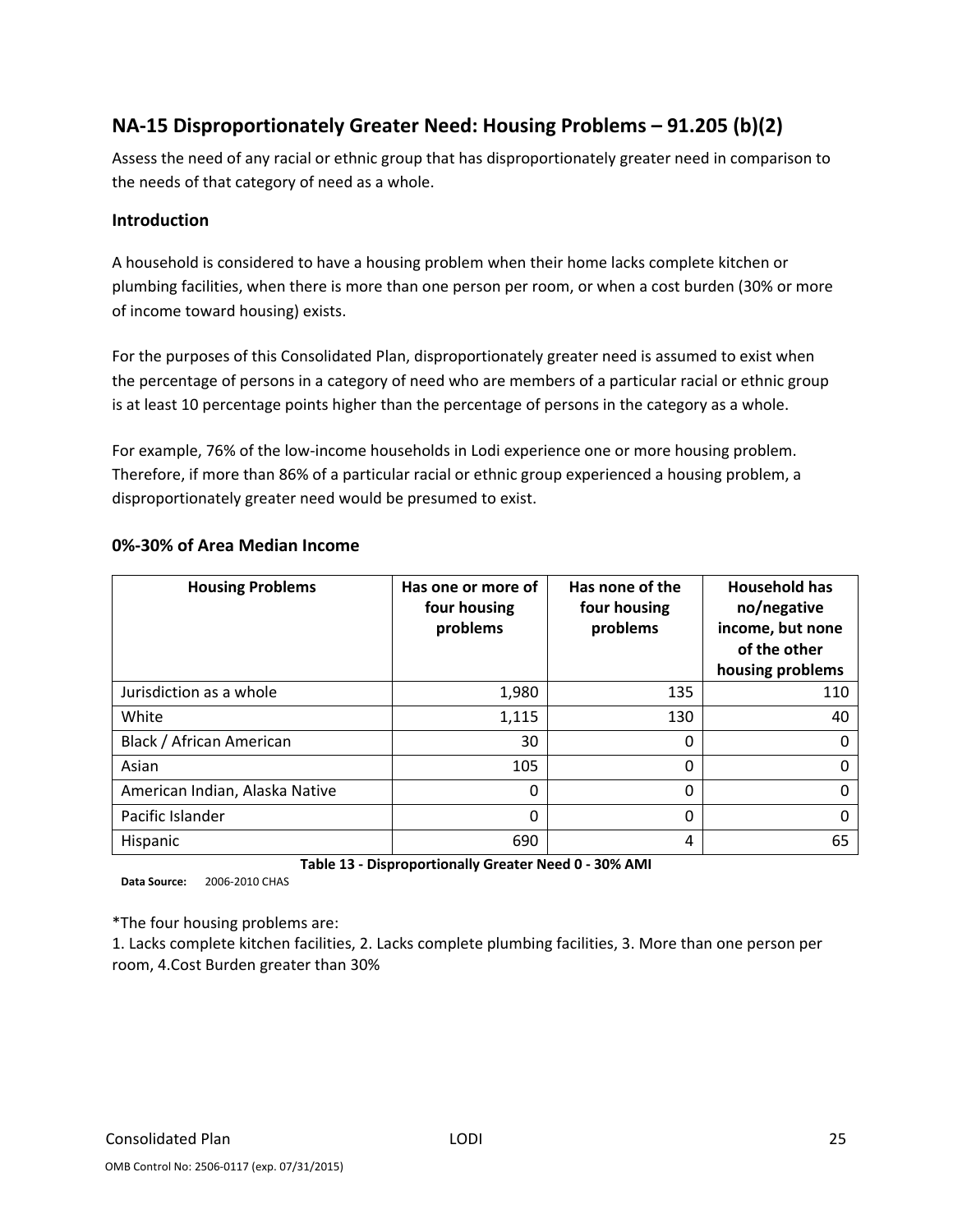#### **30%‐50% of Area Median Income**

| <b>Housing Problems</b>        | Has one or more of<br>four housing<br>problems | Has none of the<br>four housing<br>problems | <b>Household has</b><br>no/negative<br>income, but none<br>of the other<br>housing problems |
|--------------------------------|------------------------------------------------|---------------------------------------------|---------------------------------------------------------------------------------------------|
| Jurisdiction as a whole        | 2,090                                          | 585                                         |                                                                                             |
| White                          | 1,040                                          | 455                                         | O                                                                                           |
| Black / African American       | 85                                             | 0                                           | 0                                                                                           |
| Asian                          | 105                                            | 30                                          | 0                                                                                           |
| American Indian, Alaska Native | 0                                              | 0                                           | 0                                                                                           |
| Pacific Islander               | 0                                              | 0                                           | 0                                                                                           |
| Hispanic                       | 820                                            | 80                                          |                                                                                             |

**Table 14 ‐ Disproportionally Greater Need 30 ‐ 50% AMI**

**Data Source:** 2006‐2010 CHAS

\*The four housing problems are:

1. Lacks complete kitchen facilities, 2. Lacks complete plumbing facilities, 3. More than one person per room, 4.Cost Burden greater than 30%

#### **50%‐80% of Area Median Income**

| <b>Housing Problems</b>        | Has one or more of<br>four housing<br>problems | Has none of the<br>four housing<br>problems | <b>Household has</b><br>no/negative<br>income, but none<br>of the other<br>housing problems |
|--------------------------------|------------------------------------------------|---------------------------------------------|---------------------------------------------------------------------------------------------|
| Jurisdiction as a whole        | 2,810                                          | 1,375                                       |                                                                                             |
| White                          | 1,595                                          | 1,025                                       |                                                                                             |
| Black / African American       | 0                                              | $\mathbf{0}$                                |                                                                                             |
| Asian                          | 70                                             | 65                                          |                                                                                             |
| American Indian, Alaska Native | 15                                             | $\mathbf{0}$                                |                                                                                             |
| Pacific Islander               | 0                                              | $\mathbf{0}$                                |                                                                                             |
| Hispanic                       | 1,110                                          | 285                                         |                                                                                             |

**Table 15 ‐ Disproportionally Greater Need 50 ‐ 80% AMI**

**Data Source:** 2006‐2010 CHAS

\*The four housing problems are:

1. Lacks complete kitchen facilities, 2. Lacks complete plumbing facilities, 3. More than one person per room, 4.Cost Burden greater than 30%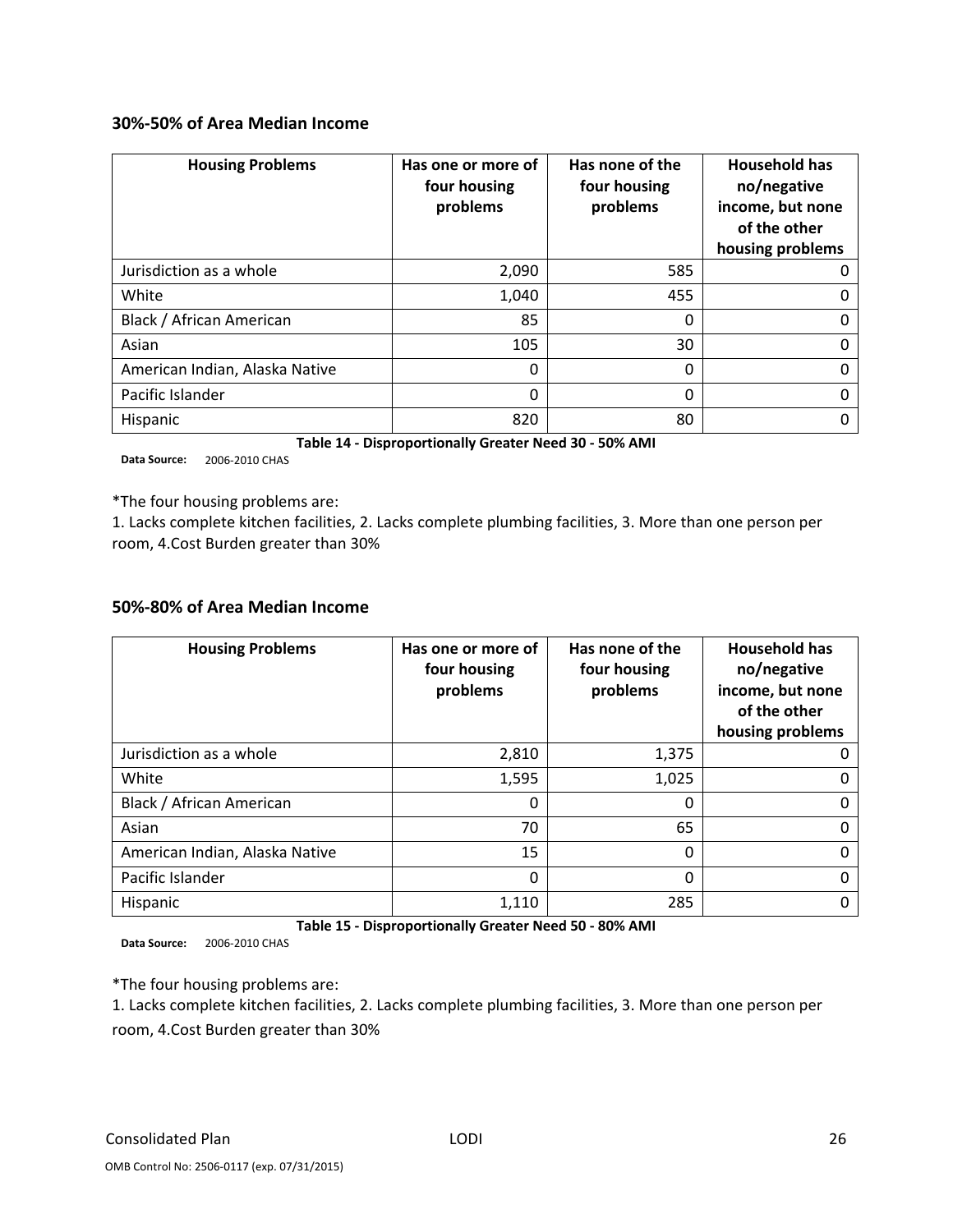#### **80%‐100% of Area Median Income**

| <b>Housing Problems</b>        | Has one or more of<br>four housing<br>problems | Has none of the<br>four housing<br>problems | <b>Household has</b><br>no/negative<br>income, but none<br>of the other<br>housing problems |
|--------------------------------|------------------------------------------------|---------------------------------------------|---------------------------------------------------------------------------------------------|
| Jurisdiction as a whole        | 965                                            | 1,325                                       | O                                                                                           |
| White                          | 465                                            | 875                                         | 0                                                                                           |
| Black / African American       | 0                                              | 35                                          | 0                                                                                           |
| Asian                          | 145                                            | 75                                          | 0                                                                                           |
| American Indian, Alaska Native | 0                                              | 0                                           | 0                                                                                           |
| Pacific Islander               | 0                                              | 0                                           | O                                                                                           |
| Hispanic                       | 340                                            | 335                                         |                                                                                             |

**Table 16 ‐ Disproportionally Greater Need 80 ‐ 100% AMI**

**Data Source:** 2006‐2010 CHAS

\*The four housing problems are:

1. Lacks complete kitchen facilities, 2. Lacks complete plumbing facilities, 3. More than one person per room, 4.Cost Burden greater than 30%

#### **Discussion**

Overall, 76% of low‐income households in Lodi experience at least one housing problem. There are four groups with disproportionately greater need. The Black, Asian and American Indian groups are all at 100%. However, the sample sizes for those three groups are significantly smaller than the other racial and ethnic groups, so it is difficult to draw meaningful conclusions.

With 86% of their households experiencing one or more housing problem, there is clearly a disproportionately greater need in low‐income Hispanic households. The disproportionate need for Hispanics appears at both the very low-income and low-income levels.

There is also a disproportionate need noted for extremely low‐income white households (86%).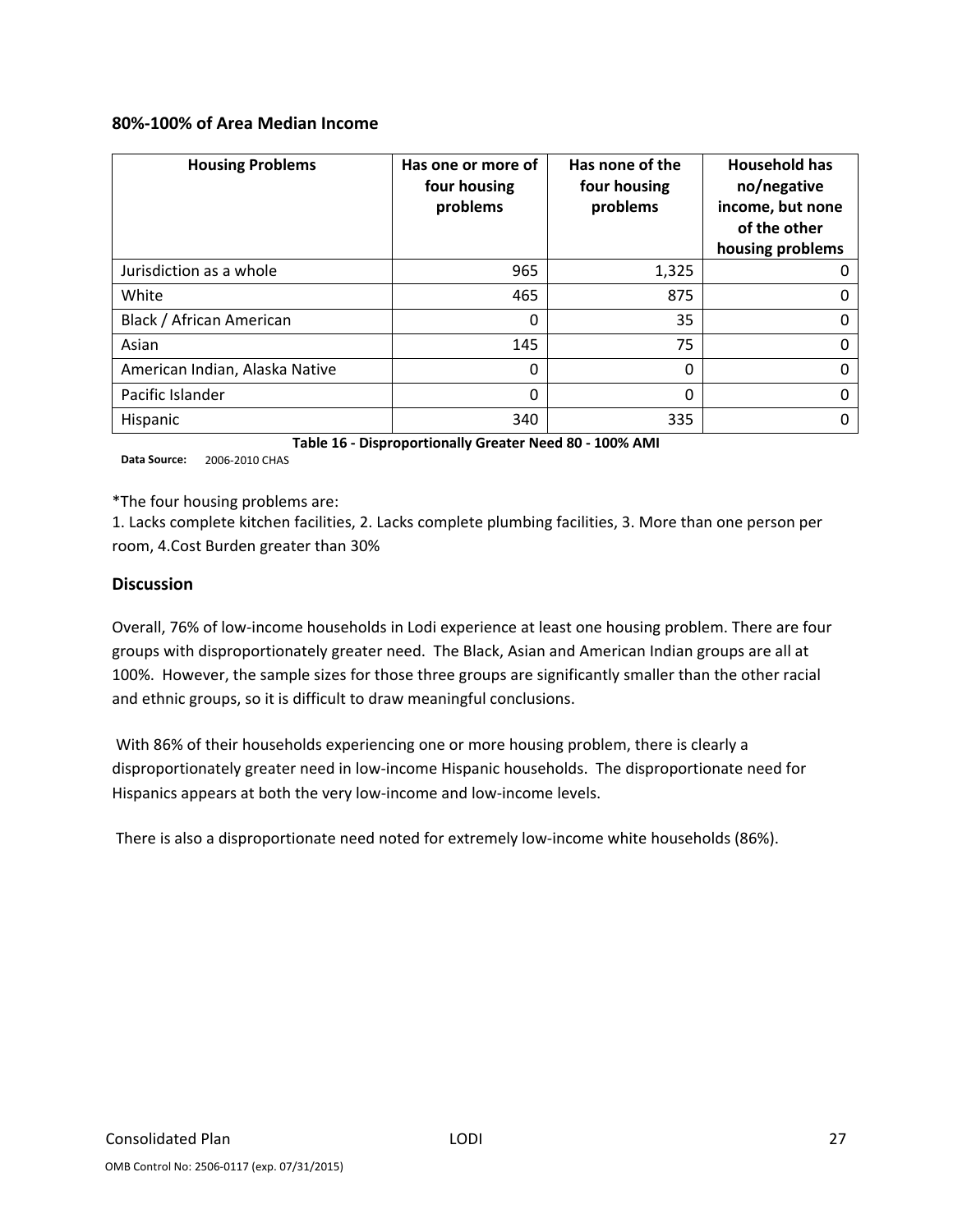## **NA‐20 Disproportionately Greater Need: Severe Housing Problems – 91.205 (b)(2)**

Assess the need of any racial or ethnic group that has disproportionately greater need in comparison to the needs of that category of need as a whole.

#### **Introduction**

A household is considered to have a housing problem when their home lacks complete kitchen or plumbing facilities, when there is more than one person per room, or when a cost burden (30% or more of income toward housing) exists.

For the purposes of this Consolidated Plan, disproportionately greater need is assumed to exist when the percentage of persons in a category of need who are members of a particular racial or ethnic group is at least 10 percentage points higher than the percentage of persons in the category as a whole.

For example, 76% of the low-income households in Lodi experience one or more of housing problems. Therefore, if more than 86% of a particular racial or ethnic group experience a housing problem, a disproportionately greater need would be presumed to exist.

| <b>Severe Housing Problems*</b> | Has one or more of<br>four housing<br>problems | Has none of the<br>four housing<br>problems | <b>Household has</b><br>no/negative<br>income, but none<br>of the other<br>housing problems |  |
|---------------------------------|------------------------------------------------|---------------------------------------------|---------------------------------------------------------------------------------------------|--|
| Jurisdiction as a whole         | 1,710                                          | 405                                         | 110                                                                                         |  |
| White                           | 920                                            | 330                                         | 40                                                                                          |  |
| Black / African American        | 30                                             | 0                                           |                                                                                             |  |
| Asian                           | 70                                             | 34                                          |                                                                                             |  |
| American Indian, Alaska Native  | 0                                              | 0                                           |                                                                                             |  |
| Pacific Islander                | 0                                              | $\Omega$                                    |                                                                                             |  |
| Hispanic                        | 645                                            | 40                                          | 65                                                                                          |  |

#### **0%‐30% of Area Median Income**

**Data Source:** 2006‐2010 CHAS

**Table 17 – Severe Housing Problems 0 ‐ 30% AMI**

\*The four severe housing problems are:

1. Lacks complete kitchen facilities, 2. Lacks complete plumbing facilities, 3. More than 1.5 persons per room, 4.Cost Burden over 50%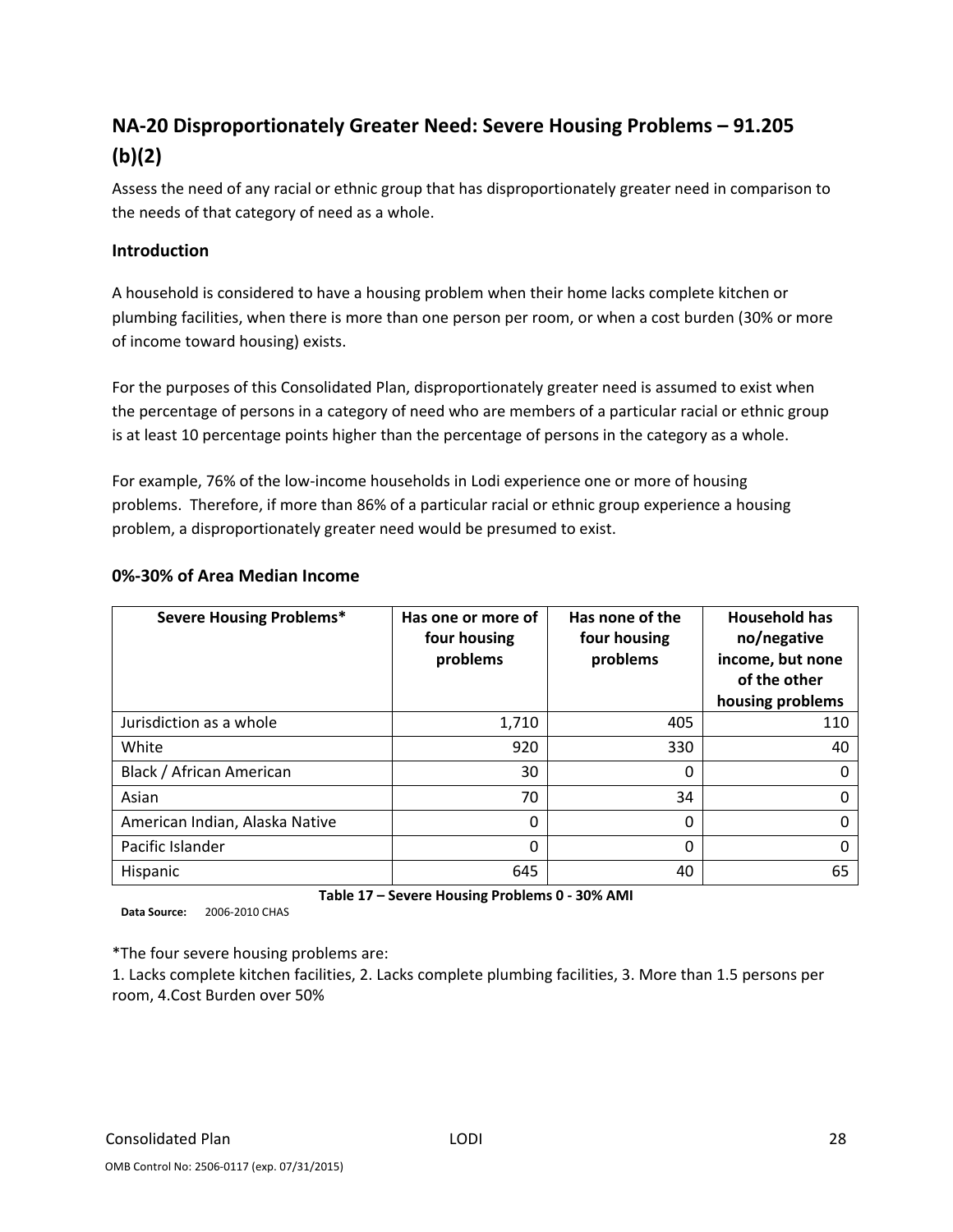#### **30%‐50% of Area Median Income**

| <b>Severe Housing Problems*</b> | Has one or more of<br>four housing<br>problems | Has none of the<br>four housing<br>problems | <b>Household has</b><br>no/negative<br>income, but none<br>of the other<br>housing problems |  |
|---------------------------------|------------------------------------------------|---------------------------------------------|---------------------------------------------------------------------------------------------|--|
| Jurisdiction as a whole         | 1,655                                          | 1,020                                       |                                                                                             |  |
| White                           | 815                                            | 675                                         | O                                                                                           |  |
| Black / African American        | 45                                             | 40                                          | 0                                                                                           |  |
| Asian                           | 105                                            | 30                                          | 0                                                                                           |  |
| American Indian, Alaska Native  | 0                                              | 0                                           | 0                                                                                           |  |
| Pacific Islander                | 0                                              | 0                                           | 0                                                                                           |  |
| Hispanic                        | 675                                            | 225                                         |                                                                                             |  |

**Table 18 – Severe Housing Problems 30 ‐ 50% AMI**

**Data Source:** 2006‐2010 CHAS

\*The four severe housing problems are:

1. Lacks complete kitchen facilities, 2. Lacks complete plumbing facilities, 3. More than 1.5 persons per room, 4.Cost Burden over 50%

#### **50%‐80% of Area Median Income**

| <b>Severe Housing Problems*</b> | Has one or more of<br>four housing<br>problems | Has none of the<br>four housing<br>problems | <b>Household has</b><br>no/negative<br>income, but none<br>of the other<br>housing problems |  |
|---------------------------------|------------------------------------------------|---------------------------------------------|---------------------------------------------------------------------------------------------|--|
| Jurisdiction as a whole         | 1,370                                          | 2,815                                       |                                                                                             |  |
| White                           | 615                                            | 2,010                                       |                                                                                             |  |
| Black / African American        | 0                                              | 0                                           |                                                                                             |  |
| Asian                           | 35                                             | 100                                         |                                                                                             |  |
| American Indian, Alaska Native  | 15                                             | 0                                           |                                                                                             |  |
| Pacific Islander                | 0                                              | 0                                           |                                                                                             |  |
| Hispanic                        | 705                                            | 690                                         |                                                                                             |  |

**Table 19 – Severe Housing Problems 50 ‐ 80% AMI**

**Data Source:** 2006‐2010 CHAS

\*The four severe housing problems are:

1. Lacks complete kitchen facilities, 2. Lacks complete plumbing facilities, 3. More than 1.5 persons per room, 4.Cost Burden over 50%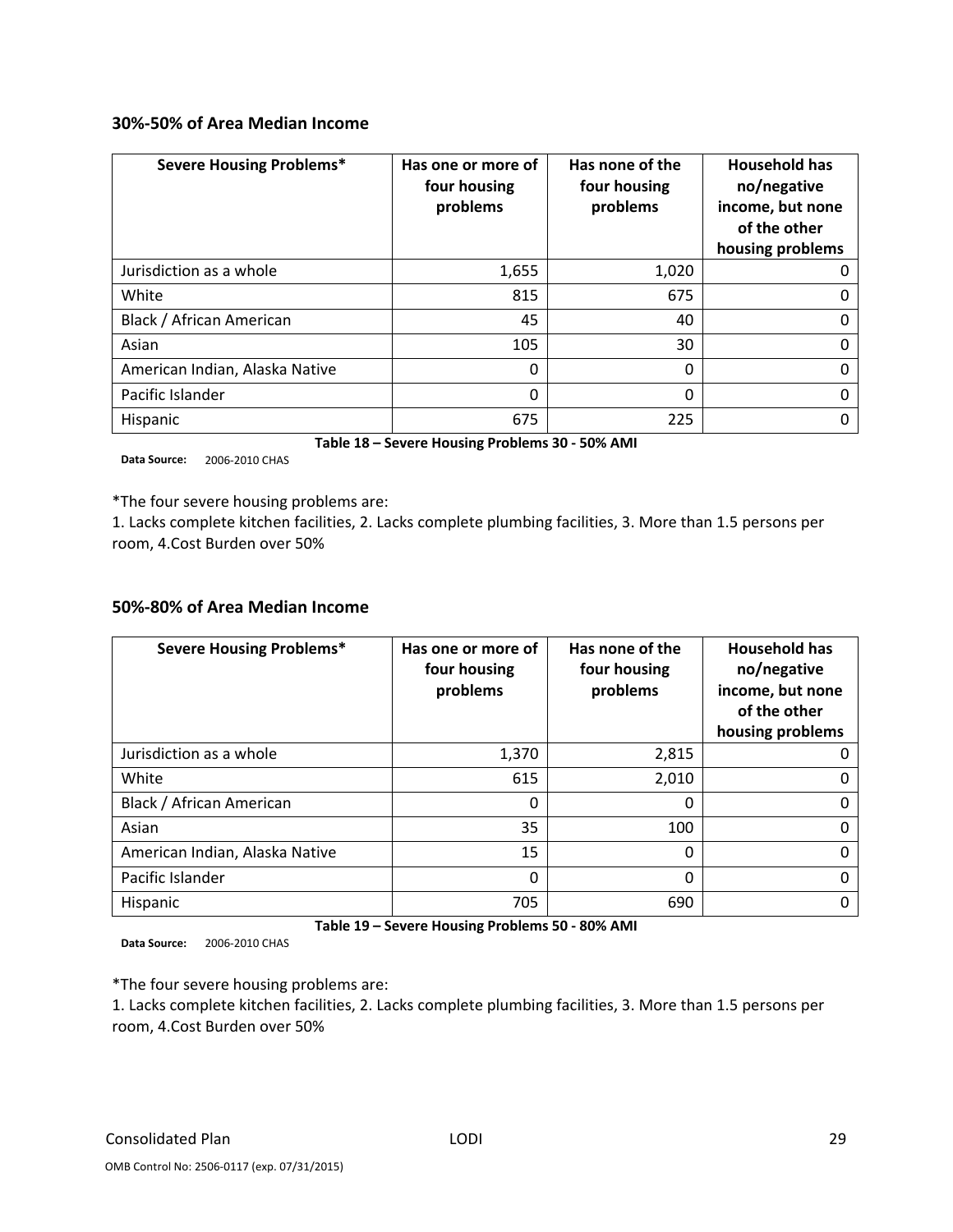#### **80%‐100% of Area Median Income**

| <b>Severe Housing Problems*</b> | Has one or more of<br>four housing<br>problems | Has none of the<br>four housing<br>problems | <b>Household has</b><br>no/negative<br>income, but none<br>of the other<br>housing problems |  |
|---------------------------------|------------------------------------------------|---------------------------------------------|---------------------------------------------------------------------------------------------|--|
| Jurisdiction as a whole         | 265                                            | 2,015                                       |                                                                                             |  |
| White                           | 60                                             | 1,280                                       | O                                                                                           |  |
| Black / African American        | 0                                              | 35                                          | 0                                                                                           |  |
| Asian                           | 75                                             | 145                                         | 0                                                                                           |  |
| American Indian, Alaska Native  | 0                                              | 0                                           | 0                                                                                           |  |
| Pacific Islander                | 0                                              | 0                                           | 0                                                                                           |  |
| Hispanic                        | 125                                            | 550                                         |                                                                                             |  |

**Table 20 – Severe Housing Problems 80 ‐ 100% AMI**

**Data Source:** 2006‐2010 CHAS

\*The four severe housing problems are:

1. Lacks complete kitchen facilities, 2. Lacks complete plumbing facilities, 3. More than 1.5 persons per room, 4.Cost Burden over 50%

#### **Discussion**

Overall, 52% of low‐income households in Lodi experience at least one severe housing problem. There are three groups with disproportionately greater need: Blacks (65%), American Indian (100%) and Hispanics (66%). However, the sample size for the American Indian group is only 15 households in total, so it is too small to draw a meaningful conclusion.

At the extremely low‐income level, there is little racial and ethnic variation. At the very low‐income level, the only groups experiencing disproportionate need are Hispanics and Asians. At the low‐income level, only American Indians have a disproportionate need, but again because of the extremely small sample group it is not possible to draw a meaningful conclusion.

Among those groups with statistically significant samples, whites tend to experience housing problems at a rate significantly less than the average for any given income category.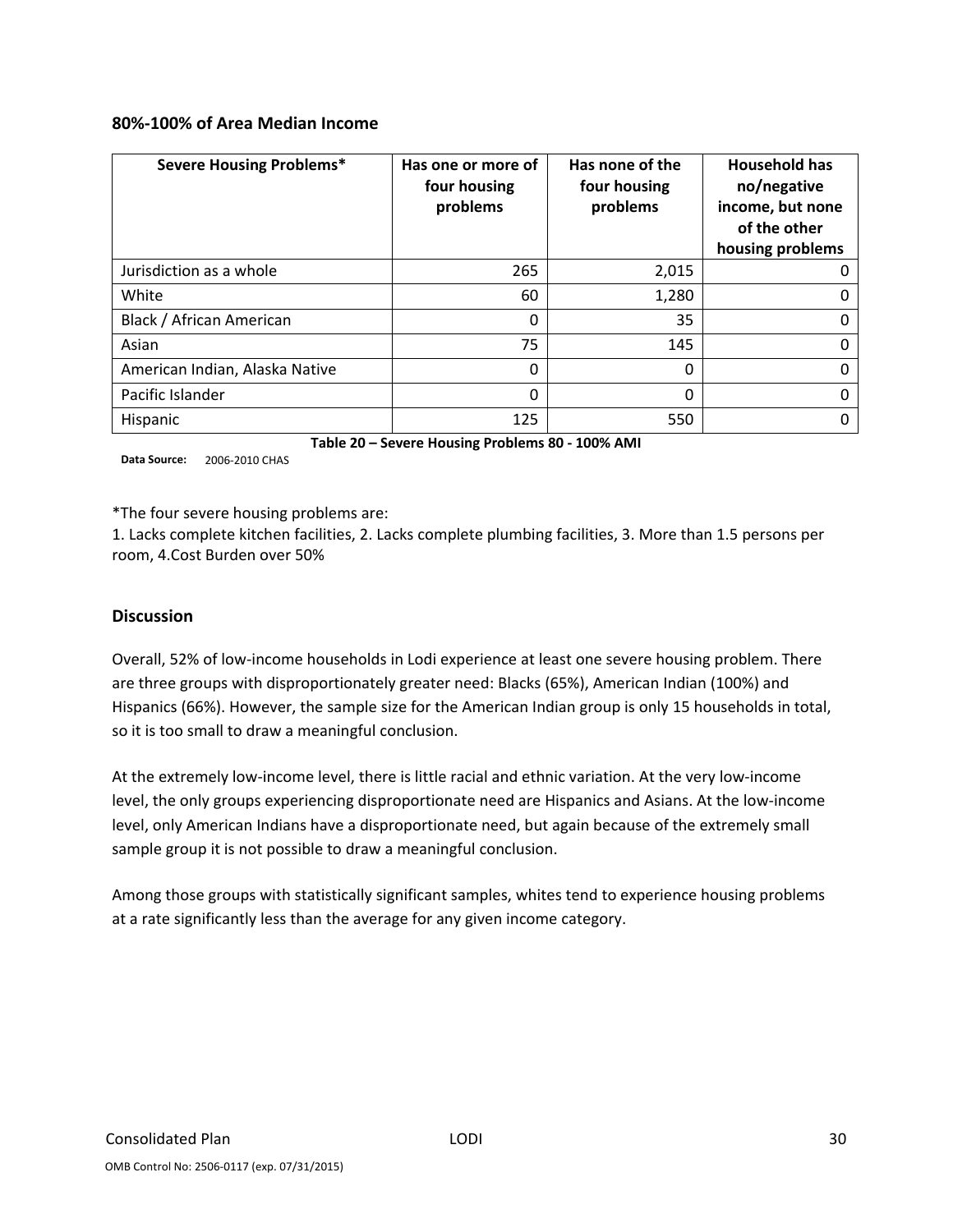## **NA‐25 Disproportionately Greater Need: Housing Cost Burdens – 91.205 (b)(2)**

Assess the need of any racial or ethnic group that has disproportionately greater need in comparison to the needs of that category of need as a whole.

#### **Introduction:**

A person is considered to have a housing cost burden when their household spends more than 30% of its gross income on housing expenses. Unlike the previous sections on disproportionate need, this table measures individuals as opposed to households.

As in the previous section, disproportionately greater need is assumed to exist when the percentage of persons in a category of need who are members of a particular racial or ethnic group is at least 10 percentage points higher than the percentage of persons in the category as a whole.

For purposes of comparison, the City's racial/ethnic breakdown per 2006‐2010 ACS data was:

- White ‐ 69%
- Asian ‐ 7%
- Hispanic ‐ 36%
- Black ‐ <1%
- Other or multiracial ‐ 18%
- American Indian/Alaskan Native ‐ <1%
- Hawaiian/Pacific Islander ‐ <1%

#### **Housing Cost Burden**

| <b>Housing Cost Burden</b> | $<=$ 30% | 30-50% | >50%  | No / negative<br>income (not<br>computed) |  |
|----------------------------|----------|--------|-------|-------------------------------------------|--|
| Jurisdiction as a whole    | 11,495   | 4,765  | 4,319 | 110                                       |  |
| White                      | 8,725    | 2,940  | 2,490 | 40                                        |  |
| Black / African American   | 65       | 60     | 75    | 0                                         |  |
| Asian                      | 560      | 220    | 275   |                                           |  |
| American Indian, Alaska    |          |        |       |                                           |  |
| <b>Native</b>              | 70       | 20     | 0     |                                           |  |
| Pacific Islander           | 4        | 0      | 0     | O                                         |  |
| Hispanic                   | 1,945    | 1,470  | 1,410 | 65                                        |  |

#### Consolidated Plan 21 and 2008 to the LODI 21 and 2008 to the 2009 to the 2009 to 2009 to 2009 to 201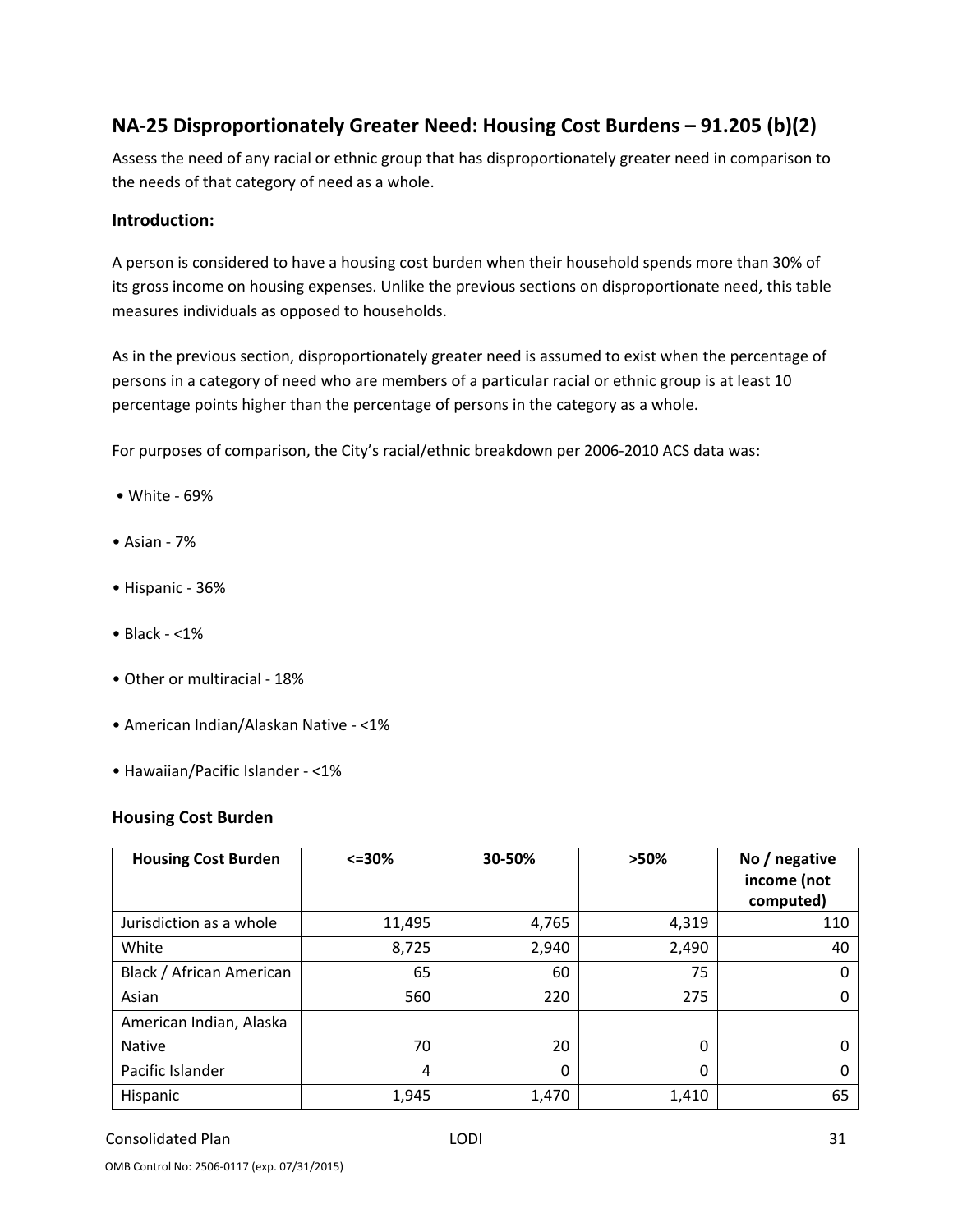#### **Table 21 – Greater Need: Housing Cost Burdens AMI**

**Data Source:** 2006‐2010 CHAS

#### **Discussion:**

Overall, 44% of Lodi residents live in a household that experiences a housing cost burden. The only two racial/ethnic groups that experience a disproportionate need are Blacks (68%) and Hispanics (60%). White (39%) and American Indian (22%) households experience the lowest incidence of housing cost burden. Asian households (47%) are slightly above the average.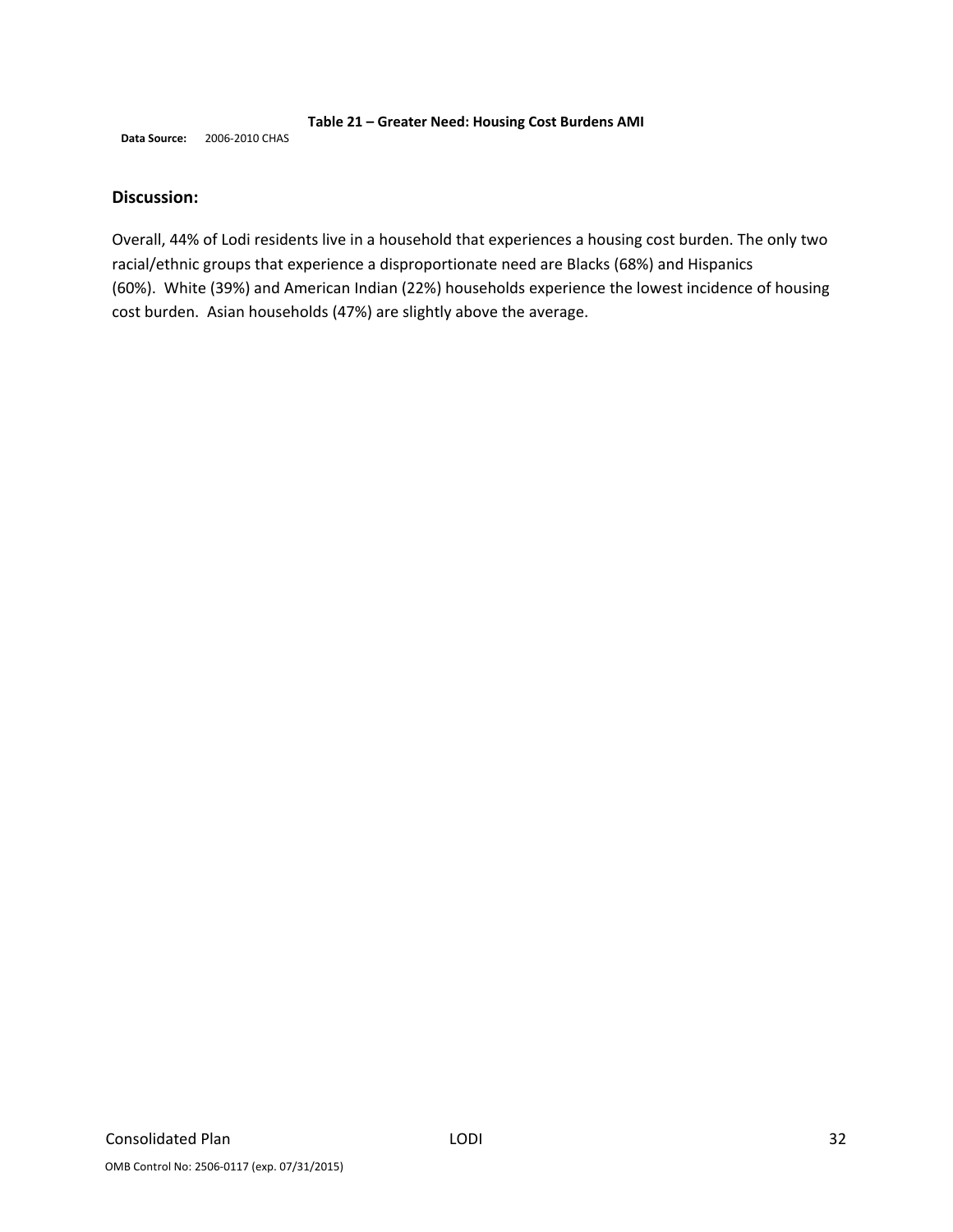## **NA‐30 Disproportionately Greater Need: Discussion – 91.205(b)(2)**

## **Are there any Income categories in which a racial or ethnic group has disproportionately greater need than the needs of that income category as a whole?**

A few groups experience disproportionate need, but it varies by income level and type of measurement. The only groups that consistently displayed a disproportionately greater need were Hispanics and Blacks, who had a higher incidence of housing problems, severe housing problems, and housing cost burden.

However, at the extremely low‐income level, all groups with the exception of the American Indian and the Pacific Islander groups, had a disproportionately greater need when severe housing problems were considered.

#### **If they have needs not identified above, what are those needs?**

During the consultation process and the public meetings, residents from the Hispanic community mentioned that they need housing assistance in the form of emergency housing repairs, housing rehabilitation, down‐payment assistance and tenant‐based rental assistance.

The special needs groups that were most frequently identified in the consultation process were youth, seniors, disabled persons, and extremely low-income and very low-income households.

## **Are any of those racial or ethnic groups located in specific areas or neighborhoods in your community?**

Based upon mapping quires in the Consolidated Plan mapping tool, and in relation to the data used in a recent Fair Housing Equity Assessment, the populations experiencing the disproportionate need are concentrated on Lodi's Eastside.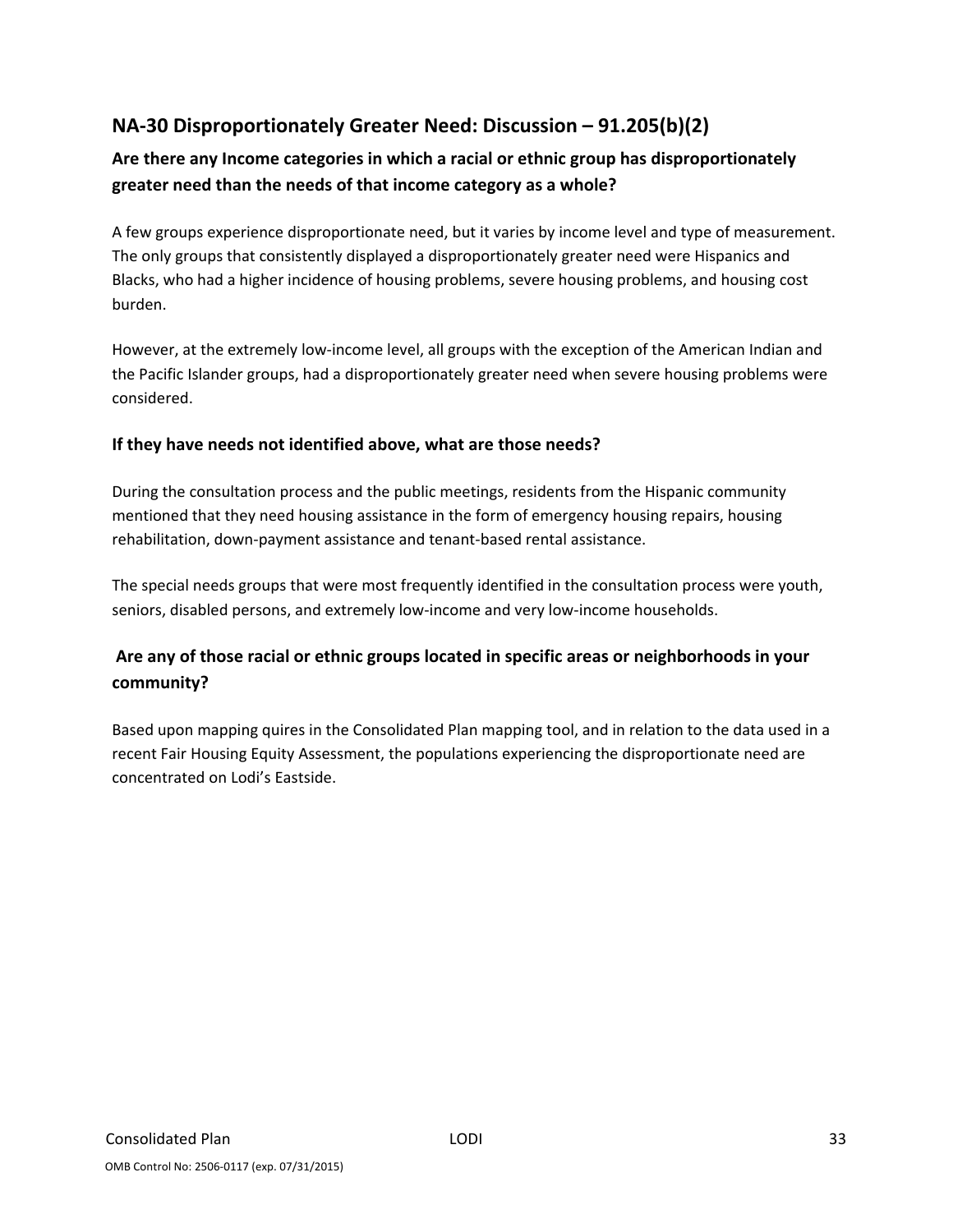## **NA‐35 Public Housing – 91.205(b)**

#### **Introduction**

Public housing programs within San Joaquin County are managed by the Housing Authority of the County of San Joaquin. The Housing Authority operates independently of the City of Lodi, and the City retains no control over their programs or housing units.

HACSJ does not operate any public housing units within the City of Lodi, but they do offer the Housing Choice Voucher Program (formerly known as Section 8) to Lodi residents. Tenant‐based Housing Choice Vouchers provide <sup>a</sup> monthly subsidy to low‐income tenants renting market‐rate units. Housing Choice Vouchers require an HACSJ inspection of the unit prior to move‐in to ensure health and safety standards are met.

The numbers included in the table below are the number of public housing units and housing vouchers in San Joaquin County, which is the lowest level at which HACSJ reports data to HUD.

#### **Totals in Use**

| <b>Program Type</b>        |                    |       |                                  |       |       |                                |                 |                    |                 |
|----------------------------|--------------------|-------|----------------------------------|-------|-------|--------------------------------|-----------------|--------------------|-----------------|
|                            | <b>Certificate</b> | Mod-  | <b>Public</b><br><b>Vouchers</b> |       |       |                                |                 |                    |                 |
|                            |                    | Rehab | <b>Housing</b>                   | Total |       | <b>Special Purpose Voucher</b> |                 |                    |                 |
|                            |                    |       |                                  |       | based | based                          | <b>Veterans</b> | Family             | <b>Disabled</b> |
|                            |                    |       |                                  |       |       |                                | <b>Affairs</b>  | <b>Unification</b> |                 |
|                            |                    |       |                                  |       |       |                                | Supportive      | Program            |                 |
|                            |                    |       |                                  |       |       |                                | <b>Housing</b>  |                    |                 |
| # of units vouchers in use |                    |       | 1,052                            | 4,651 | 72    | 4,427                          | 47              | 85                 |                 |

**Table 22 ‐ Public Housing by Program Type**

**\*includes Non‐Elderly Disabled, Mainstream One‐Year, Mainstream Five‐year, and Nursing Home Transition**

**Data Source:** PIC(PIH Information Center)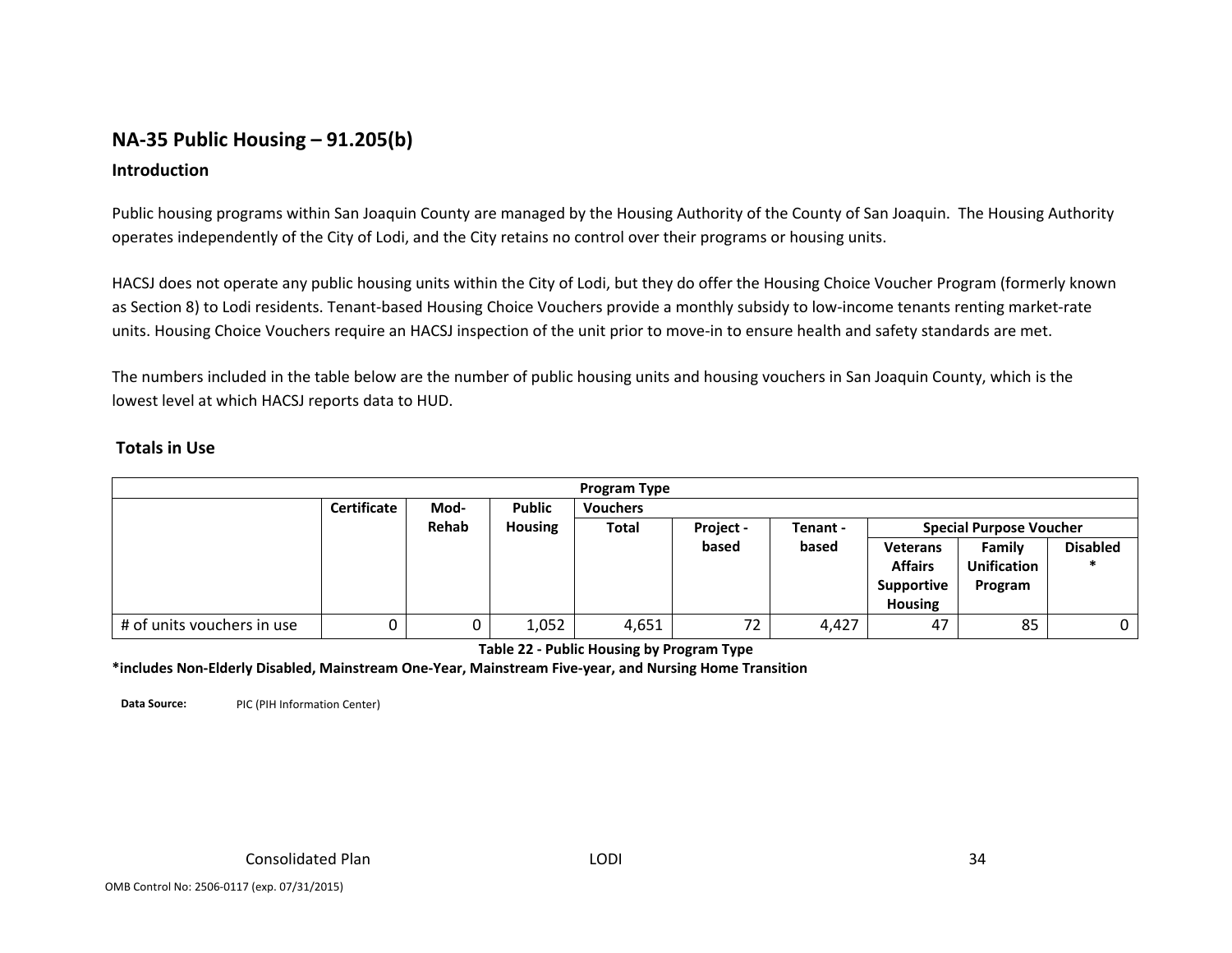#### **Characteristics of Residents**

| <b>Program Type</b>                    |                    |          |                |                 |           |              |                                                                          |                                         |  |
|----------------------------------------|--------------------|----------|----------------|-----------------|-----------|--------------|--------------------------------------------------------------------------|-----------------------------------------|--|
|                                        | <b>Certificate</b> | Mod-     | <b>Public</b>  | <b>Vouchers</b> |           |              |                                                                          |                                         |  |
|                                        |                    | Rehab    | <b>Housing</b> | <b>Total</b>    | Project - | Tenant -     | <b>Special Purpose Voucher</b>                                           |                                         |  |
|                                        |                    |          |                |                 | based     | based        | <b>Veterans</b><br><b>Affairs</b><br><b>Supportive</b><br><b>Housing</b> | Family<br><b>Unification</b><br>Program |  |
| Average Annual Income                  | 0                  | 0        | 14,961         | 13,879          | 12,257    | 13,911       | 10,960                                                                   | 13,621                                  |  |
| Average length of stay                 | 0                  | 0        | 7              |                 | 2         |              | 0                                                                        | 6                                       |  |
| Average Household size                 | 0                  | 0        | 3              | 2               | 1         | 2            | 1                                                                        | 4                                       |  |
| # Homeless at admission                | 0                  | 0        | 0              | 1               | $\Omega$  | $\Omega$     | 1                                                                        | 0                                       |  |
| # of Elderly Program Participants      |                    |          |                |                 |           |              |                                                                          |                                         |  |
| ( > 62)                                | 0                  | 0        | 182            | 917             | 30        | 884          | 2                                                                        | $\Omega$                                |  |
| # of Disabled Families                 | 0                  | 0        | 185            | 1,919           | 38        | 1,829        | 26                                                                       | 17                                      |  |
| # of Families requesting accessibility |                    |          |                |                 |           |              |                                                                          |                                         |  |
| features                               | 0                  | 0        | 1,052          | 4,651           | 72        | 4,427        | 47                                                                       | 85                                      |  |
| # of HIV/AIDS program participants     | 0                  | 0        | 0              | 0               | $\Omega$  | 0            | 0                                                                        | $\Omega$                                |  |
| # of DV victims                        | $\Omega$           | $\Omega$ | $\Omega$       | $\mathbf{0}$    | $\Omega$  | $\mathbf{0}$ | $\Omega$                                                                 | 0                                       |  |

**Table 23 – Characteristics of Public Housing Residents by Program Type**

**Data Source:** PIC(PIH Information Center)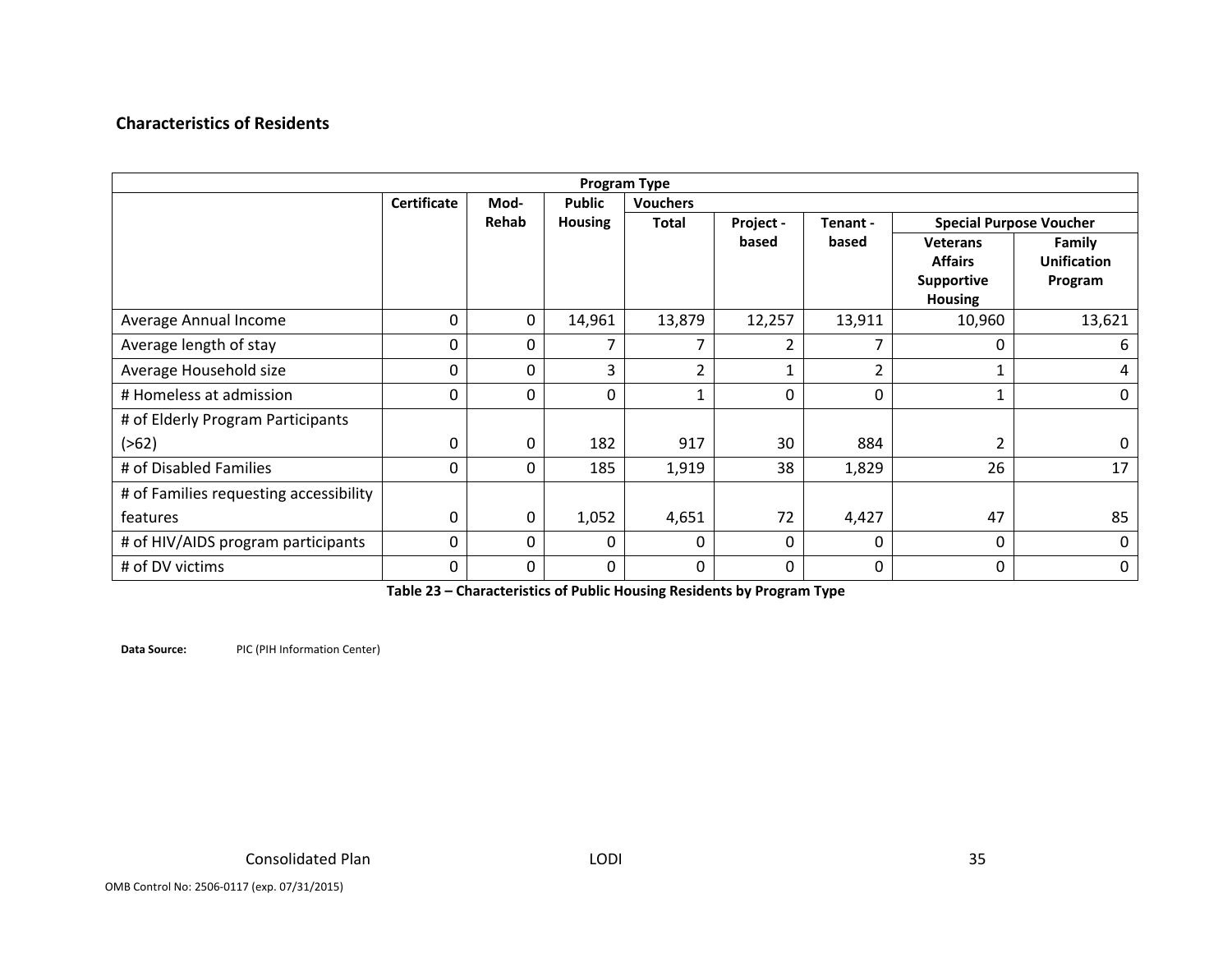### **Race of Residents**

| <b>Program Type</b>                                                                                    |                    |          |                |                 |           |                                            |                   |                    |                 |
|--------------------------------------------------------------------------------------------------------|--------------------|----------|----------------|-----------------|-----------|--------------------------------------------|-------------------|--------------------|-----------------|
| Race                                                                                                   | <b>Certificate</b> | Mod-     | <b>Public</b>  | <b>Vouchers</b> |           |                                            |                   |                    |                 |
|                                                                                                        |                    | Rehab    | <b>Housing</b> | <b>Total</b>    | Project - | <b>Special Purpose Voucher</b><br>Tenant - |                   |                    |                 |
|                                                                                                        |                    |          |                |                 | based     | based                                      | <b>Veterans</b>   | Family             | <b>Disabled</b> |
|                                                                                                        |                    |          |                |                 |           |                                            | <b>Affairs</b>    | <b>Unification</b> |                 |
|                                                                                                        |                    |          |                |                 |           |                                            | <b>Supportive</b> | Program            |                 |
|                                                                                                        |                    |          |                |                 |           |                                            | <b>Housing</b>    |                    |                 |
| White                                                                                                  | 0                  | 0        | 533            | 1,970           | 41        | 1,837                                      | 28                | 57                 | 0               |
| Black/African American                                                                                 | 0                  |          | 297            | 1,915           | 25        | 1,850                                      | 19                | 16                 | 0               |
| Asian                                                                                                  | 0                  |          | 190            | 632             | 3         | 615                                        | 0                 | 6                  | $\mathbf 0$     |
| American Indian/Alaska                                                                                 |                    |          |                |                 |           |                                            |                   |                    |                 |
| <b>Native</b>                                                                                          | O                  | $\Omega$ | 17             | 90              | 3         | 82                                         | 0                 | 5                  | 0               |
| Pacific Islander                                                                                       | 0                  | 0        | 15             | 44              | $\Omega$  | 43                                         | 0                 |                    | 0               |
| Other                                                                                                  | 0                  |          | $\Omega$       | $\mathbf{0}$    | 0         | 0                                          | 0                 | 0                  | 0               |
| *includes Non-Elderly Disabled, Mainstream One-Year, Mainstream Five-year, and Nursing Home Transition |                    |          |                |                 |           |                                            |                   |                    |                 |

**Table 24 – Race of Public Housing Residents by Program Type**

**Data Source:** PIC(PIH Information Center)

**Ethnicity of Residents**

| <b>Program Type</b>                                                                                     |                    |                         |               |                 |           |          |                                   |                                |                 |  |
|---------------------------------------------------------------------------------------------------------|--------------------|-------------------------|---------------|-----------------|-----------|----------|-----------------------------------|--------------------------------|-----------------|--|
| <b>Ethnicity</b>                                                                                        | <b>Certificate</b> | Mod-                    | <b>Public</b> | <b>Vouchers</b> |           |          |                                   |                                |                 |  |
|                                                                                                         |                    | Rehab<br><b>Housing</b> |               | <b>Total</b>    | Project - | Tenant - |                                   | <b>Special Purpose Voucher</b> |                 |  |
|                                                                                                         |                    |                         |               |                 | based     | based    | <b>Veterans</b><br><b>Affairs</b> | Family<br><b>Unification</b>   | <b>Disabled</b> |  |
|                                                                                                         |                    |                         |               |                 |           |          | Supportive                        | Program                        |                 |  |
|                                                                                                         |                    |                         |               |                 |           |          | <b>Housing</b>                    |                                |                 |  |
| Hispanic                                                                                                |                    |                         | 457           | 936             | 13        | 888      | 4                                 | 28                             | 0 <sup>1</sup>  |  |
| Not Hispanic                                                                                            |                    |                         | 595           | 3,715           | 59        | 3,539    | 43                                | 57                             | 0 <sup>1</sup>  |  |
| tincludes Nep Elderly Disabled, Mainstroam One Vear, Mainstroam Eive vear, and Nursing Heme Transition. |                    |                         |               |                 |           |          |                                   |                                |                 |  |

**\*includes Non‐Elderly Disabled, Mainstream One‐Year, Mainstream Five‐year, and Nursing Home Transition**

**Table 25 – Ethnicity of Public Housing Residents by Program Type**

**Data Source:** PIC(PIH Information Center)

> ConsolidatedPlan LODI 36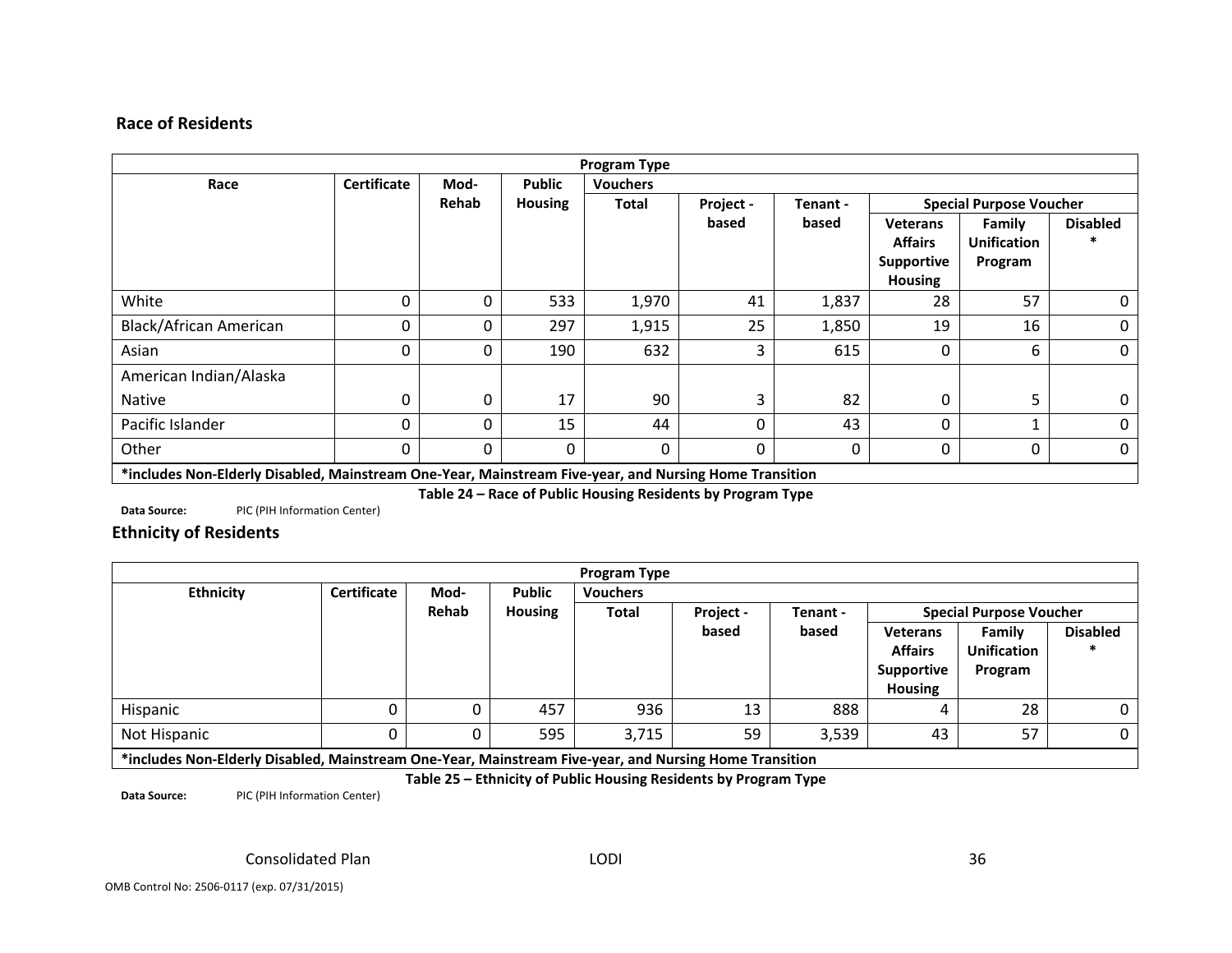# **Section 504 Needs Assessment: Describe the needs of public housing tenants and applicants on the waiting list for accessible units:**

Not applicable. There are no public housing units in Lodi.

### **Most immediate needs of residents of Public Housing and Housing Choice voucher holders**

The households of low and moderate income in San Joaquin County, including Lodi, face housing issues, such as shortage of new affordable housing stock, and shortage of assistance funds create financial impediments to housing for many. Additionally, seniors and persons with disabilities can be more seriously impacted by these issues, due to the challenges of aging, disabilities and limited financial support.

Low‐ and moderate‐income Housing Choice voucher (HCV) participants clearly need continued access to housing assistance. The average monthly income for a HCV participant in Lodi is \$13,780. As of April 2014, the average monthly rent for a 3‐bedroom unit in Lodi is \$1,097 which, if not for the HCV, would require over 90 percent of the monthly income to go towards rent. Additionally, the average monthly rent for a 1‐bedroom unit in Lodi is \$600 which would require over 50 percent of the monthly income to go towards rent, if not for the HCV program.

Many HCV program participants also need help to maintain their stability in housing, including family self-sufficiency, case management and access to mental health and disability services.

The Housing Authority of the County of San Joaquin has a Family Self‐Sufficiency (FSS) Coordinator dedicated to the HCV program. With an average annual income of \$13,320, elderly HCV participants in Lodi also have an immediate need for affordable housing that will continue to increase as the population ages. Seniors also need supportive services to age-in-place. Persons with disabilities on the HCV program have an average annual income of \$13,950, and they, too, have a need for supportive services.

### **How do these needs compare to the housing needs of the population at large**

While the challenging economy poses obstacles for many families, needs are generally more acute among low income families, as evidenced by the fact that 73 percent of HCV households annual income is 50 percent of the Area Median Income (AMI), which is considered Very Low Income; and nearly 25 percent of HCV participants are designated as Extremely Low Income with an annual income of 30 percent of AMI.

### **Discussion**

HCV program participants need housing assistance and services that will allow them to maintain their housing stability and increase their income and assets. While there are no public housing developments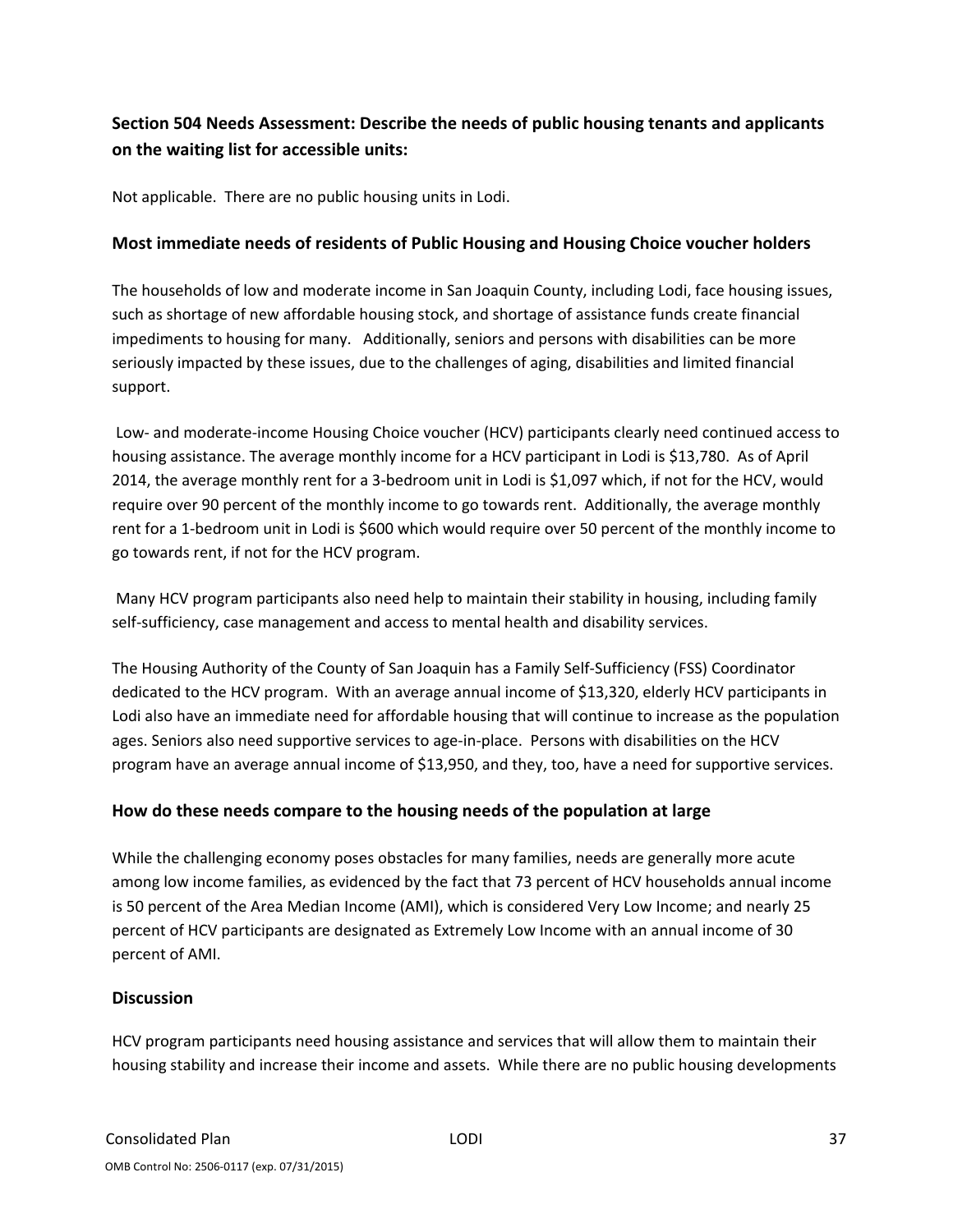in Lodi, the Housing Authority of the County of San Joaquin owns two rental communities in Lodi and has designated them as affordable by maintaining rental amounts at less than market rate.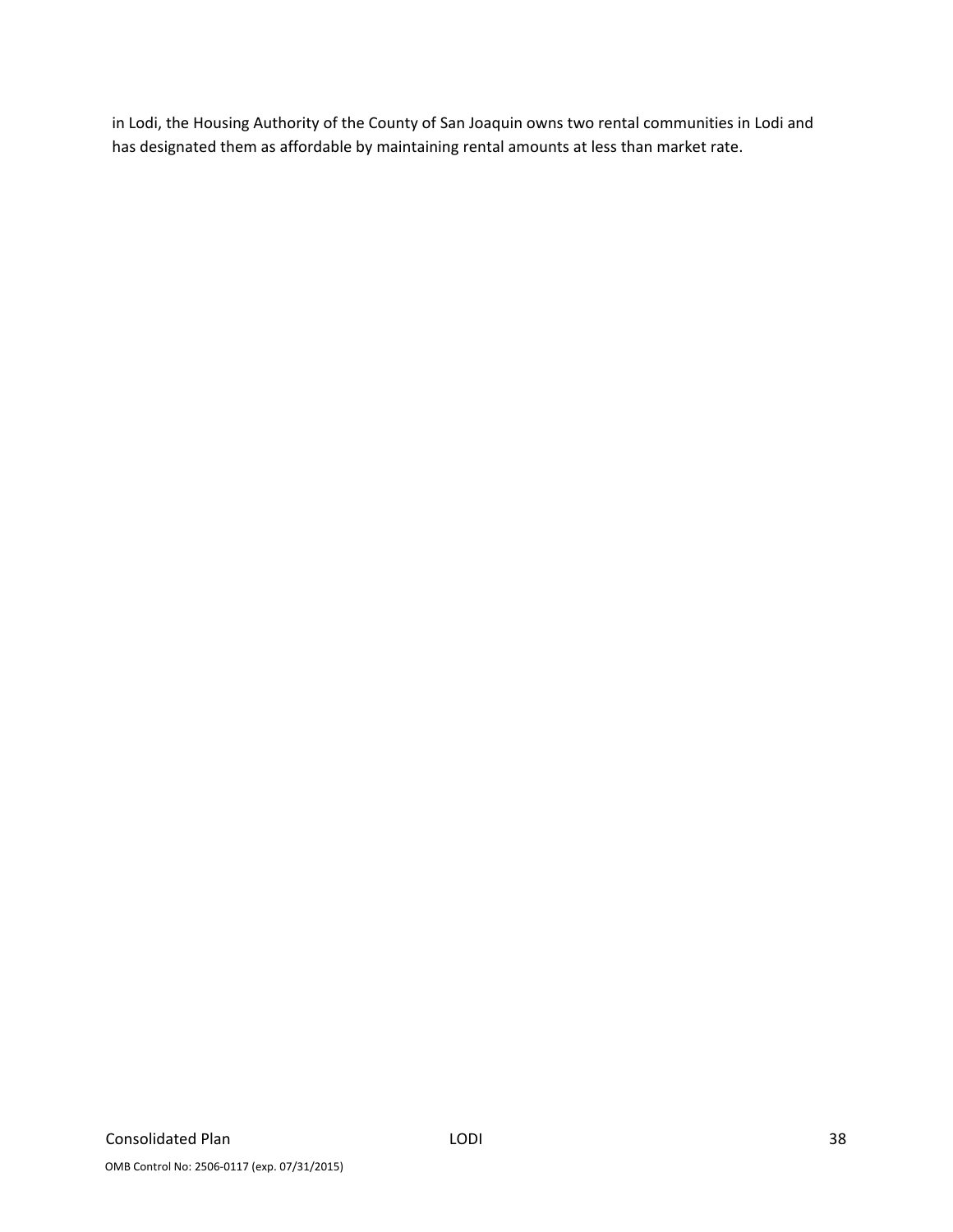# **NA‐40 Homeless Needs Assessment – 91.205(c)**

### **Introduction:**

Individuals or families that are homeless have <sup>a</sup> variety of special needs including emergency shelter, counseling, job training, transitional housing, and permanent supportive housing, among others. According to the most recent count of homeless persons performed by San Joaquin County in 2013, the City of Lodi has approximately 124 homeless persons. Of these homeless, 68 were sheltered and 56 were unsheltered.

There are two facilities in Lodi that provide shelter to the homeless. The Salvation Army has 52 shelter beds for men and 39 beds for women and children. Lodi House has 26 beds for women and children. Additionally, there are <sup>a</sup> total of 28 transitional housing beds at Salvation Army and Lodi House facilities, 16 for men and 12 for women and children.

The Salvation Army, Lodi House, and other service organizations provide the following services to homeless individuals and families:

- $\bullet$ • REACH utility assistance
- $\bullet$ Care utility assistance
- $\bullet$ Rental assistance
- $\bullet$ Emergency food pantry
- $\bullet$ Transportation assistance
- $\bullet$ Lodi Memorial Medical Clinic
- $\bullet$ Clothing assistance
- $\bullet$ Community dining hall
- $\bullet$ Drug and alcohol rehabilitation program placement
- $\bullet$ Mental health support group
- . Leadership training
- $\bullet$ Culinary Arts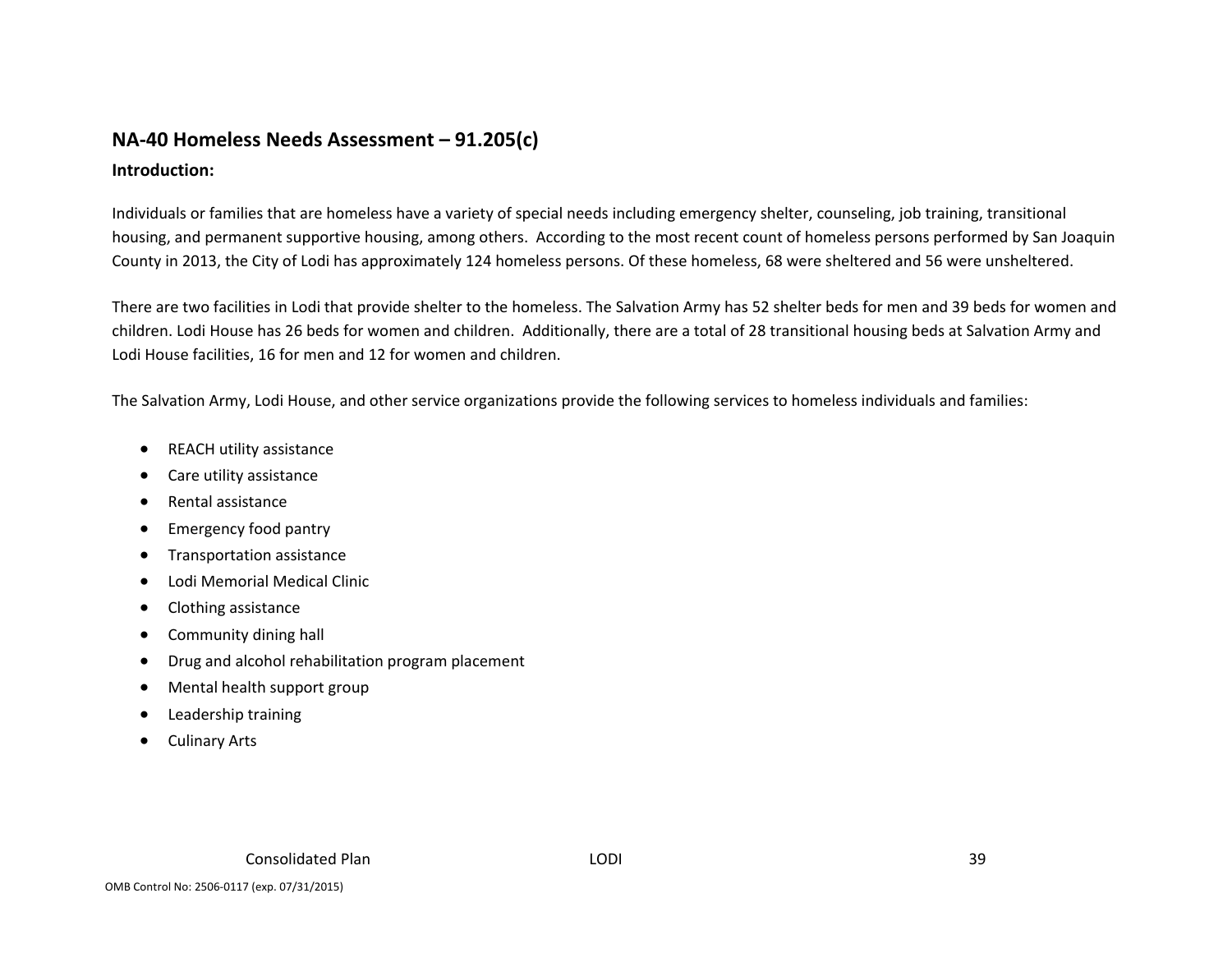If data is not available for the categories "number of persons becoming and exiting homelessness each year," and "number of days that persons experience homelessness," describe these categories for each homeless population type (including chronically **homeless individuals and families, families with children, veterans and their families, and unaccompanied youth):**

### **Chronically Homeless**

A Homeless Coalition has developed <sup>a</sup> draft for the Ten‐Year Plan to End Homelessness for San Joaquin County and is continuing to define the scope of the issues to be addressed during 2014‐15 and beyond.

The County has identified chronic homelessness as <sup>a</sup> priority issue. The long‐term strategy is to develop and implement <sup>a</sup> 10‐year plan to end homelessness; continue to seek Shelter Plus Care and Supportive Housing Program (SHP) for Permanent Housing for Persons with Disabilities funds available under the Continuum of Care (CoC) strategy without negatively affecting the ability to renew existing programs; and modify existing permanent supportive housing programs within the CoC that do not target the chronically homeless to provide chronically homeless persons with <sup>a</sup> priority in filling vacancies.

The short‐term strategy identified in the County's Continuum of Care Application, is to create new permanent housing beds for chronically homeless throughout the County.

#### **Families with Children**

There is <sup>a</sup> need for transitional housing for unsheltered families in Lodi. Women leaving abusive situations need resources for rental deposits, utilities deposits, etc. Families leaving shelters have this same need; it is one of the most significant problems with which case managers deal.

#### **Veterans**

There does not appear to be <sup>a</sup> very large number of homeless veterans in Lodi or throughout San Joaquin County that are found in larger metropolitan areas.

#### **Unaccompanied Youth**

Many youth run away, and in turn become homeless, due to problems in the home, including physical and sexual abuse, mental health disorders of a family member, substance abuse and addiction of <sup>a</sup> family member, and parental neglect. In some cases, youth are asked to leave the home because the family is unable to provide for their specific mental health or disability needs. Still some youth are pushed out of their homes because their parents cannot afford to care for them.

Youth who have been involved in the foster care system are more likely to become homeless at an earlier age and remain homeless for <sup>a</sup> longer period of time. Youth aging out of the foster care system often have little or no income support and limited housing options and are at higher

> ConsolidatedPlan LODI 40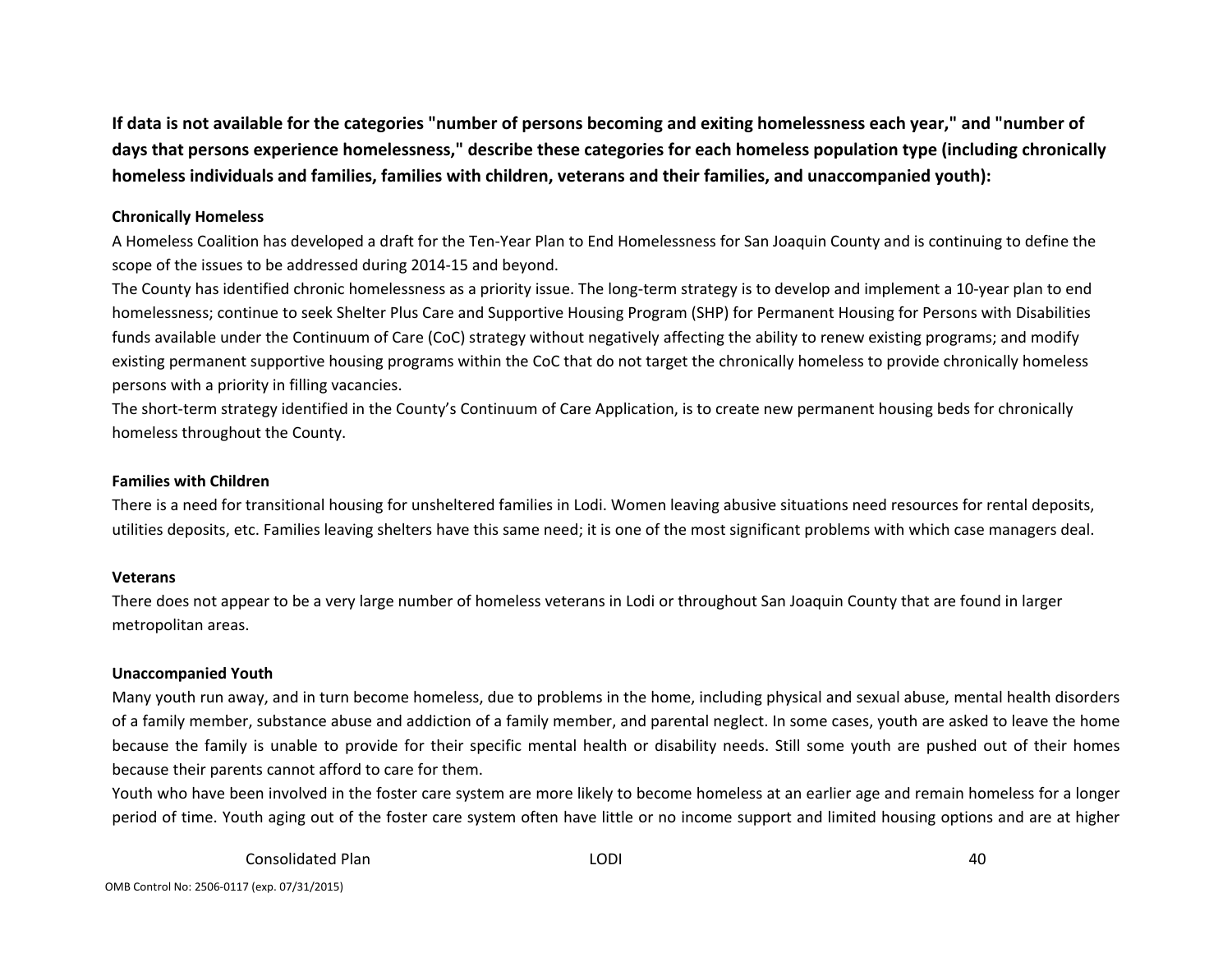risk to end up on the streets. Youth that live in residential or institutional facilities often become homeless upon discharge. In addition, very few homeless youth are able to seek housing in emergency shelters due to the lack of shelter beds for young people and shelter admission policies. Some youth become homeless when their families fall into difficult financial situations resulting from lack of affordable housing, difficulty obtaining or maintaining <sup>a</sup> job, or lack of medical insurance or other benefits. These youth become homeless with their families, but later can find themselves separated from them and/or living on the streets alone, often due to shelter or child welfare policies.

Youth transitioning from expiring foster care and other programs need help learning independent living skills such as how to live on their own within <sup>a</sup> budget; training for jobs and in life skills; and affordable housing with supportive services.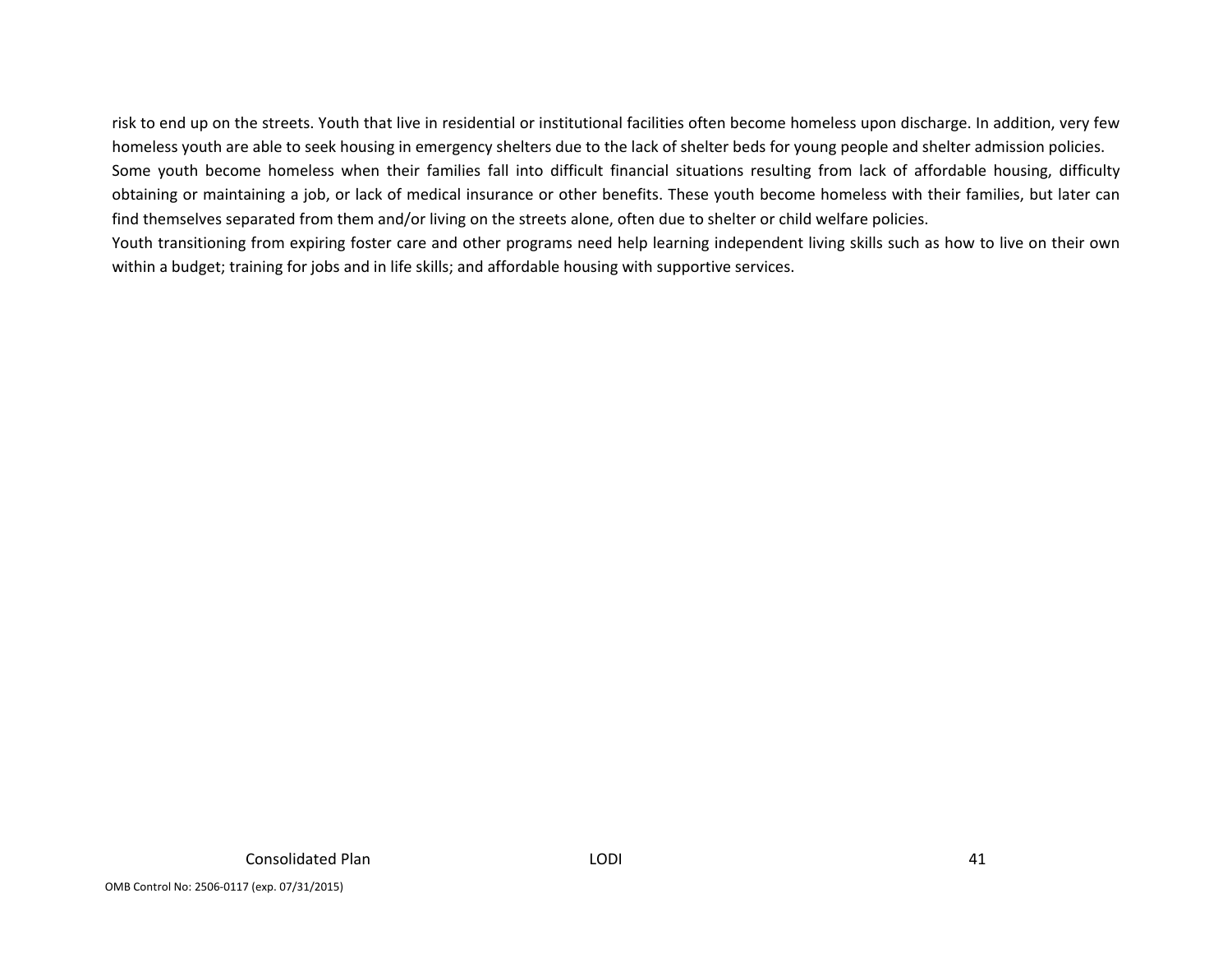### **Nature and Extent of Homelessness: (Optional)**

| Race:                            | Sheltered: | <b>Unsheltered (optional)</b> |
|----------------------------------|------------|-------------------------------|
|                                  |            |                               |
| White                            | 0          | 0                             |
| <b>Black or African American</b> | 0          | $\Omega$                      |
| Asian                            | 0          | O                             |
| American Indian or Alaska        |            |                               |
| <b>Native</b>                    | 0          | 0                             |
| Pacific Islander                 | 0          | O                             |
| <b>Ethnicity:</b>                | Sheltered: | <b>Unsheltered (optional)</b> |
|                                  |            |                               |
| Hispanic                         | 0          | 0                             |
| Not Hispanic                     | 0          | O                             |

**Data Source Comments:**

### **Estimate the number and type of families in need of housing assistance for families with children and the families of veterans.**

Based on its analysis conducted through the 2013 Homeless Point‐in‐Time Survey, 16 percent of the County's unsheltered homeless population included those with families. For Lodi's estimated count of unsheltered homeless, that equates to almost 17.

### **Describe the Nature and Extent of Homelessness by Racial and Ethnic Group.**

Based on its analysis conducted through the 2013 Homeless Point‐in‐Time Survey, the racial/ethnic breakdown is as follows:

- 72.5 percent were White;
- 8 percent were Black;
- 14 percent were Asian;
- 0.5 percent were Native Hawaiian/Pacific Islander;
- 3.6 percent identified as two or more races.

Persons of Hispanic or Latino origin equaled 37.6 percent, while Non‐Hispanic Whites equaled 38.2 percent.

### **Describe the Nature and Extent of Unsheltered and Sheltered Homelessness.**

Both Lodi and San Joaquin County generally have a high unemployment rate and a very low wage rate. Unemployment and underemployment, perhaps more than any other factors, contribute to a steadily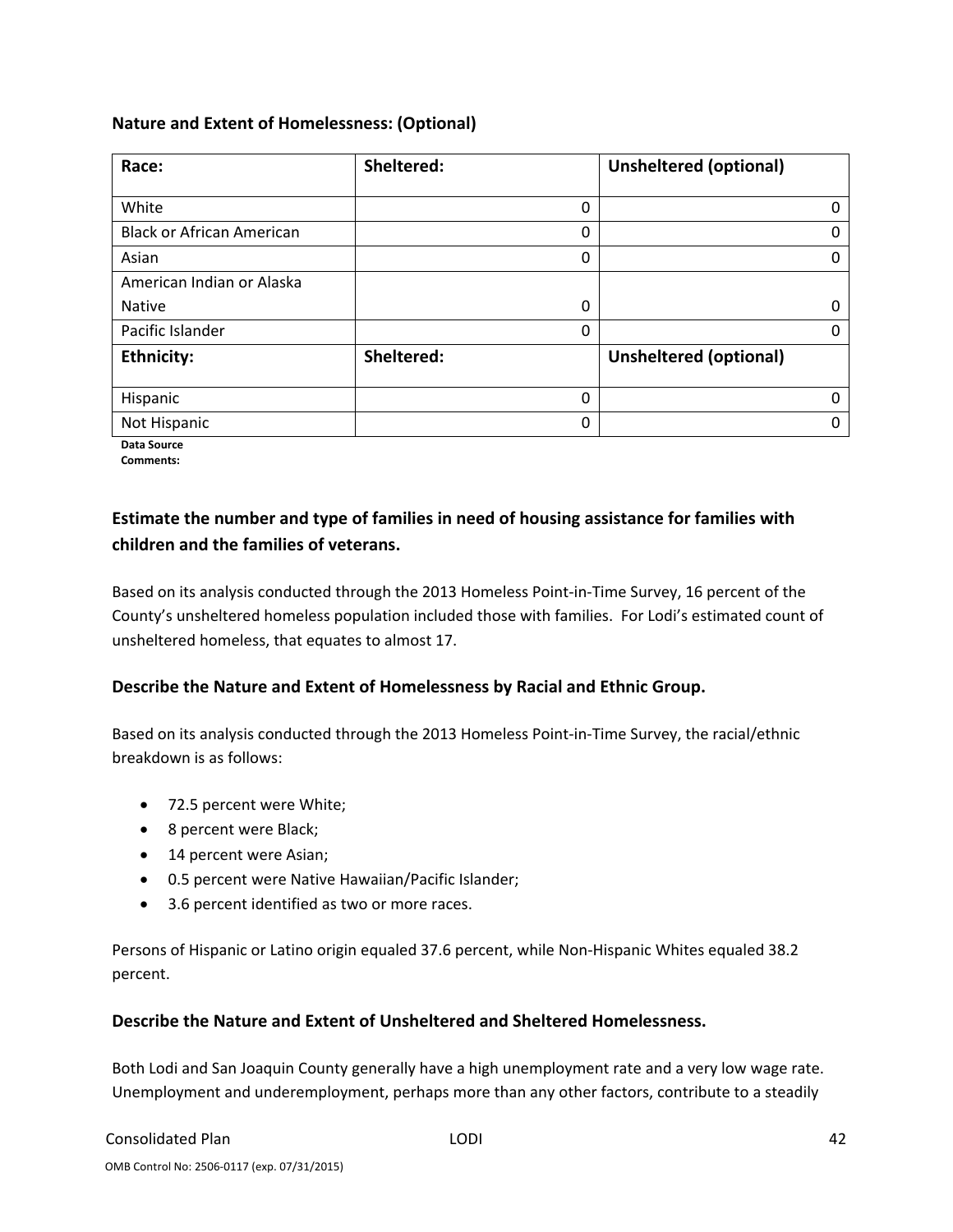increasing number of homeless. Housing affordability indexes also consistently rank this county as extremely low. Construction of moderate‐cost homes has recently been limited and the number of multiple family rental units that has been constructed is negligible, despite the growing population.

San Joaquin County is an agricultural community and, therefore, migrants following the crops are a part of the local demographics. Agricultural workers, whether local from other parts of the country or from Mexico, are at the mercy of the weather, the market, and the other seasonal variables that affect agribusiness. Farmworkers, except those with year-round positions with specific growers, tend to be very low‐income. Many are unable to find adequate, low‐cost housing and are either homeless or reside in shelters.

San Joaquin County is also a transportation hub at the heart of the San Joaquin Valley. It is a rail center and houses an international port. State Route 99 to the east and Interstate 5 on the west provide north‐ south corridors which connect the area to Sacramento and Los Angeles, as well as to the Bay area by means of east-west state highways. The greater Stockton area has, therefore, always been a stoppingoff point for transients.

Since 2007, the housing crisis has resulted in high rates of foreclosure in San Joaquin County. Although there is no definitive local data, a national survey of homeless survey providers reported in Foreclosure to Homelessness 2009: the Forgotten Victims of the Subprime Crisis1 concluded that at least some of their clients were homeless as a result of foreclosure, and about half of survey respondents estimated that more than 10 percent of their clients were homeless because of foreclosure on a home they had been occupying. Anecdotal data reported by the Lodi News‐Sentinel (November 14, 2009) suggests a local link to foreclosures and homelessness in some instances. According to the News‐Sentinel, the Lodi Unified School District reported that the district's schools saw a record number of homeless students enrolled, and chalked most of it up to foreclosures in the North Stockton area and people leaving the state due to job loss or the increasing cost of living locally.

1 A joint report from the National Coalition for the Homeless, the National Health Care for the Homeless *Council, the National Alliance to End Homelessness, the National Association for the Education of Homeless Children and Youth, the National Law Center on Homelessness & Poverty, the National Low Income Housing Coalition and the National Policy and Advocacy Council on Homelessness.*

### **Discussion:**

Based on its analysis conducted for the Continuum of Care Application, the County has identified the following homeless and homeless prevention strategies that will be supported by the City of Lodi:

 Continue to develop strong working partnerships between existing network of support service providers and the Shelter Plus Care program so as to maintain the percentage of homeless persons remaining in permanent supportive housing for at least six months.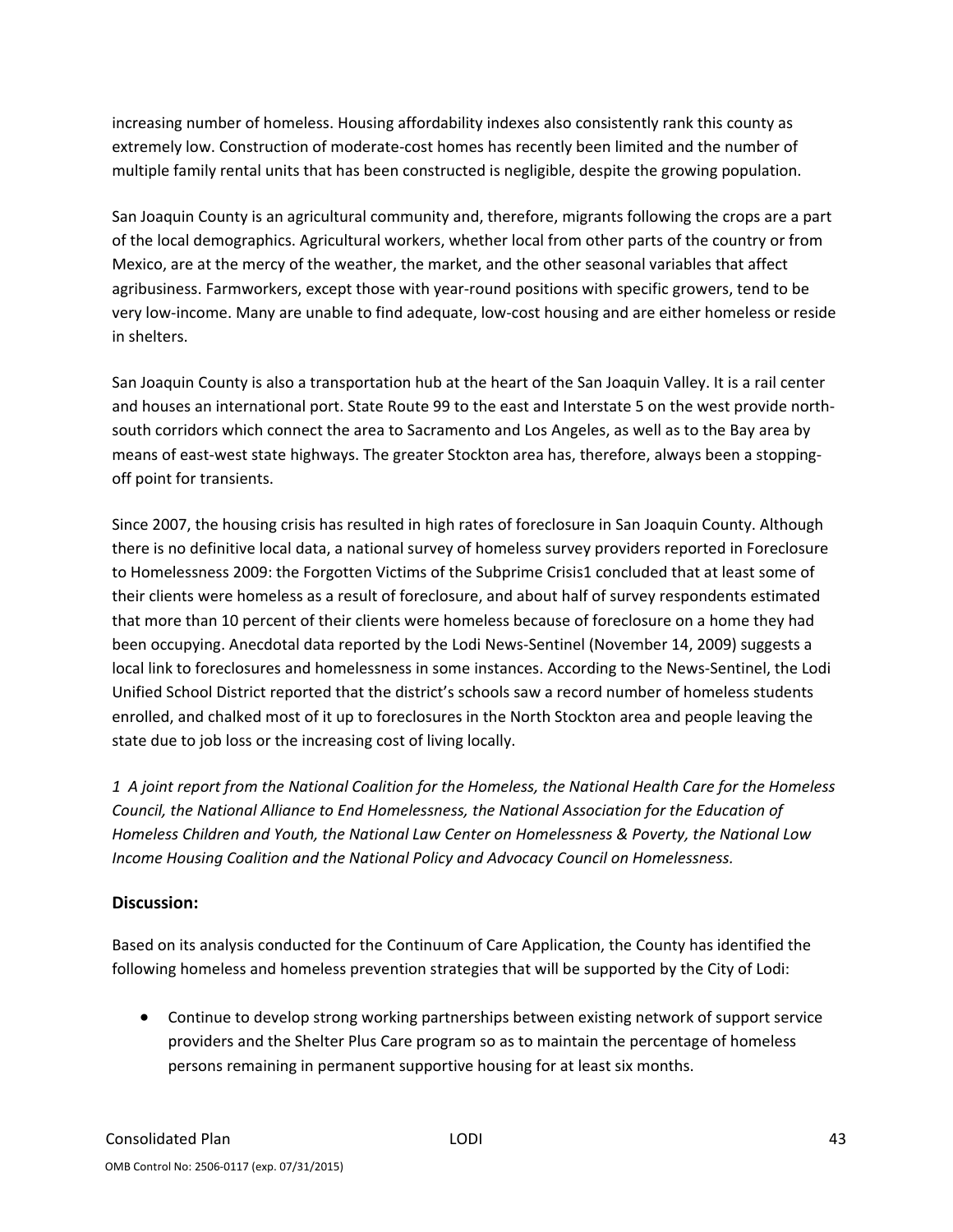- Maintain and improve current employment support practices and services and developing continuing strategies to implement and build on elements identified in the 12 month plan.
- Focus support service strategies on improving education and skill sets of program participants while still emphasizing the importance of immediate employment even if at entry level positions.
- Use available HPRP funds to both prevent households with children from becoming homeless and to identify households with children who need minimal assistance to obtain and maintain permanent housing.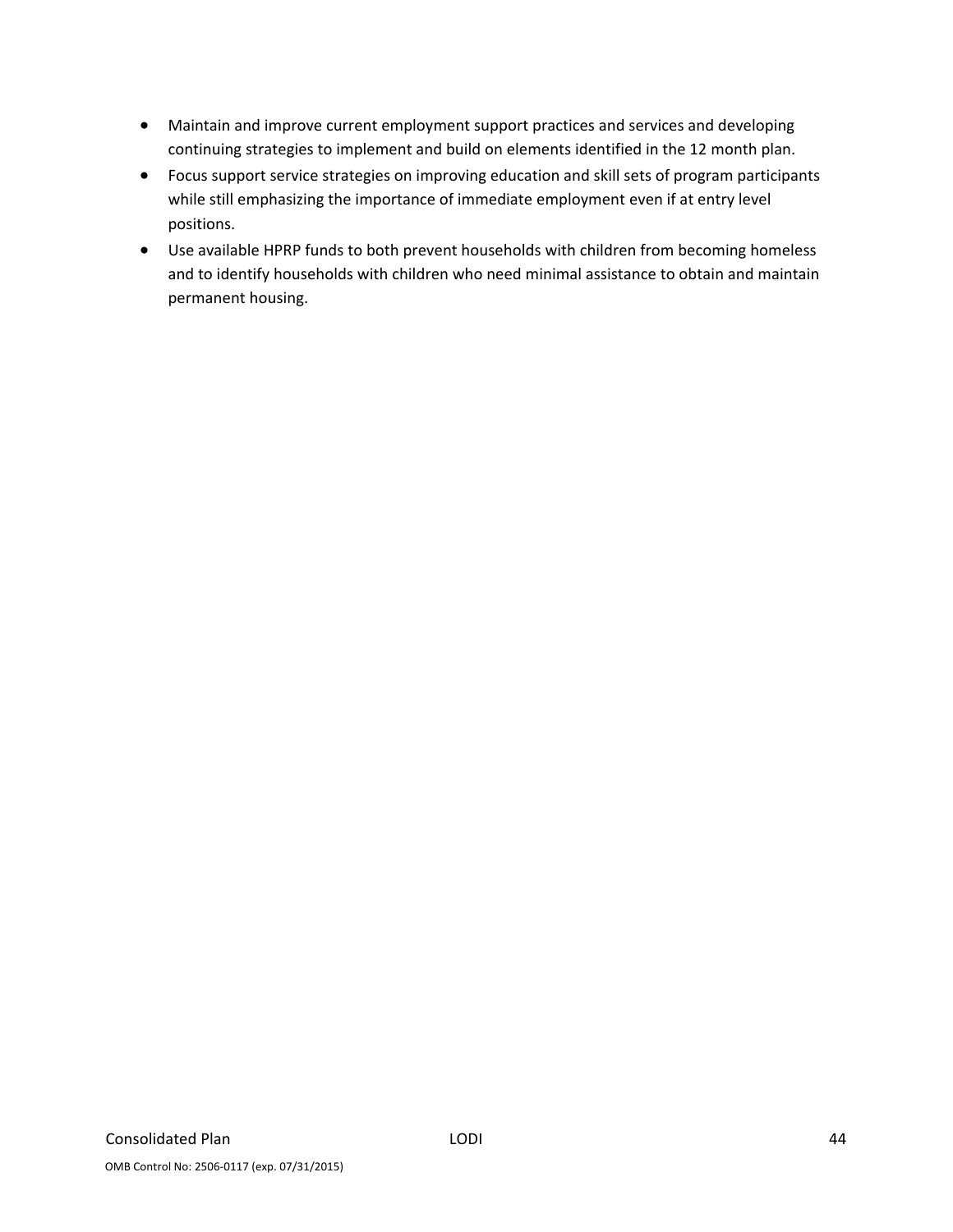# **NA‐45 Non‐Homeless Special Needs Assessment ‐ 91.205 (b,d)**

### **Introduction:**

Certain groups may have more difficulty finding housing and may require specialized services or assistance. Due to their special circumstances, they are more likely to be low-income. These groups include the following:

- Elderly persons, including the frail elderly;
- Persons with disabilities;
- Large households;
- Female-headed households with children;
- Homeless persons; and
- Victims of domestic violence.

Very few service providers have offices in Lodi, as most are located in the City of Stockton.

### **Describe the characteristics of special needs populations in your community:**

### **Elderly Households**

According to the 2006–2010 American Community Survey, there were 9,320 households in Lodi headed by a person 62 years or older. More than 32% of elderly-headed households were within one of the lowincome categories. Of the senior households in Lodi, approximately 59% are renter-occupied and 41% are owner‐occupied. The data suggests that seniors may not have adequate resources to sustain increased housing‐related expenses.

### **Disabled Persons**

According to the ACS for the 2009‐2011 period, 47.8% (6,479 persons) of Lodi's adult population (age 18 and older) had some disability. Of these persons, almost half, 3,914, were age 65 years or older. Of that adult population, more than 34% of persons with a disability have a self-care or independent living difficulty which may require special housing design features, income support, and/or in‐home supportive services. More severely disabled individuals may require a group living environment supported by trained personnel.

### **Persons with Developmental Disabilities**

The City of Lodi is serviced by the Valley Mountain Regional Center in Stockton, which provides a point of entry to services for people with developmental disabilities. The center is a private nonprofit community agency that contracts with local businesses to offer a wide range of services. As of January 2014, the Valley Mountain Regional Center provided services to 632 individuals lived in Lodi.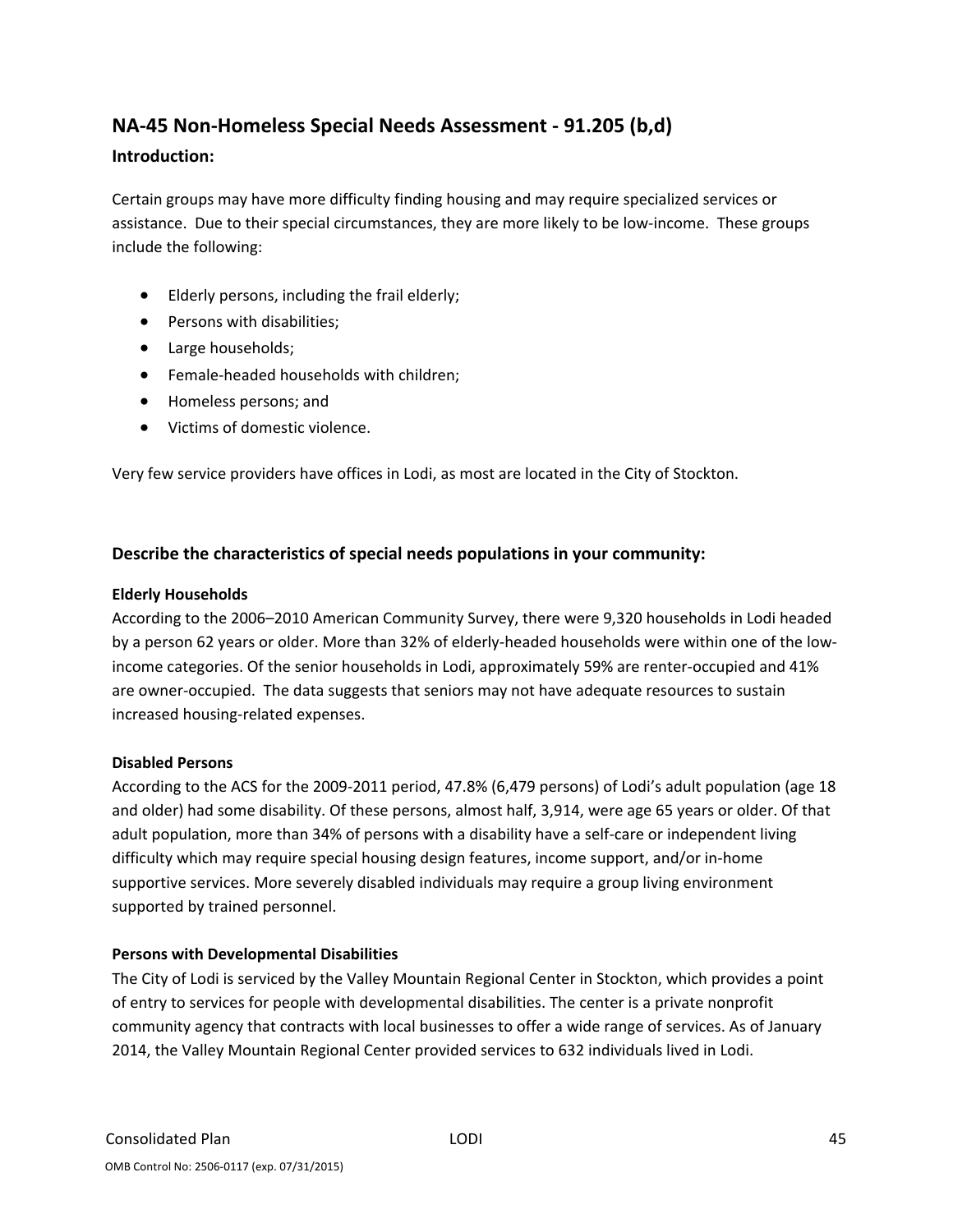#### **Single‐Parent and Female‐Headed Households**

Women with children comprised the majority of single‐parent households in the 2009‐2011 ACS estimate: almost 74% (4,215 households). According to ACS for the 2009‐2011 period, 45.60% of the city's female‐headed families with children lived below the poverty level.

Among all families below the poverty level, 50 percent are female‐headed single‐parent families. By contrast, single‐parent male‐headed households make up only 11.8 percent of families below the poverty level.

### **Large Family Households**

Large households, defined as having five or more members, often require special housing needs due to a limited supply of adequately sized, affordable housing units. Three‐bedroom housing units comprise 45% of all units, however, four and five or more bedroom units comprise just 8% and 1%, respectively. Additionally, rental units have fewer bedrooms: only 25% of rental units have three‐bedrooms and just 3% have four or more bedrooms.

According to the 2006‐2010 CHAS, approximately 12% of all households in Lodi include five or more people. Approximately 45% of those large households are low‐income. 42% own their homes, and 58% rent.

#### **Homeless Persons**

According to the most recent count of homeless persons performed by San Joaquin County in 2013, the City of Lodi has approximately 124 homeless persons. Of these homeless, 68 were sheltered and 56 were unsheltered. Lodi has two facilities that provide shelter to the homeless. The Hope Harbor Shelter, operated by the Salvation Army, has 52 shelter beds for men, 28 beds for women and children and three units for single‐parents with children. The Lodi House, which provides shelter for women and children, has 26 beds for women and children. Additionally, these facilities maintain a combined 40 beds for transitional housing needs.

### **What are the housing and supportive service needs of these populations and how are these needs determined?**

### **Elderly Households**

Senior housing needs may be more problematic to meet than the needs of other residents since seniors are often living on a fixed income and many have special housing and care needs, primarily resulting from physical disabilities and limitations, income, and healthcare costs. Additionally, senior households have other needs that help preserve their independence including protective services to maintain their health and safety, in-home support services to perform activities of daily living, conservators to assist with personal care and financial affairs, public administration assistance to manage and resolve estate issues, and networks of care to provide a wide variety of services and daily assistance.

OMB Control No: 2506‐0117 (exp. 07/31/2015)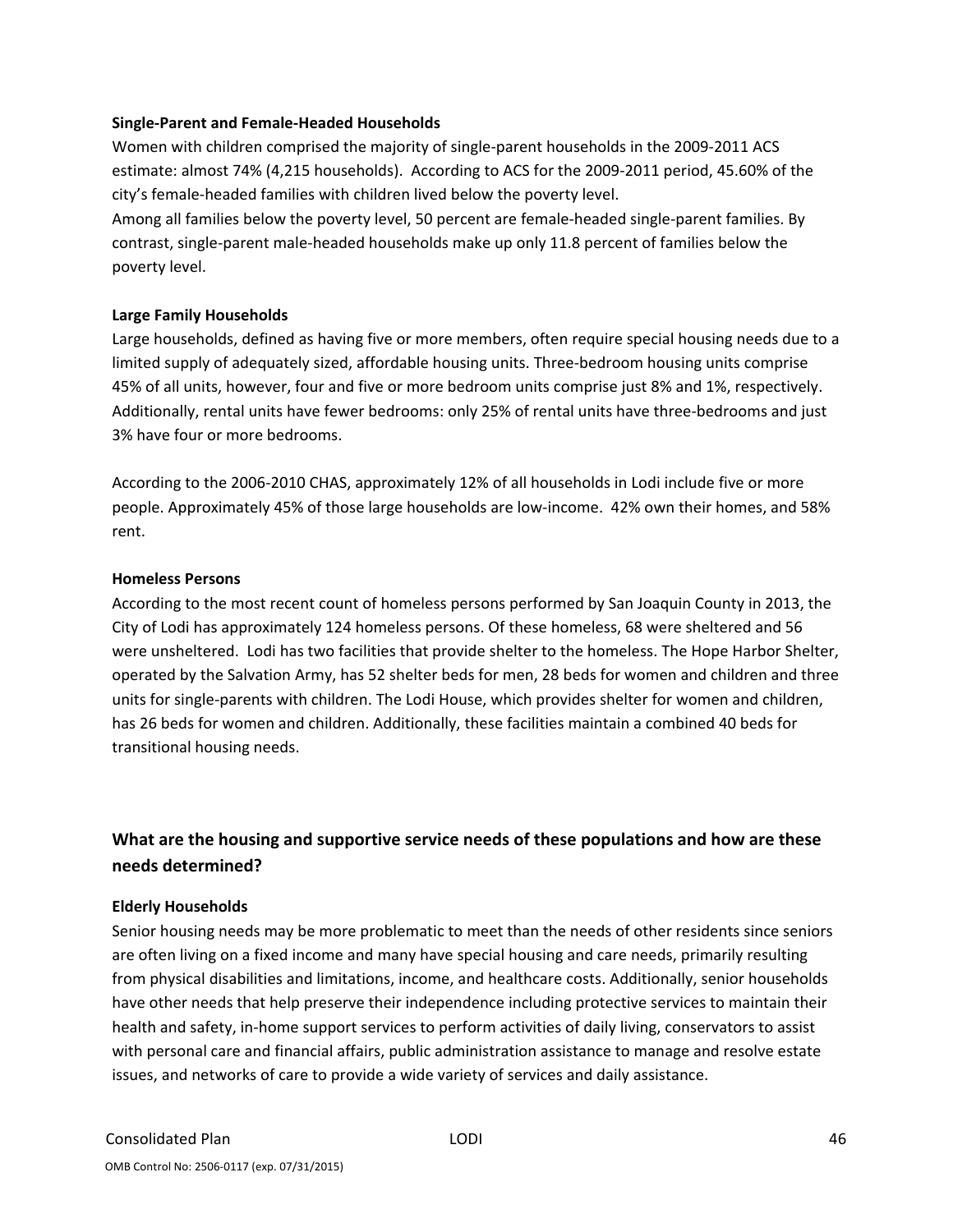#### **Disabled Persons**

Persons with disabilities may have special housing needs because of health costs, fixed or limited incomes, and/or a lack of accessible and affordable housing. A disability is defined broadly by state and federal agencies as any physical, mental, or emotional condition that lasts over a long period of time, makes it difficult to live independently, and affects one or more major life activities.

### **Persons with Developmental Disabilities**

There are a number of housing types appropriate for people living with a developmental disability, including rent subsidized homes, licensed and unlicensed single‐family homes, inclusionary housing, Section 8 vouchers, special programs for home purchase, HUD housing, and SB 962 homes. The design of housing‐accessibility modifications, the proximity to services and transit, and the availability of group living opportunities represent some of the considerations that are important in serving these individuals.

### **Single‐Parent and Female‐Headed Households**

Single‐parent households may have special housing needs due to limited income and child day care requirements. These special needs particularly affect female householders with children because their incomes tend to be lower than male householders. Single-parent households generally have a higher ratio between their income and their living expenses (that is, living expenses take up a larger share of income than is generally the case in two‐parent households). Therefore, finding affordable, decent, and safe housing is often more difficult for single‐parent households.

### **Large Family Households**

As previously mentioned, the ACS reported 2,675 large households in Lodi, of which nearly half were renter households. Large households represent 11% of the city's total households. Although rates of overcrowding have declined in recent years, there are still over 1,500 overcrowded households. Although these numbers do not necessarily represent the same set of households, they do indicate there is currently an unmet need for affordable housing with more bedrooms in Lodi.

### **Homeless Persons**

Homeless individuals and families have perhaps the most immediate housing need of any group. They also have one of the most difficult sets of housing needs to meet, due to both the diversity and complexity of the factors that lead to homelessness and to community opposition to the location of facilities that serve homeless clients.

# **Discuss the size and characteristics of the population with HIV/AIDS and their families within the Eligible Metropolitan Statistical Area:**

According to estimates based on CDC statistics, San Joaquin County has 1000‐2000 individuals living with this disease, though only about half are in medical treatment or receiving services for their disease. The San Joaquin AIDS Foundation (SJAF) serves as many of those infected with HIV/AIDS as possible with the resources available. Currently, SJAF has a caseload of nearly 100 clients and their case managers are working very diligently to find or develop the proper programs to assist this demand.

### Consolidated Plan LODI 47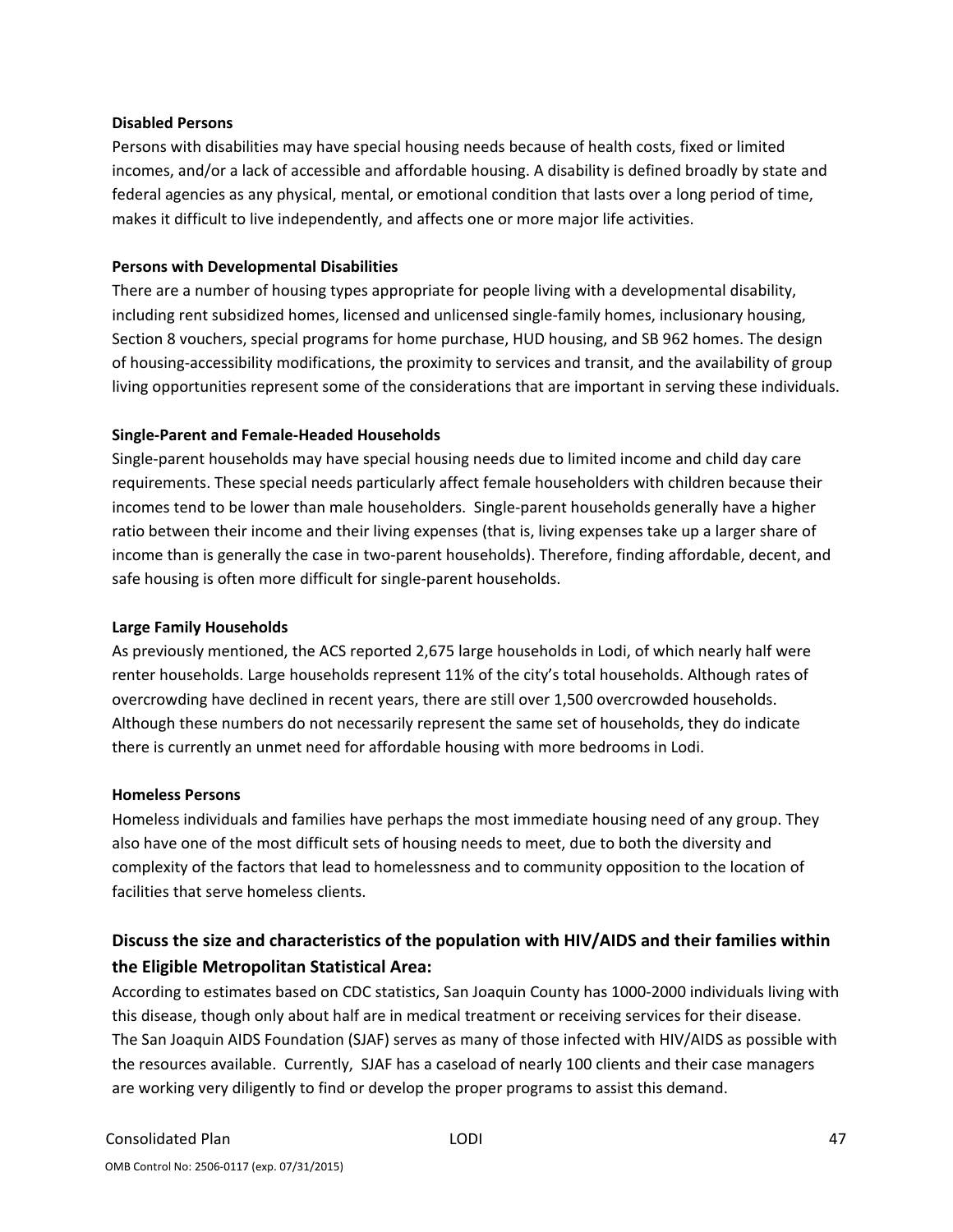The primary needs of this population are housing, food, transportation and medicines. The educational services needed by this population are being met; however, will need to be increased as we continue to provide youth and young adult educational services.

Operational support staff is being trained to communicate and educate the public as the need arises and remains available for informational purposes on a daily basis. This allows case managers and educators the flexibility to meet the demands of clients, constituents and community relations without being restricted to in‐office services only.

### **Discussion:**

Special needs groups with high priority housing and supportive services needs include elderly persons, persons with disabilities, female‐headed households, victims of domestic violence, and the homeless. These populations would generally benefit from permanent housing with supportive services on‐site. Lodi does have a number of providers that serve special needs populations, including the LOEL Senior Center (seniors), the Lodi Salvation Army and Lodi House (homeless and extremely low‐income), Women's Center – Youth and Family Services (victims of domestic violence), Valley Mountain Regional Center (adults with developmental disabilities), and both the Emergency Food Bank and the Second Harvest Food Bank (all groups). The need for the services provided by these groups and many others is clearly high, and the City will need to continue to support their activities in order to best serve its special needs population.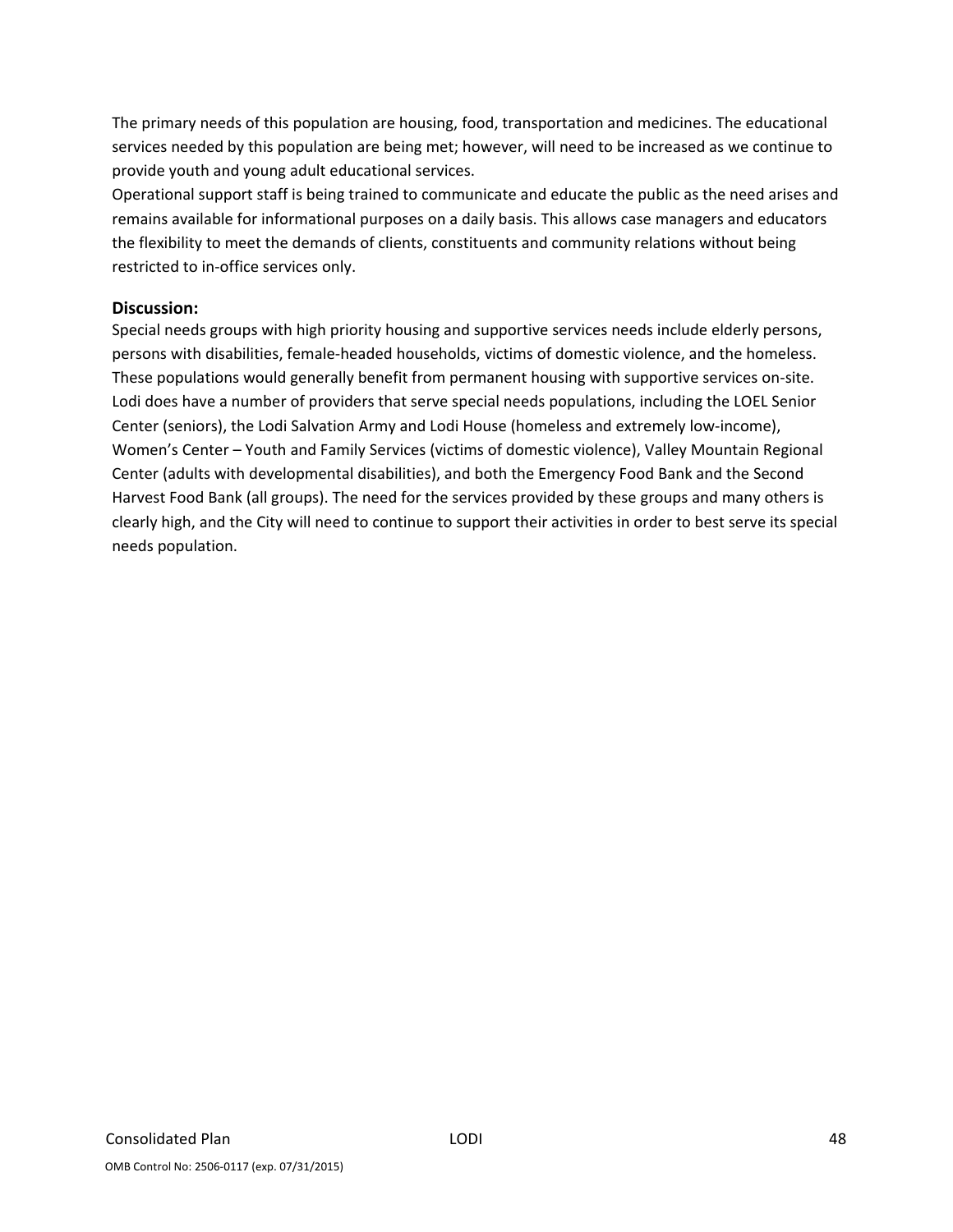# **NA‐50 Non‐Housing Community Development Needs – 91.215 (f)**

### **Describe the jurisdiction's need for Public Facilities:**

In the past five years, the City has devoted substantial funds to upgrading and improving several public facilities within the City. Needs over the next five years include the following:

- **Community Center/Youth Center.** Outreach with residents from Lodi's Target Area neighborhoods identified the need for a community/youth center in the northern Eastside neighborhood. The Boys and Girls Club of Lodi does operate a youth recreation center in the southern Eastside. The City provided CDBG funding for the construction and subsequent renovations to that facility that serves the surrounding low‐income neighborhoods. That center is far from Lodi's northern Eastside and residents and the youth from the northern neighborhoods are not likely to venture into Lodi's southern Eastside neighborhoods.
- **Community Gardens.** Participants in the community outreach events identified community gardens as a need for their community to address a number of issues. Community gardens strengthen community bonds, provide food, and create recreational and therapeutic opportunities for a community. They can also promote environmental awareness and provide community education.
- **One‐Stop Service Center.** Community outreach with our Target Area residents also noted the need for a one‐stop service center that would bring together many of the City's social service providers. Ideally, space would be shared between organizations so that non‐profits and other agencies currently providing service only in Stockton would be able to provide local service one or two days a week.
- **Child Care Facilities.** The need to assisting families, especially low‐income families, with their child care needs so parents can work and stay employed was identified through community outreach efforts. This matches the growing public commitment to ensure that children enter school ready and able to learn, and a growing awareness that early learning opportunities present a unique avenue to achieve that goal.

### **How were these needs determined?**

These needs were determined in consultation with the City's social service agencies and through community outreach meetings.

### **Describe the jurisdiction's need for Public Improvements:**

In the past five years, the City has devoted substantial funds to making public improvements such as alley drainage improvements and accessibility-related improvements. Needs over the next five years include the following: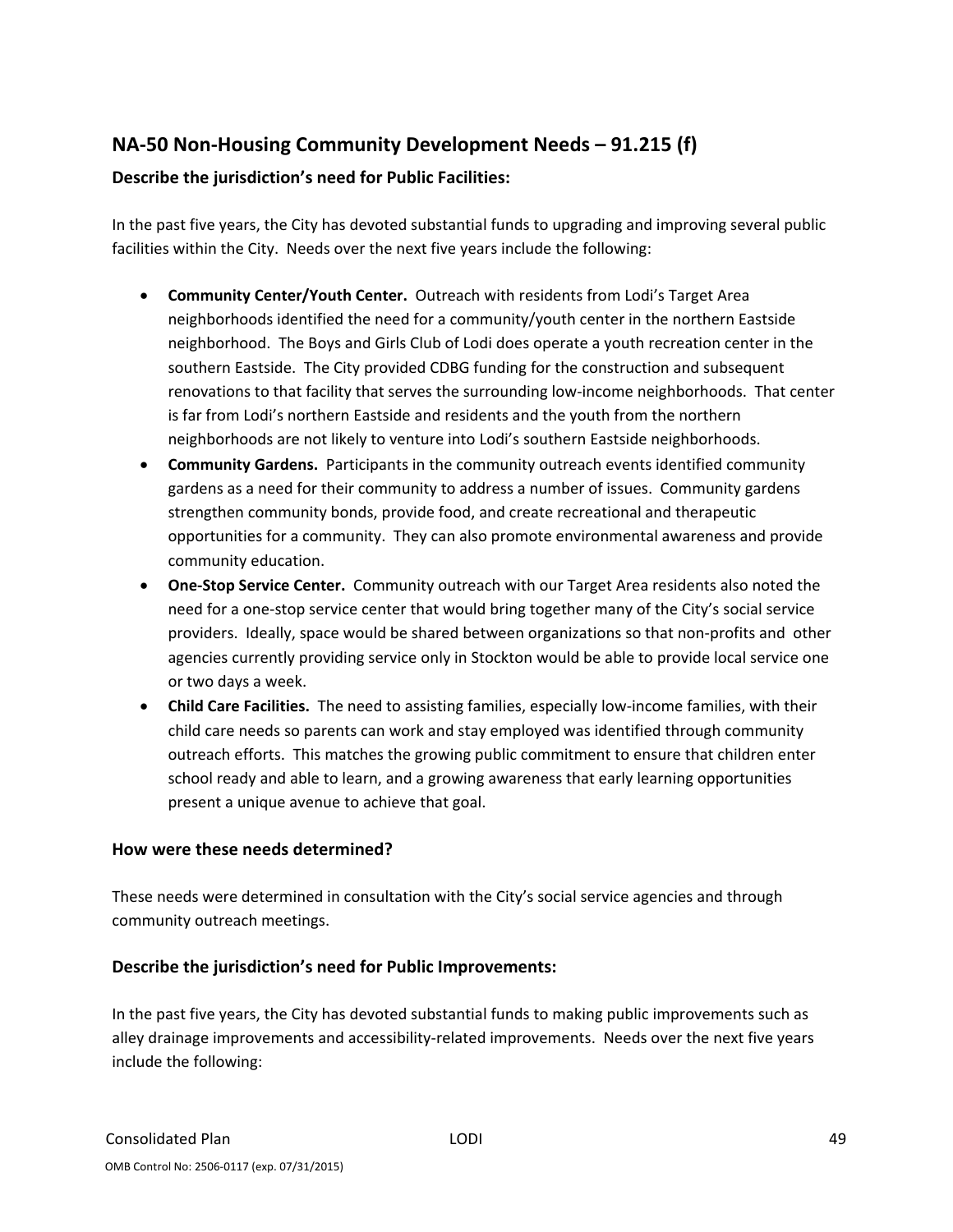- **Alley Drainage Improvements.** Alley projects increase accessibility and drainage. Storm drain facilities are added and the alleys are resurfaced.
- **ADA‐accessible curb ramps.** Curb ramps allow disabled residents to have a safe path of travel on City sidewalks.
- **Sidewalk Infill.** Sidewalk infill projects install sidewalk, curb and gutter improvements in areas where there are currently no sidewalk. Generally, the sidewalk connects with existing sidewalk on both ends, or connects residents with a facility or other public improvement (e.g, trail).

### **How were these needs determined?**

These needs were determined through community outreach meetings and needs assessment exercises.

### **Describe the jurisdiction's need for Public Services:**

Lodi is served by several local and regional non‐profits. Nonprofits provide services ranging from food programs, tutoring and mentoring, to landlord/tenant mediation. Needs over the next five years include the following:

- **Crime Prevention.** Programs and services are needed to increase the capacity of citizens to promote peaceful communities, become involved in solving community problems, and reduce overall crime is CDBG Target Area neighborhoods through social development, job training opportunities, drug abuse counseling, domestic violence counseling, dispute/conflict resolution, juvenile diversion, education and any other activities that have been proven to deter crime.
- **Senior Services.** Seniors need continued access to meals, both delivered for homebound seniors and at the Senior Center, for more mobile seniors.
- **Employment Services.**
- **Housing Assistance.** Many of Lodi's extremely low‐income and very low‐income households face housing instability and need services aimed at helping them find and maintain affordable housing.

### **How were these needs determined?**

These needs were determined through community outreach meetings and needs assessment exercises.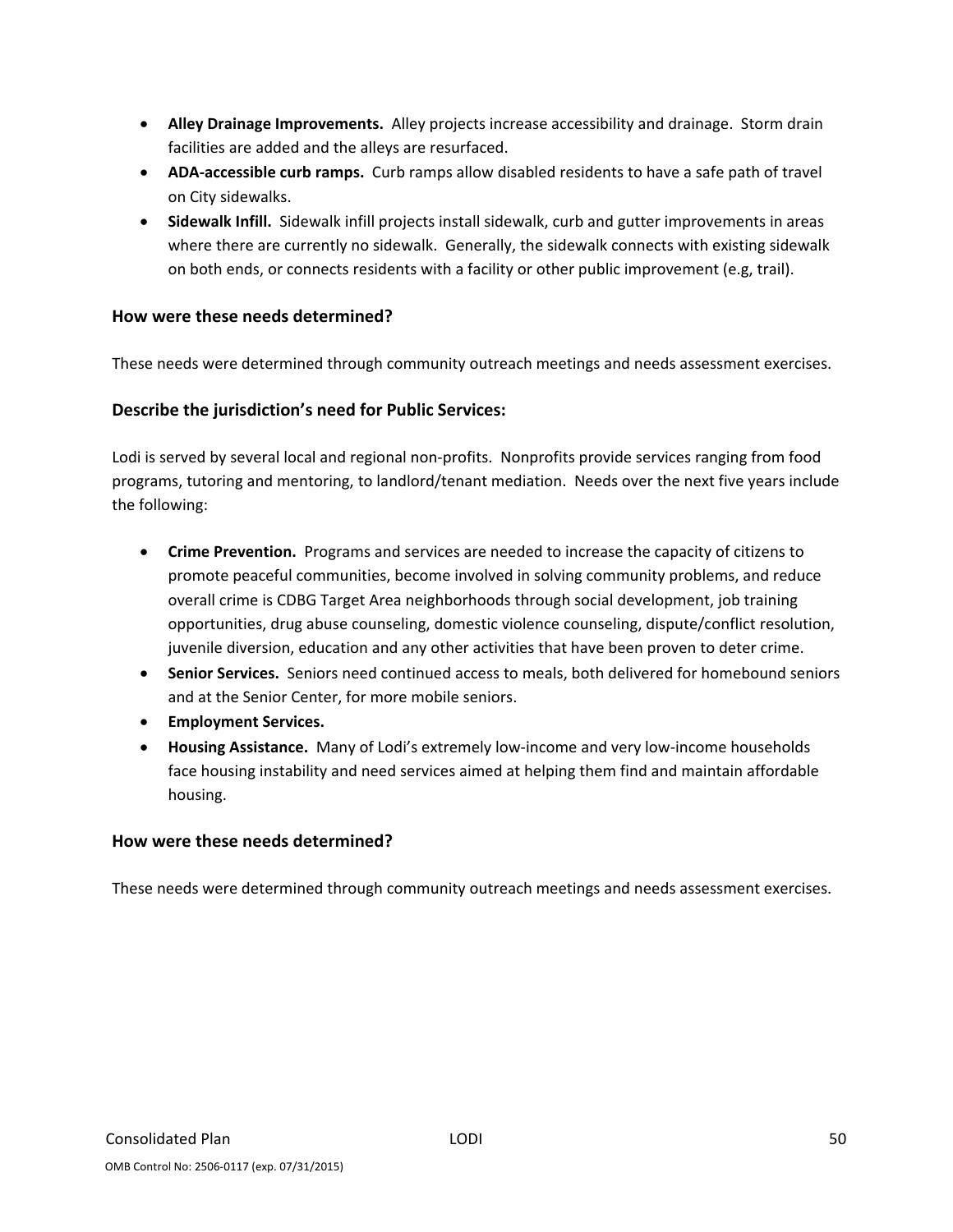# **Housing Market Analysis**

### **MA‐05 Overview**

### **Housing Market Analysis Overview:**

Lodi's housing stock is primarily single-family homes, with an owner-occupant rate of 45%. The majority of owner‐occupied single‐family homes have at least three bedrooms, while the majority of renter‐ occupied units have two or less bedrooms. However, there is an affordability mismatch between the price of housing and the amount households can afford to pay; the affordability mismatch is worst for extremely low- and very low-income households.

There remains a need for more affordable housing though, particularly for the lowest-income households.

In addition to affordable housing, a key City goal is bringing high‐quality jobs to Lodi. Currently, most of the City's residents commute outside Lodi to work, with about 10% commuting more than an hour each day. Local residents may need specialized training in order to meet the needs of new businesses, particularly those in the manufacturing sector.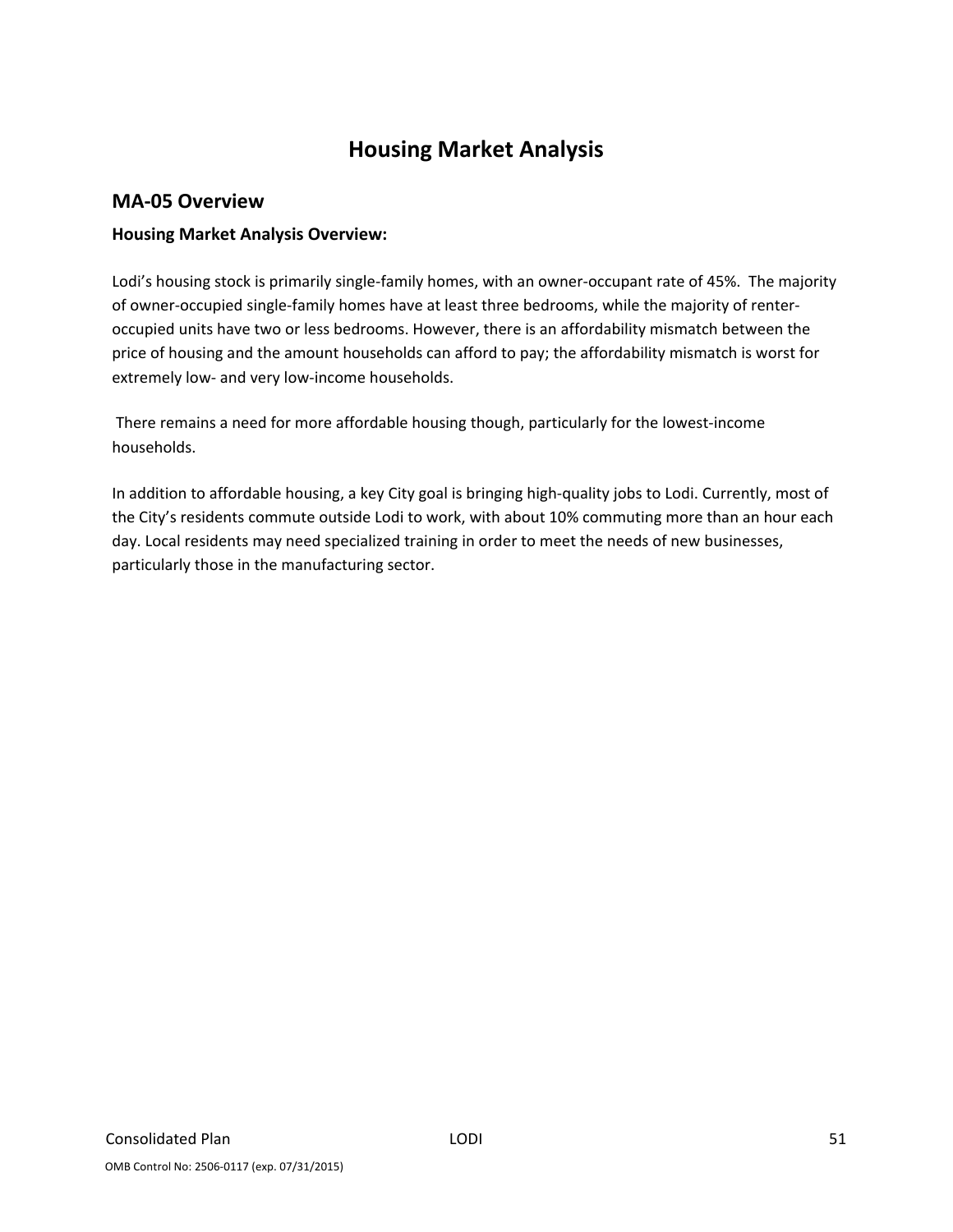# **MA‐10 Number of Housing Units – 91.210(a)&(b)(2)**

### **Introduction**

The majority of Lodi's housing units are single‐family homes. Most of the ownership units are larger homes, with three or more bedrooms (81%), with the balance being predominantly two-bedroom units (17%). There is a very small inventory of owner‐occupied one‐bedroom units

42.6% of the occupied housing stock is rented. Rental homes are available in a range of sizes, from one bedroom to three or more bedrooms. Almost half of the rental housing inventories are two bedroom units, with the balance split almost equally between either one‐bedroom units and three or more bedroom units.

Apartment complexes with five or more units make up 21% of the total housing stock in Lodi. Adding two- to four-unit properties to that brings the total to 29%. The supply of apartments for larger families is somewhat limited.

### **All residential properties by number of units**

| <b>Property Type</b>                             | <b>Number</b> | %    |  |  |  |
|--------------------------------------------------|---------------|------|--|--|--|
| 1-unit detached structure                        | 14,425        | 63%  |  |  |  |
| 1-unit, attached structure                       | 1,388         | 6%   |  |  |  |
| 2-4 units                                        | 1,775         | 8%   |  |  |  |
| 5-19 units                                       | 2,034         | 9%   |  |  |  |
| 20 or more units                                 | 2,833         | 12%  |  |  |  |
| Mobile Home, boat, RV, van, etc                  | 421           | 2%   |  |  |  |
| <b>Total</b>                                     | 22,876        | 100% |  |  |  |
| Table 26 – Residential Properties by Unit Number |               |      |  |  |  |

**Data Source:** 2006‐2010 ACS

### **Unit Size by Tenure**

|                    | <b>Owners</b> |      | <b>Renters</b> |      |  |
|--------------------|---------------|------|----------------|------|--|
|                    | <b>Number</b> | %    | <b>Number</b>  | %    |  |
| No bedroom         | 40            | 0%   | 456            | 5%   |  |
| 1 bedroom          | 188           | 2%   | 2,234          | 23%  |  |
| 2 bedrooms         | 2,055         | 17%  | 4,588          | 47%  |  |
| 3 or more bedrooms | 9,500         | 81%  | 2,487          | 25%  |  |
| <b>Total</b>       | 11,783        | 100% | 9,765          | 100% |  |

**Table 27 – Unit Size by Tenure**

**Data Source:** 2006‐2010 ACS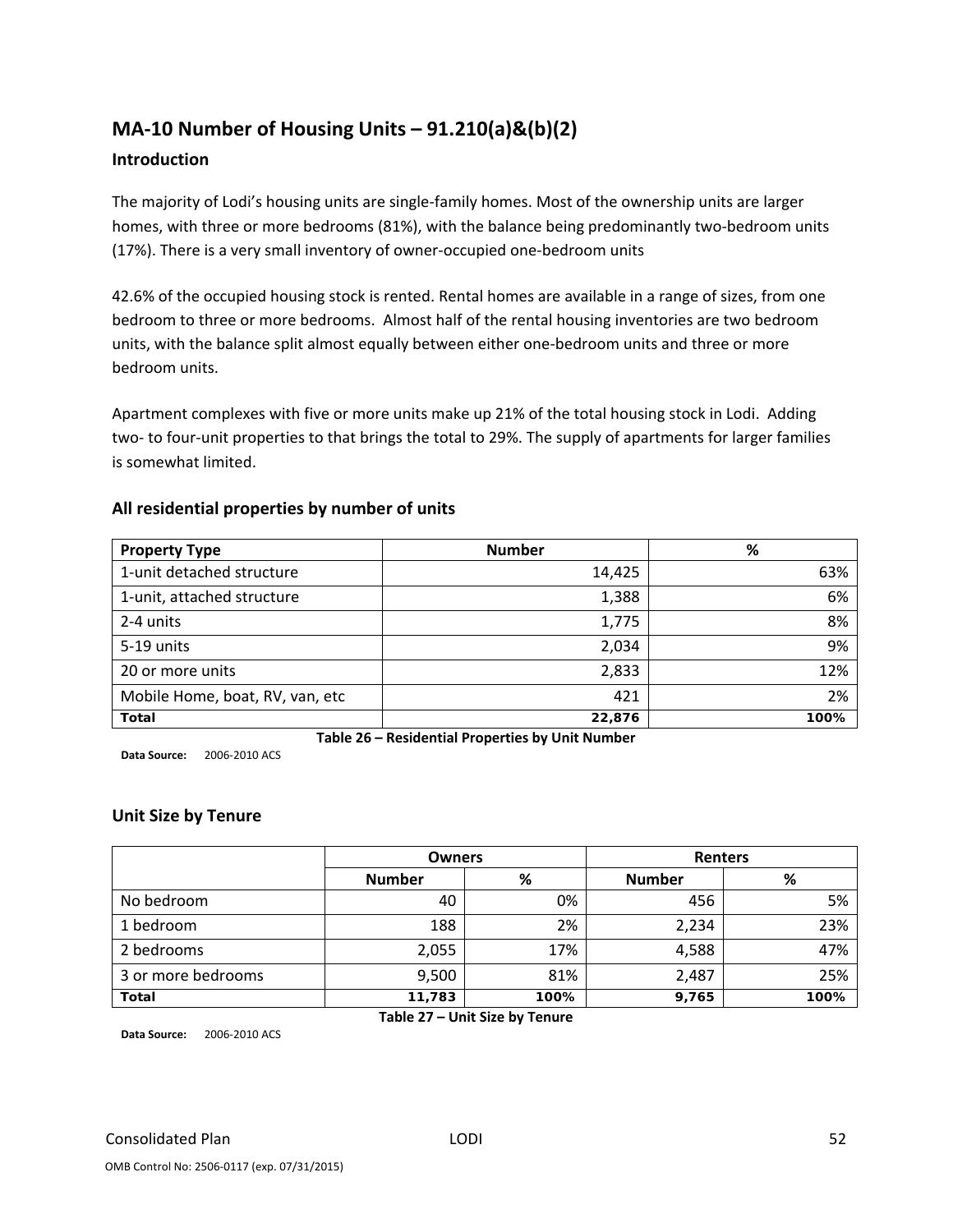# **Describe the number and targeting (income level/type of family served) of units assisted with federal, state, and local programs.**

The City has less than 200 units that have been assisted with federal, state, and local funds.

There are two affordable apartment complexes, with a total of 113 units, within the City. Another project is planned that will bring another 80 units of affordable units. Most all of the properties were funded using CDBG, HOME or NSP funding. Many of those were funded as "gap" financing through First Time Homebuyer Programs.

### **Provide an assessment of units expected to be lost from the affordable housing inventory for any reason, such as expiration of Section 8 contracts.**

No units are expected to be lost from the affordable housing inventory during the five‐year Consolidated Plan period.

### **Does the availability of housing units meet the needs of the population?**

The availability of housing units generally meets the needs for low‐income households and above. There is however an insufficient supply of units for both very low‐ and extremely low‐income households. For the over 2,300 extremely low-income households there are only 175 affordable units to meet that population. For the over 2,500 very low-income households there are only 1,045 affordable units available. This disparity is also evidenced in the data for cost-burdened households for those populations. 68% of the extremely low-income households experience cost-burden (spending more than 30% of their monthly income on housing costs). 58% of that population experience severe costburden (spending more than 50% of their income on housing costs). 70% of very low‐income households experience cost burden, with 42% experiencing extreme cost-burden.

### **Describe the need for specific types of housing:**

Through the consultation and public meeting process, the following housing needs were identified:

- More extremely low-income and very low-income units. These units should have supportive services provided on-site.
- More affordable housing for families, especially large families.
- Increased number of accessible units and range of accessibility features.
- Transitional housing options for families with children.
- Housing near transit, shopping, and services for those households without private vehicles.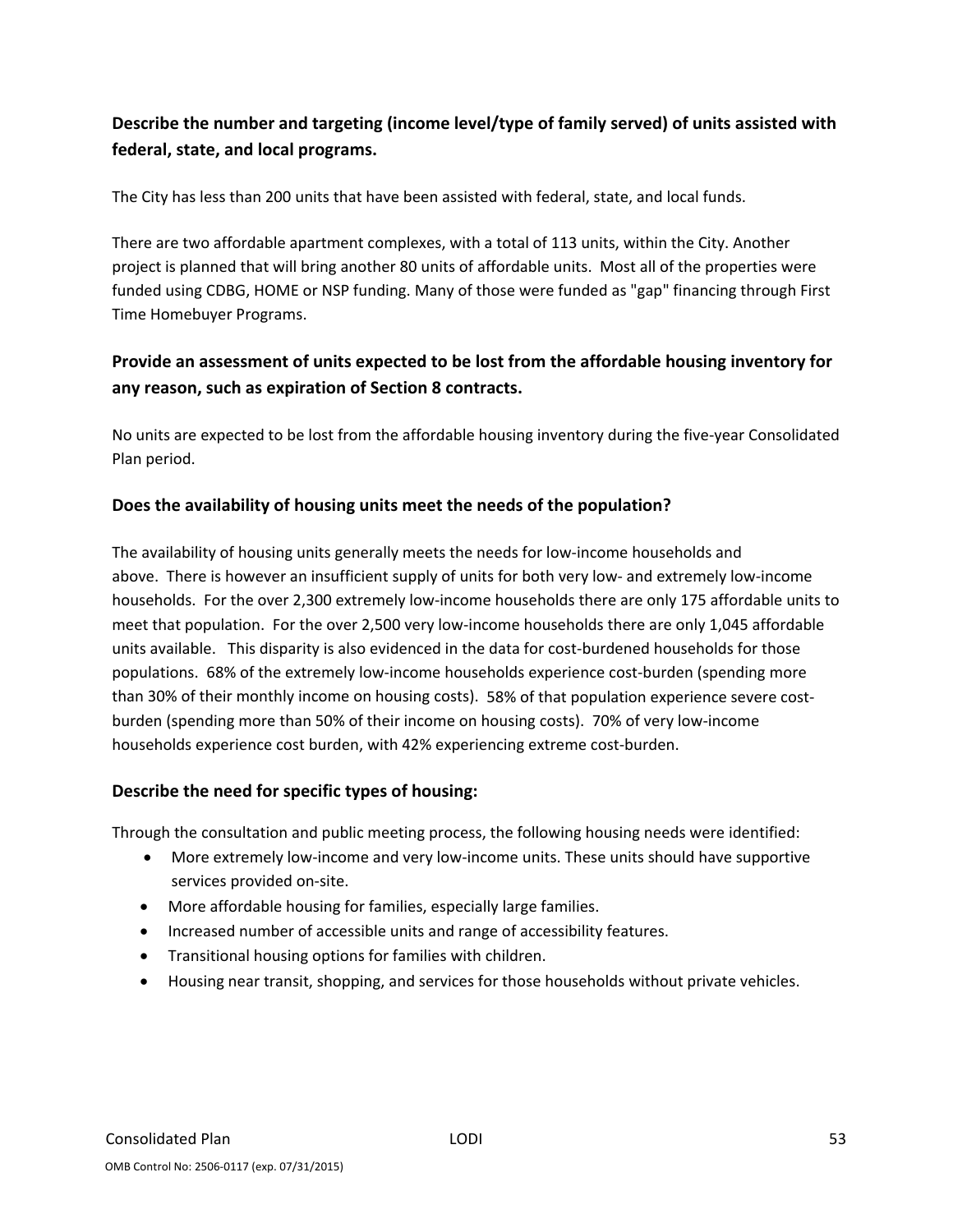# **MA‐15 Housing Market Analysis: Cost of Housing ‐ 91.210(a)**

### **Introduction**

The cost of ownership housing in Lodi increased dramatically in the early‐2000s, and then decreased significantly beginning around 2006. Rents remained relatively stable during this time, escalating with the cost of living. More recent data from trulia.com indicates that the median home price was \$223,750 in March 2014, a 31% increase from the previous year. The median home price for a 2‐bedroom unit, what could be considered a starter home for a first-time home buyer, increased 75% in the past year to \$149,000. Many low‐income households cannot afford to purchase a home in Lodi.

### **Cost of Housing**

|                             | Base Year: 2000 | <b>Most Recent Year: 2010</b> | % Change |
|-----------------------------|-----------------|-------------------------------|----------|
| Median Home Value           | 139,800         | 334,000                       | 139%     |
| <b>Median Contract Rent</b> | 527             | 815                           | 55%      |

**Table 28 – Cost of Housing**

**Data Source:** 2000 Census (Base Year), 2006‐2010 ACS (Most Recent Year)

| <b>Rent Paid</b>     | <b>Number</b> | %      |  |  |  |
|----------------------|---------------|--------|--|--|--|
| Less than \$500      | 1,365         | 14.0%  |  |  |  |
| \$500-999            | 5,805         | 59.5%  |  |  |  |
| \$1,000-1,499        | 2,250         | 23.0%  |  |  |  |
| \$1,500-1,999        | 263           | 2.7%   |  |  |  |
| \$2,000 or more      | 82            | 0.8%   |  |  |  |
| <b>Total</b>         | 9,765         | 100.0% |  |  |  |
| Table 29 - Rent Paid |               |        |  |  |  |

**Data Source:** 2006‐2010 ACS

### **Housing Affordability**

| % Units affordable to Households | Renter  | Owner   |  |  |  |
|----------------------------------|---------|---------|--|--|--|
| earning                          |         |         |  |  |  |
| 30% HAMFI                        | 175     | No Data |  |  |  |
| 50% HAMFI                        | 780     | 260     |  |  |  |
| 80% HAMFI                        | 4,390   | 735     |  |  |  |
| <b>100% HAMFI</b>                | No Data | 1,304   |  |  |  |
| <b>Total</b>                     | 5,345   | 2,299   |  |  |  |
| Table 30 - Housing Affordability |         |         |  |  |  |

**Data Source:** 2006‐2010 CHAS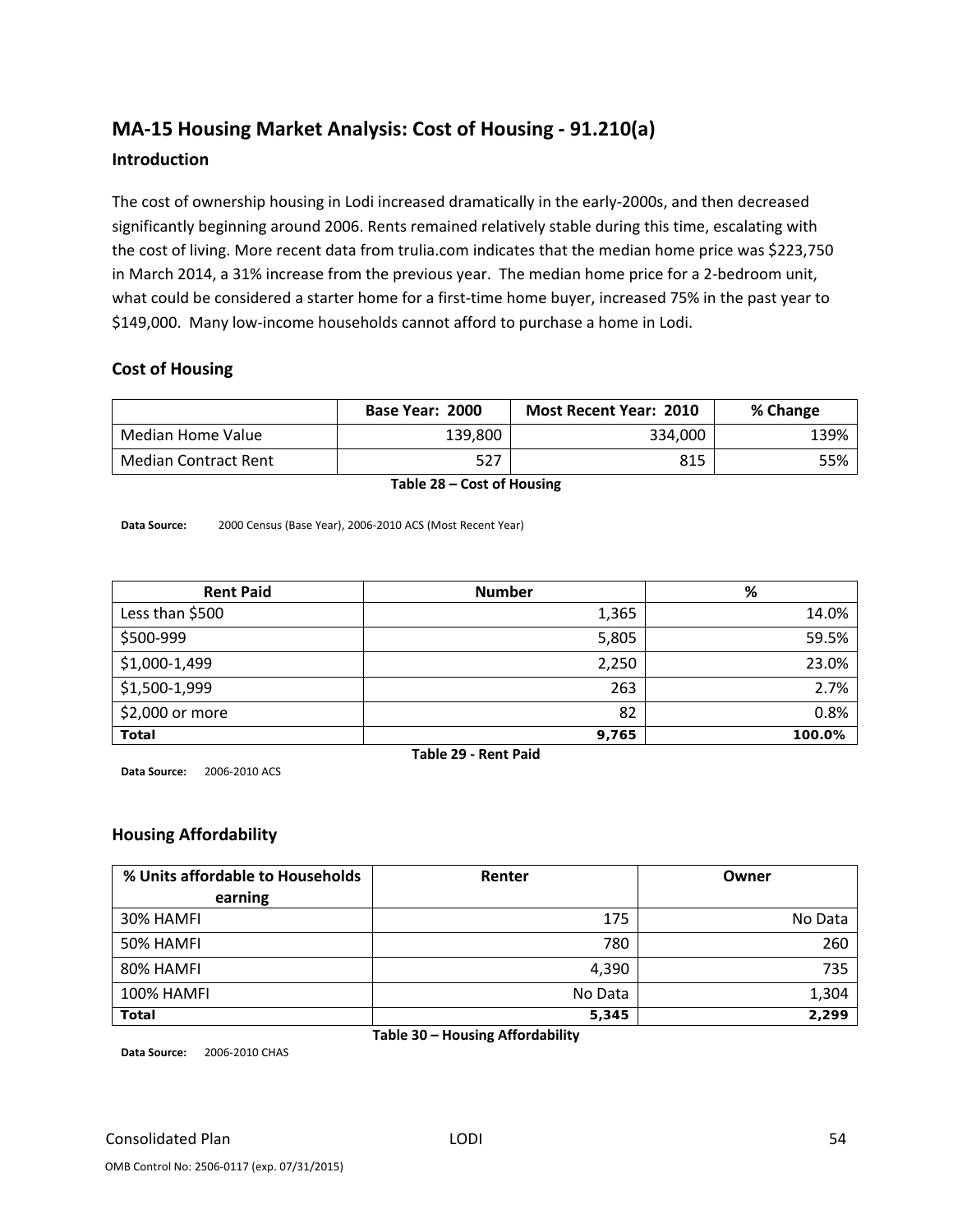### **Monthly Rent**

| Monthly Rent (\$)       | <b>Efficiency (no</b><br>bedroom) | 1 Bedroom | 2 Bedroom | 3 Bedroom | 4 Bedroom |
|-------------------------|-----------------------------------|-----------|-----------|-----------|-----------|
| <b>Fair Market Rent</b> |                                   |           |           |           |           |
| High HOME Rent          |                                   |           |           |           |           |
| Low HOME Rent           |                                   |           |           |           |           |

**Data Source Comments:**

**Table 31 – Monthly Rent**

### **Is there sufficient housing for households at all income levels?**

Extremely low‐ and very low‐income households have a difficult time locating affordable housing. The City has few affordable housing units dedicated to extremely low‐income households. Some low‐income households also have difficulty finding affordable housing, especially those households that need three‐ bedroom or larger housing units. The supply of housing for moderate‐income and above moderate‐ income households is sufficient. Households at these income levels can afford both the median rent and the median ownership price (using the most recent median price of \$223,750).

### **How is affordability of housing likely to change considering changes to home values and/or rents?**

The economic challenges of the past several years resulted in large price drops in homes in Lodi. The City also saw many foreclosures and short sales, which contributed to dropping home values. Housing prices that were once unaffordable to even moderate‐income households dropped to the point that most low‐ income households could afford to purchase homes. However, in recent years, the housing market has showed signs of strength, with increasing property values and a decrease in foreclosures and short sales. The cash investor market is strong and competition with investors is preventing many low‐income residents from becoming homeowners. Overall, housing is likely to become slightly less affordable in coming years, although the price increases of the mid‐2000s are not anticipated.

# **How do HOME rents / Fair Market Rent compare to Area Median Rent? How might this impact your strategy to produce or preserve affordable housing?**

The area median rent of \$815 is relatively comparable to the high HOME rent for two‐bedroom homes and smaller, and the low HOME rent for three‐bedroom homes. The low HOME rent is lower than the median rent and the fair market rent for two-bedroom homes. Currently, rents for low-income units are pretty close to market-rate rents. This means that the low-income units are somewhat harder to rent because prospective tenants have a greater number of choices within their price range. The City's strategy therefore will need to focus on those households for which market-rate rents remain unaffordable, namely very low‐ and extremely low‐income households.

### Consolidated Plan LODI 55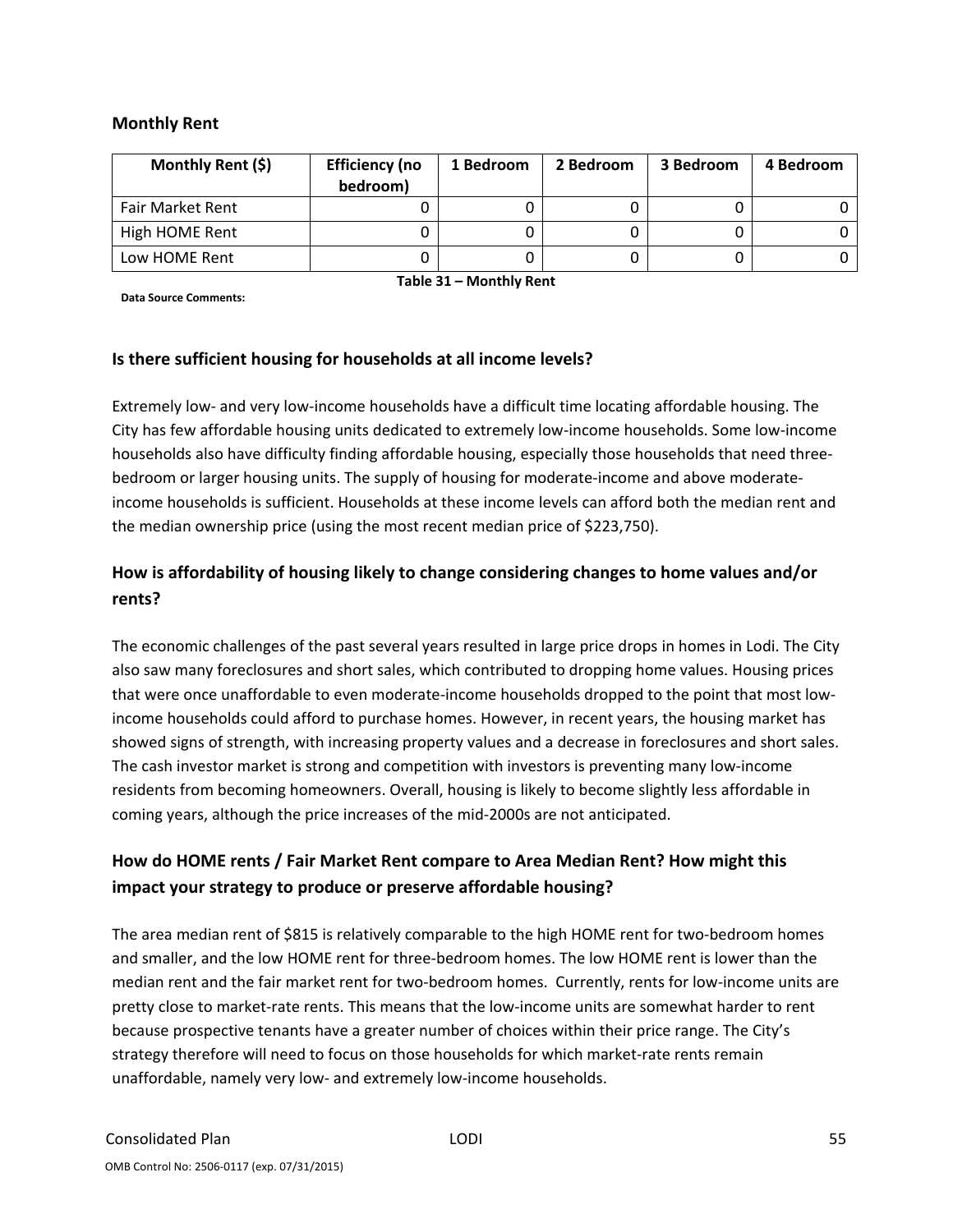### **Discussion**

The cost of housing can be a challenge for low-income households, which are sometimes forced to spend more than 30% of their gross income on housing costs due to market factors, including availability, resale pricing, interest rates, and property taxes and assessments. The challenges households face vary by income level:

- For low-income households, the primary challenge is homeownership, especially at a time when demand is high and competition from investors further limits supply. Low‐income households generally face low barriers to renting, with market‐rate rents in some cases less expensive than affordable rents.
- For very low-income households, both renting and purchasing is a challenge.
- In general, extremely low-income households are not advised to purchase homes. These households face the most difficulty finding affordable rents within the City.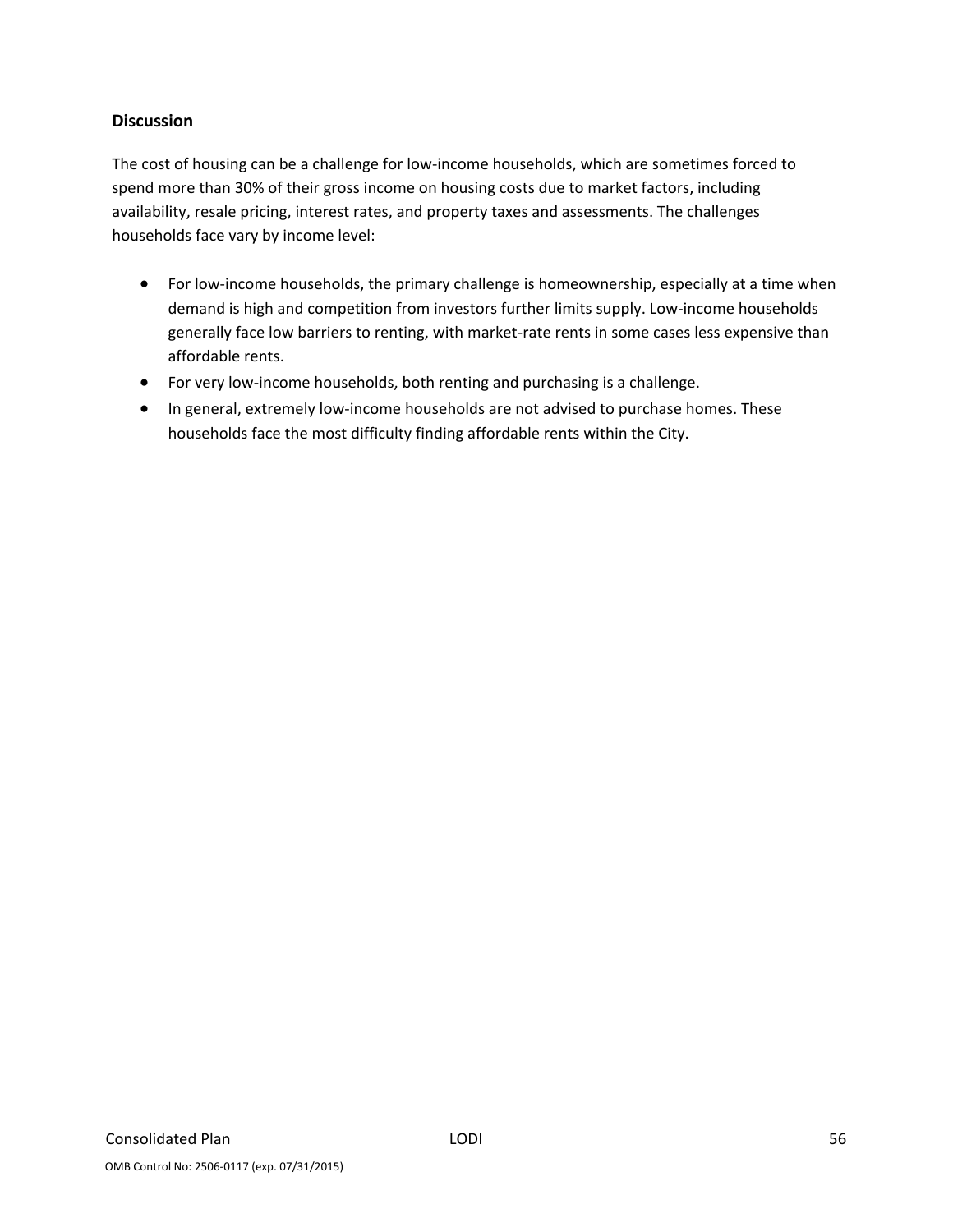# **MA‐20 Housing Market Analysis: Condition of Housing – 91.210(a) Introduction**

### **Definitions**

A property in "substandard condition" means any dwelling unit that contains a circumstance that endangers the life, limb, health, property, safety, or welfare of the public or the occupants. The conditions that make a property a "substandard dwelling" are defined in detail in Section 17920.3 of the California Health and Safety Code.

For the purposes of the CDBG program, "substandard condition but suitable for rehabilitation" means that the cost of remedying all substandard conditions plus the current value of the property does not exceed the after‐rehabilitation value of the property.

The four housing conditions are 1) lacks complete kitchen facilities, 2) lacks complete plumbing facilities, 3) more than one person per room, and 4) cost burden greater than 30%.

| <b>Condition of Units</b>      |               | <b>Owner-Occupied</b> | <b>Renter-Occupied</b> |      |  |
|--------------------------------|---------------|-----------------------|------------------------|------|--|
|                                | <b>Number</b> | %                     | <b>Number</b>          | %    |  |
| With one selected Condition    | 3,914         | 33%                   | 5,144                  | 53%  |  |
| With two selected Conditions   | 358           | 3%                    | 983                    | 10%  |  |
| With three selected Conditions | 24            | 0%                    | 51                     | 1%   |  |
| With four selected Conditions  |               | 0%                    |                        | 0%   |  |
| No selected Conditions         | 7,487         | 64%                   | 3,587                  | 37%  |  |
| <b>Total</b>                   | 11,783        | 100%                  | 9,765                  | 101% |  |

### **Condition of Units**

**Data Source:** 2006‐2010 ACS

**Table 32 ‐ Condition of Units**

### **Year Unit Built**

| <b>Year Unit Built</b> | <b>Owner-Occupied</b> |      | <b>Renter-Occupied</b> |      |  |
|------------------------|-----------------------|------|------------------------|------|--|
|                        | <b>Number</b>         | %    | <b>Number</b>          | %    |  |
| 2000 or later          | 1,208                 | 10%  | 480                    | 5%   |  |
| 1980-1999              | 3,629                 | 31%  | 2,610                  | 27%  |  |
| 1950-1979              | 5,349                 | 45%  | 4,890                  | 50%  |  |
| Before 1950            | 1,597                 | 14%  | 1,785                  | 18%  |  |
| <b>Total</b>           | 11,783                | 100% | 9,765                  | 100% |  |

**Data Source:** 2006‐2010 CHAS

### Consolidated Plan **Consolidated Plan Consolidated Plan Consolidated Plan Consolidated Plan Consolidated Plan Consolidated Plan Consolidated Plan Consolidated Plan Consolidated Plan Consolidated Plan Consolidated Plan Conso**

**Table 33 – Year Unit Built**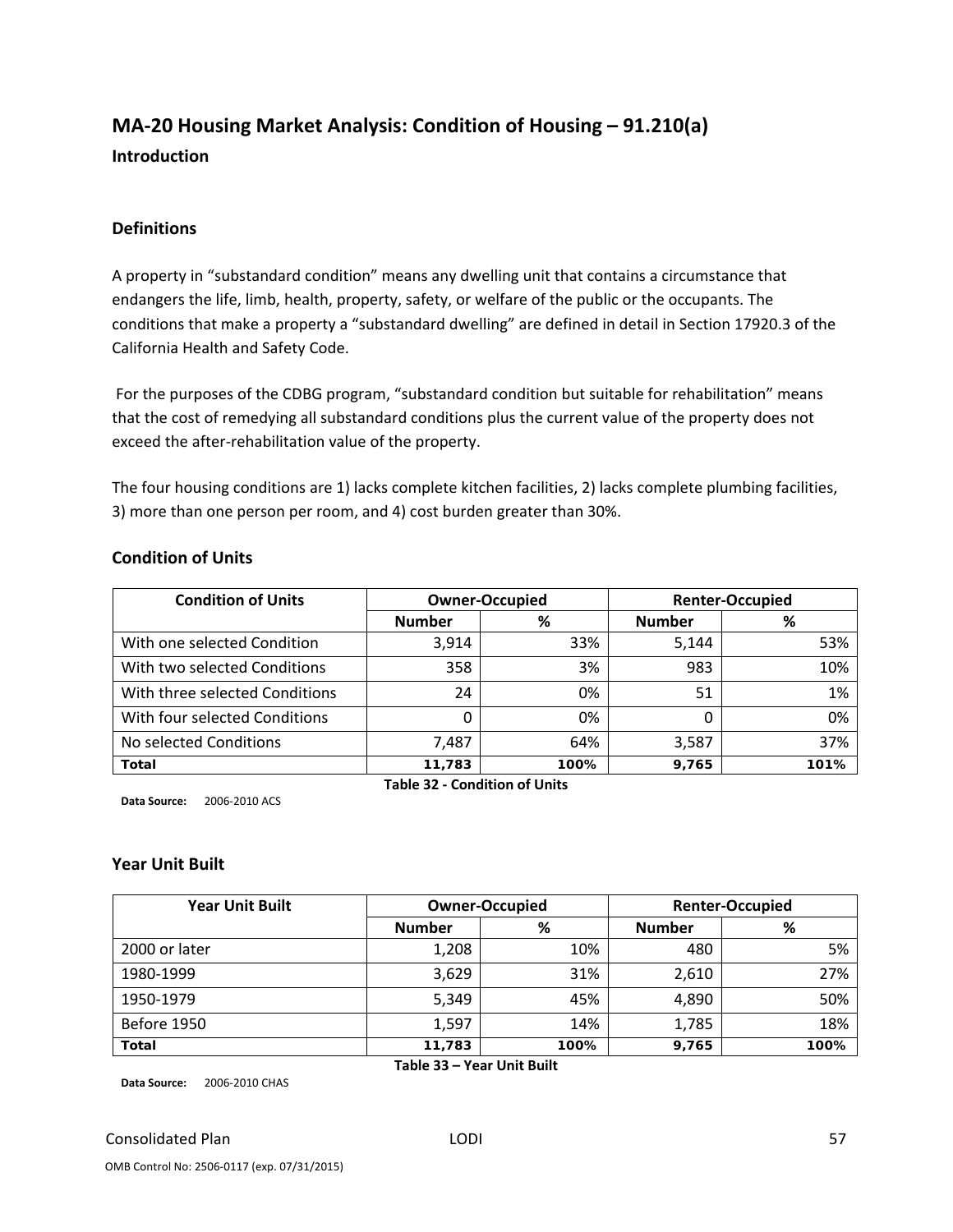### **Risk of Lead‐Based Paint Hazard**

| <b>Risk of Lead-Based Paint Hazard</b>                | <b>Renter-Occupied</b><br><b>Owner-Occupied</b> |     |               |     |
|-------------------------------------------------------|-------------------------------------------------|-----|---------------|-----|
|                                                       | <b>Number</b>                                   | %   | <b>Number</b> | %   |
| Total Number of Units Built Before 1980               | 6.946                                           | 59% | 6.675         | 68% |
| Housing Units build before 1980 with children present | 565                                             | 5%  | 6.934         | 71% |

**Table 34 – Risk of Lead‐Based Paint**

**Data Source:** 2006‐2010 ACS (Total Units) 2006‐2010 CHAS (Units with Children present)

### **Vacant Units**

|                                | Suitable for<br>Rehabilitation | <b>Not Suitable for</b><br><b>Rehabilitation</b> | <b>Total</b> |  |  |
|--------------------------------|--------------------------------|--------------------------------------------------|--------------|--|--|
|                                |                                |                                                  |              |  |  |
| Vacant Units                   |                                |                                                  |              |  |  |
| <b>Abandoned Vacant Units</b>  |                                |                                                  |              |  |  |
| <b>REO Properties</b>          |                                |                                                  |              |  |  |
| Abandoned REO Properties       |                                |                                                  |              |  |  |
| <b>Table 35 - Vacant Units</b> |                                |                                                  |              |  |  |

**Data Source:** 2005‐2009 CHAS

### **Need for Owner and Rental Rehabilitation**

The majority of Lodi's homes are old, with 63% having been built prior to 1980. Additionally, high home prices in the mid‐2000s resulted in many homeowners undertaking improvements using home equity lines of credit or other means. Until 2009, the City had a homeowner rehabilitation program, which was operated through the Urban County, that received moderate interest from qualifying homeowners.

The primary housing condition affecting units within Lodi is a cost burden greater than 30% (or, in some cases, greater than 50%), which is common among both owners and renters. This indicates that many low‐income households will have little funding available for repairs after paying mortgages or rent. While major repairs are the landlord's responsibility in rental units, homeowners are solely responsible for their own repairs. Many homeowners have few resources to address a leaky roof, broken HVAC system, or non‐operational hot water heater. With relatively small investments, the City can provide assistance to households that need to correct one or two health and safety hazards.

### **Estimated Number of Housing Units Occupied by Low or Moderate Income Families with LBP Hazards**

It is estimated that about 70% of homes built between 1950 and 1979 have lead‐based paint, and that 85% of homes built prior to 1950 have lead-based paint. Given this, it is estimated that 5,100 owneroccupied and 4,900 rental homes have lead‐based paint present. About 13% of owners and 70% of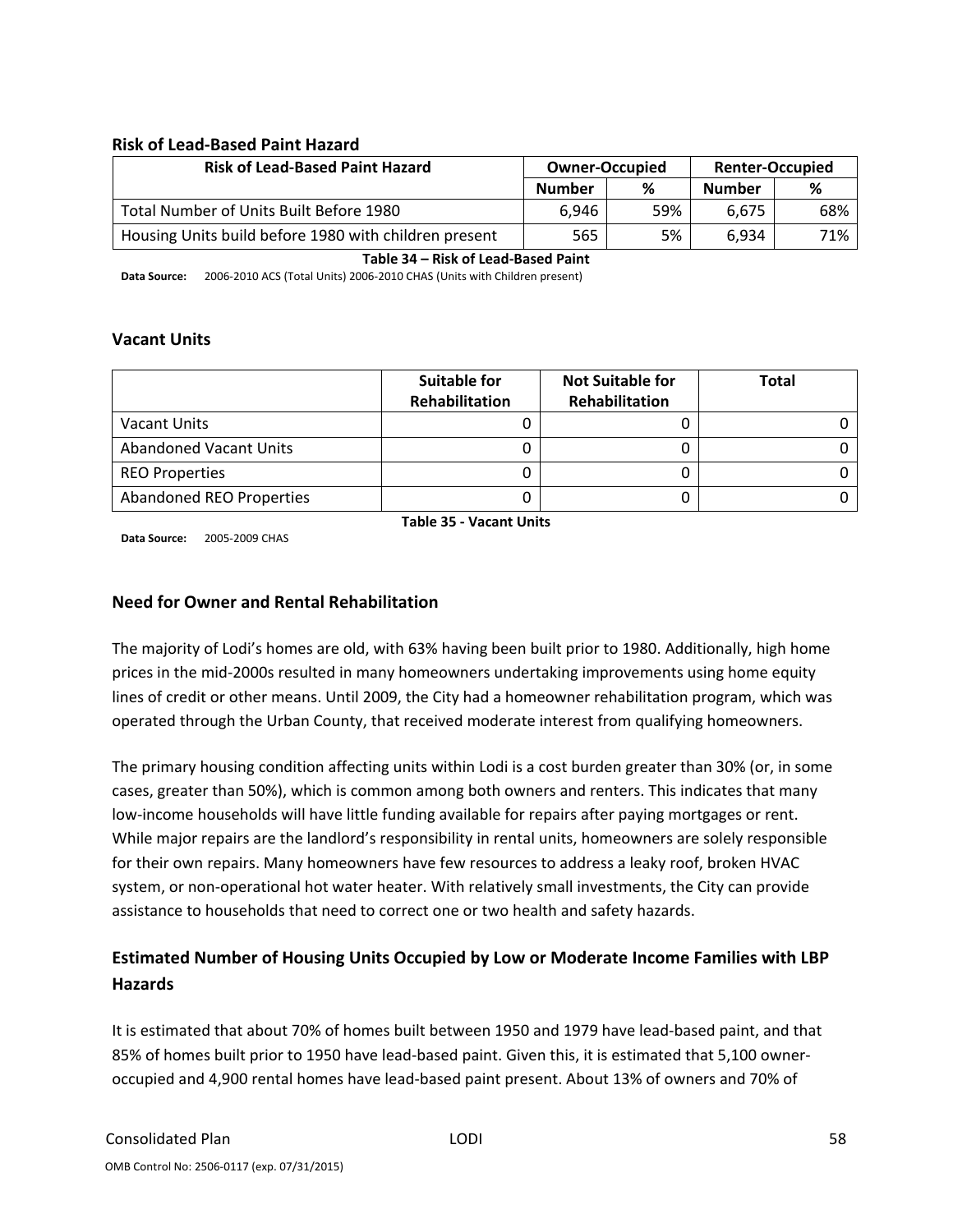renters are considered low‐income, so this would imply that 1,250 owner and 4,672 rental units have a lead‐based paint hazard risk.

It is estimated that about 70% of homes built between 1950 and 1979 have lead‐based paint, and that 85% of homes built prior to 1950 have lead-based paint. Given this, it is estimated that 5,100 owneroccupied and 4,900 rental homes have lead‐based paint present. About 13% of owners and 70% of renters are considered low-income, so this would imply that 1,250 owner and 4,672 rental units have a lead‐based paint hazard risk.

Older home in Lodi, especially in the low‐income neighborhoods, are generally not well‐maintained, which increases the risk of lead-based paint hazard through chipping or deteriorating paint.

Additionally, due to the high cost burden that has existed, property owners have not had sufficient equity to make improvements which would likely have encapsulated lead‐based paint, if not removed it entirely.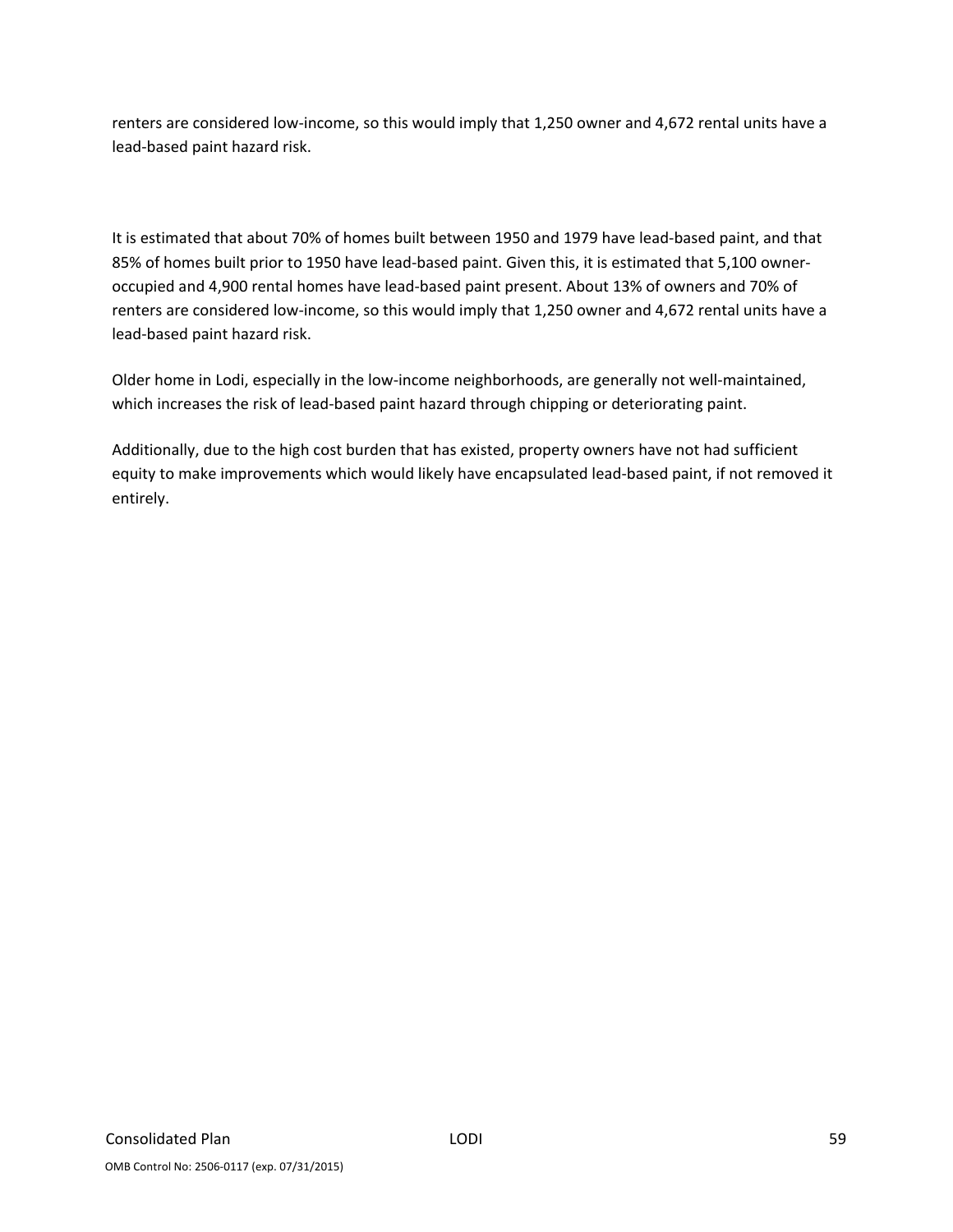# **MA‐25 Public and Assisted Housing – 91.210(b)**

### **Introduction**

The City of Lodi does not own or operate any public housing. The numbers in Table 11 include totals for HACSJ, which serves all of San Joaquin County.

### **Totals Number of Units**

|                                                                                                        |             |           |                | Program Type |                |                      |                                                            |                                         |                 |
|--------------------------------------------------------------------------------------------------------|-------------|-----------|----------------|--------------|----------------|----------------------|------------------------------------------------------------|-----------------------------------------|-----------------|
|                                                                                                        | Certificate | Mod-Rehab | Public         |              |                | <b>Vouchers</b>      |                                                            |                                         |                 |
|                                                                                                        |             |           | <b>Housing</b> | Total        | Project -based | <b>Tenant</b> -based |                                                            | <b>Special Purpose Voucher</b>          |                 |
|                                                                                                        |             |           |                |              |                |                      | <b>Veterans</b><br><b>Affairs</b><br>Supportive<br>Housing | Family<br><b>Unification</b><br>Program | <b>Disabled</b> |
| # of units vouchers                                                                                    |             |           |                |              |                |                      |                                                            |                                         |                 |
| available                                                                                              |             |           | 1,075          | 4,931        | 68             | 4,863                | 222                                                        | 791                                     | 0               |
| # of accessible units                                                                                  |             |           |                |              |                |                      |                                                            |                                         |                 |
| *includes Non-Elderly Disabled, Mainstream One-Year, Mainstream Five-year, and Nursing Home Transition |             |           |                |              |                |                      |                                                            |                                         |                 |

**Table 36 – Total Number of Units by Program Type**

**Data Source:** PIC (PIH Information Center)

**Describe the supply of public housing developments:**

Describe the number and physical condition of public housing units in the jurisdiction, including those that are participating in an **approved Public Housing Agency Plan:**

There are no public housing units within the city of Lodi.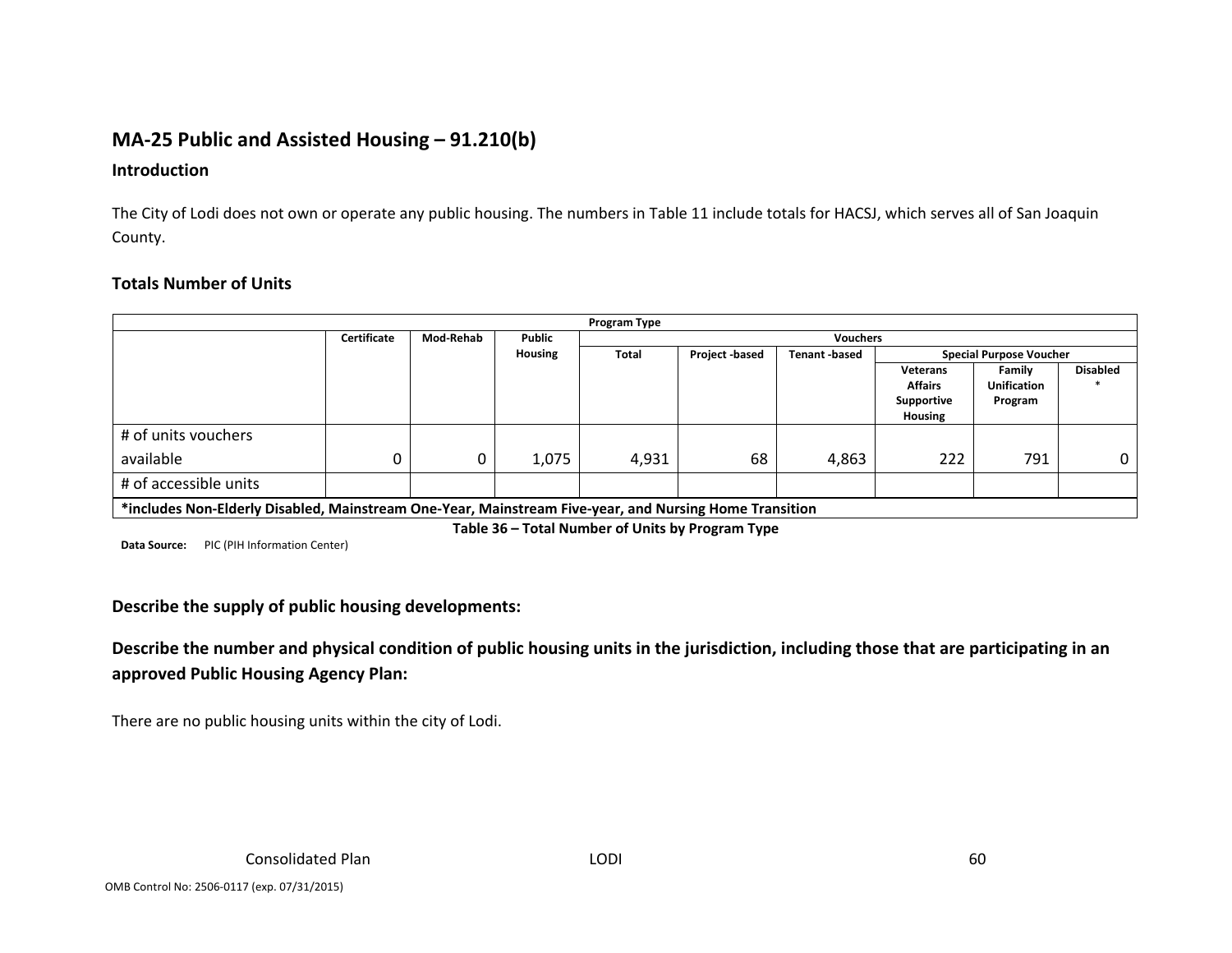### **Public Housing Condition**

| <b>Public Housing Development</b>          | <b>Average Inspection Score</b> |  |  |  |
|--------------------------------------------|---------------------------------|--|--|--|
|                                            |                                 |  |  |  |
| <b>Table 37 - Public Housing Condition</b> |                                 |  |  |  |

### **Describe the restoration and revitalization needs of public housing units in the jurisdiction:**

There are no public housing units within the city of Lodi.

# **Describe the public housing agency's strategy for improving the living environment of low‐ and moderate‐income families residing in public housing:**

HACSJ participates in the Family Self‐Sufficiency (FSS) Program offered by HUD. The FSS Program encourages and assists clients in increasing their earned income, thereby increasing their ability to become economically self-sufficient. Resources offered through the FSS Program include job training and searching assistance, financial counseling, credit repair, and regular one‐on‐one or group support. The FSS Program also offers incentives to encourage participation and enhance ability to achieve self‐ sufficiency. The main incentive offered to all clients is the ability to build savings during participation in FSS program. The savings earned is distributed to eligible clients (clients who have completed their goals, are not receiving cash assistance, and are employed at 32 hours a week). FSS participants also have a number of personal incentives for involvement, including structured goal planning, greater opportunity to increase their standard of living, an enhanced support system, increased self‐esteem, etc.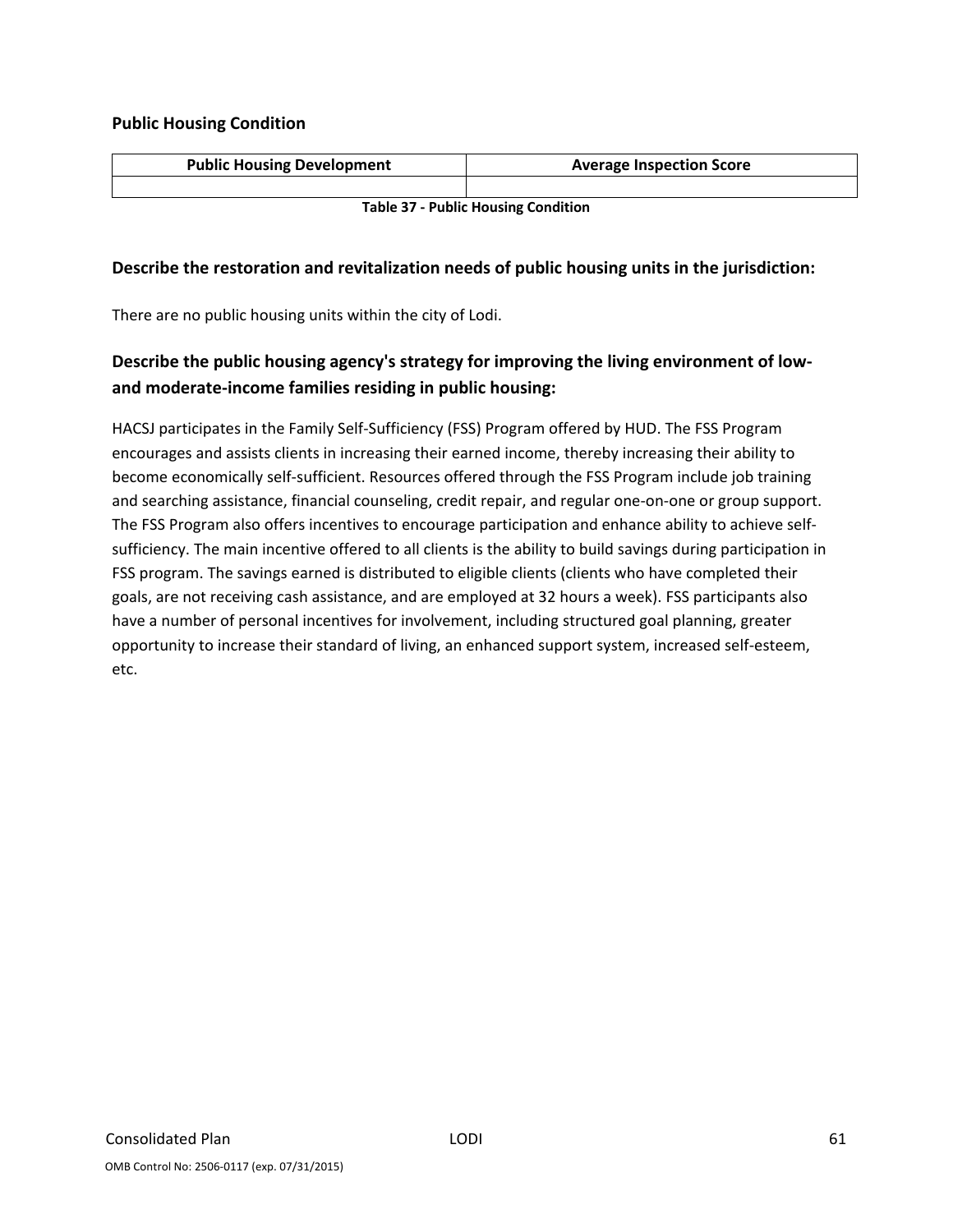# **MA‐30 Homeless Facilities and Services – 91.210(c)**

### **Introduction**

Lodi has two shelter facilities for homeless persons that meet the needs for the current homeless population. There are two transitional housing sites, which provide temporary housing (up to six months) for homeless individuals who, with assistance, are likely to be able to obtain permanent housing within <sup>a</sup> six‐month timeframe.

### **Facilities and Housing Targeted to Homeless Households**

|                                        | <b>Emergency Shelter Beds</b>             |                                                 | <b>Transitional</b><br><b>Housing Beds</b> | <b>Permanent Supportive Housing</b><br><b>Beds</b> |                                    |
|----------------------------------------|-------------------------------------------|-------------------------------------------------|--------------------------------------------|----------------------------------------------------|------------------------------------|
|                                        | <b>Year Round Beds</b><br>(Current & New) | Voucher /<br>Seasonal /<br><b>Overflow Beds</b> | <b>Current &amp; New</b>                   | <b>Current &amp; New</b>                           | <b>Under</b><br><b>Development</b> |
| Households with Adult(s) and           |                                           |                                                 |                                            |                                                    |                                    |
| Child(ren)                             | 29                                        |                                                 | 12                                         |                                                    |                                    |
| Households with Only Adults            | 88                                        |                                                 | 4                                          |                                                    |                                    |
| <b>Chronically Homeless Households</b> |                                           |                                                 |                                            |                                                    |                                    |
| Veterans                               |                                           |                                                 | 4                                          |                                                    | 0                                  |
| Unaccompanied Youth                    |                                           |                                                 | 0                                          |                                                    | 0                                  |

**Data Source Comments:**

**Table 38 ‐ Facilities and Housing Targeted to Homeless Households**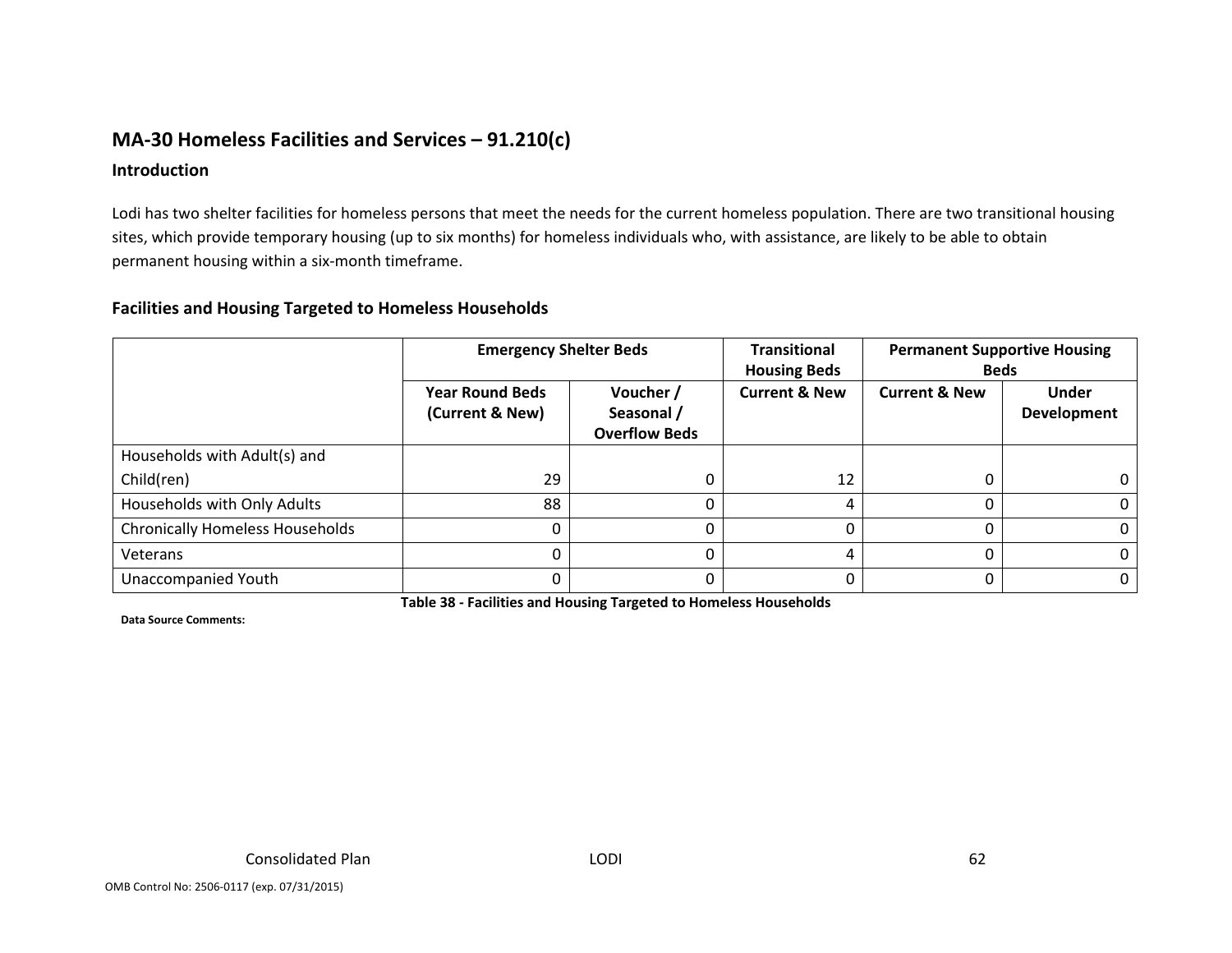### **Describe mainstream services, such as health, mental health, and employment services to the extent those services are use to complement services targeted to homeless persons**

The Lodi Salvation Army and Lodi House provide many services that benefit homeless households, including the following:

- Case management.
- Life skills training.
- Job training and searching assistance.
- Group support.

Both the Lodi Salvation Army and Lodi House provide referrals to other services available in San Joaquin County, including mental health, medical/dental health, substance abuse treatment, and benefits and financial assistance.

Beyond those offered by the Lodi Salvation Army and Lodi House, most services that benefit homeless persons are located in Stockton. Travel for persons without access to a personal vehicle can be difficult, as public transportation often involves multiple connections or is too costly for persons with minimal income.

**List and describe services and facilities that meet the needs of homeless persons, particularly chronically homeless individuals and families, families with children, veterans and their families, and unaccompanied youth. If the services and facilities are listed on screen SP‐40 Institutional Delivery Structure or screen MA‐35 Special Needs Facilities and Services, describe how these facilities and services specifically address the needs of these populations.**

The main housing resource in Lodi for homeless persons is the Lodi Salvation Army's Hope Harbor Shelter, which serves primarily adults, but can accommodate single parents with children in three designated units. Many resources for homeless persons exist in San Joaquin County, with resources generally concentrated in the City of Stockton.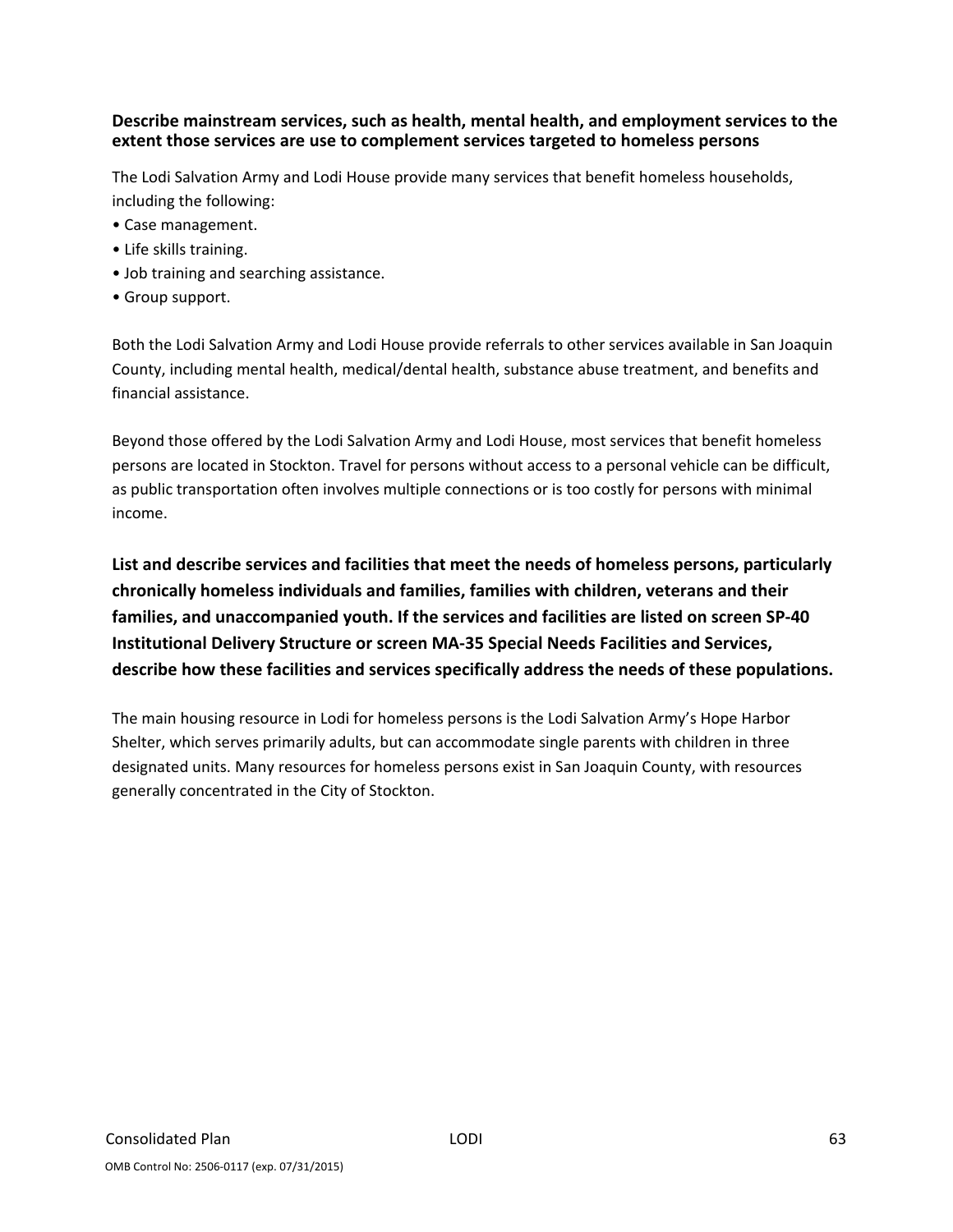# **MA‐35 Special Needs Facilities and Services – 91.210(d)**

### **Introduction**

Special needs populations often have an increased need for housing, services, and facilities. In Lodi, the special needs populations with the most significant numbers are the elderly (including frail elderly), persons with disabilities, and foster youth aging out of the system.

Special needs populations often benefit from supportive housing, which is a combination of housing and services intended to help people live more stable, productive lives. Supportive housing is widely believed to work well for those who face the most complex challenges, and is coupled with such social services as job training, life skills training, substance abuse programs, educational programs, and case management.

# **Including the elderly, frail elderly, persons with disabilities (mental, physical, developmental), persons with alcohol or other drug addictions, persons with HIV/AIDS and their families, public housing residents and any other categories the jurisdiction may specify, and describe their supportive housing needs**

Supportive housing is needed by several populations:

- Elderly persons (including the frail elderly) and persons with physical or developmental disabilities need in‐home supportive services, often with tasks related to daily living, such as cleaning and meal preparation.
- Foster youth aging out of the foster system need life skills training, job training, and educational programs.

# **Describe programs for ensuring that persons returning from mental and physical health institutions receive appropriate supportive housing**

County Mental Health Services has two transitional programs.

 The Transitional Care Facility provides temporary supportive care to abused, endangered or abandoned older adults in Transitional Care Housing for up to 14 days.

Grant House is a short term crisis residential treatment programs, located in Stockton, for persons referred by either San Joaquin County Mental Health Services Crisis Intervention Services or the Psychiatric Hospital Facility. These programs are designed to provide treatment for a short duration, between 24 hours and 21 days. Both facilities are staffed 24 hours per day and are operated by Phoenix Programs, Inc.

It also offers:

 Through Older Adult Services, the "Day Treatment Program" for seniors, which provides vocational rehabilitation, counseling, and a treatment plan for approximately one year for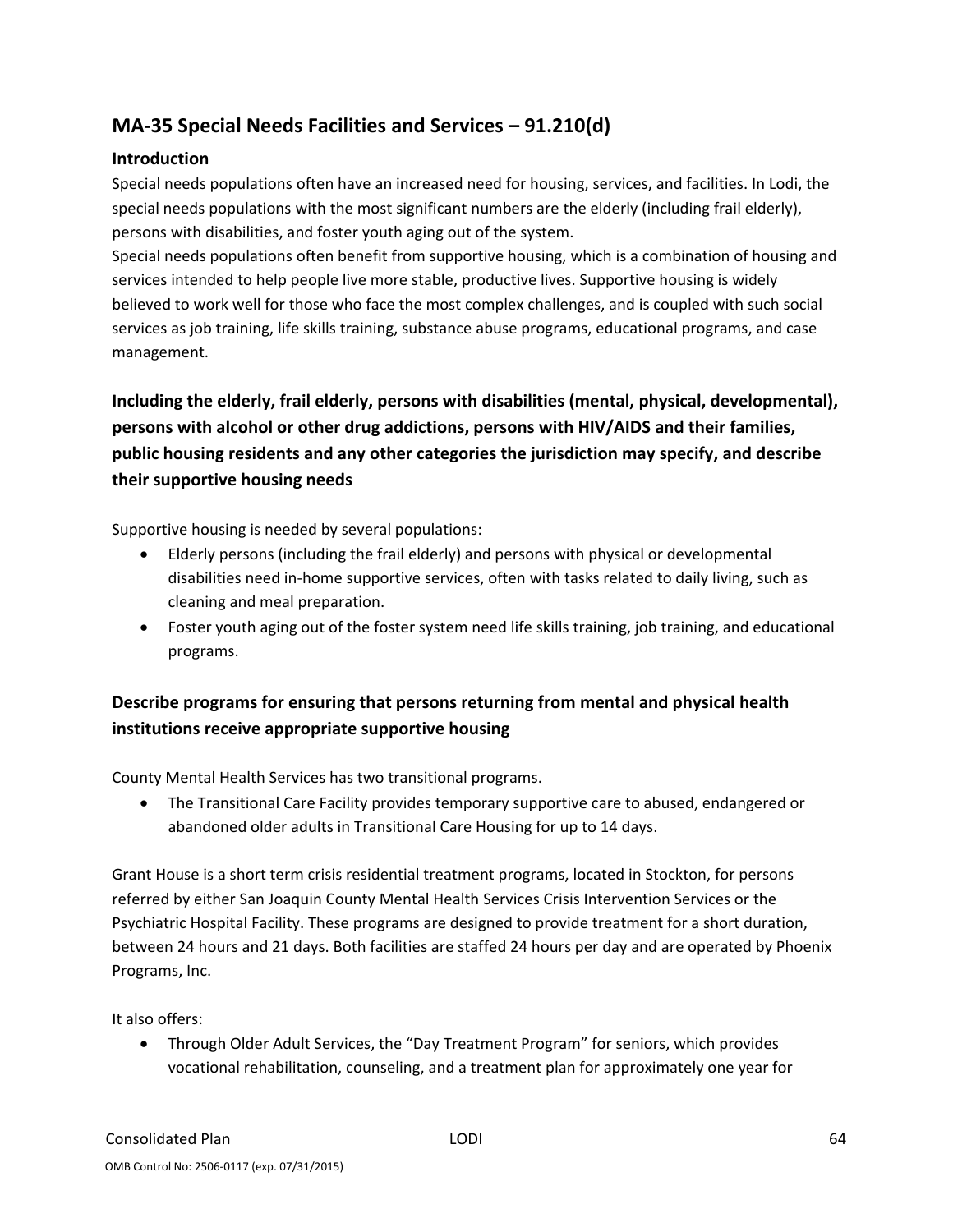seniors who have been in the Inpatient Program at Crestwood Manor, a geropsychiatric hospital.

 The "Adult Day Treatment Program" provides transitional assistance for those who have been in the County's Psychiatric Health Facility.

### **Positive Alternative Life‐treatment Services (PALS)**

P.A.L.S. is a program for recovering addicts and parolees that offers a ninety‐day treatment program, two program houses for clients in that program who need supportive housing, and a transition home which provides a safe, drug-free environment for those in the nine-month follow-up program who are returning to society. They currently operate homes in Stockton, but plans are being made to expand into the Lodi Area.

### **Other Programs**

Additional six‐person, one‐and two‐house programs are continually being developed to meet the need for sober and safe environments for those recovering from substance abuse

**Specify the activities that the jurisdiction plans to undertake during the next year to address the housing and supportive services needs identified in accordance with 91.215(e) with respect to persons who are not homeless but have other special needs. Link to one‐year goals. 91.315(e)**

In the 2014‐15 fiscal year, the City will continue to fund nonprofits that provide a range of supportive services, including the Emergency Food Bank and Second Harvest Food Bank that serve families that are at-risk of becoming homeless, the LOEL Center which provides services to the senior population, and San Joaquin Fair Housing that provides housing counseling to low‐income households.

# **For entitlement/consortia grantees: Specify the activities that the jurisdiction plans to undertake during the next year to address the housing and supportive services needs identified in accordance with 91.215(e) with respect to persons who are not homeless but have other special needs. Link to one‐year goals. (91.220(2))**

In the 2014‐15 fiscal year, the City will continue to fund nonprofits that provide a range of supportive services, including the Emergency Food Bank and Second Harvest Food Bank that serve families that are at-risk of becoming homeless, the LOEL Center which provides services to the senior population, and San Joaquin Fair Housing that provides housing counseling to low‐income households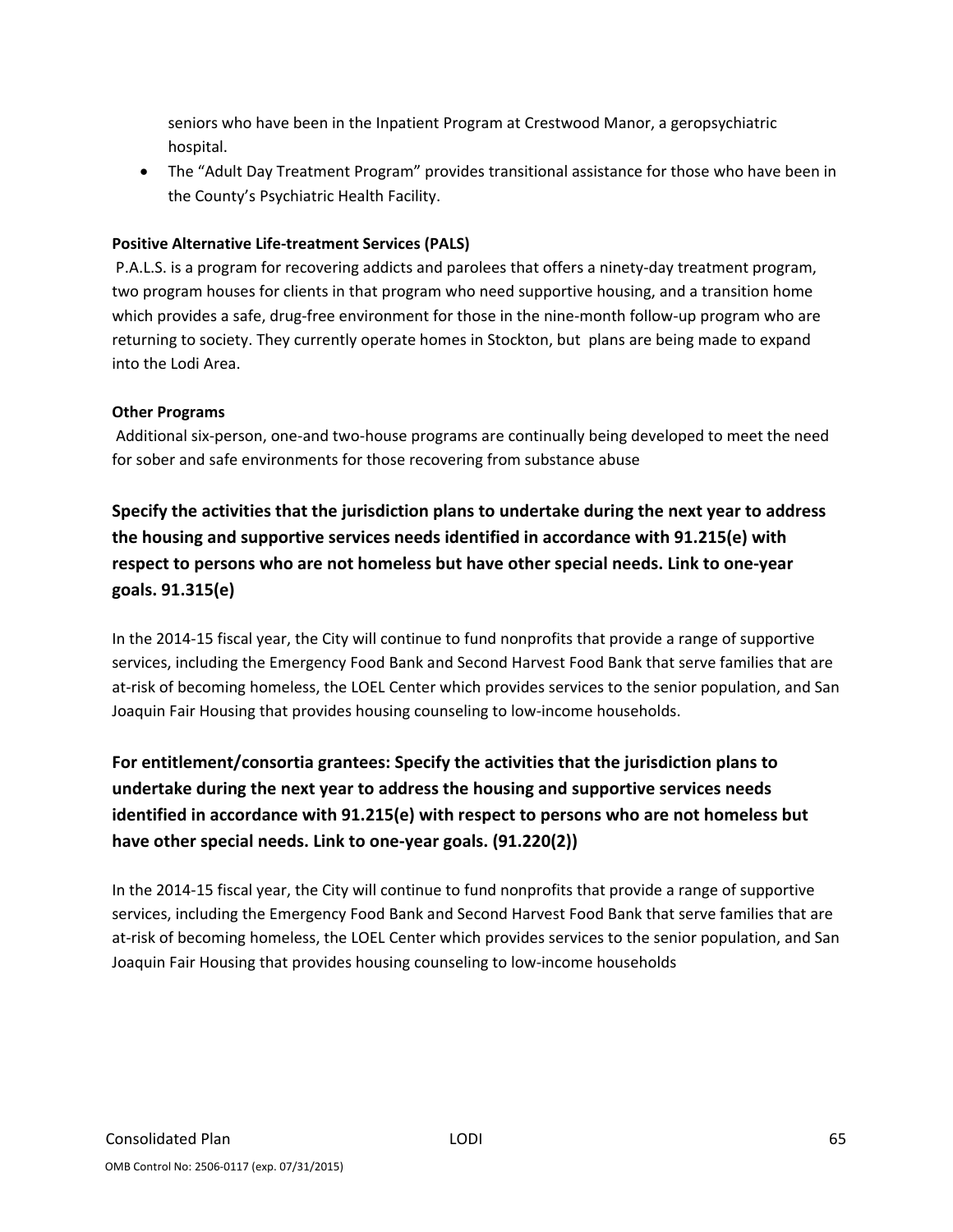# **MA‐40 Barriers to Affordable Housing – 91.210(e)**

### **Negative Effects of Public Policies on Affordable Housing and Residential Investment**

The City identified public policy factors that are barriers to affordable housing in the process of drafting its 2010‐2016 Housing Element update. Notable barriers include:

• Land use controls. Zoning designations affect the availability of land suitable for multi‐family development.

• Residential development standards, which control the type, location, and density of residential development in Lodi. Parking requirements, building setbacks, height limits, and open space requirements are essential to ensuring that Lodi remains a safe and enjoyable place to live, but may constrain the density at which land is developed.

• Design guidelines, which control the appearance of new development. The requirements of design guidelines may slightly increase the cost of building new housing.

• Site improvement, development impact, and processing fees. These fees can add significant cost to developing new housing. Developers must often pay for new roadway, sewer, water, and park facilities, along with miscellaneous other fees. There are also costs associated with getting projects approved by the City and other agencies.

• Permit and approval process. In addition to the cost of fees on new projects, the amount of time required to process them varies by project, and the developer generally must pay holding costs, such as property taxes, during this time.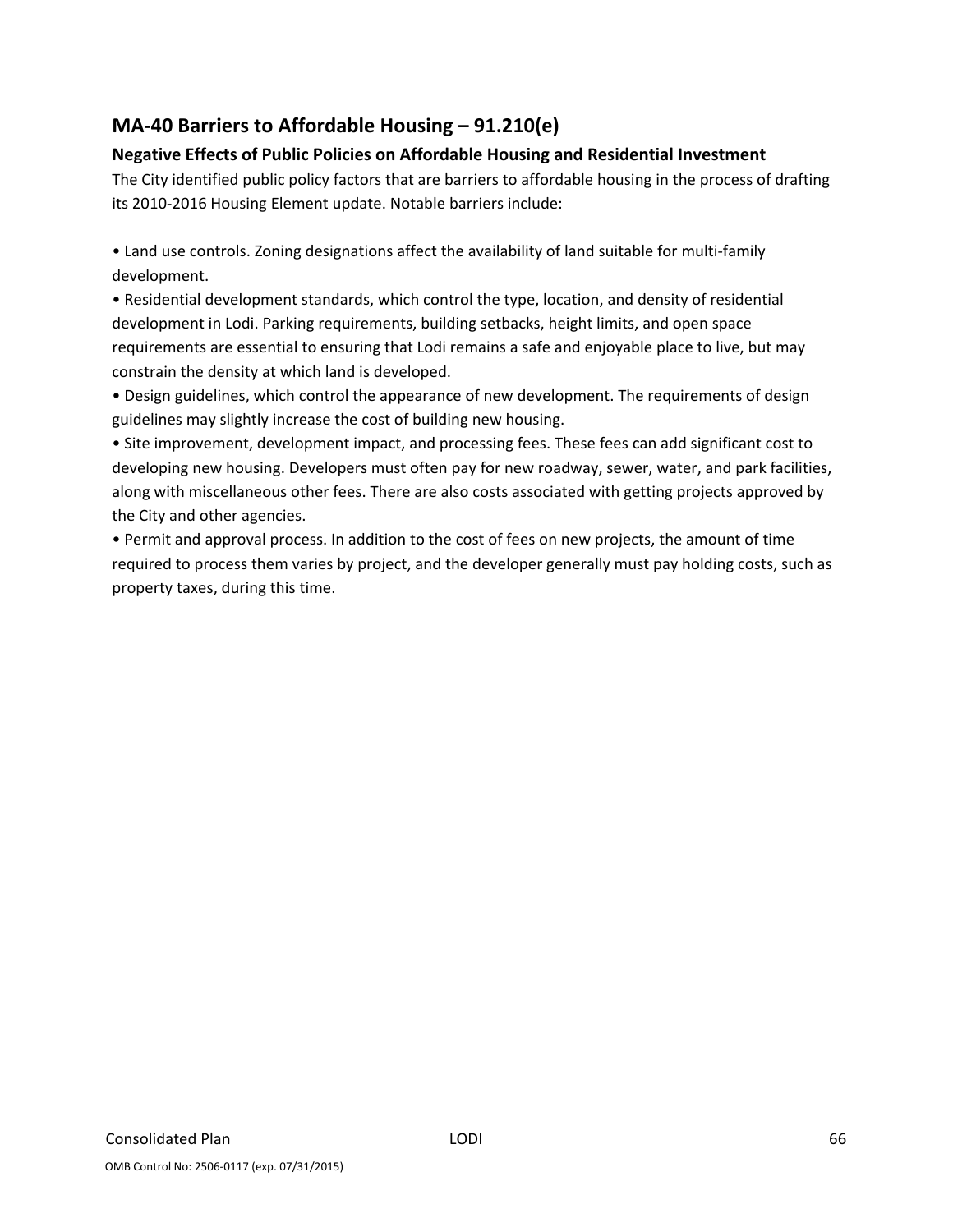# **MA‐45 Non‐Housing Community Development Assets – 91.215 (f)**

### **Introduction**

The City of Lodi has an economic development coordinator who plans, organizes, coordinates, and directs the Economic Development Plan for the City. The coordinator also assists in the retention and expansion of existing businesses, in marketing and outreach programs for attracting commercial and industrial development to the community, and in redevelopment of the downtown area.

### **Economic Development Market Analysis**

### **Business Activity**

| <b>Business by Sector</b>                     | Number of<br><b>Workers</b> | <b>Number of Jobs</b> | <b>Share of Workers</b><br>% | <b>Share of Jobs</b><br>℅ | Jobs less workers<br>% |
|-----------------------------------------------|-----------------------------|-----------------------|------------------------------|---------------------------|------------------------|
| Agriculture, Mining, Oil & Gas Extraction     | 1,567                       | 887                   | 8                            | 5                         | -3                     |
| Arts, Entertainment, Accommodations           | 2,027                       | 1,847                 | 10                           | 11                        |                        |
| Construction                                  | 1,116                       | 764                   | 6                            | 4                         | $-2$                   |
| <b>Education and Health Care Services</b>     | 2,990                       | 3,104                 | 15                           | 18                        | 3                      |
| Finance, Insurance, and Real Estate           | 1,047                       | 1,582                 | 5                            | 9                         | 4                      |
| Information                                   | 309                         | 239                   | $\overline{2}$               |                           | $-1$                   |
| Manufacturing                                 | 2,446                       | 2,183                 | 13                           | 13                        | 0                      |
| <b>Other Services</b>                         | 1,004                       | 970                   | 5                            | 6                         |                        |
| Professional, Scientific, Management Services | 1,280                       | 1,207                 | $\overline{\phantom{a}}$     |                           | 0                      |
| <b>Public Administration</b>                  | 1,537                       | 878                   | 8                            | 5                         | $-3$                   |
| <b>Retail Trade</b>                           | 2,524                       | 2,832                 | 13                           | 16                        | 3                      |
| <b>Transportation and Warehousing</b>         | 787                         | 534                   | 4                            | 3                         | $-1$                   |
| <b>Wholesale Trade</b>                        | 923                         | 386                   | 5                            | 2                         | $-3$                   |
| Total                                         | 19,557                      | 17,413                | $\qquad \qquad -$            | --                        | $\qquad \qquad -$      |

**Table 39 ‐ Business Activity**

**Data Source:** 2006‐2010 ACS (Workers), 2010 Longitudinal Employer‐Household Dynamics (Jobs)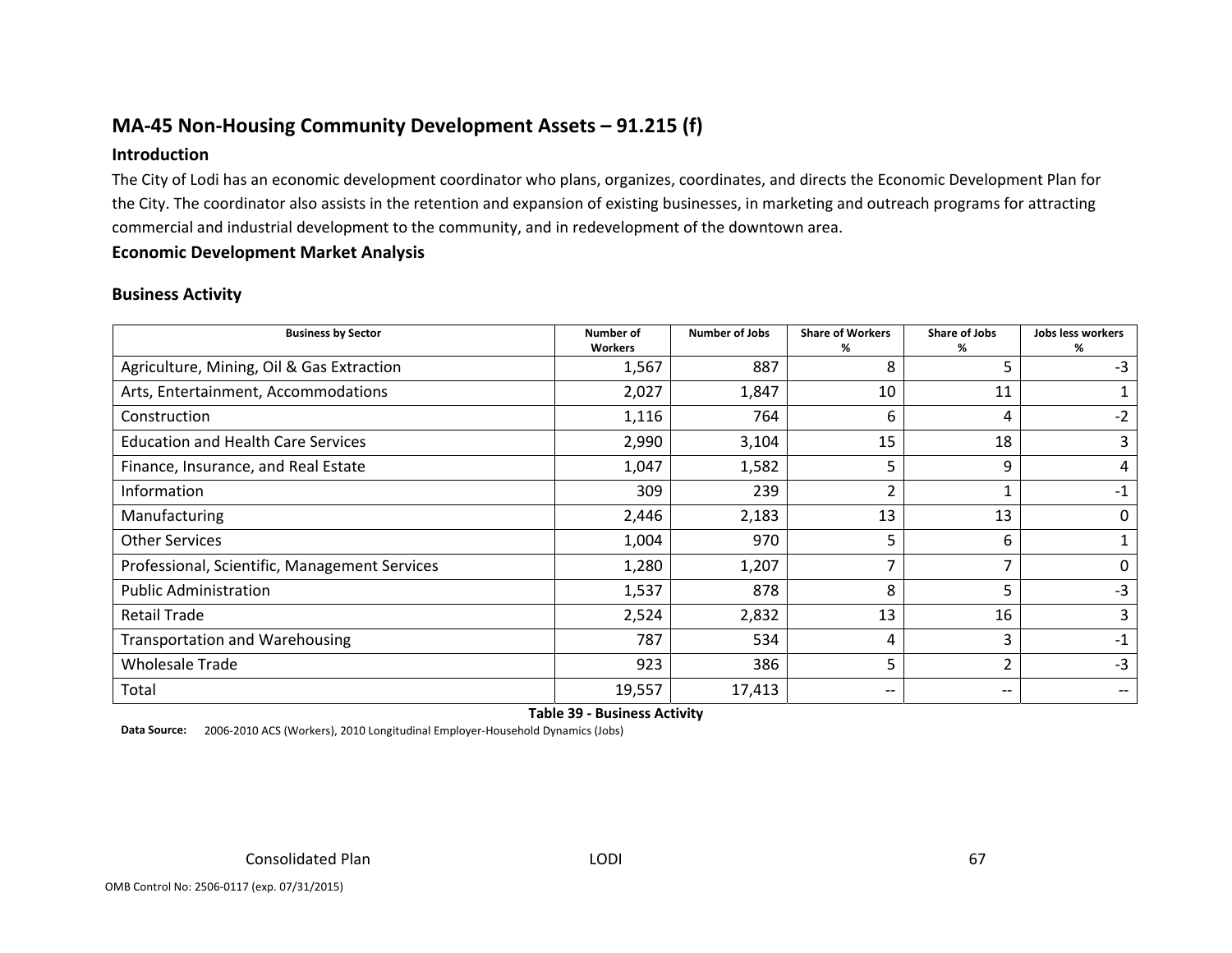### **Labor Force**

| Total Population in the Civilian Labor Force   | 28.324 |  |  |
|------------------------------------------------|--------|--|--|
| Civilian Employed Population 16 years and over | 25,631 |  |  |
| <b>Unemployment Rate</b>                       | 9.51   |  |  |
| Unemployment Rate for Ages 16-24               | 21.30  |  |  |
| Unemployment Rate for Ages 25-65               | 6.24   |  |  |
| Table 40 - Labor Force                         |        |  |  |

**Data Source:** 2006‐2010 ACS

| <b>Occupations by Sector</b>                   | <b>Number of People</b> |
|------------------------------------------------|-------------------------|
| Management, business and financial             | 4,786                   |
| Farming, fisheries and forestry occupations    | 948                     |
| Service                                        | 2,242                   |
| Sales and office                               | 4,465                   |
| Construction, extraction, maintenance and      |                         |
| repair                                         | 3,710                   |
| Production, transportation and material moving | 1,633                   |

**Table 41 – Occupations by Sector**

**Data Source:** 2006‐2010 ACS

### **Travel Time**

| <b>Travel Time</b>            | <b>Number</b> | Percentage |  |
|-------------------------------|---------------|------------|--|
| < 30 Minutes                  | 16,967        | 71%        |  |
| 30-59 Minutes                 | 4.476         | 19%        |  |
| 60 or More Minutes            | 2,338         | 10%        |  |
| <b>Total</b>                  | 23,781        | 100%       |  |
| <b>Table 42 - Travel Time</b> |               |            |  |

**Data Source:** 2006‐2010 ACS

### **Education:**

Educational Attainment by Employment Status (Population 16 and Older)

| <b>Educational Attainment</b>      | In Labor Force           |            |                           |
|------------------------------------|--------------------------|------------|---------------------------|
|                                    | <b>Civilian Employed</b> | Unemployed | <b>Not in Labor Force</b> |
| Less than high school graduate     | 3,791                    | 474        | 1,891                     |
| High school graduate (includes     |                          |            |                           |
| equivalency)                       | 5,107                    | 609        | 2,141                     |
| Some college or Associate's degree | 7,120                    | 678        | 2,078                     |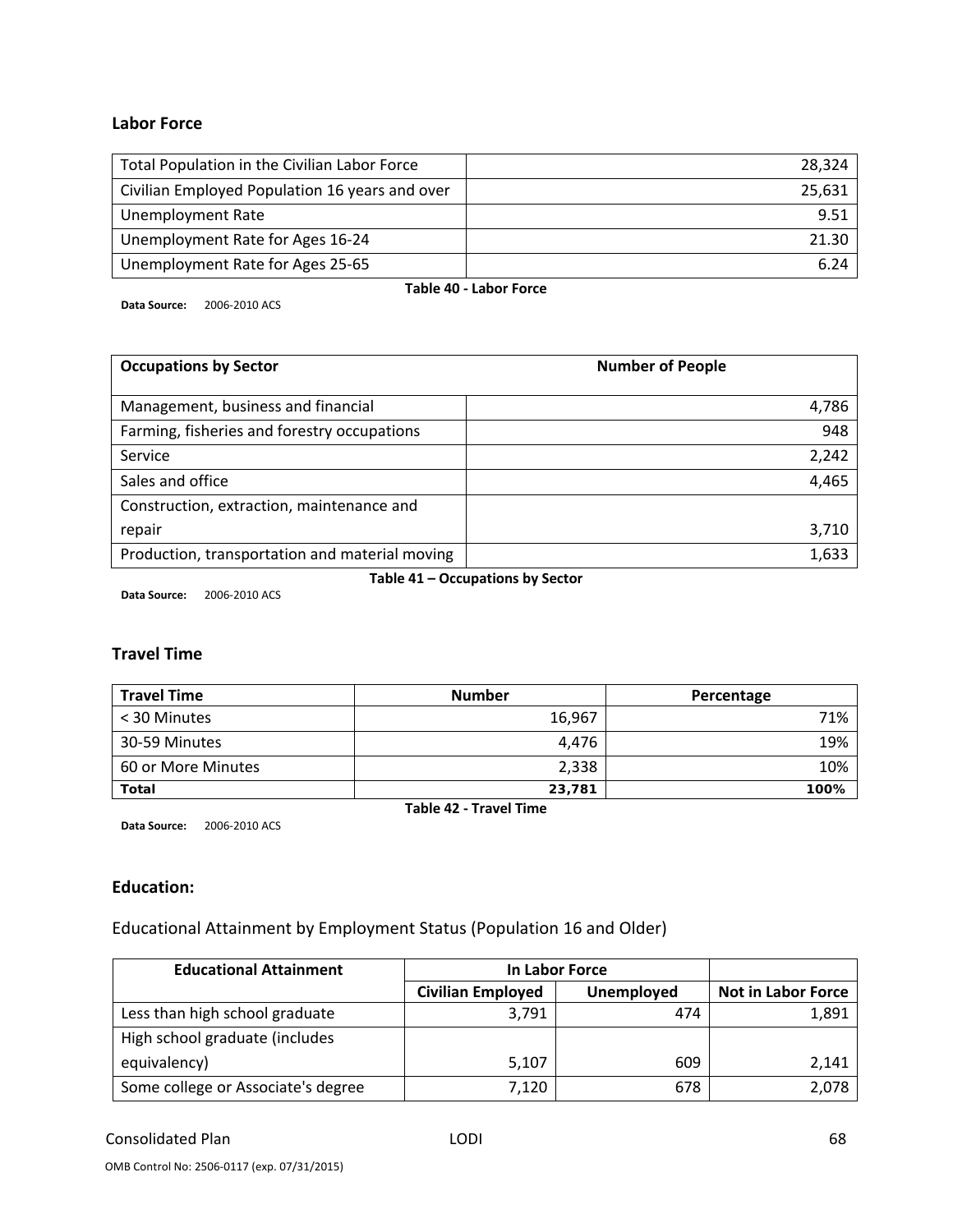| <b>Educational Attainment</b> | In Labor Force    |            |                           |
|-------------------------------|-------------------|------------|---------------------------|
|                               | Civilian Employed | Unemployed | <b>Not in Labor Force</b> |
| Bachelor's degree or higher   | 4.878             | 92         | 835                       |

#### **Table 43 ‐ Educational Attainment by Employment Status**

**Data Source:** 2006‐2010 ACS

### Educational Attainment by Age

|                                 | Age           |           |           |           |          |
|---------------------------------|---------------|-----------|-----------|-----------|----------|
|                                 | $18 - 24$ yrs | 25-34 yrs | 35-44 yrs | 45-65 yrs | $65+yrs$ |
| Less than 9th grade             | 432           | 1,160     | 776       | 1,303     | 1,084    |
| 9th to 12th grade, no diploma   | 1,286         | 1,004     | 938       | 975       | 1,280    |
| High school graduate, GED, or   |               |           |           |           |          |
| alternative                     | 2,069         | 2,419     | 1,851     | 3,587     | 3,134    |
| Some college, no degree         | 1,823         | 1,651     | 1,658     | 3,762     | 1,864    |
| Associate's degree              | 292           | 733       | 620       | 1,464     | 571      |
| Bachelor's degree               | 253           | 1,027     | 984       | 1,914     | 820      |
| Graduate or professional degree | 20            | 302       | 537       | 1,041     | 422      |

**Data Source:** 2006‐2010 ACS

**Table 44 ‐ Educational Attainment by Age**

### Educational Attainment – Median Earnings in the Past 12 Months

| <b>Educational Attainment</b>               | <b>Median Earnings in the Past 12 Months</b> |
|---------------------------------------------|----------------------------------------------|
| Less than high school graduate              | 18,932                                       |
| High school graduate (includes equivalency) | 26,398                                       |
| Some college or Associate's degree          | 37,614                                       |
| Bachelor's degree                           | 49,738                                       |
| Graduate or professional degree             | 70,865                                       |

**Table 45 – Median Earnings in the Past 12 Months**

**Data Source:** 2006‐2010 ACS

### **Based on the Business Activity table above, what are the major employment sectors within your jurisdiction?**

The major employment sectors in Lodi are health care; education; retail; and manufacturing. Most of the workers in these sectors work within Lodi.

### **Describe the workforce and infrastructure needs of the business community:**

The local business community has a strong need for additional workforce training, particularly in vocational careers. Many businesses have noted difficulties in finding employees trained in manufacturing and related skills, such as machinists, welders, lathe operators, tool and die makers, etc.

#### Consolidated Plan **Consolidated Plan Consolidated Plan Consolidated Plan Consolidated Plan Consolidated Plan Consolidated Plan Consolidated Plan Consolidated Plan Consolidated Plan Consolidated Plan Consolidated Plan Conso**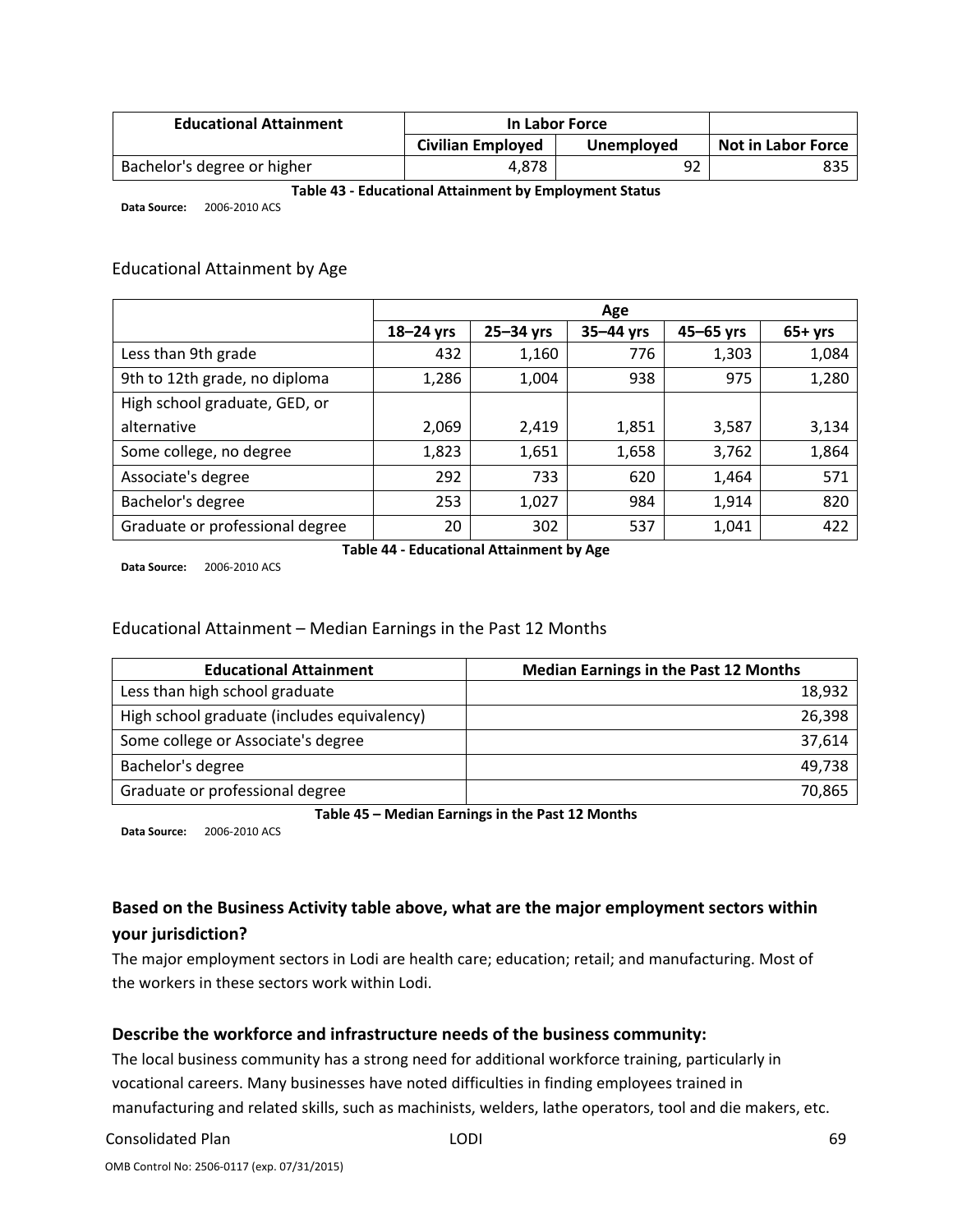Infrastructure needs are typically related to technology, including sufficient data capacity infrastructure (bandwidth), reliable Internet access, etc.

# **Describe any major changes that may have an economic impact, such as planned local or regional public or private sector investments or initiatives that have affected or may affect job and business growth opportunities during the planning period. Describe any needs for workforce development, business support or infrastructure these changes may create.** The City has numerous projects and initiatives that may affect job and business opportunities:

- Commercial development within the downtown area is being proposed to take place over the next 3 – 5 years that will provide local jobs and business opportunities.
- Commercial development is beginning to pick up with the expansion of one newer development in the southeast corner of the city and the long‐awaited development of a major commercial center on the city's western border. These developments will increase the number of local jobs available as well as provide business opportunities for qualified low-income entrepreneurs.
- Business retention and attraction programs. The City has recently developed both a business retention and business attraction program to rectify a severe jobs-to-housing ratio imbalance. Both programs will require extensive business support and workforce training programs.

# **How do the skills and education of the current workforce correspond to employment opportunities in the jurisdiction?**

In general, the skills and education match up well with employment opportunities with the exception of Finance, Insurance and Real Estate sectors, as well as Education and Health Care sectors. Looking forward, the City sees a stronger need in general for employees with general business educations and knowledge of or experience in the medical field, particularly in clinical research, diagnostics, treatment, and follow‐up.

# **Describe any current workforce training initiatives, including those supported by Workforce Investment Boards, community colleges and other organizations. Describe how these efforts will support the jurisdiction's Consolidated Plan.**

The San Joaquin County Employment and Economic Development Department (EEDD) provides employment, training, education, and economic development services throughout the County, focusing on business retention and expansion, as well as on the joint City of Stockton/County of San Joaquin Enterprise Zone. EEDD is also responsible for providing staff and administrative support to the Workforce Investment Board; the San Joaquin County Economic Development Association (EDA), a nonprofit corporation that operates under the authority of the Board of Supervisors; and the Revolving Loan Fund. Employment and training services for the California Work Opportunity and Responsibility to Kids Act program are also provided under a cooperative agreement with the Human Services Agency.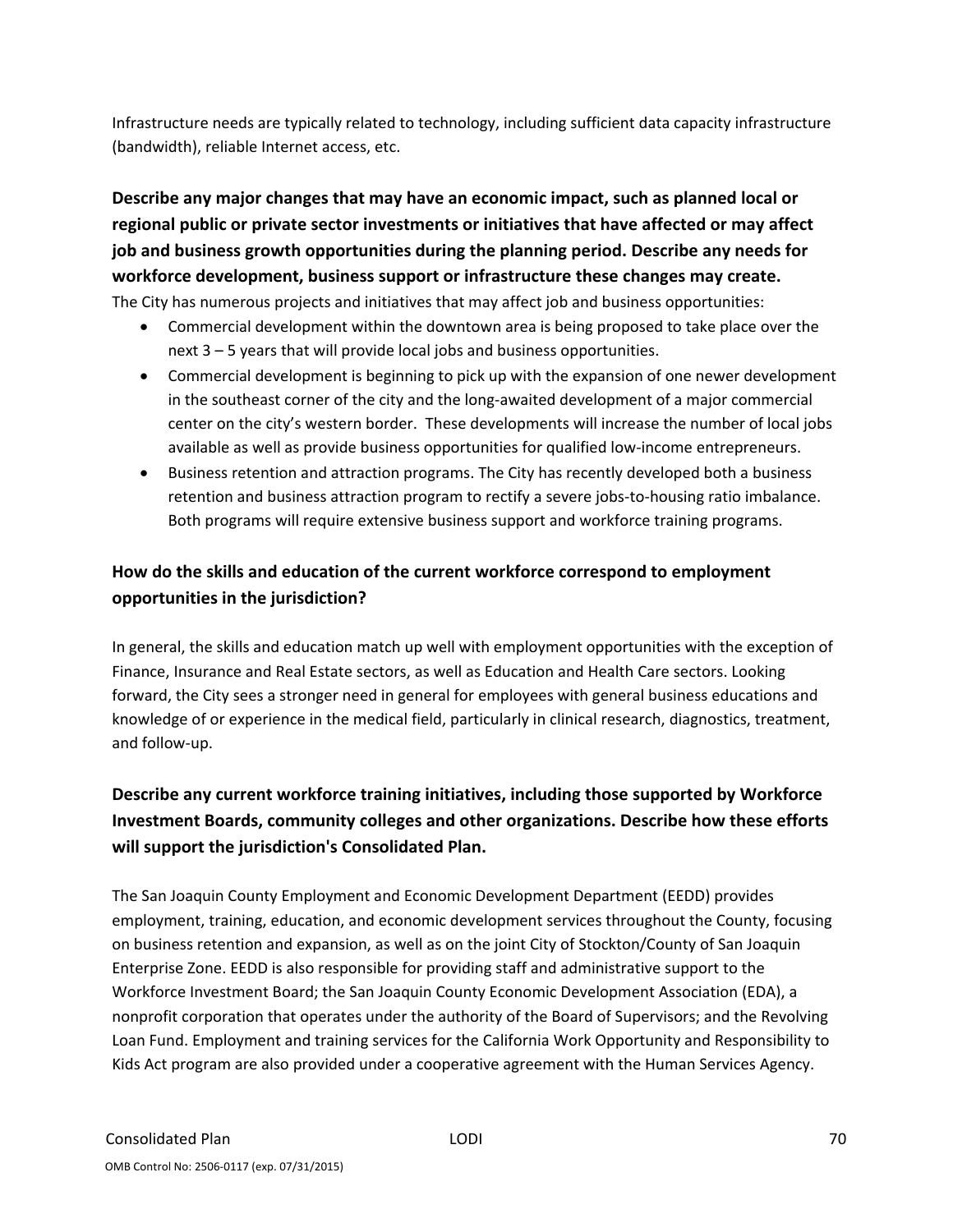#### **The Economic Development Association**

The San Joaquin County Economic Development Association (EDA) in cooperation with the EEDD, Chamber of Commerce, and local governments, is a "one‐stop" business resource committed to meeting the needs of development prospects, local businesses and the community. One of the major goals of EDA is to increase and expand employment opportunities throughout San Joaquin County with jobs that enable workers to establish and maintain a decent standard of living. EDA has helped hundreds of companies locate in San Joaquin County. Using up‐to‐date information to support and prepare for community economic development, EDA's staff has extensive experience in all areas of business development. EDA also provides potential business contacts with information on business incentives, financing sources, labor pools, and building and site availability.

### **The San Joaquin Partnership/Business Council, Inc.**

The San Joaquin Partnership was created in 1991 to implement San Joaquin County's regional economic development recommendations, as detailed in the "Vision 2000—A Blueprint for the Future" planning document. Organized by a group of business, civic and public sector leaders, the San Joaquin Partnership is a private‐public, nonprofit economic development corporation managed by a joint private‐public board. It was initiated for a single purpose: to attract job‐creating investment to San Joaquin County. As a sign of its commitment to the project and desire to cooperate in the process, San Joaquin County provides funding every year to support this venture. Along with all the other communities in San Joaquin County, Lodi has contributed to that, as has private industry.

The San Joaquin Partnership's mission is to directly assist in the community effort to create 35,000 jobs in San Joaquin County over a 5‐year period. The Business Council was also founded to develop strategies and advocate public policies to improve the business climate and to enrich public educational services. It focuses on human resource development and regional growth management. It has its own Board of Directors and is privately funded. Working within the "Vision 2000," the Business Council takes a proactive stance on critical issues through the work of its various task forces. In 1993 the Partnership and the Business Council reorganized and merged operations with a single administrative staff in order to achieve maximum effect and efficiency. Together they have undertaken Targeted Public Policy Initiatives program which will concentrate on retention and expansion of local firms, business climate programs, human resource development, public education, and product development.

### **Does your jurisdiction participate in a Comprehensive Economic Development Strategy (CEDS)?**

**If so, what economic development initiatives are you undertaking that may be coordinated with the Consolidated Plan? If not, describe other local/regional plans or initiatives that impact economic growth.**

The San Joaquin County Comprehensive Economic Development Strategy was adopted by the County Board of Supervisors in 2010.

The following initiatives from the San Joaquin CEDS can be incorporated into the Consolidated Plan:

• Improve the education product and level of student participation/achievement through the development of new learning programs, targeted to low‐income residents;

#### Consolidated Plan 21 and 2008 to the LODI 2008 of the Consolidated Plan 21 and 2008 to the Consolidated Plan 21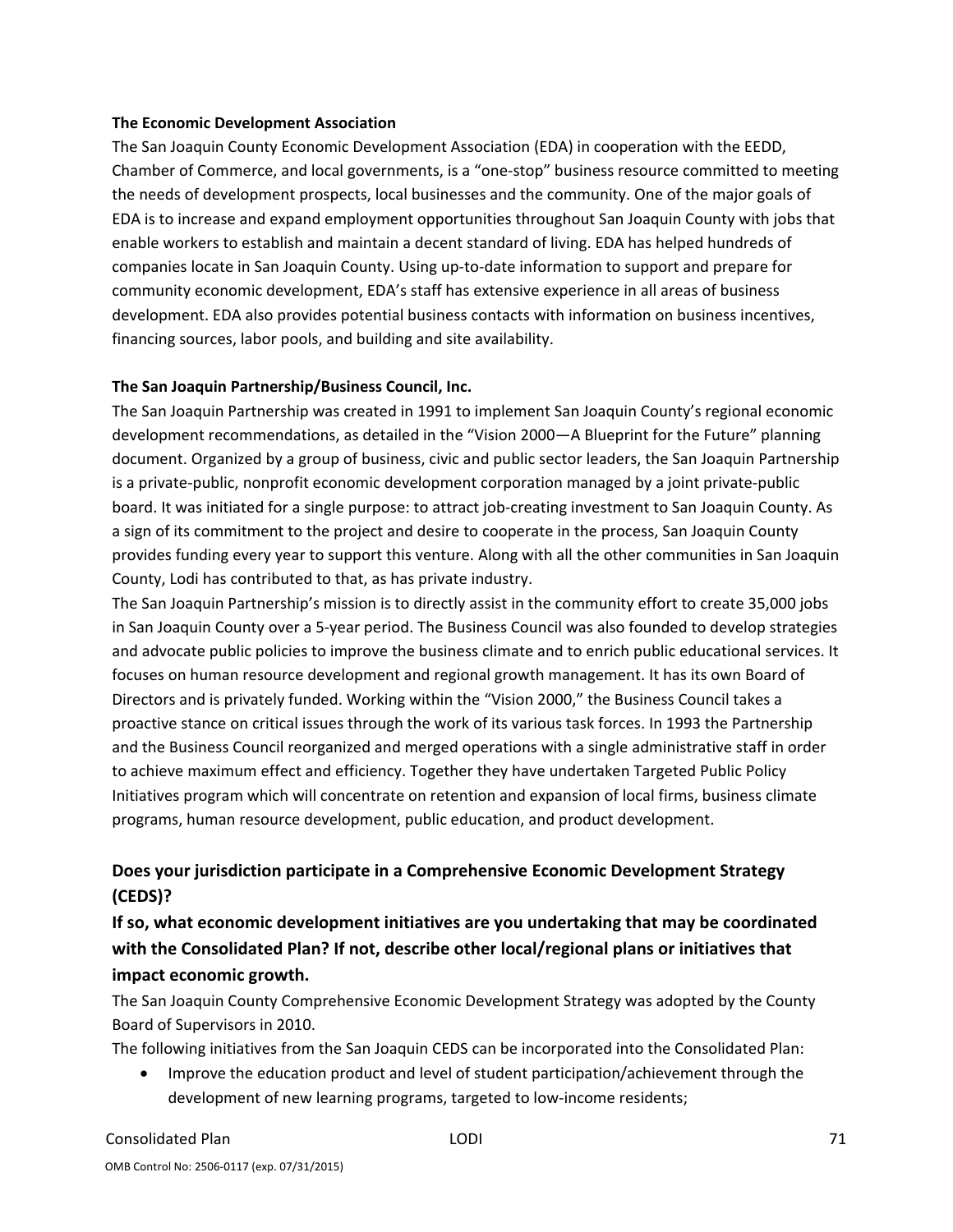Improve the entrepreneurial environment through new programming.

#### **Discussion**

The City is actively engaging in efforts to increase local jobs, so that local residents have the option of working close to home. Certain skill sets are needed in order to staff new local jobs. There may be opportunities for new businesses to work with local service providers to encourage job training related to meeting their needs.

There are numerous programs in place throughout San Joaquin County with the goal of reducing the number of households with incomes below the poverty line. The unemployment rate in San Joaquin County reflects the necessity of such actions and supports the development of the programs that are described in this section of the Consolidated Plan. The unemployment rate in San Joaquin County in December 2009 was 17.1 percent, up from 13.0 percent in December 2008 (EDD 2010). This compared with a November 2004 rate of 12.1 percent for California and 10.0 percent for the nation. The State Employment Development Department reported that 51,800 county residents were unemployed in December of 2009. These numbers do not reflect the number of "discouraged workers" that had dropped out of the system and stopped looking for employment.

Given these statistics, it has become clear to both the government and business sectors that in order to solve housing problems in Lodi, the issue of jobs must be addressed.

Increasing the number of people with adequately paying jobs has been approached on two parallel tracks: (1) increasing the quantity and quality of jobs through the solicitation of new businesses and the expansion of existing ones and (2) preparing lower-income individuals for employment through the development of job and life skills.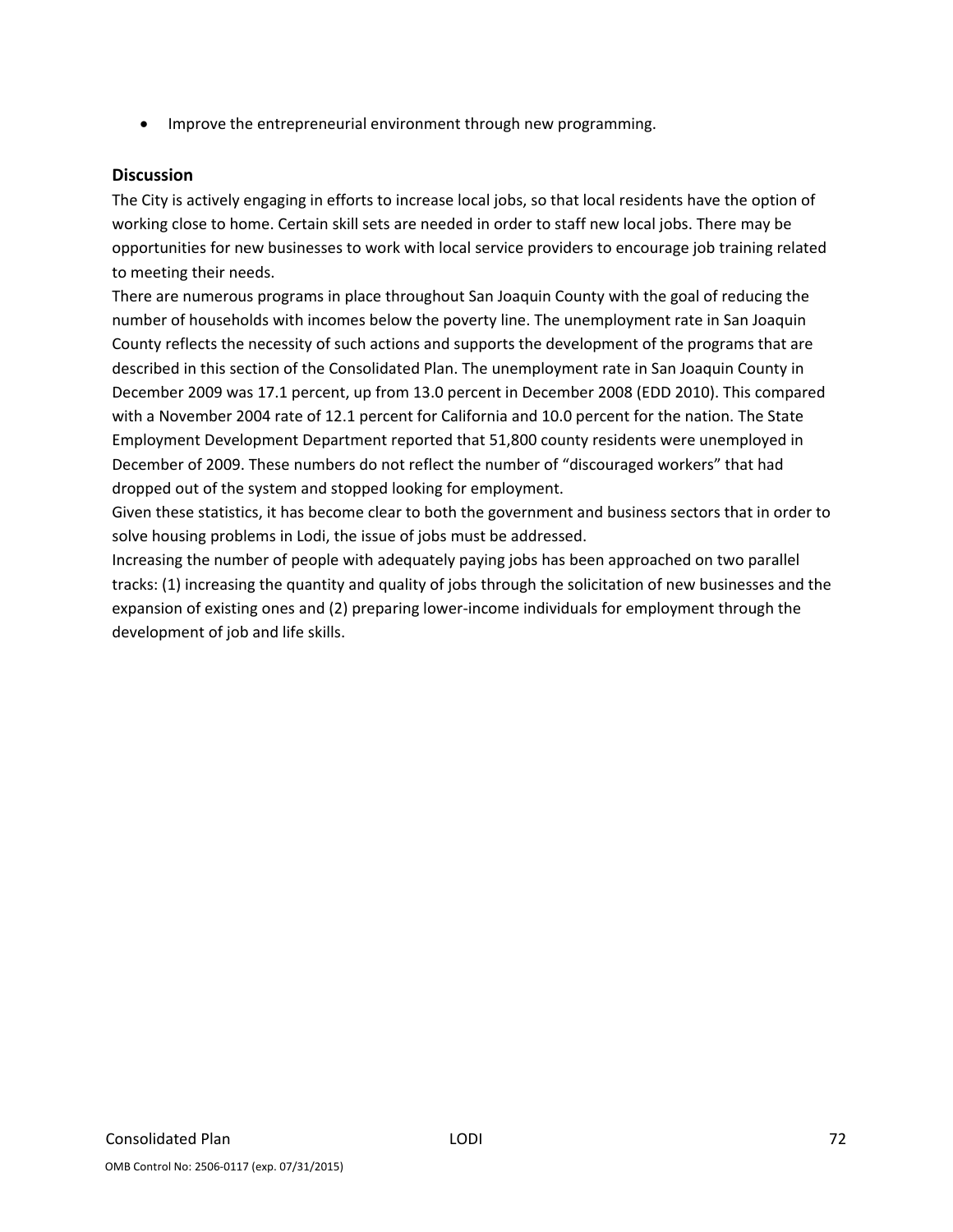## **MA‐50 Needs and Market Analysis Discussion**

# **Are there areas where households with multiple housing problems are concentrated? (include a definition of "concentration")**

The older areas of Lodi are primarily within the geographic "Eastside" neighborhoods. This area contains many homes built before 1980 and in some cases prior to 1950, and therefore more homeowners and renters in this area may be expected to experience housing maintenance issues.

## **Are there any areas in the jurisdiction where racial or ethnic minorities or low‐income families are concentrated? (include a definition of "concentration")**

Lodi has one census tract (45.02) that qualifies as both a Racially Concentrated Area of Poverty (RCAP) and an Ethnically Concentrated Area of Poverty (ECAP). RCAP/ECAP areas are defined as census tracts where more than 50% of the residents are people of color and more than 40% of residents have incomes less than or equal to 185% of the federal poverty line.

#### **What are the characteristics of the market in these areas/neighborhoods?**

As in other areas of the City, home prices are currently rising. The overwhelming majority of the homes in this area are older and in need of rehabilitation work in order to remain in compliance with code and community standards.

#### **Are there any community assets in these areas/neighborhoods?**

The Eastside community contains many community assets, including the LOEL Senior Center and Gardens, the Lodi Boys and Girls Club, several schools, and many local parks. In addition, there are two community‐based organizations, California Human Development Corporation and the Community Partnership for Families that have strong connections to the residents, especially the minority communities that live in these neighborhoods.

#### **Are there other strategic opportunities in any of these areas?**

Strategic opportunities in this area include:

- Location of housing and services that complement that which is already available through other service organizations.
- Infrastructure improvements, especially as related to accessibility. Curb ramps often need to be added or upgraded to meet ADA standards, and there are several places where infill sidewalk would improve accessibility.
- Neighborhood Revitalization through crime prevention, economic development, housing rehabilitation and additional public services.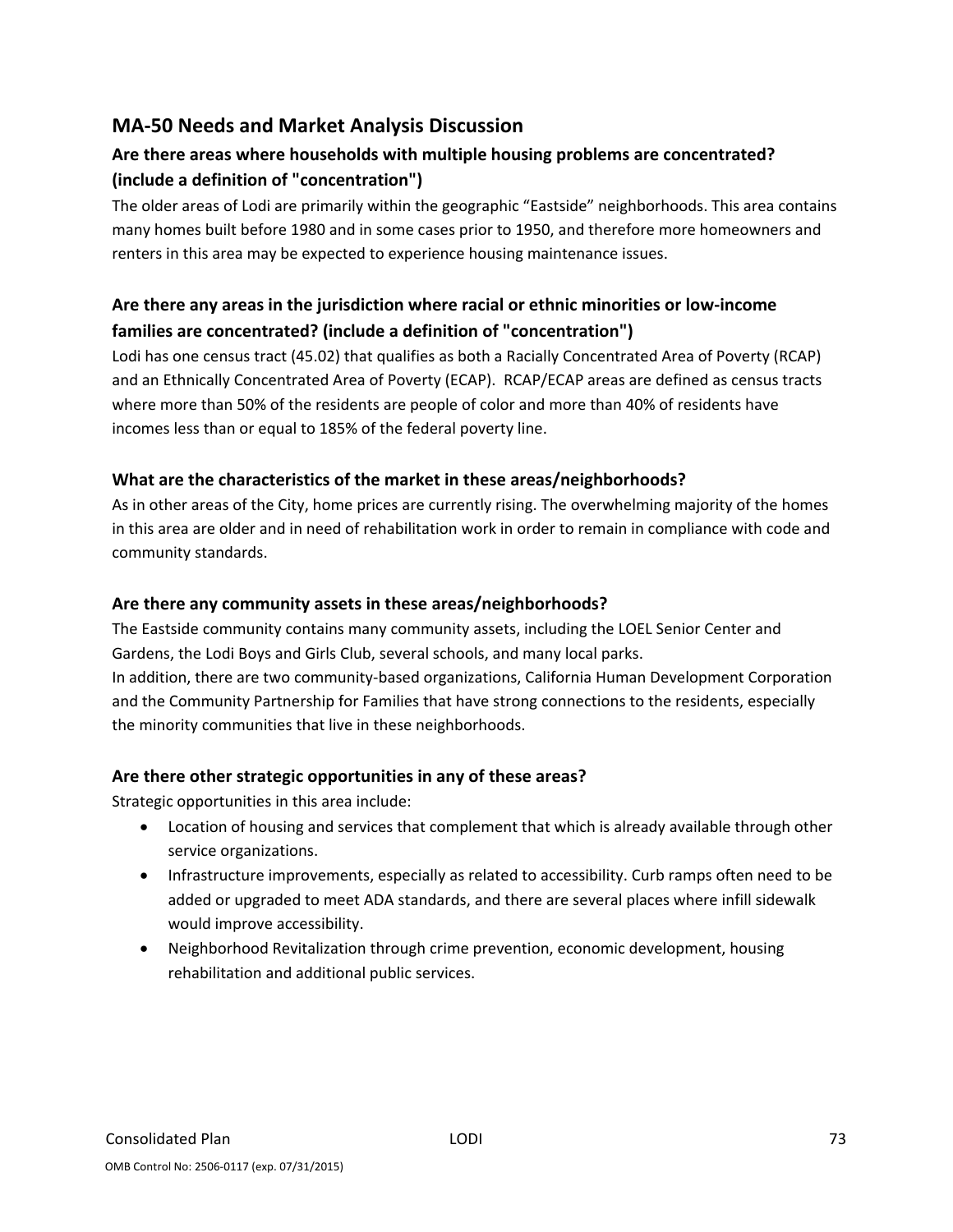# **Strategic Plan**

### **SP‐05 Overview**

#### **Strategic Plan Overview**

Lodi will use both a need-based strategy, as well as a place-based strategy, over the course of the planning period. The City plans to continue identify the need for proposed projects on an annual basis through the collection of data (quantitative and qualitative) during the application process. The City also plans to consult with the target community through on‐going outreach as well as various service providers in determining the level of need for proposed activities.

Based on the needs assessment, market analysis, and public outreach, the City selected the following priorities for the Consolidated Plan:

- Build healthy communities; and
- Expand economic opportunities.

Those priorities align closely with the City's Mission Statement which reads, "The City of Lodi's purpose is to enhance the quality of life for Lodi residents, reflecting our high community standards" and the overall objective to provide the citizenry a better, more attractive, and healthier place in which to live. Within those priorities, the City has identified eight main goals:

- Foster the development and preservation of fair and quality housing choices for residents of all income levels throughout the entire community;
- Expand financial opportunities for lower-income individuals and families;
- Build capacity and leadership in marginalized communities;
- Improve access to social services;
- Improve accessibility;
- Construct or upgrade public facilities
- Address slum, blight and nuisance conditions; and
- Secure funding to implement these goals.

To address those goals, the City plans to fund the development of new affordable housing and transitional housing, provide funding to homeowners needing health and safety repairs, offer businesses loans or other assistance to create quality low-income jobs, support nonprofits offering a wide range of social services, assist with accessibility and new facility projects, and the abatement of graffiti and other blight and nuisance conditions that have an adverse impact on the community. Other types of projects may be considered as needed throughout the Consolidated Plan timeframe.

The City anticipates funding activities using a variety of sources, including CDBG, State HOME funds, and grants received by the City.

The City will work with local and regional nonprofits and community‐based organizations, as well as affordable housing developers, to implement many of the activities. The City will also undertake public improvements using internal staff and contractors.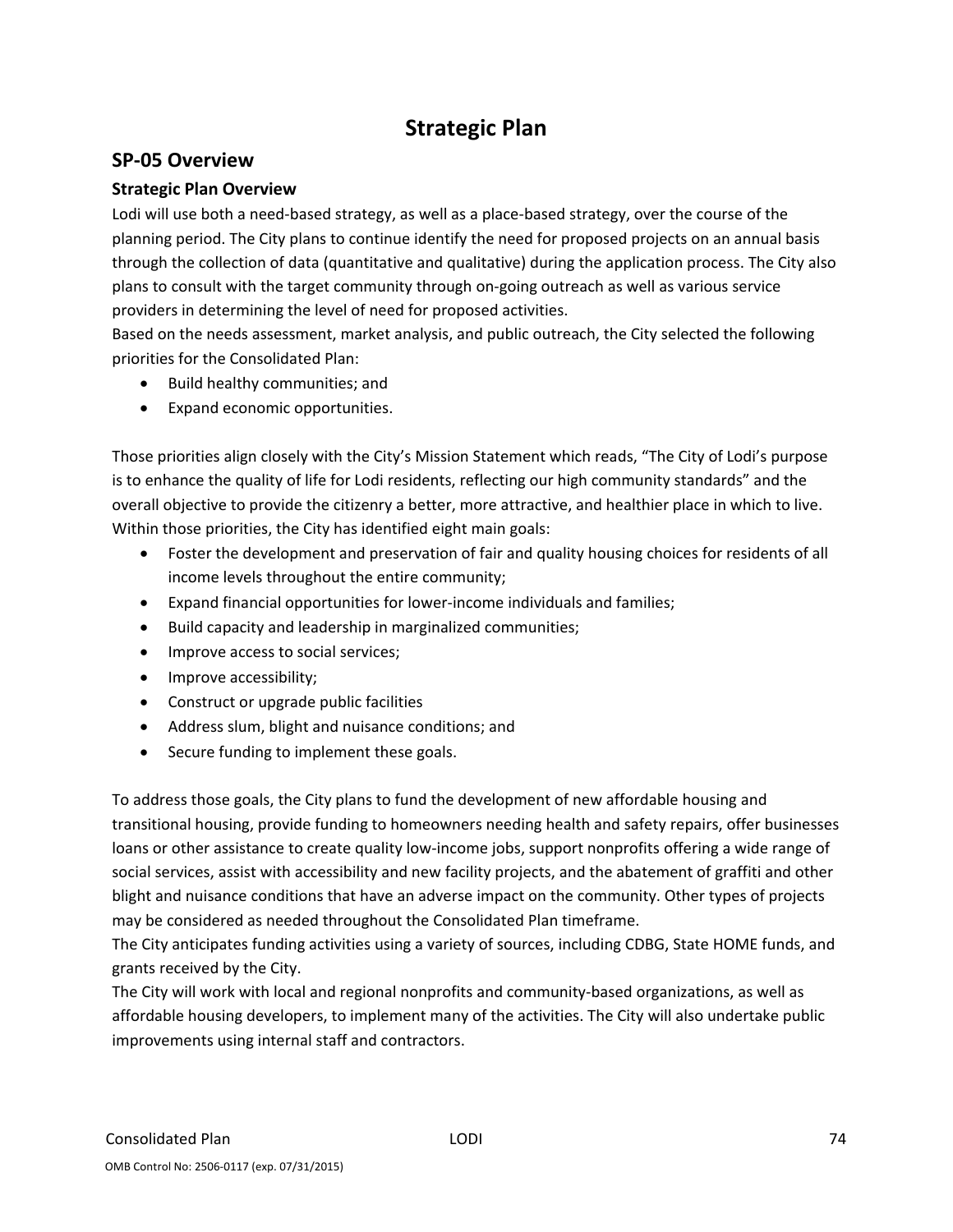# **SP‐10 Geographic Priorities – 91.215 (a)(1)**

### **Geographic Area**

| $\mathbf{1}$ | Area Name:                                                                                                              | RCAP/ECAP#1   |
|--------------|-------------------------------------------------------------------------------------------------------------------------|---------------|
|              | Area Type:                                                                                                              | Local Target  |
|              |                                                                                                                         | area          |
|              | <b>Other Target Area Description:</b>                                                                                   |               |
|              | <b>HUD Approval Date:</b>                                                                                               |               |
|              | % of Low/ Mod:                                                                                                          |               |
|              | <b>Revital Type:</b>                                                                                                    | Comprehensive |
|              | <b>Other Revital Description:</b>                                                                                       |               |
|              | Identify the neighborhood boundaries for this target area.                                                              |               |
|              | Include specific housing and commercial characteristics of this target area.                                            |               |
|              | How did your consultation and citizen participation process help you to identify<br>this neighborhood as a target area? |               |
|              | Identify the needs in this target area.                                                                                 |               |
|              | What are the opportunities for improvement in this target area?                                                         |               |
|              | Are there barriers to improvement in this target area?                                                                  |               |

**Table 46 ‐ Geographic Priority Areas**

#### **General Allocation Priorities**

Describe the basis for allocating investments geographically within the jurisdiction (or within the EMSA for HOPWA)

In consultation with City staff, service providers, and community groups, a certain racially/ethnically‐ concentrated area of poverty was identified, along with a significant number of Census Tracts, predominantly in the geographic area known as Lodi's Eastside, where more than 51% of the residents are low‐income.

In addition to targeting funds to programs and services that will address issues within those geographic priority areas, the City plans on providing assistance to low-income residents throughout the community.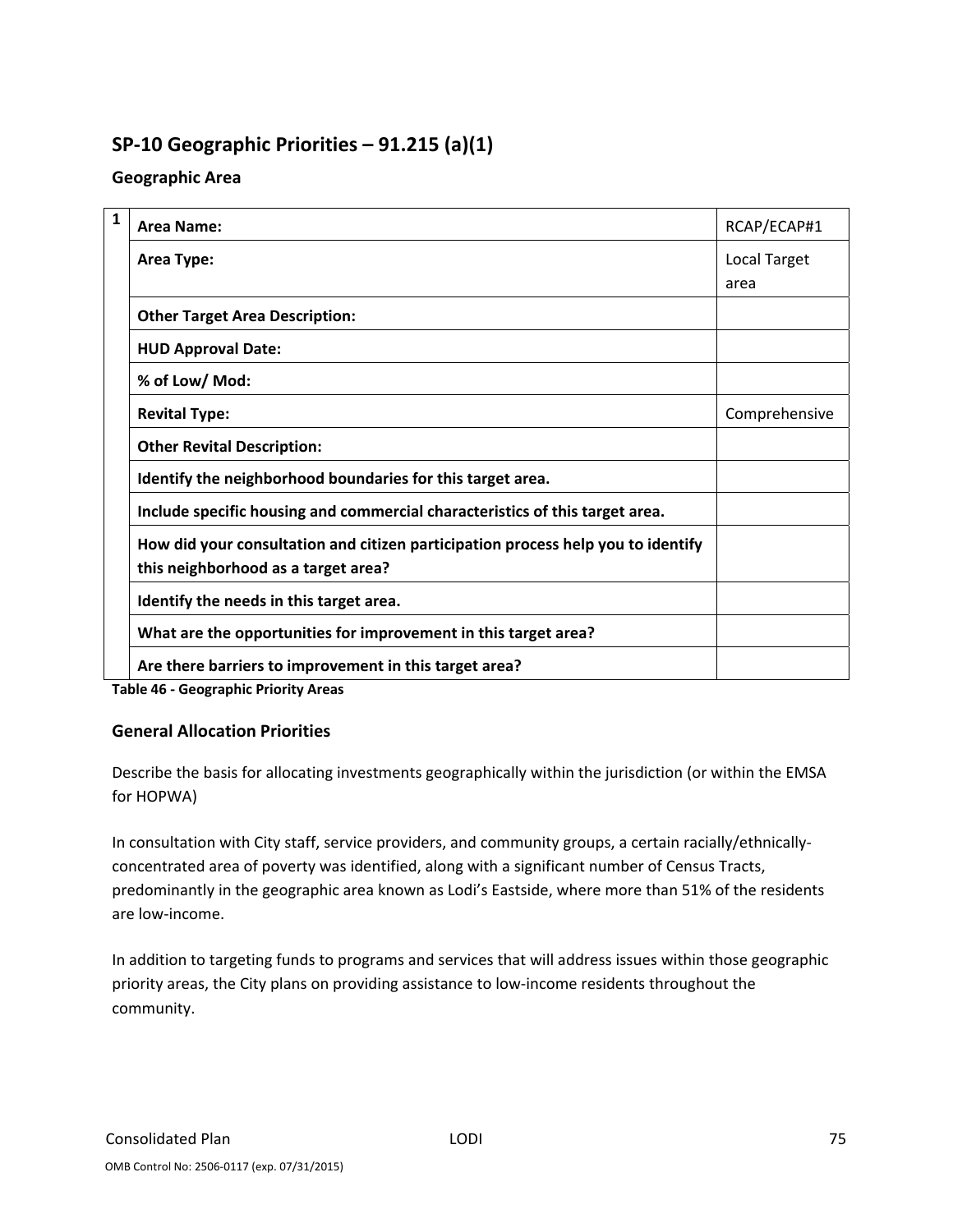# **SP‐25 Priority Needs ‐ 91.215(a)(2)**

## **Priority Needs**

| $\mathbf{1}$                                                                   | <b>Priority Need</b><br><b>Name</b>                                                                                                                                                                                                                                                                                    | New Construction of Affordable Housing                                                                                                                                                                                                                                                                                                         |  |  |  |  |  |  |
|--------------------------------------------------------------------------------|------------------------------------------------------------------------------------------------------------------------------------------------------------------------------------------------------------------------------------------------------------------------------------------------------------------------|------------------------------------------------------------------------------------------------------------------------------------------------------------------------------------------------------------------------------------------------------------------------------------------------------------------------------------------------|--|--|--|--|--|--|
|                                                                                | <b>Priority Level</b>                                                                                                                                                                                                                                                                                                  | High                                                                                                                                                                                                                                                                                                                                           |  |  |  |  |  |  |
|                                                                                | Population                                                                                                                                                                                                                                                                                                             | <b>Extremely Low</b><br>Low<br>Moderate                                                                                                                                                                                                                                                                                                        |  |  |  |  |  |  |
|                                                                                | Geographic<br><b>Areas</b><br><b>Affected</b>                                                                                                                                                                                                                                                                          | RCAP/ECAP#1                                                                                                                                                                                                                                                                                                                                    |  |  |  |  |  |  |
|                                                                                | <b>Associated</b><br><b>Goals</b>                                                                                                                                                                                                                                                                                      | Produce New Affordable Housing<br><b>Secure Additional Funding</b>                                                                                                                                                                                                                                                                             |  |  |  |  |  |  |
|                                                                                | <b>Description</b>                                                                                                                                                                                                                                                                                                     | The City will plan on the creation of new affordable housing units, especially for the<br>very low- and extremely low-income population.                                                                                                                                                                                                       |  |  |  |  |  |  |
|                                                                                | <b>Basis for</b><br><b>Relative</b><br>Priority                                                                                                                                                                                                                                                                        | The cost of housing can be a challenge for low-income households, which are<br>sometimes forced to spend more than 30% of their gross income on housing costs<br>due to market factors, including availability, resale pricing, interest rates, and<br>property taxes and assessments. The challenges households face vary by income<br>level: |  |  |  |  |  |  |
|                                                                                | For low-income households, the primary challenge is homeownership,<br>especially at a time when demand is high and competition from investors<br>further limits supply. Low-income households generally face low barriers to<br>renting, with market-rate rents in some cases less expensive than<br>affordable rents. |                                                                                                                                                                                                                                                                                                                                                |  |  |  |  |  |  |
| For very low-income households, both renting and purchasing is a<br>challenge. |                                                                                                                                                                                                                                                                                                                        |                                                                                                                                                                                                                                                                                                                                                |  |  |  |  |  |  |
|                                                                                |                                                                                                                                                                                                                                                                                                                        | In general, extremely low-income households are not advised to purchase<br>homes. These households face the most difficulty finding affordable rents<br>within the City.                                                                                                                                                                       |  |  |  |  |  |  |
| $\overline{2}$                                                                 | <b>Priority Need</b><br><b>Name</b>                                                                                                                                                                                                                                                                                    | Housing Rehabilitation: Emergency and Minor Repair                                                                                                                                                                                                                                                                                             |  |  |  |  |  |  |
|                                                                                | <b>Priority Level</b>                                                                                                                                                                                                                                                                                                  | High                                                                                                                                                                                                                                                                                                                                           |  |  |  |  |  |  |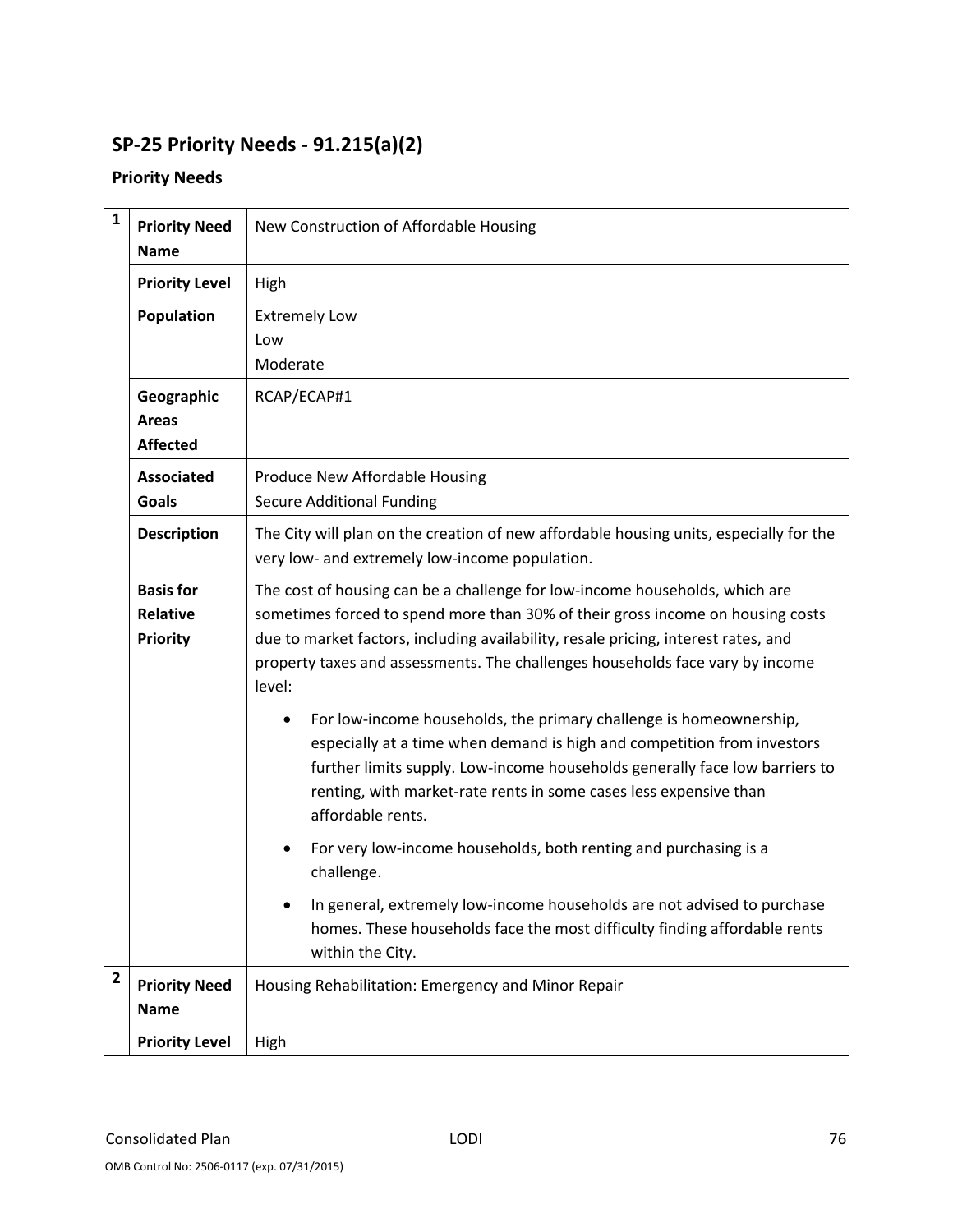|                         | Population                                                                                                                                                                                                    | <b>Extremely Low</b><br>Low<br>Elderly<br>Frail Elderly<br>Persons with Physical Disabilities                                                                                                                                                                                                                                                                                                                                                                                                                                                                                                                                                                                                                                            |
|-------------------------|---------------------------------------------------------------------------------------------------------------------------------------------------------------------------------------------------------------|------------------------------------------------------------------------------------------------------------------------------------------------------------------------------------------------------------------------------------------------------------------------------------------------------------------------------------------------------------------------------------------------------------------------------------------------------------------------------------------------------------------------------------------------------------------------------------------------------------------------------------------------------------------------------------------------------------------------------------------|
|                         | Geographic<br><b>Areas</b><br><b>Affected</b>                                                                                                                                                                 | RCAP/ECAP#1                                                                                                                                                                                                                                                                                                                                                                                                                                                                                                                                                                                                                                                                                                                              |
|                         | <b>Associated</b><br><b>Goals</b>                                                                                                                                                                             | <b>Rehabilitate Existing Housing</b><br><b>Improve Accessibility</b><br><b>Secure Additional Funding</b>                                                                                                                                                                                                                                                                                                                                                                                                                                                                                                                                                                                                                                 |
|                         | Housing rehabilitation activities that are focused on emergency repairs and other<br>repairs that are small-scale yet high impact. Populations greatest in need would be<br>the elderly and disabled persons. |                                                                                                                                                                                                                                                                                                                                                                                                                                                                                                                                                                                                                                                                                                                                          |
|                         | <b>Basis for</b><br><b>Relative</b><br><b>Priority</b>                                                                                                                                                        | The majority of Lodi's homes are old, with 63% having been built prior to 1980.<br>Additionally, high home prices in the mid-2000s resulted in many homeowners<br>undertaking improvements using home equity lines of credit or other means. Until<br>2009, the City had a homeowner rehabilitation program, which was operated<br>through the Urban County, that received moderate interest from qualifying<br>homeowners.                                                                                                                                                                                                                                                                                                              |
|                         |                                                                                                                                                                                                               | The primary housing condition affecting units within Lodi is a cost burden greater<br>than 30% (or, in some cases, greater than 50%), which is common among both<br>owners and renters. This indicates that many low-income households will have little<br>funding available for repairs after paying mortgages or rent. While major repairs are<br>the landlord's responsibility in rental units, homeowners are solely responsible for<br>their own repairs. Many homeowners have few resources to address a leaky roof,<br>broken HVAC system, or non-operational hot water heater. With relatively small<br>investments, the City can provide assistance to households that need to correct one<br>or two health and safety hazards. |
| $\overline{\mathbf{3}}$ | <b>Priority Need</b><br><b>Name</b>                                                                                                                                                                           | Preservation of Existing Affordable Housing                                                                                                                                                                                                                                                                                                                                                                                                                                                                                                                                                                                                                                                                                              |
|                         | <b>Priority Level</b>                                                                                                                                                                                         | High                                                                                                                                                                                                                                                                                                                                                                                                                                                                                                                                                                                                                                                                                                                                     |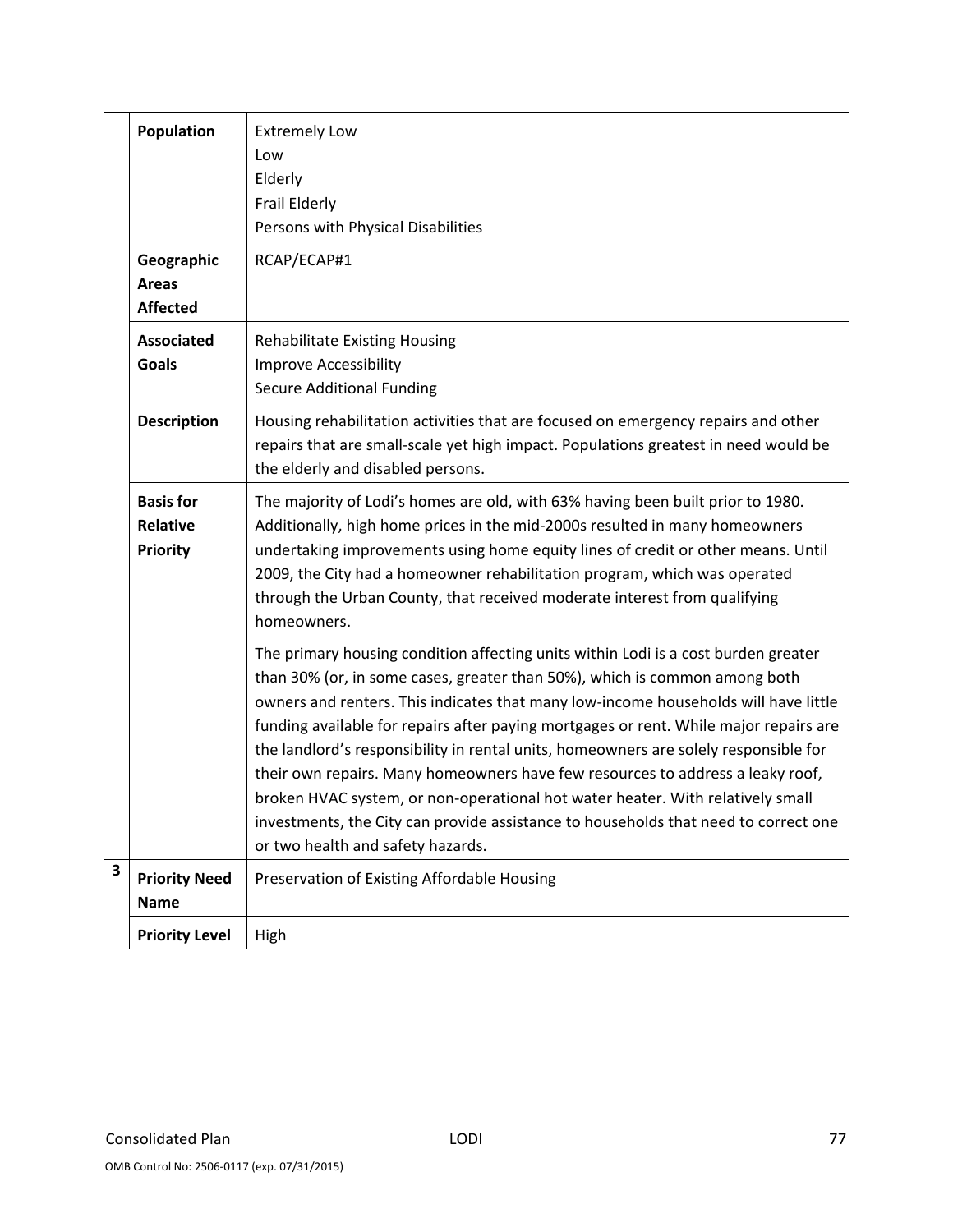|   | Population                                             | <b>Extremely Low</b><br>Low<br>Large Families<br>Families with Children<br>Elderly<br><b>Public Housing Residents</b><br>Elderly                                                                                                                                                                  |  |  |  |  |  |
|---|--------------------------------------------------------|---------------------------------------------------------------------------------------------------------------------------------------------------------------------------------------------------------------------------------------------------------------------------------------------------|--|--|--|--|--|
|   | Geographic<br><b>Areas</b><br><b>Affected</b>          |                                                                                                                                                                                                                                                                                                   |  |  |  |  |  |
|   | <b>Associated</b><br>Goals                             | Preserve Existing Affordable Housing<br><b>Rehabilitate Existing Housing</b><br><b>Address Blight and Nuisance</b>                                                                                                                                                                                |  |  |  |  |  |
|   | <b>Description</b>                                     | Preservation and rehabilitation of existing affordable rental housing and public<br>housing.                                                                                                                                                                                                      |  |  |  |  |  |
|   | <b>Basis for</b><br><b>Relative</b><br><b>Priority</b> | Housing units in Lodi's low-income neighborhoods are not in a good condition.<br>Much of the City's housing stock is older, with about 63% of units built prior to<br>1980. There is no significant difference in the age of ownership and rental housing<br>stock for homes built prior to 2000. |  |  |  |  |  |
| 4 | <b>Priority Need</b><br><b>Name</b>                    | <b>Tenant-Based Rental Assistance</b>                                                                                                                                                                                                                                                             |  |  |  |  |  |
|   | <b>Priority Level</b>                                  | High                                                                                                                                                                                                                                                                                              |  |  |  |  |  |
|   | Population                                             | <b>Extremely Low</b><br>Low<br>Large Families<br>Families with Children                                                                                                                                                                                                                           |  |  |  |  |  |
|   | Geographic<br><b>Areas</b><br><b>Affected</b>          | RCAP/ECAP#1                                                                                                                                                                                                                                                                                       |  |  |  |  |  |
|   | <b>Associated</b><br>Goals                             | Produce New Affordable Housing<br>Preserve Existing Affordable Housing<br><b>Expand Financial Opportunities</b><br><b>Secure Additional Funding</b>                                                                                                                                               |  |  |  |  |  |
|   | <b>Description</b>                                     | Provide rental assistance to renters in place at existing units.                                                                                                                                                                                                                                  |  |  |  |  |  |
|   | <b>Basis for</b><br><b>Relative</b><br><b>Priority</b> | For very low-income households, both renting and purchasing is a challenge.<br>In general, extremely low-income households are not advised to purchase homes.<br>These households face the most difficulty finding affordable rents within the City.                                              |  |  |  |  |  |

OMB Control No: 2506‐0117 (exp. 07/31/2015)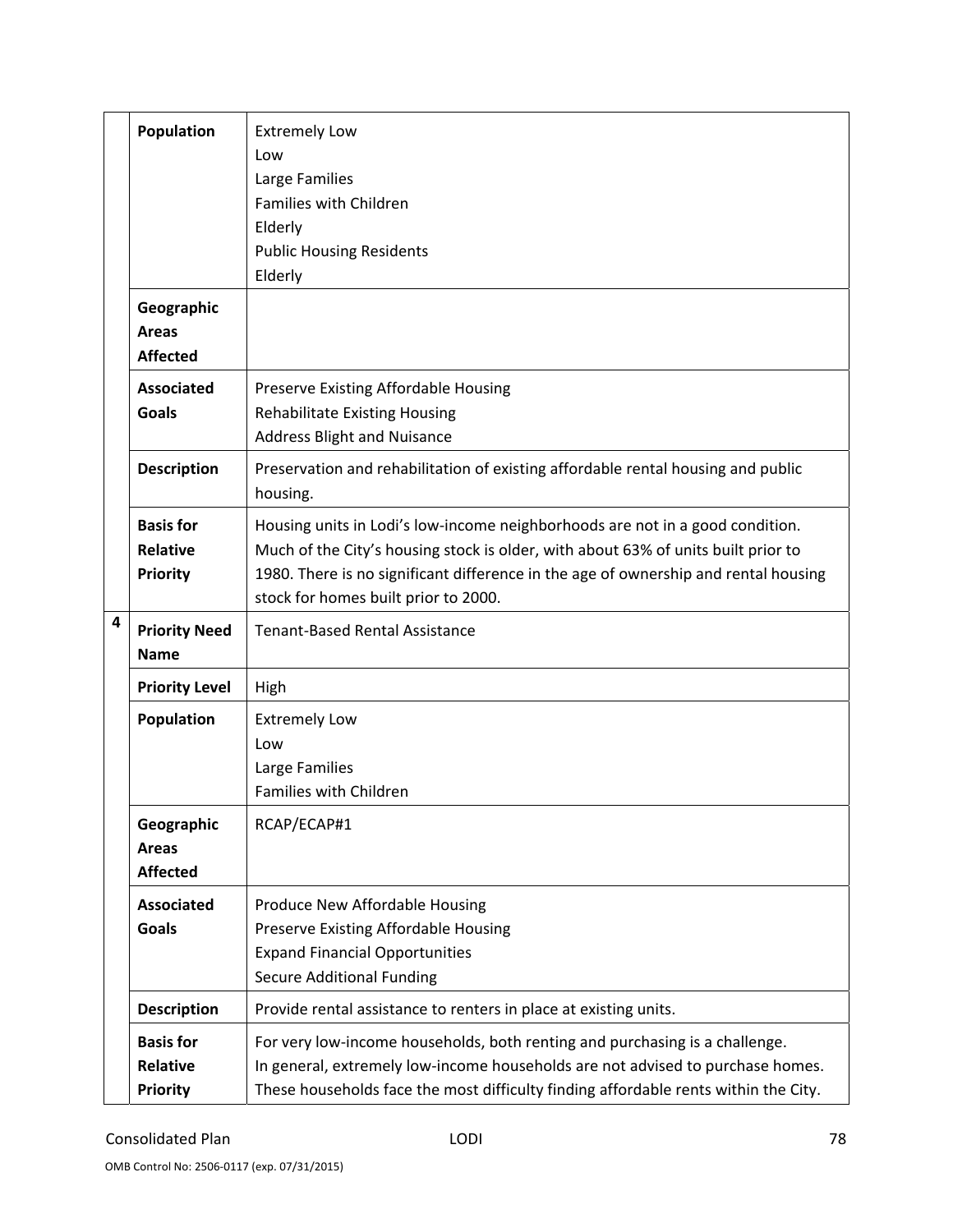| 5 | <b>Priority Need</b><br>Homebuyer Assistance<br><b>Name</b> |                                                                                                                                                                                                                                                                                                                                                                                                                                                                                                                                                                                                                                                                                                                                                                                                                                                  |  |  |  |  |
|---|-------------------------------------------------------------|--------------------------------------------------------------------------------------------------------------------------------------------------------------------------------------------------------------------------------------------------------------------------------------------------------------------------------------------------------------------------------------------------------------------------------------------------------------------------------------------------------------------------------------------------------------------------------------------------------------------------------------------------------------------------------------------------------------------------------------------------------------------------------------------------------------------------------------------------|--|--|--|--|
|   | <b>Priority Level</b>                                       | High                                                                                                                                                                                                                                                                                                                                                                                                                                                                                                                                                                                                                                                                                                                                                                                                                                             |  |  |  |  |
|   | Population                                                  | Low<br>Moderate<br>Large Families<br>Families with Children<br><b>Public Housing Residents</b>                                                                                                                                                                                                                                                                                                                                                                                                                                                                                                                                                                                                                                                                                                                                                   |  |  |  |  |
|   | Geographic<br><b>Areas</b><br><b>Affected</b>               |                                                                                                                                                                                                                                                                                                                                                                                                                                                                                                                                                                                                                                                                                                                                                                                                                                                  |  |  |  |  |
|   | <b>Associated</b><br><b>Goals</b>                           | Produce New Affordable Housing<br>Preserve Existing Affordable Housing<br><b>Expand Financial Opportunities</b><br><b>Secure Additional Funding</b>                                                                                                                                                                                                                                                                                                                                                                                                                                                                                                                                                                                                                                                                                              |  |  |  |  |
|   | <b>Description</b>                                          | Assistance to first-time homebuyers in the form of down-payment assistance.                                                                                                                                                                                                                                                                                                                                                                                                                                                                                                                                                                                                                                                                                                                                                                      |  |  |  |  |
|   | <b>Basis for</b><br>Relative<br><b>Priority</b>             | The economic challenges of the past several years resulted in large price drops in<br>homes in Lodi. The City also saw many foreclosures and short sales, which<br>contributed to dropping home values. Housing prices that were once unaffordable<br>to even moderate-income households dropped to the point that most low-income<br>households could afford to purchase homes. However, in recent years, the housing<br>market has showed signs of strength, with increasing property values and a<br>decrease in foreclosures and short sales. The cash investor market is strong and<br>competition with investors is preventing many low-income residents from<br>becoming homeowners. Overall, housing is likely to become slightly less affordable<br>in coming years, although the price increases of the mid-2000s are not anticipated. |  |  |  |  |
| 6 | <b>Priority Need</b><br><b>Name</b>                         | Affordable Rental Housing: Seniors and Low-Income                                                                                                                                                                                                                                                                                                                                                                                                                                                                                                                                                                                                                                                                                                                                                                                                |  |  |  |  |
|   | <b>Priority Level</b>                                       | High                                                                                                                                                                                                                                                                                                                                                                                                                                                                                                                                                                                                                                                                                                                                                                                                                                             |  |  |  |  |
|   | Population                                                  | <b>Extremely Low</b><br>Low<br>Individuals<br>Families with Children<br>Elderly                                                                                                                                                                                                                                                                                                                                                                                                                                                                                                                                                                                                                                                                                                                                                                  |  |  |  |  |
|   | Geographic<br><b>Areas</b><br><b>Affected</b>               |                                                                                                                                                                                                                                                                                                                                                                                                                                                                                                                                                                                                                                                                                                                                                                                                                                                  |  |  |  |  |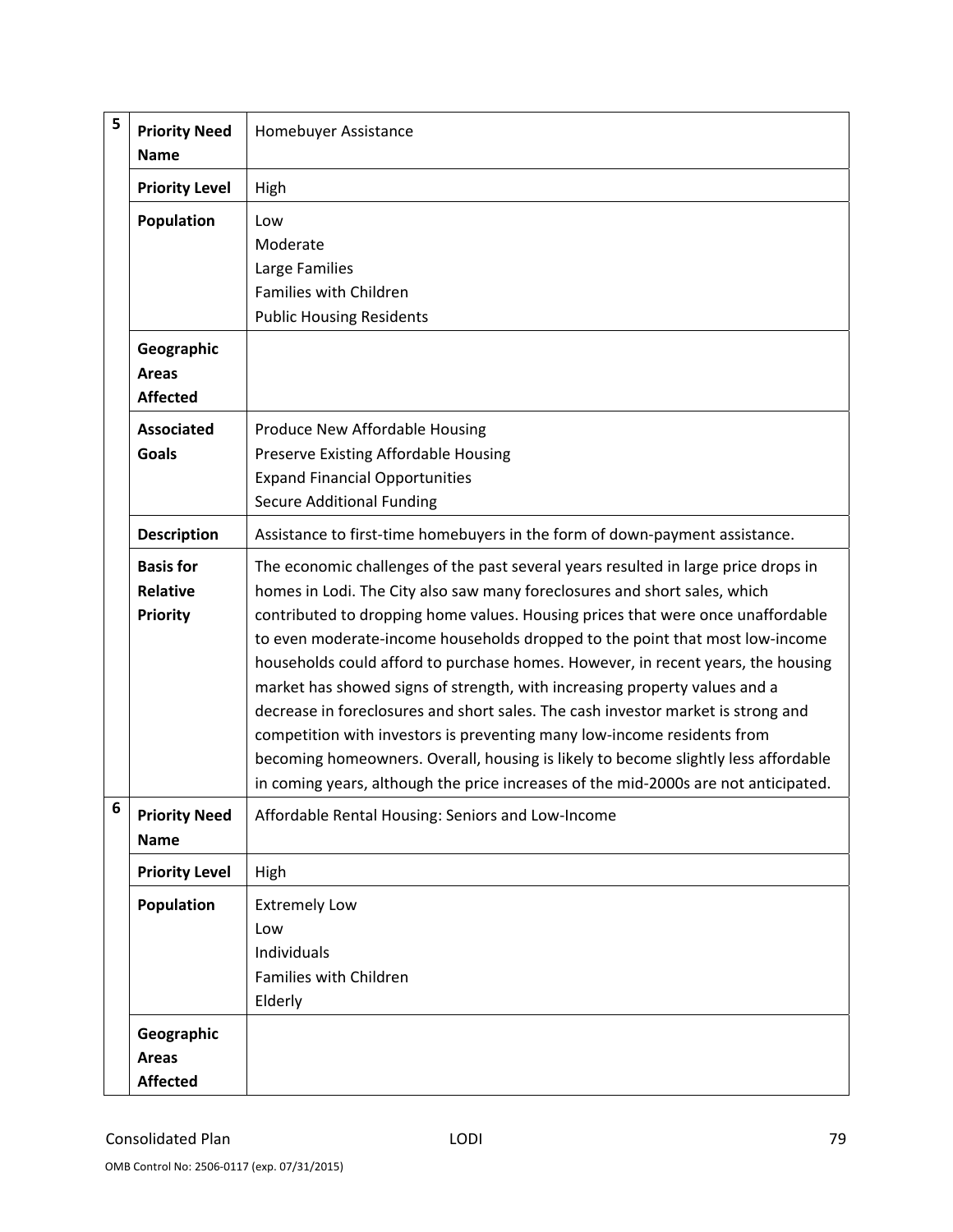|   | <b>Associated</b><br><b>Goals</b>                      | Produce New Affordable Housing<br>Preserve Existing Affordable Housing<br><b>Rehabilitate Existing Housing</b>                                                                                                                                                                                                                                                                                                                                                                                                                                                                                                                                                                                                                                                |  |  |  |  |  |
|---|--------------------------------------------------------|---------------------------------------------------------------------------------------------------------------------------------------------------------------------------------------------------------------------------------------------------------------------------------------------------------------------------------------------------------------------------------------------------------------------------------------------------------------------------------------------------------------------------------------------------------------------------------------------------------------------------------------------------------------------------------------------------------------------------------------------------------------|--|--|--|--|--|
|   | <b>Description</b>                                     | Provide affordable housing for seniors and low-income households.                                                                                                                                                                                                                                                                                                                                                                                                                                                                                                                                                                                                                                                                                             |  |  |  |  |  |
|   | <b>Basis for</b><br><b>Relative</b><br><b>Priority</b> | Senior housing needs may be more problematic to meet than the needs of other<br>residents since seniors are often living on a fixed income and many have special<br>housing and care needs, primarily resulting from physical disabilities and<br>limitations, income, and healthcare costs. Additionally, senior households have<br>other needs that help preserve their independence including protective services to<br>maintain their health and safety, in-home support services to perform activities of<br>daily living, conservators to assist with personal care and financial affairs, public<br>administration assistance to manage and resolve estate issues, and networks of<br>care to provide a wide variety of services and daily assistance. |  |  |  |  |  |
|   |                                                        | There are 2,315 extremely low-income households in Lodi, of which 1,394 are<br>either small family or have at least one child age 6 or younger. The high incidence of<br>cost burden among extremely low-income households puts these households at<br>special risk for homelessness. One unfortunate circumstance, such as job loss or an<br>unexpected car repair, will cause these households to miss rent or mortgage<br>payments, increasing the likelihood of homelessness.                                                                                                                                                                                                                                                                             |  |  |  |  |  |
| 7 | <b>Priority Need</b><br><b>Name</b>                    | <b>Public Facilities</b>                                                                                                                                                                                                                                                                                                                                                                                                                                                                                                                                                                                                                                                                                                                                      |  |  |  |  |  |
|   | <b>Priority Level</b>                                  | High                                                                                                                                                                                                                                                                                                                                                                                                                                                                                                                                                                                                                                                                                                                                                          |  |  |  |  |  |
|   | Population                                             | <b>Extremely Low</b><br>Low<br>Moderate<br>Families with Children<br>Elderly<br>Elderly<br>Non-housing Community Development                                                                                                                                                                                                                                                                                                                                                                                                                                                                                                                                                                                                                                  |  |  |  |  |  |
|   | Geographic<br><b>Areas</b><br><b>Affected</b>          | RCAP/ECAP#1                                                                                                                                                                                                                                                                                                                                                                                                                                                                                                                                                                                                                                                                                                                                                   |  |  |  |  |  |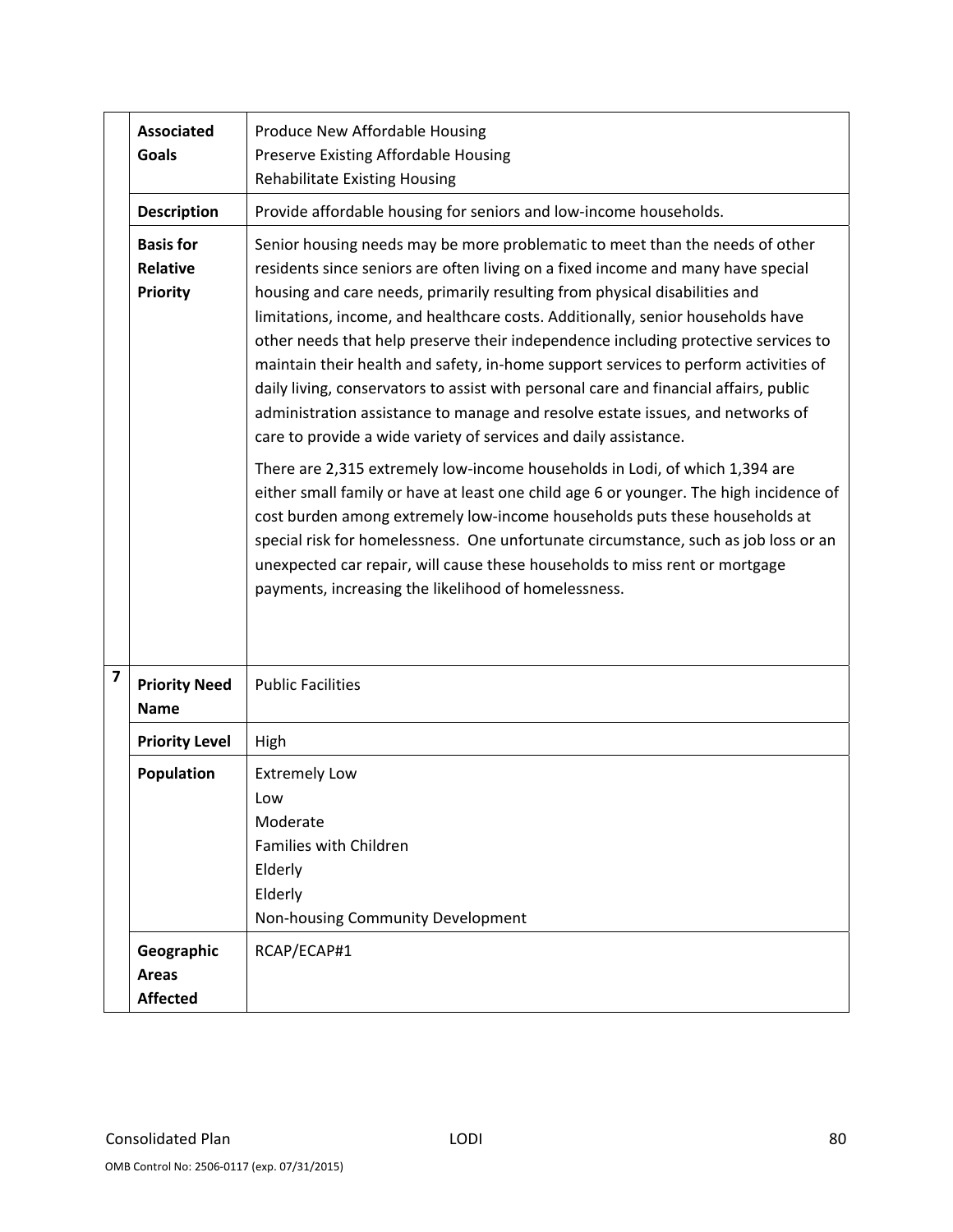|   | <b>Associated</b><br><b>Goals</b>                      | <b>Access to Social Services</b><br><b>Improve Accessibility</b><br><b>Construct or Upgrade Public Facilities</b><br><b>Address Blight and Nuisance</b><br><b>Secure Additional Funding</b>                                                                                                                                                                                                                                                      |
|---|--------------------------------------------------------|--------------------------------------------------------------------------------------------------------------------------------------------------------------------------------------------------------------------------------------------------------------------------------------------------------------------------------------------------------------------------------------------------------------------------------------------------|
|   | <b>Description</b>                                     | Improve public facilities with a focus on: community/neighborhood centers, youth<br>facilities, community gardens, child care facilities, "one-stop" service centers.                                                                                                                                                                                                                                                                            |
|   | <b>Basis for</b><br><b>Relative</b><br><b>Priority</b> | Outreach with residents from Lodi's Target Area neighborhoods identified the need<br>for a community/youth center in the northern Eastside neighborhood. In addition<br>to providing an activity center for at-risk youth from the neighborhood, it would<br>also provide an opportuity to establish a one-stp community service facilitiy that<br>could be shared by service providers based in Stockton that do not have an office in<br>Lodi. |
| 8 | <b>Priority Need</b><br><b>Name</b>                    | <b>Public Improvements</b>                                                                                                                                                                                                                                                                                                                                                                                                                       |
|   | <b>Priority Level</b>                                  | High                                                                                                                                                                                                                                                                                                                                                                                                                                             |
|   | Population                                             | <b>Extremely Low</b><br>Low<br>Moderate<br>Elderly<br>Elderly<br>Frail Elderly<br>Persons with Physical Disabilities                                                                                                                                                                                                                                                                                                                             |
|   | Geographic<br><b>Areas</b><br><b>Affected</b>          | RCAP/ECAP#1                                                                                                                                                                                                                                                                                                                                                                                                                                      |
|   | <b>Associated</b><br><b>Goals</b>                      | Improve Accessibility                                                                                                                                                                                                                                                                                                                                                                                                                            |
|   | <b>Description</b>                                     | Improvements to the public infrastructure including residential alleys, storm<br>drainage and street flooding, accessible curb cuts and ramps, sidewalk infill.                                                                                                                                                                                                                                                                                  |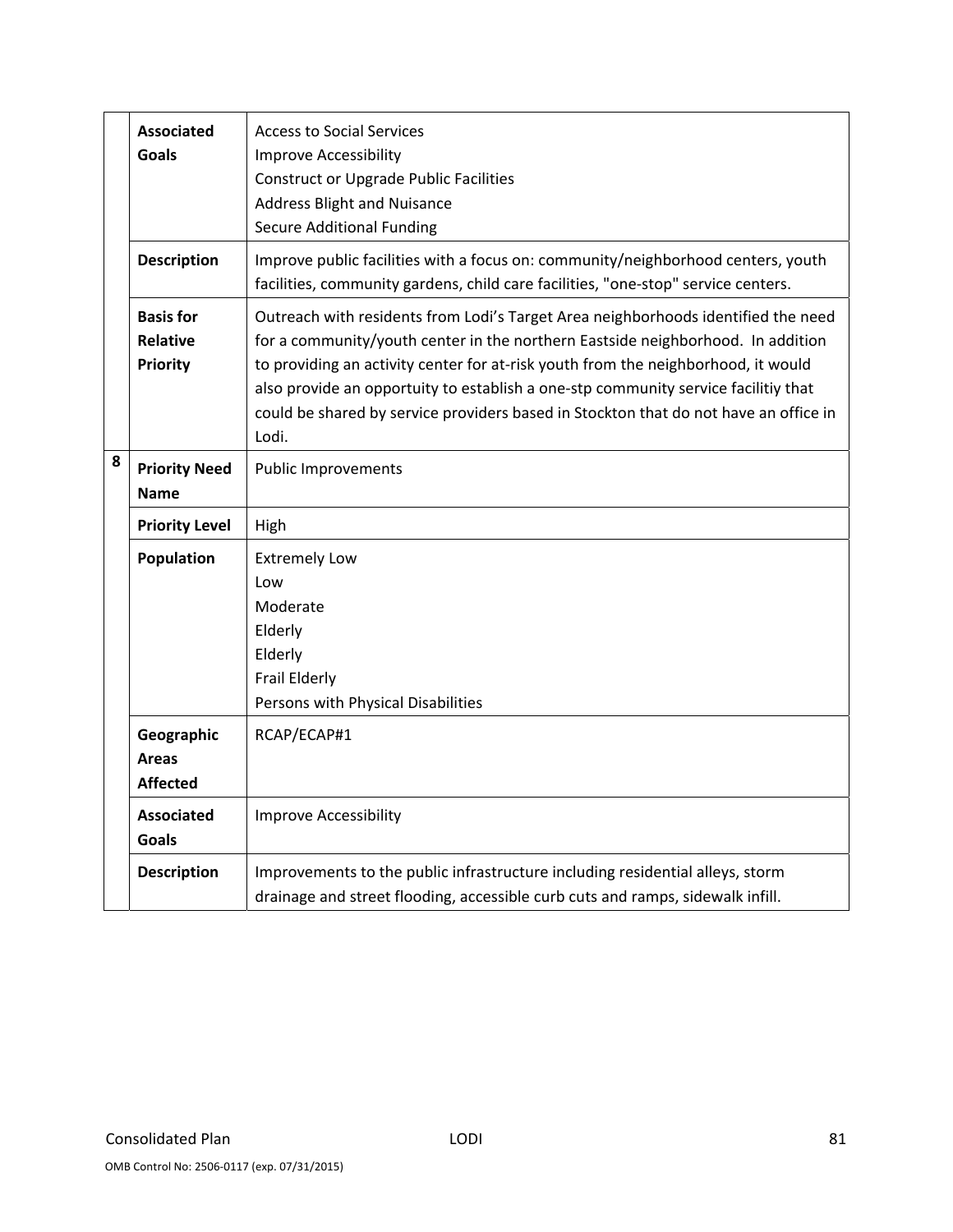|                                                                                                                                                           | <b>Basis for</b><br><b>Relative</b><br><b>Priority</b> | Alley Drainage Improvements. Alley projects increase accessibility and<br>$\bullet$<br>drainage. Storm drain facilities are added and the alleys are resurfaced.<br>ADA-accessible curb ramps. Curb ramps allow disabled residents to have a<br>safe path of travel on City sidewalks.<br>Sidewalk Infill. Sidewalk infill projects install sidewalk, curb and gutter<br>$\bullet$<br>improvements in areas where there are currently no sidewalk. Generally,<br>the sidewalk connects with existing sidewalk on both ends, or connects<br>residents with a facility or other public improvement (e.g, trail). |  |  |  |  |  |
|-----------------------------------------------------------------------------------------------------------------------------------------------------------|--------------------------------------------------------|----------------------------------------------------------------------------------------------------------------------------------------------------------------------------------------------------------------------------------------------------------------------------------------------------------------------------------------------------------------------------------------------------------------------------------------------------------------------------------------------------------------------------------------------------------------------------------------------------------------|--|--|--|--|--|
| 9                                                                                                                                                         | <b>Priority Need</b><br><b>Name</b>                    | <b>Public Services</b>                                                                                                                                                                                                                                                                                                                                                                                                                                                                                                                                                                                         |  |  |  |  |  |
|                                                                                                                                                           | <b>Priority Level</b>                                  | High                                                                                                                                                                                                                                                                                                                                                                                                                                                                                                                                                                                                           |  |  |  |  |  |
|                                                                                                                                                           | <b>Population</b>                                      | <b>Extremely Low</b><br>Low<br>Moderate<br>Families with Children<br>Elderly<br>Elderly                                                                                                                                                                                                                                                                                                                                                                                                                                                                                                                        |  |  |  |  |  |
|                                                                                                                                                           | Geographic<br><b>Areas</b><br><b>Affected</b>          | RCAP/ECAP#1                                                                                                                                                                                                                                                                                                                                                                                                                                                                                                                                                                                                    |  |  |  |  |  |
|                                                                                                                                                           | <b>Associated</b><br><b>Goals</b>                      | <b>Expand Financial Opportunities</b><br><b>Build Capacity and Leadership</b><br><b>Access to Social Services</b><br><b>Address Blight and Nuisance</b><br><b>Secure Additional Funding</b>                                                                                                                                                                                                                                                                                                                                                                                                                    |  |  |  |  |  |
| <b>Description</b><br>Public services that address crime prevention, provide affordable youth activities,<br>senior services, and job training/education. |                                                        |                                                                                                                                                                                                                                                                                                                                                                                                                                                                                                                                                                                                                |  |  |  |  |  |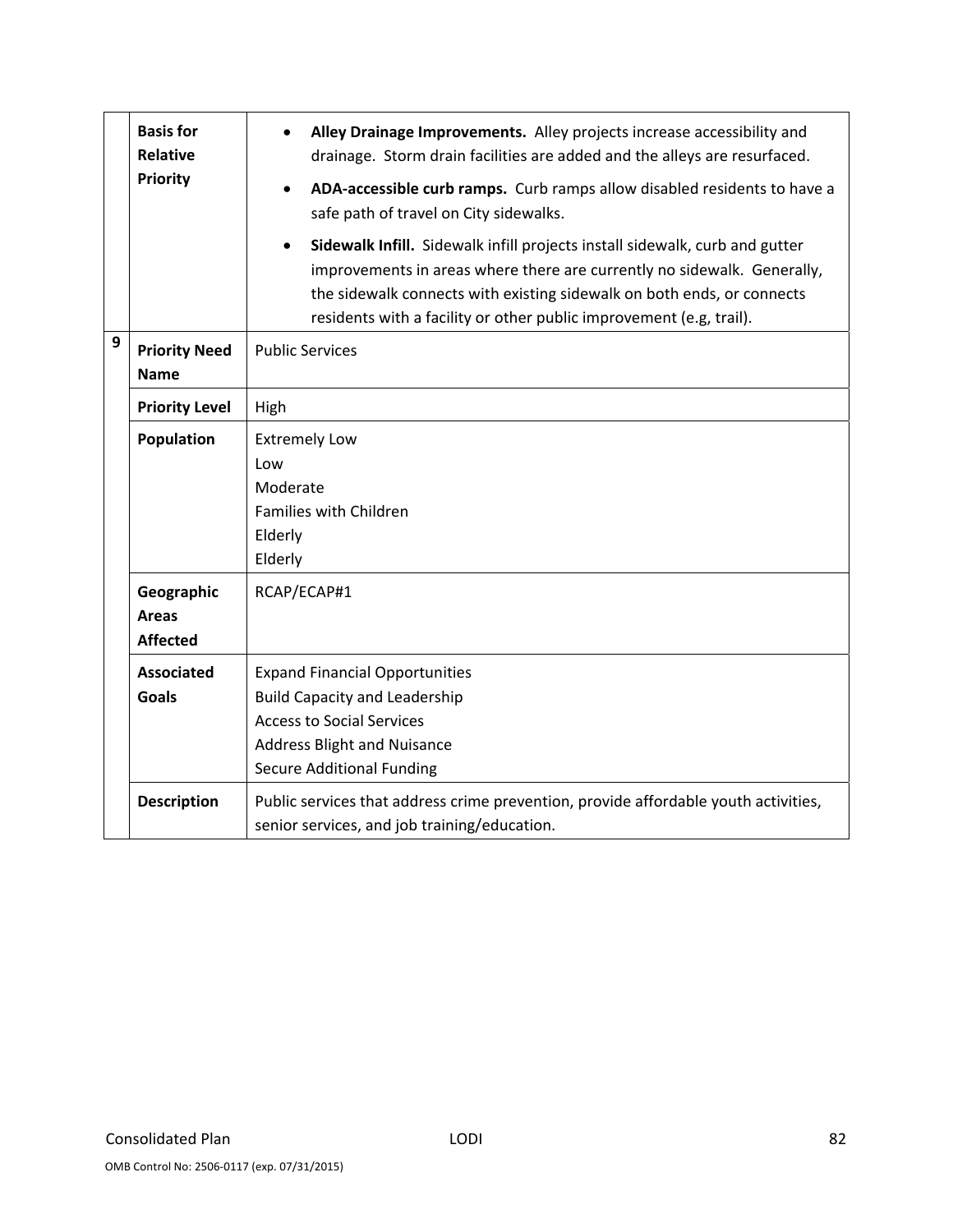| <b>Basis for</b><br><b>Relative</b><br><b>Priority</b> | The following needs were determined through community outreach meetings.<br>Crime Prevention. Programs and services are needed to increase the<br>$\bullet$<br>capacity of citizens to promote peaceful communities, become involved in<br>solving community problems, and reduce overall crime is CDBG Target Area<br>neighborhoods through social development, job training opportunities,<br>drug abuse counseling, domestic violence counseling, dispute/conflict<br>resolution, juvenile diversion, education and any other activities that have<br>been proven to deter crime. |
|--------------------------------------------------------|--------------------------------------------------------------------------------------------------------------------------------------------------------------------------------------------------------------------------------------------------------------------------------------------------------------------------------------------------------------------------------------------------------------------------------------------------------------------------------------------------------------------------------------------------------------------------------------|
|                                                        | Senior Services. Seniors need continued access to meals, both delivered<br>$\bullet$<br>for homebound seniors and at the Senior Center, for more mobile seniors.<br><b>Employment Services.</b><br>$\bullet$<br>Housing Assistance. Many of Lodi's extremely low-income and very low-<br>$\bullet$<br>income households face housing instability and need services aimed at<br>helping them find and maintain affordable housing.                                                                                                                                                    |

**Table 47 – Priority Needs Summary**

## **Narrative (Optional)**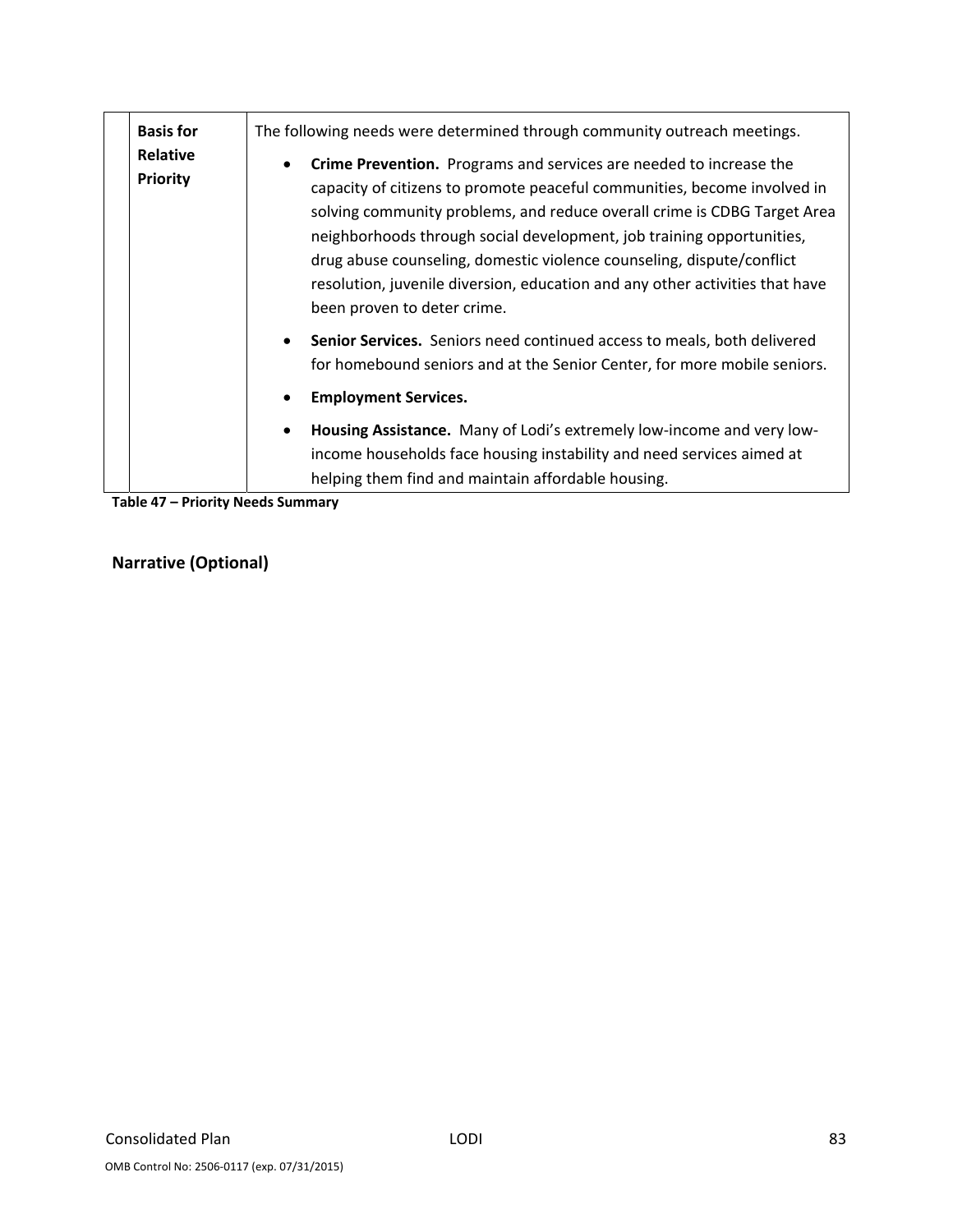# **SP‐30 Influence of Market Conditions – 91.215 (b)**

### **Influence of Market Conditions**

| <b>Affordable</b>        | <b>Market Characteristics that will influence</b>                                     |  |  |  |  |  |
|--------------------------|---------------------------------------------------------------------------------------|--|--|--|--|--|
| <b>Housing Type</b>      | the use of funds available for housing type                                           |  |  |  |  |  |
| <b>Tenant Based</b>      | The tenant-based rental assistance program in Lodi is carried out by HACSJ. In        |  |  |  |  |  |
| <b>Rental Assistance</b> | general, the factors affecting the use of funds are the availability of funds (which  |  |  |  |  |  |
| (TBRA)                   | are impacted largely by decisions at the federal level), the willingness of landlords |  |  |  |  |  |
|                          | to accept TBRA vouchers, the stock of well-maintained rental housing, and fair        |  |  |  |  |  |
|                          | market rent limitations.                                                              |  |  |  |  |  |
| <b>TBRA for Non-</b>     | The tenant-based rental assistance program in Lodi is carried out by HACSJ. The       |  |  |  |  |  |
| Homeless Special         | factors affecting the use of funds for non-homeless special needs are similar to      |  |  |  |  |  |
| <b>Needs</b>             | those for TBRA in general (as described above). In addition, the need of persons      |  |  |  |  |  |
|                          | with special needs to locate near transit and services can be further limiting.       |  |  |  |  |  |
| <b>New Unit</b>          | New unit production is affected by several factors, including most notably land       |  |  |  |  |  |
| Production               | and construction costs, including the costs of building materials and labor. Permit   |  |  |  |  |  |
|                          | and processing fees also must be included in financial feasibility analyses. The      |  |  |  |  |  |
|                          | availability of federal and state tax credits (and the individual competitiveness of  |  |  |  |  |  |
|                          | projects) and interest rates for private financing are also factors.                  |  |  |  |  |  |
| Rehabilitation           | The cost of private financing affects small-scale single-family or multi-family       |  |  |  |  |  |
|                          | rehabilitation decisions; when interest rates are low, property owners may prefer     |  |  |  |  |  |
|                          | traditional financing that has few strings attached. The value of homes, and          |  |  |  |  |  |
|                          | specifically the number of homeowners owing more on their homes than they are         |  |  |  |  |  |
|                          | worth, limits the pool of owners who could receive a rehab loan. Rental property      |  |  |  |  |  |
|                          | owners' willingness to accept the affordability restrictions of CDBG and other        |  |  |  |  |  |
|                          | federal financing sources is also a factor.                                           |  |  |  |  |  |
| Acquisition,             | The availability of housing to acquire is a primary factor in Lodi, which has few     |  |  |  |  |  |
| including                | market-rate rental properties in comparison with other jurisdictions in the region.   |  |  |  |  |  |
| preservation             | Construction costs for rehabilitation and the availability of private and/or tax      |  |  |  |  |  |
|                          | credit financing is also a factor.                                                    |  |  |  |  |  |

**Table 48 – Influence of Market Conditions**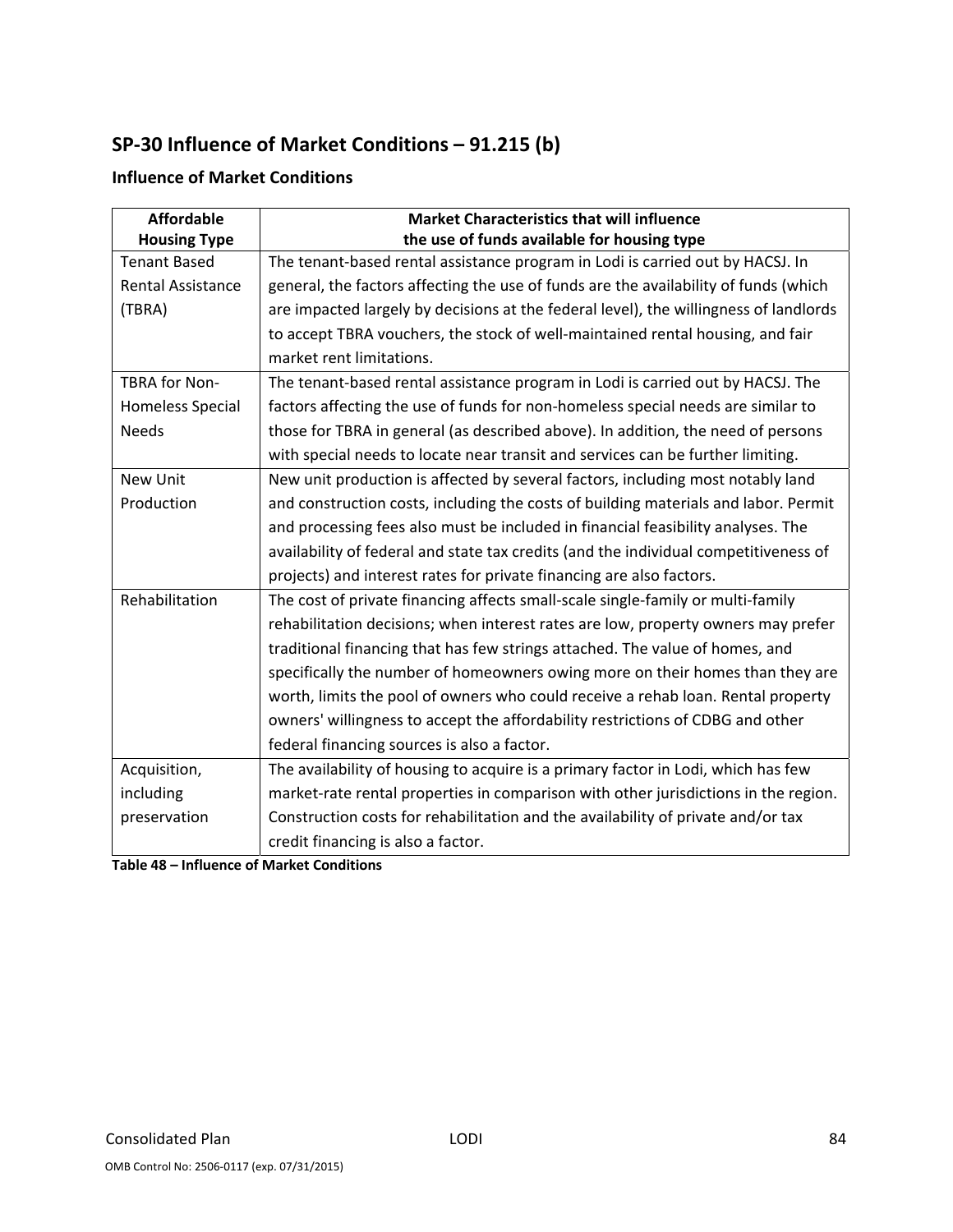# **SP‐35 Anticipated Resources ‐ 91.215(a)(4), 91.220(c)(1,2)**

#### **Introduction**

In addition to the CDBG funding that Lodi receives as an Entitlement community, Lodi has been awarded State HOME funding for <sup>a</sup> First Time Home Buyer Program. THat allocation of State HOME funds (\$700,000) will be available from 2013‐2016. The City intends on pursuing additional funding through the State HOME Program, Cal‐Home, and the Section 108 Loan Guarantee Program.

#### **Anticipated Resources**

| Program     | <b>Source</b> | <b>Uses of Funds</b>   |                    | <b>Expected Amount Available Year 1</b> |                   | Expected | <b>Narrative Description</b> |                                        |
|-------------|---------------|------------------------|--------------------|-----------------------------------------|-------------------|----------|------------------------------|----------------------------------------|
|             | of Funds      |                        | Annual             | Program                                 | <b>Prior Year</b> | Total:   | <b>Amount</b>                |                                        |
|             |               |                        | <b>Allocation:</b> | Income:                                 | <b>Resources:</b> | \$       | <b>Available</b>             |                                        |
|             |               |                        |                    | \$                                      | \$                |          | Reminder                     |                                        |
|             |               |                        |                    |                                         |                   |          | of ConPlan                   |                                        |
| <b>CDBG</b> | public -      | Acquisition            |                    |                                         |                   |          |                              | City of Lodi is a CDBG Entitlement     |
|             | federal       | Admin and              |                    |                                         |                   |          |                              | community that expects an average      |
|             |               | Planning               |                    |                                         |                   |          |                              | allocation of \$600, 000 per year for  |
|             |               | Economic               |                    |                                         |                   |          |                              | planning purposes.                     |
|             |               | Development            |                    |                                         |                   |          |                              |                                        |
|             |               | <b>Housing</b>         |                    |                                         |                   |          |                              |                                        |
|             |               | Public                 |                    |                                         |                   |          |                              |                                        |
|             |               | Improvements           |                    |                                         |                   |          |                              |                                        |
|             |               | <b>Public Services</b> | 602,302            | 0                                       | 0                 | 602,302  | 2,400,000                    |                                        |
| Section     | public -      |                        |                    |                                         |                   |          |                              | The City of Lodi is considering an     |
| 108         | federal       |                        |                    |                                         |                   |          |                              | application to the Section 108 Loan    |
|             |               |                        |                    |                                         |                   |          |                              | Guarantee Program for a collaborative  |
|             |               |                        |                    |                                         |                   |          |                              | project with Habitat for Humanity to   |
|             |               | Acquisition            |                    |                                         |                   |          |                              | acquire and rehabilitate vacant and/or |
|             |               | Housing                | 0                  | 0                                       | 0                 | 0        | 1,000,000                    | foreclosed residential properties.     |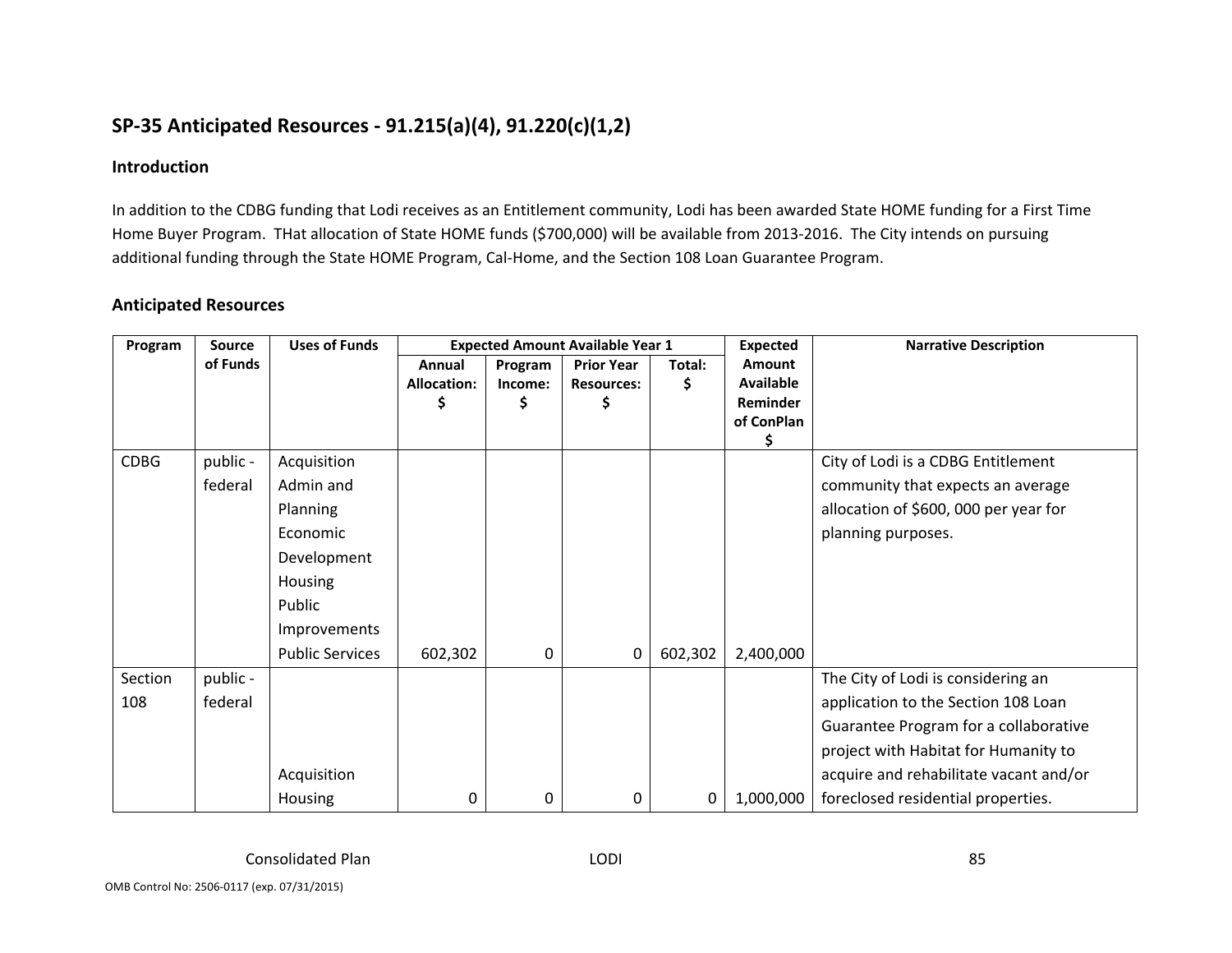| Program | <b>Source</b> | <b>Uses of Funds</b> | <b>Expected Amount Available Year 1</b> |         |                   | Expected | <b>Narrative Description</b> |                                           |
|---------|---------------|----------------------|-----------------------------------------|---------|-------------------|----------|------------------------------|-------------------------------------------|
|         | of Funds      |                      | Annual                                  | Program | <b>Prior Year</b> | Total:   | Amount                       |                                           |
|         |               |                      | Allocation:                             | Income: | <b>Resources:</b> | S        | <b>Available</b>             |                                           |
|         |               |                      |                                         |         |                   |          | Reminder                     |                                           |
|         |               |                      |                                         |         |                   |          | of ConPlan                   |                                           |
|         |               |                      |                                         |         |                   |          |                              |                                           |
| Other   | public -      |                      |                                         |         |                   |          |                              | The City of Lodi was awarded \$700,000 on |
|         | state         |                      |                                         |         |                   |          |                              | State HOME Program funding for a First    |
|         |               | Acquisition          |                                         |         |                   |          |                              | Time Home Buyer acquisition-only and      |
|         |               | <b>Housing</b>       | 250,000                                 |         |                   | 250,000  | 450,000                      | acquisition-with rehab activities.        |

**Table 49 ‐ Anticipated Resources**

# Explain how federal funds will leverage those additional resources (private, state and local funds), including a description of how **matching requirements will be satisfied**

The CDBG program does not have <sup>a</sup> matching requirement. However, in evaluating the proposals for CDBG funding each year, the City uses match funds as <sup>a</sup> factor in determining recommended allocations.

## If appropriate, describe publically owned land or property located within the jurisdiction that may be used to address the needs **identified in the plan**

As of the writing of this Consolidated Plan, there was not anticipated to be any publicly‐owned land or property within the City that would be used to address identified needs. The City may use some CDBG funding to acquire such land over the course of the planning period.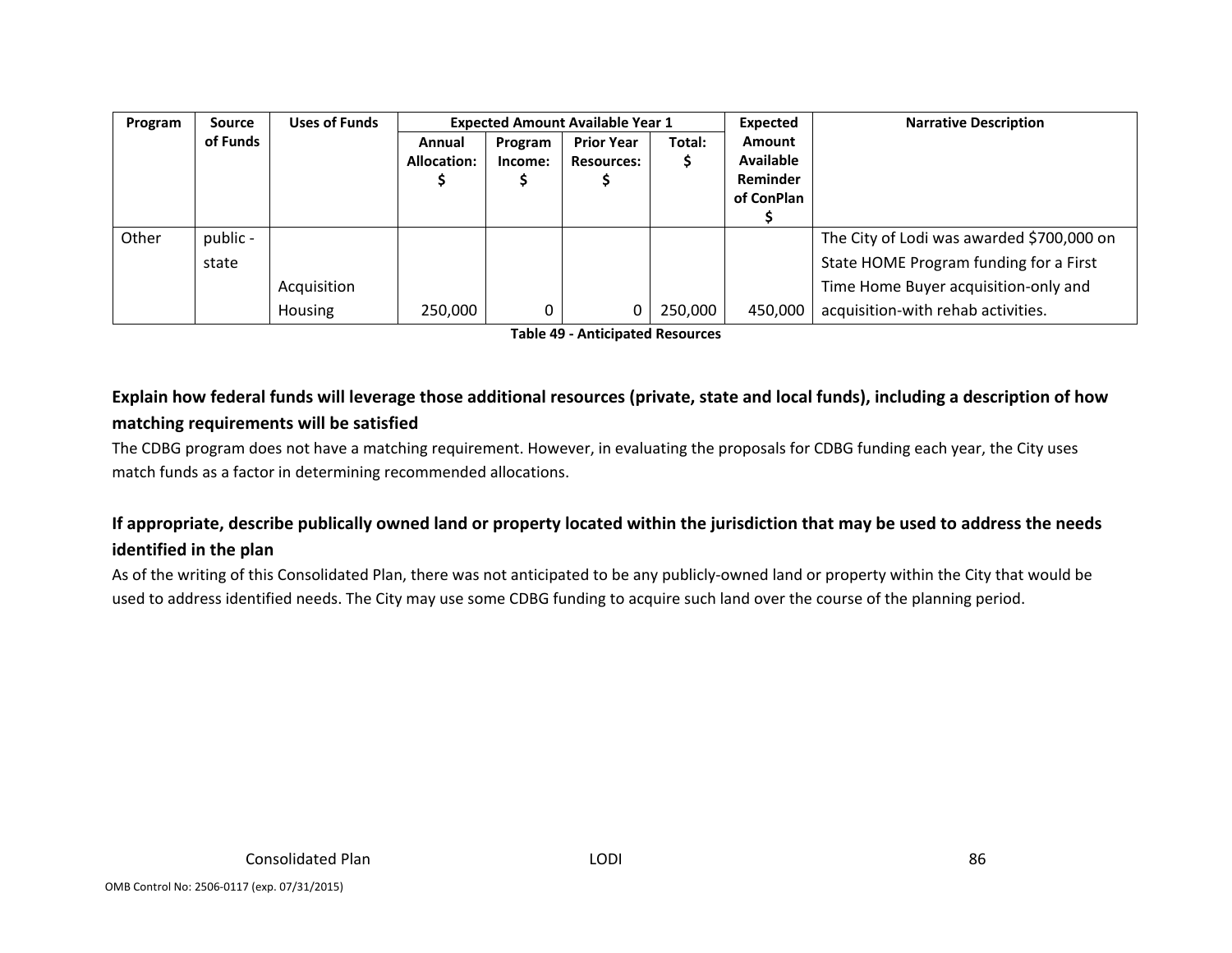# **SP‐40 Institutional Delivery Structure – 91.215(k)**

Explain the institutional structure through which the jurisdiction will carry out its consolidated plan including private industry, non‐profit organizations, and public institutions.

| <b>Responsible Entity</b>  | <b>Responsible Entity</b> | Role                  | <b>Geographic Area Served</b> |
|----------------------------|---------------------------|-----------------------|-------------------------------|
|                            | <b>Type</b>               |                       |                               |
| City of Lodi               | Government                | Economic              | Jurisdiction                  |
|                            |                           | Development           |                               |
|                            |                           | Homelessness          |                               |
|                            |                           | Non-homeless special  |                               |
|                            |                           | needs                 |                               |
|                            |                           | Ownership             |                               |
|                            |                           | Planning              |                               |
|                            |                           | Rental                |                               |
|                            |                           | neighborhood          |                               |
|                            |                           | improvements          |                               |
|                            |                           | public facilities     |                               |
|                            |                           | public services       |                               |
| SAN JOAQUIN HOUSING        | PHA                       | <b>Public Housing</b> | Jurisdiction                  |
| <b>AUTHORITY</b>           |                           | Rental                |                               |
| SAN JOAQUIN FAIR           | Non-profit                | Non-homeless special  | Jurisdiction                  |
| <b>HOUSING ASSOCIATION</b> | organizations             | needs                 |                               |
|                            |                           | public services       |                               |
| <b>Second Harvest Food</b> | Non-profit                | Non-homeless special  | Jurisdiction                  |
| <b>Bank</b>                | organizations             | needs                 |                               |
|                            |                           | public services       |                               |
| THE SALVATION ARMY,        | Community/Faith-          | Homelessness          | Region                        |
| A CALIFORNIA               | based organization        | Non-homeless special  |                               |
| <b>CORPORATION</b>         |                           | needs                 |                               |
|                            |                           | public services       |                               |
| <b>LOEL Foundation</b>     | Non-profit                | Non-homeless special  | Jurisdiction                  |
|                            | organizations             | needs                 |                               |
|                            |                           | public facilities     |                               |
| <b>Emergency Food Bank</b> | Non-profit                | Non-homeless special  | Region                        |
|                            | organizations             | needs                 |                               |
|                            |                           | public services       |                               |

**Table 50 ‐ Institutional Delivery Structure**

# **Assess of Strengths and Gaps in the Institutional Delivery System**

Lodi's CDBG‐funded programs are administered by the City's Commuity Development Department, where the lead is the Neighborhood Services Division. There are ample opportunities for regular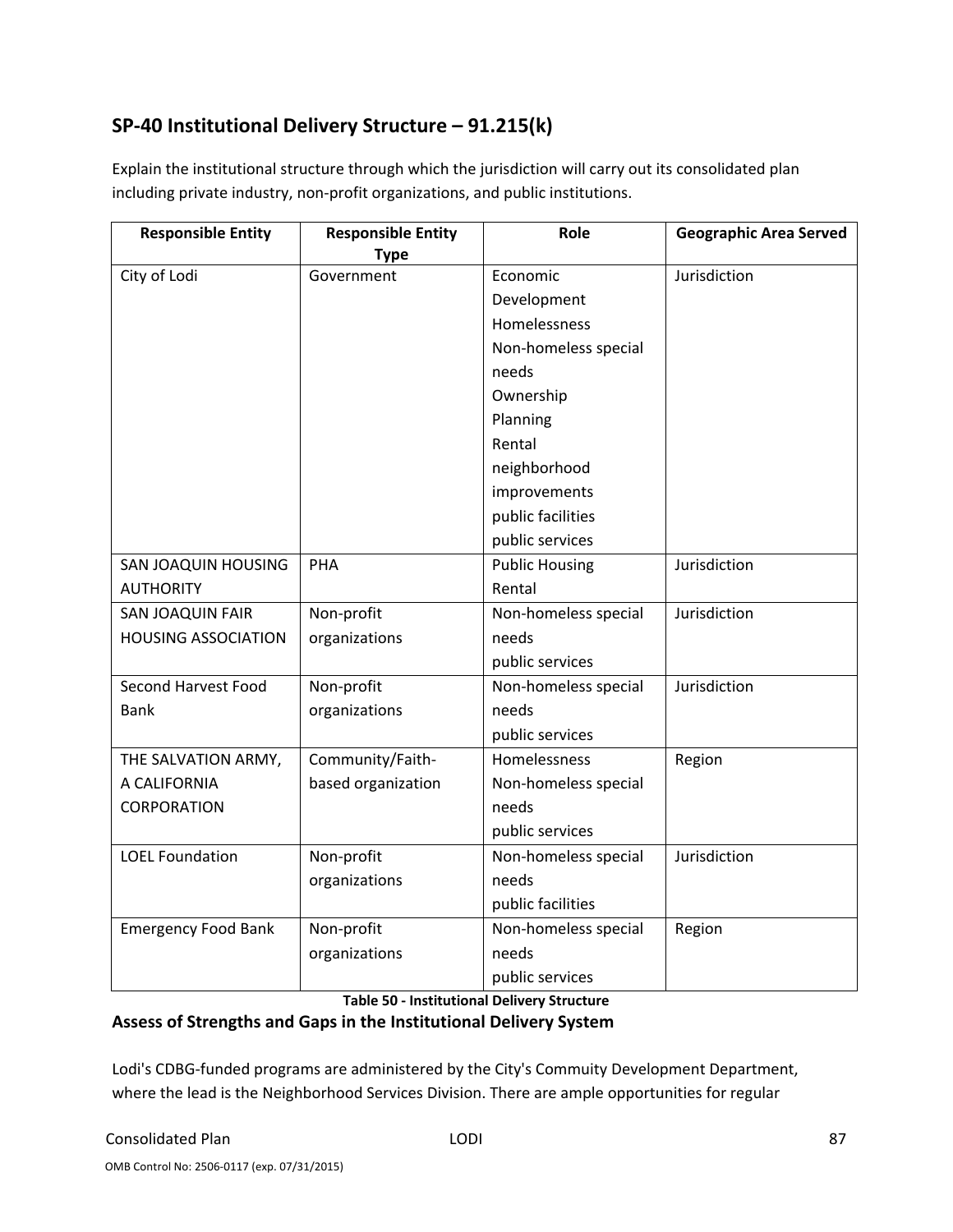coordination among Planning, Code Enforcement, Public Works, Economic Development, and other departments. Additionally, Lodi benefits from working closely with several local and regional nonprofits that focus their efforts on target‐income households.

The primary gaps in the delivery system relate to the lack of services for target-income households in Lodi. Many services are located outside Lodi, usually in Stockton. The City's GrapeLine bus system connects with San Joaquin Regional Transit, but many residents have noted that it is not convenient to get to Stockton on transit due to the cost, number of transfers, and length of trips.

### **Availability of services targeted to homeless persons and persons with HIV and mainstream services**

| <b>Homelessness Prevention</b>          | Available in the                | <b>Targeted to</b>        | <b>Targeted to People</b> |  |  |  |  |  |  |
|-----------------------------------------|---------------------------------|---------------------------|---------------------------|--|--|--|--|--|--|
| <b>Services</b>                         | Community                       | <b>Homeless</b>           | with HIV                  |  |  |  |  |  |  |
| <b>Homelessness Prevention Services</b> |                                 |                           |                           |  |  |  |  |  |  |
| Counseling/Advocacy                     | X                               | X                         |                           |  |  |  |  |  |  |
| Legal Assistance                        | X                               | X                         |                           |  |  |  |  |  |  |
| Mortgage Assistance                     |                                 |                           |                           |  |  |  |  |  |  |
| <b>Rental Assistance</b>                |                                 |                           |                           |  |  |  |  |  |  |
| <b>Utilities Assistance</b>             | X                               |                           |                           |  |  |  |  |  |  |
|                                         | <b>Street Outreach Services</b> |                           |                           |  |  |  |  |  |  |
| Law Enforcement                         |                                 |                           |                           |  |  |  |  |  |  |
| <b>Mobile Clinics</b>                   | X                               | X                         |                           |  |  |  |  |  |  |
| <b>Other Street Outreach Services</b>   | X                               | X                         | X                         |  |  |  |  |  |  |
|                                         | <b>Supportive Services</b>      |                           |                           |  |  |  |  |  |  |
| Alcohol & Drug Abuse                    | X                               | X                         |                           |  |  |  |  |  |  |
| <b>Child Care</b>                       | X                               |                           |                           |  |  |  |  |  |  |
| Education                               | X                               | $\boldsymbol{\mathsf{X}}$ |                           |  |  |  |  |  |  |
| <b>Employment and Employment</b>        |                                 |                           |                           |  |  |  |  |  |  |
| <b>Training</b>                         | X                               | X                         |                           |  |  |  |  |  |  |
| Healthcare                              | X                               | X                         | X                         |  |  |  |  |  |  |
| HIV/AIDS                                |                                 |                           | Χ                         |  |  |  |  |  |  |
| Life Skills                             | $\mathsf{x}$                    | $\mathsf{x}$              |                           |  |  |  |  |  |  |
| <b>Mental Health Counseling</b>         | X                               | X                         |                           |  |  |  |  |  |  |
| Transportation                          |                                 |                           |                           |  |  |  |  |  |  |
|                                         | <b>Other</b>                    |                           |                           |  |  |  |  |  |  |
|                                         |                                 |                           |                           |  |  |  |  |  |  |

**Table 51 ‐ Homeless Prevention Services Summary**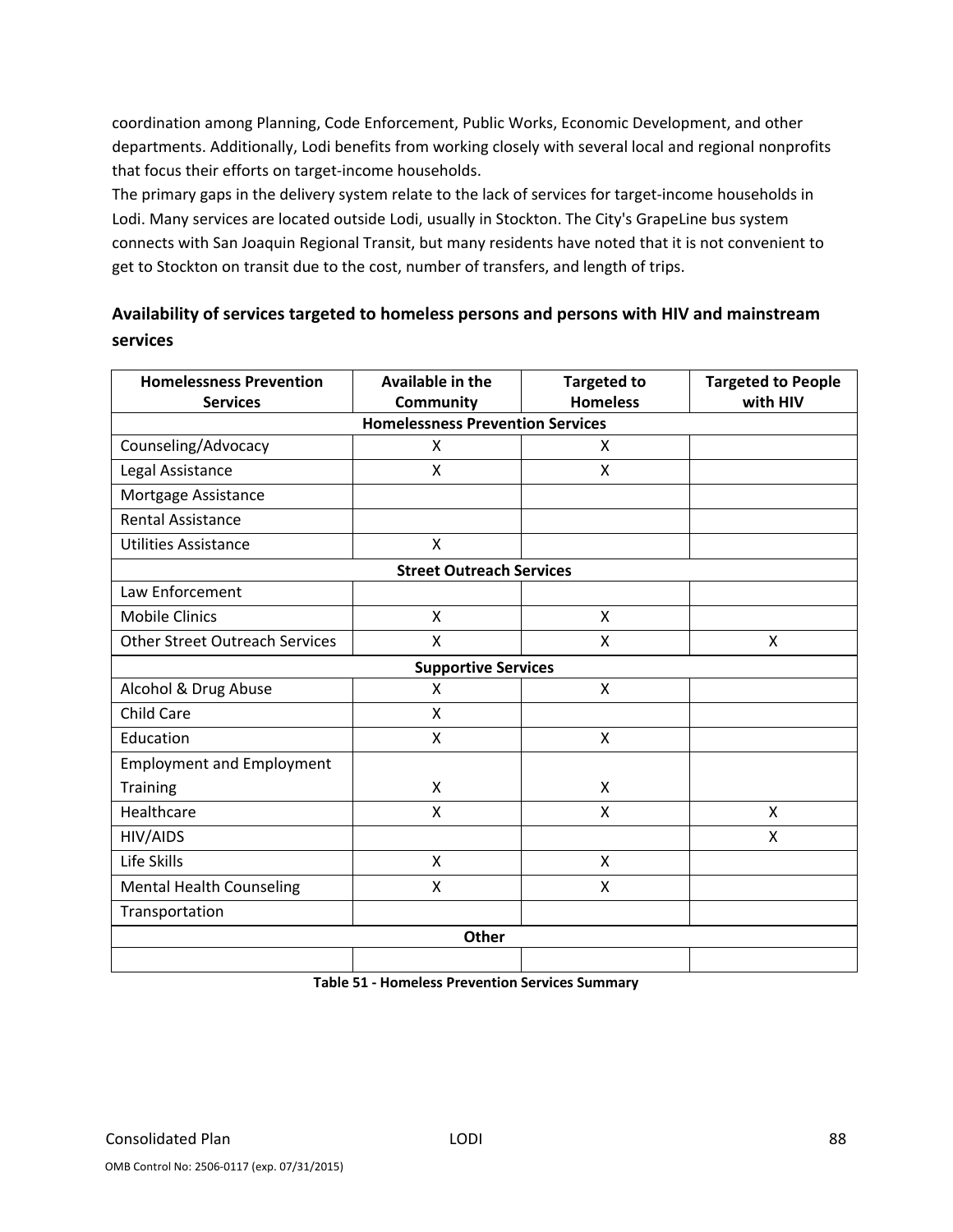**Describe how the service delivery system including, but not limited to, the services listed above meet the needs of homeless persons (particularly chronically homeless individuals and families, families with children, veterans and their families, and unaccompanied youth)** San Joaquin County Behavioral Health Services does extensive outreach to the homeless community, both sheltered and unsheltered populations.

# **Describe the strengths and gaps of the service delivery system for special needs population and persons experiencing homelessness, including, but not limited to, the services listed above**

The local service providers maintain a strong network to coordinate their service delivery and to refer clients when necessary.

The City has a shortage of available housing resources for extremely low-income households (many of which have special needs). The City receives far more requests for funding than it can accomodate annually. Availability of funding limits locally‐provided services. Transit limitations are also a deterrent to persons considering receiving services in Stockton or in the County.

# **Provide a summary of the strategy for overcoming gaps in the institutional structure and service delivery system for carrying out a strategy to address priority needs**

The City of Lodi hopes to address these gaps by first identifying appropriate programs and services to provide in the City, then providing local services, facilities, and programs over time to assist target‐ income residents. The City will work closely with its nonprofit partners and new organizations interested in locating in Lodi to determine whether there are any funding resources or collaborative relationships (e.g. shared space) that would facilitate greater local service provision.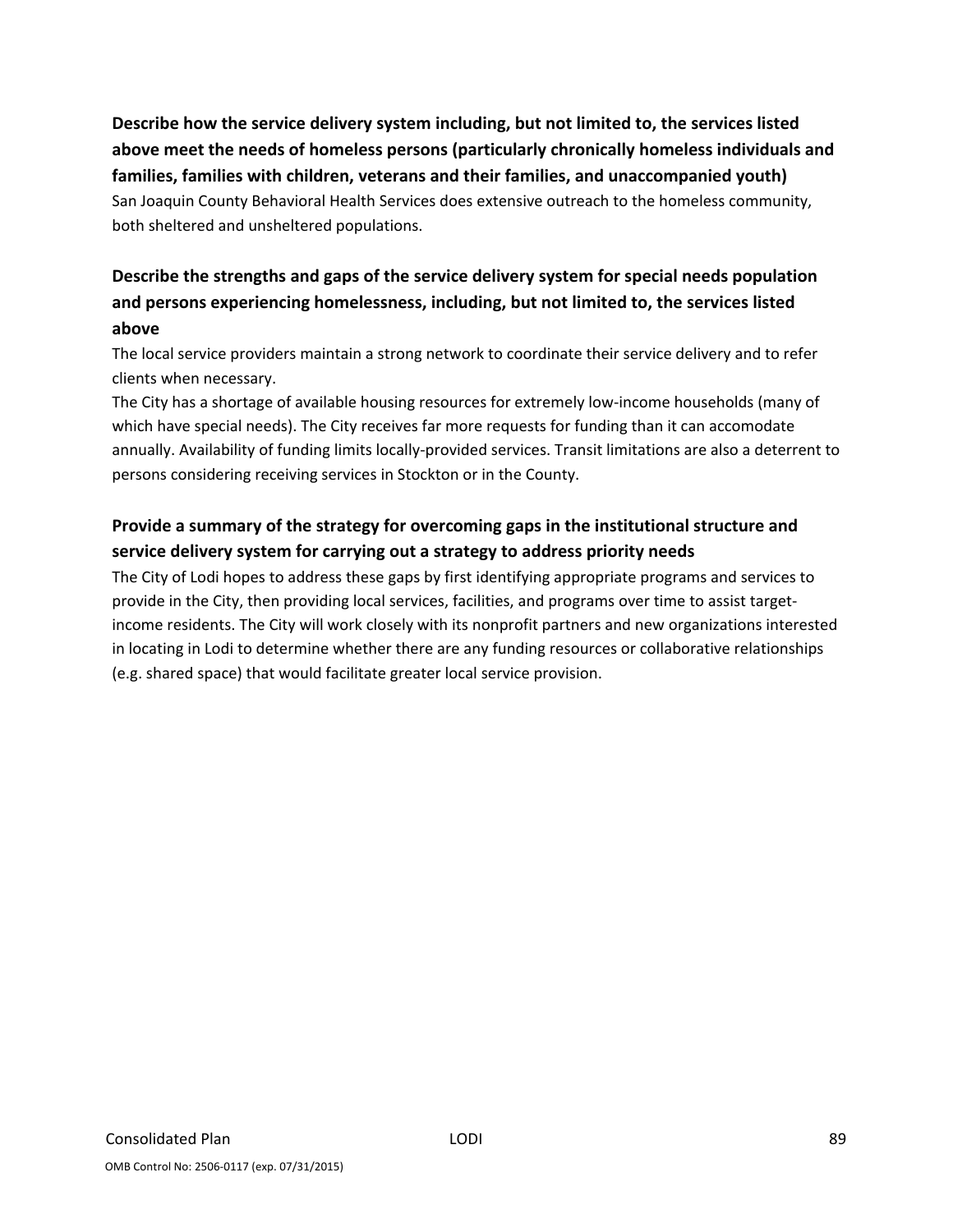# **SP‐45 Goals Summary – 91.215(a)(4)**

#### **Goals Summary Information**

| Sort           | <b>Goal Name</b>         | <b>Start</b> | End  | Category              | Geographic  | <b>Needs Addressed</b>     | <b>Funding</b> | <b>Goal Outcome Indicator</b>   |
|----------------|--------------------------|--------------|------|-----------------------|-------------|----------------------------|----------------|---------------------------------|
| Order          |                          | Year         | Year |                       | Area        |                            |                |                                 |
| 1              | Produce New              | 2014         | 2018 | Affordable            |             | New Construction of        | Section        | Homeowner Housing Added:        |
|                | Affordable               |              |      | Housing               |             | Affordable Housing         | 108:           | 4 Household Housing Unit        |
|                | Housing                  |              |      |                       |             | Tenant-Based               | \$600,000      |                                 |
|                |                          |              |      |                       |             | <b>Rental Assistance</b>   | HOME:          | <b>Homeowner Housing</b>        |
|                |                          |              |      |                       |             | Homebuyer                  | \$250,000      | Rehabilitated:                  |
|                |                          |              |      |                       |             | Assistance                 |                | 4 Household Housing Unit        |
|                |                          |              |      |                       |             | Affordable Rental          |                |                                 |
|                |                          |              |      |                       |             | Housing: Seniors           |                | Direct Financial Assistance to  |
|                |                          |              |      |                       |             | and Low-Income             |                | Homebuyers:                     |
|                |                          |              |      |                       |             |                            |                | 4 Households Assisted           |
| $\overline{2}$ | <b>Preserve Existing</b> | 2014         | 2018 | Affordable            | RCAP/ECAP#1 | Preservation of            | CDBG:          | <b>Housing Code</b>             |
|                | Affordable               |              |      | Housing               |             | <b>Existing Affordable</b> | \$200,000      | Enforcement/Foreclosed Property |
|                | Housing                  |              |      | <b>Public Housing</b> |             | Housing                    | Section        | Care:                           |
|                |                          |              |      |                       |             | Tenant-Based               | 108:50         | 4 Household Housing Unit        |
|                |                          |              |      |                       |             | <b>Rental Assistance</b>   | HOME:          |                                 |
|                |                          |              |      |                       |             | Homebuyer                  | \$250,000      |                                 |
|                |                          |              |      |                       |             | Assistance                 |                |                                 |
|                |                          |              |      |                       |             | Affordable Rental          |                |                                 |
|                |                          |              |      |                       |             | Housing: Seniors           |                |                                 |
|                |                          |              |      |                       |             | and Low-Income             |                |                                 |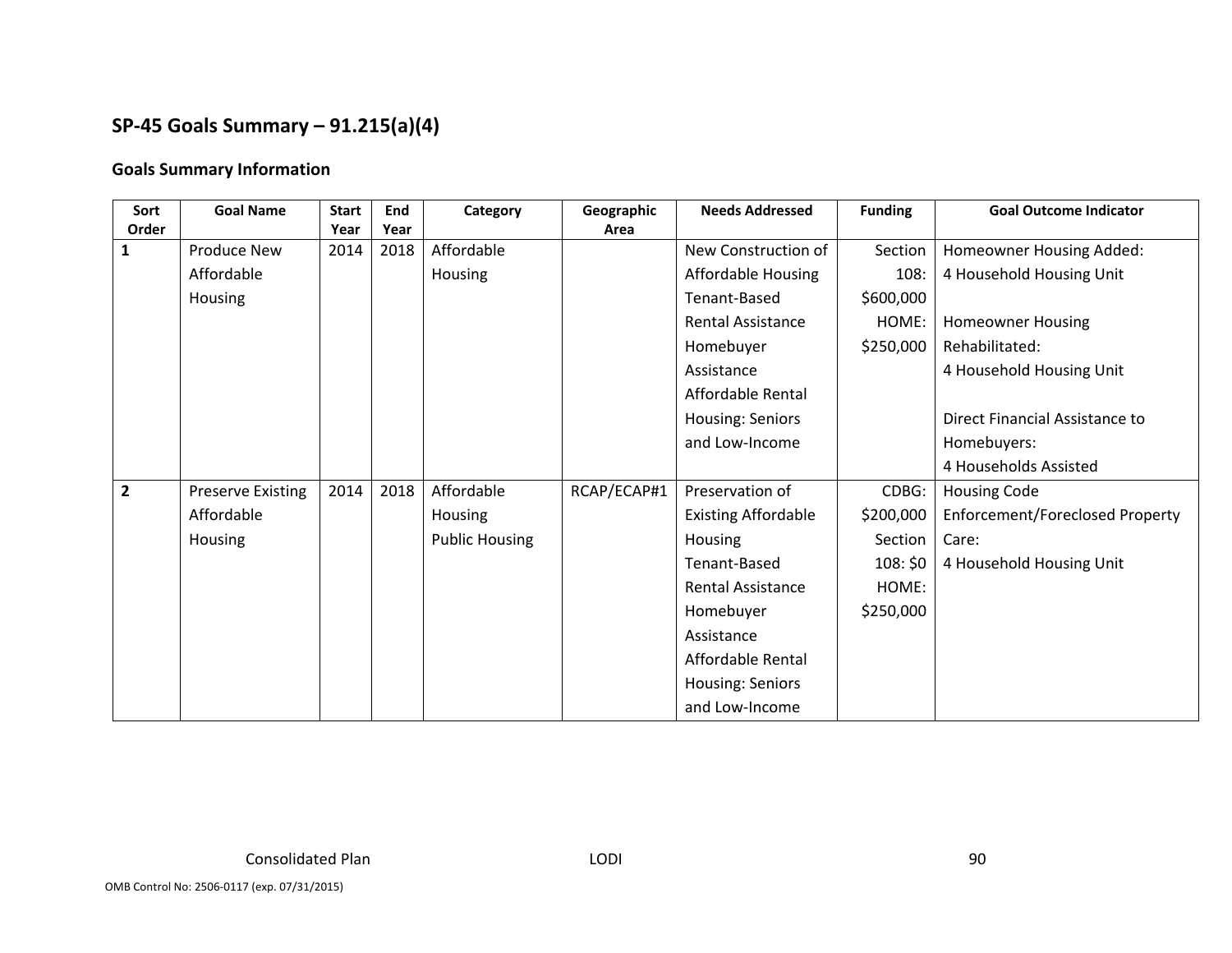| Sort  | <b>Goal Name</b>        | <b>Start</b> | End  | Category                 | Geographic  | <b>Needs Addressed</b>     | <b>Funding</b> | <b>Goal Outcome Indicator</b> |
|-------|-------------------------|--------------|------|--------------------------|-------------|----------------------------|----------------|-------------------------------|
| Order |                         | Year         | Year |                          | Area        |                            |                |                               |
| 3     | Rehabilitate            | 2014         | 2018 | Affordable               |             | Housing                    | CDBG:          | <b>Homeowner Housing</b>      |
|       | <b>Existing Housing</b> |              |      | Housing                  |             | Rehabilitation:            | \$300,000      | Rehabilitated:                |
|       |                         |              |      |                          |             | <b>Emergency and</b>       | Section        | 12 Household Housing Unit     |
|       |                         |              |      |                          |             | Minor Repair               | 108:           |                               |
|       |                         |              |      |                          |             | Preservation of            | \$400,000      |                               |
|       |                         |              |      |                          |             | <b>Existing Affordable</b> | HOME:          |                               |
|       |                         |              |      |                          |             | Housing                    | \$200,000      |                               |
|       |                         |              |      |                          |             | Affordable Rental          |                |                               |
|       |                         |              |      |                          |             | Housing: Seniors           |                |                               |
|       |                         |              |      |                          |             | and Low-Income             |                |                               |
| 4     | <b>Expand Financial</b> | 2014         | 2018 | Economic                 | RCAP/ECAP#1 | Tenant-Based               | CDBG:          | Public service activities for |
|       | Opportunities           |              |      | Development              |             | <b>Rental Assistance</b>   | \$400,000      | Low/Moderate Income Housing   |
|       |                         |              |      |                          |             | Homebuyer                  | HOME: \$0      | Benefit:                      |
|       |                         |              |      |                          |             | Assistance                 |                | 800 Households Assisted       |
|       |                         |              |      |                          |             | <b>Public Services</b>     |                |                               |
| 5     | <b>Build Capacity</b>   | 2014         | 2018 | Planning and             | RCAP/ECAP#1 | <b>Public Services</b>     | CDBG:          | Public service activities for |
|       | and Leadership          |              |      | <b>Capacity Building</b> |             |                            | \$150,000      | Low/Moderate Income Housing   |
|       |                         |              |      |                          |             |                            |                | Benefit:                      |
|       |                         |              |      |                          |             |                            |                | 100 Households Assisted       |
| 6     | <b>Access to Social</b> | 2014         | 2018 | Non-Housing              | RCAP/ECAP#1 | <b>Public Facilities</b>   | CDBG:          | Public service activities for |
|       | Services                |              |      | Community                |             | <b>Public Services</b>     | \$300,000      | Low/Moderate Income Housing   |
|       |                         |              |      | Development              |             |                            |                | Benefit:                      |
|       |                         |              |      |                          |             |                            |                | 500 Households Assisted       |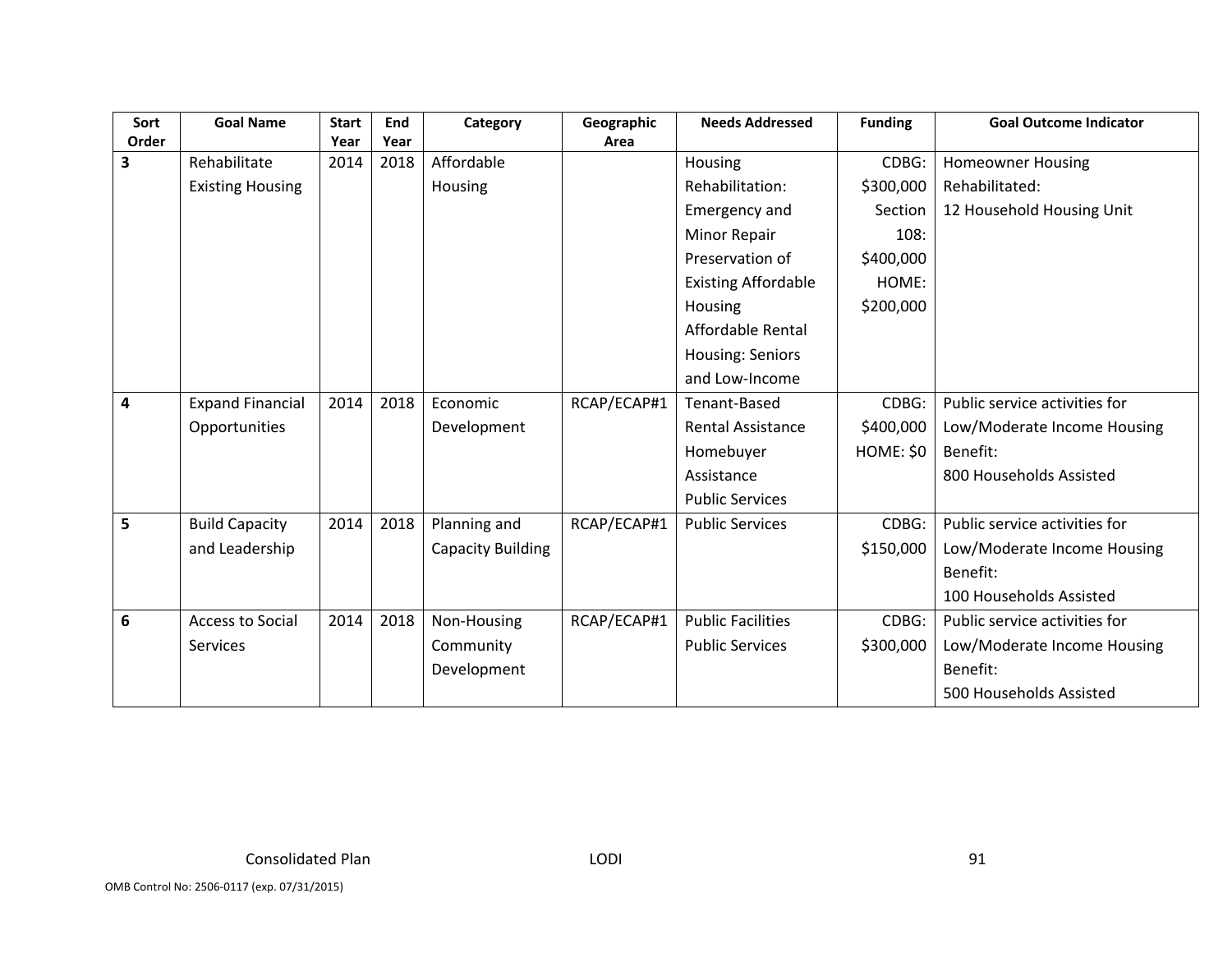| Sort                    | <b>Goal Name</b>         | <b>Start</b> | End  | Category                 | Geographic  | <b>Needs Addressed</b>     | <b>Funding</b> | <b>Goal Outcome Indicator</b>     |
|-------------------------|--------------------------|--------------|------|--------------------------|-------------|----------------------------|----------------|-----------------------------------|
| Order<br>$\overline{7}$ |                          | Year         | Year |                          | Area        |                            |                |                                   |
|                         | Improve                  | 2014         | 2018 | Non-Housing              |             | Housing                    | CDBG:          | Public Facility or Infrastructure |
|                         | Accessibility            |              |      | Community                |             | Rehabilitation:            | \$750,000      | Activities other than             |
|                         |                          |              |      | Development              |             | Emergency and              |                | Low/Moderate Income Housing       |
|                         |                          |              |      |                          |             | <b>Minor Repair</b>        |                | Benefit:                          |
|                         |                          |              |      |                          |             | <b>Public Facilities</b>   |                | 1250 Persons Assisted             |
|                         |                          |              |      |                          |             | Public                     |                |                                   |
|                         |                          |              |      |                          |             | Improvements               |                |                                   |
| 8                       | Construct or             | 2014         | 2018 | Non-Housing              | RCAP/ECAP#1 | <b>Public Facilities</b>   | CDBG:          | Public Facility or Infrastructure |
|                         | <b>Upgrade Public</b>    |              |      | Community                |             |                            | \$600,000      | Activities for Low/Moderate       |
|                         | <b>Facilities</b>        |              |      | Development              |             |                            |                | Income Housing Benefit:           |
|                         |                          |              |      |                          |             |                            |                | 100 Households Assisted           |
| 9                       | <b>Address Blight</b>    | 2014         | 2018 | Non-Housing              | RCAP/ECAP#1 | Preservation of            | CDBG:          | Public service activities for     |
|                         | and Nuisance             |              |      | Community                |             | <b>Existing Affordable</b> | \$200,000      | Low/Moderate Income Housing       |
|                         |                          |              |      | Development              |             | Housing                    |                | Benefit:                          |
|                         |                          |              |      |                          |             | <b>Public Facilities</b>   |                | 1250 Households Assisted          |
|                         |                          |              |      |                          |             | <b>Public Services</b>     |                |                                   |
| 10                      | <b>Secure Additional</b> | 2014         | 2018 | Planning and             | RCAP/ECAP#1 | New Construction of        | CDBG:          | Public Facility or Infrastructure |
|                         | Funding                  |              |      | <b>Capacity Building</b> |             | <b>Affordable Housing</b>  | \$400,000      | Activities for Low/Moderate       |
|                         |                          |              |      |                          |             | Housing                    |                | Income Housing Benefit:           |
|                         |                          |              |      |                          |             | Rehabilitation:            |                | 250 Households Assisted           |
|                         |                          |              |      |                          |             | Emergency and              |                |                                   |
|                         |                          |              |      |                          |             | Minor Repair               |                |                                   |
|                         |                          |              |      |                          |             | Tenant-Based               |                |                                   |
|                         |                          |              |      |                          |             | Rental Assistance          |                |                                   |
|                         |                          |              |      |                          |             | Homebuyer                  |                |                                   |
|                         |                          |              |      |                          |             | Assistance                 |                |                                   |
|                         |                          |              |      |                          |             | <b>Public Facilities</b>   |                |                                   |
|                         |                          |              |      |                          |             | <b>Public Services</b>     |                |                                   |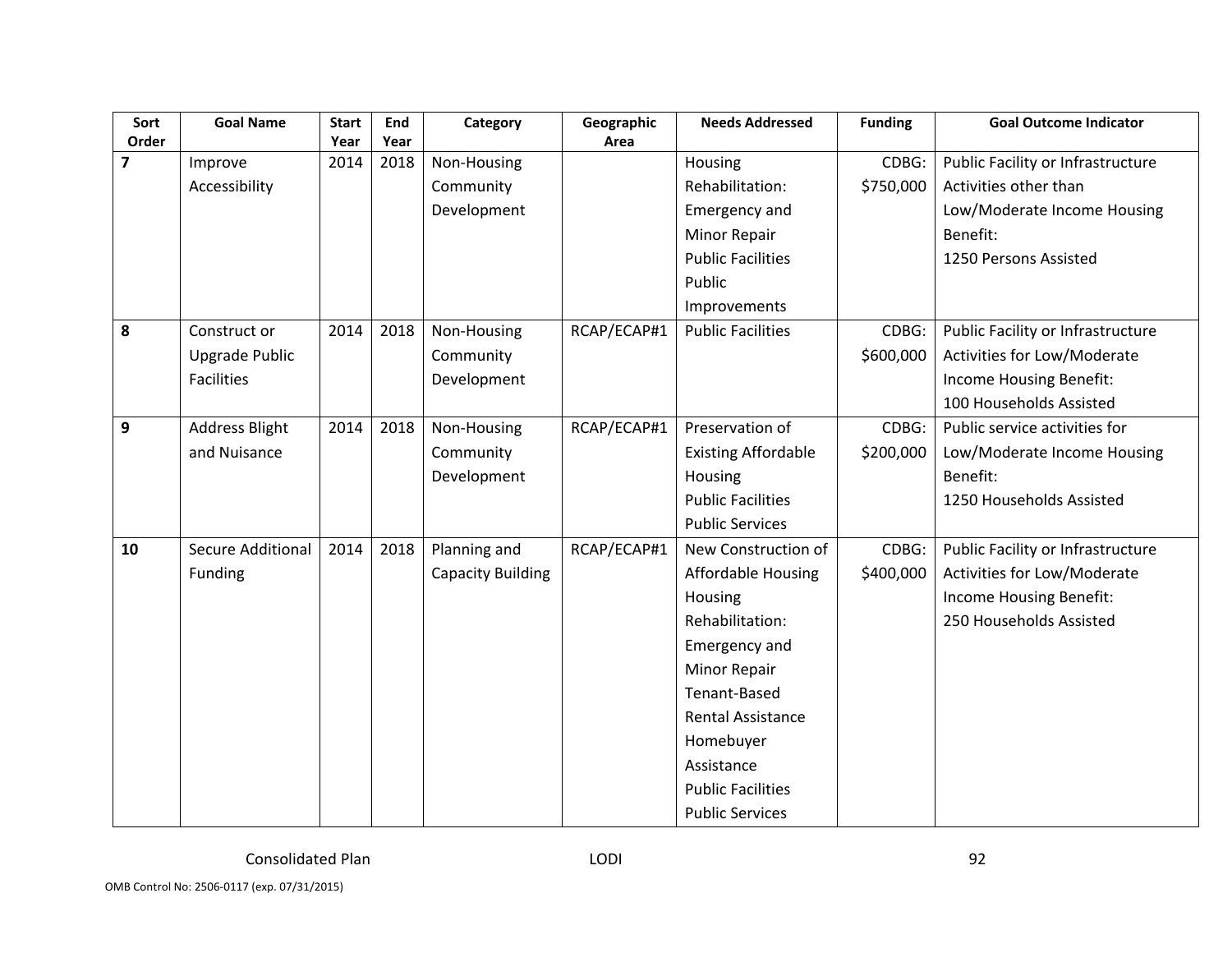#### **Goal Descriptions**

| 1            | <b>Goal Name</b>           | Produce New Affordable Housing                                                                                                                                                                 |
|--------------|----------------------------|------------------------------------------------------------------------------------------------------------------------------------------------------------------------------------------------|
|              | Goal<br><b>Description</b> | Foster the development and preservation of fair and quality housing choices for residents of all income levels throughout<br>the entire community through the production of new housing units. |
| $\mathbf{2}$ | <b>Goal Name</b>           | Preserve Existing Affordable Housing                                                                                                                                                           |
|              | Goal<br><b>Description</b> | Foster the preservation of fair and quality housing choices for residents of all income levels throughout the entire<br>community through the preservation of existing affordable housing.     |
| 3            | <b>Goal Name</b>           | <b>Rehabilitate Existing Housing</b>                                                                                                                                                           |
|              | Goal<br><b>Description</b> | Foster the preservation of fair and quality housing choices for residents of all income levels throughout the entire<br>community through the rehabilitation of existing housing.              |
| 4            | <b>Goal Name</b>           | <b>Expand Financial Opportunities</b>                                                                                                                                                          |
|              | Goal<br><b>Description</b> | Expand financial opportunities for lower-income individuals and families.                                                                                                                      |
| 5            | <b>Goal Name</b>           | <b>Build Capacity and Leadership</b>                                                                                                                                                           |
|              | Goal<br><b>Description</b> | Build capacity and leadership in marginalized communities.                                                                                                                                     |
| 6            | <b>Goal Name</b>           | <b>Access to Social Services</b>                                                                                                                                                               |
|              | Goal<br><b>Description</b> | Improve access to social services.                                                                                                                                                             |
| 7            | <b>Goal Name</b>           | <b>Improve Accessibility</b>                                                                                                                                                                   |
|              | Goal<br><b>Description</b> | Improve the accessibility of public facilities and remove barriers to accessibility throughout the community.                                                                                  |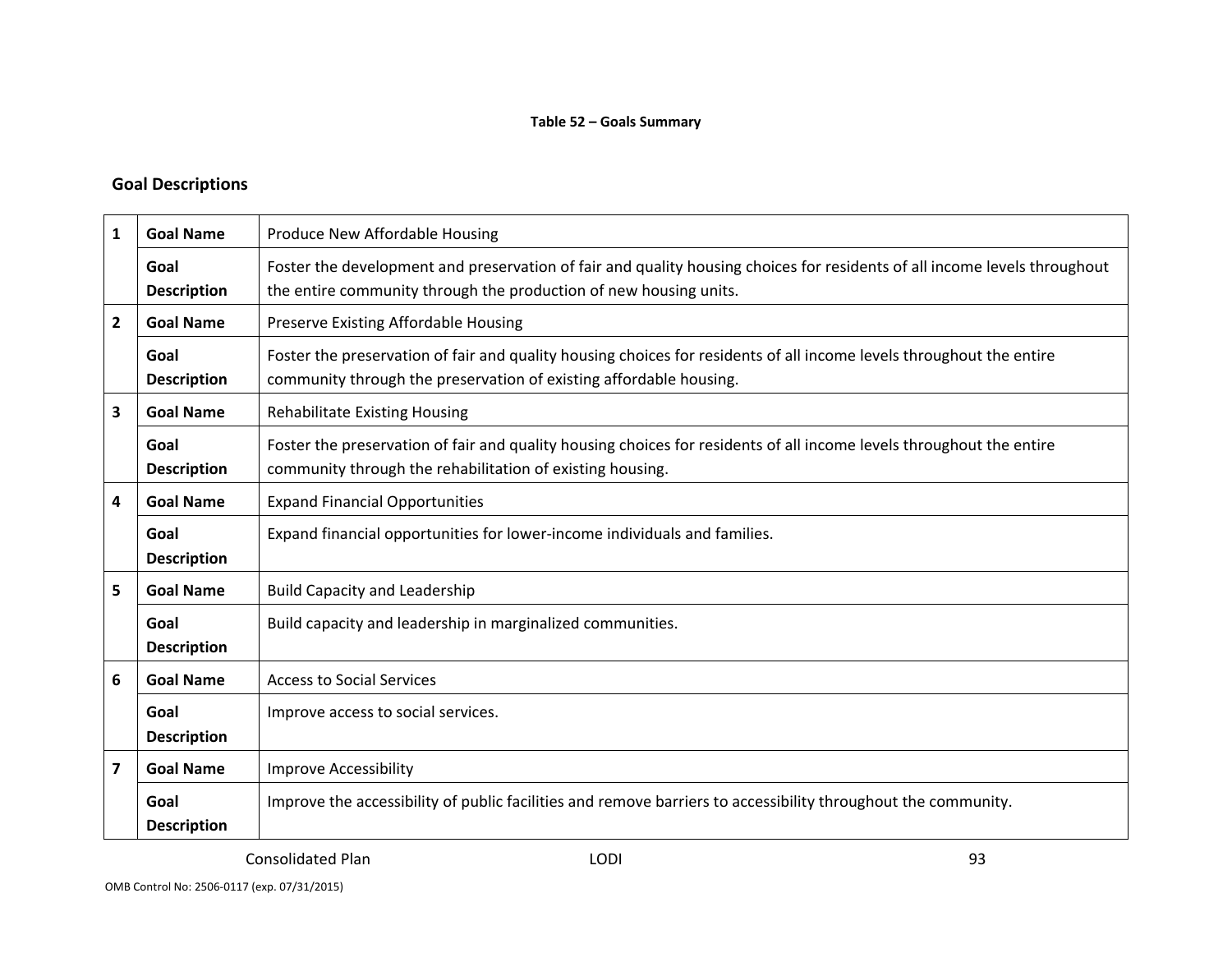| 8  | <b>Goal Name</b>   | <b>Construct or Upgrade Public Facilities</b>                                                                         |
|----|--------------------|-----------------------------------------------------------------------------------------------------------------------|
|    | Goal               | Construct new or upgrade existing public facilities.                                                                  |
|    | <b>Description</b> |                                                                                                                       |
| 9  | <b>Goal Name</b>   | Address Blight and Nuisance                                                                                           |
|    | Goal               | Address existing blighted areas of the City and nuisance conditions that will lead to blight.                         |
|    | <b>Description</b> |                                                                                                                       |
| 10 | <b>Goal Name</b>   | Secure Additional Funding                                                                                             |
|    | Goal               | Seek to secure funding in addition to CDBG funds in order to advance the five-year goals and meet identified priority |
|    | <b>Description</b> | needs.                                                                                                                |

## Estimate the number of extremely low-income, low-income, and moderate-income families to whom the jurisdiction will provide **affordable housing as defined by HOME 91.315(b)(2)**

The City estimates that 18 units of new affordable rental housing will be created during the Consolidated Plan timeframe.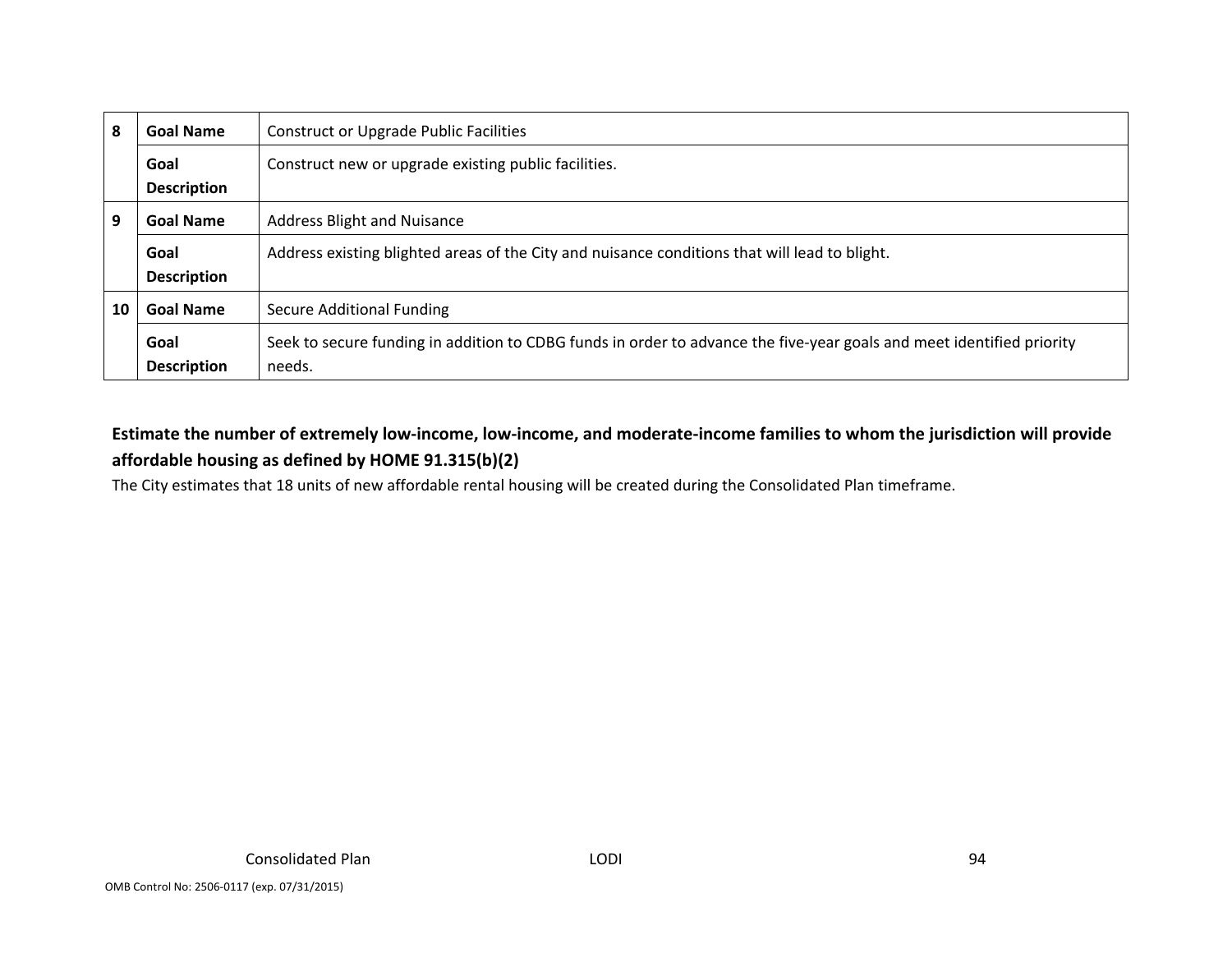# **SP‐50 Public Housing Accessibility and Involvement – 91.215(c)**

# **Need to Increase the Number of Accessible Units (if Required by a Section 504 Voluntary Compliance Agreement)**

HACSJ will carry out modifications needed in public housing based on the Section 504 Needs Assessment that they completed. Please refer to the HACSJ Public Housing Authority Annual Plan for further information.

#### **Activities to Increase Resident Involvements**

HACSJ encourages public housing residents to participate in policy, procedure, and program implementation and development through its Resident Advisory Board. HACSJ also distributes a newsletter to all residents, which contains relevant news, information on training and employment opportunities, and other community resources available to public housing residents. Public housing residents also participate in the development of the HACSJ's five‐year and annual plans. The Resident Services Division distributes a survey to prioritize resident needs and schedule short‐ and long‐term improvements.

**Is the public housing agency designated as troubled under 24 CFR part 902?** No

#### **Plan to remove the 'troubled' designation**

HACSJ is not identified as "troubled."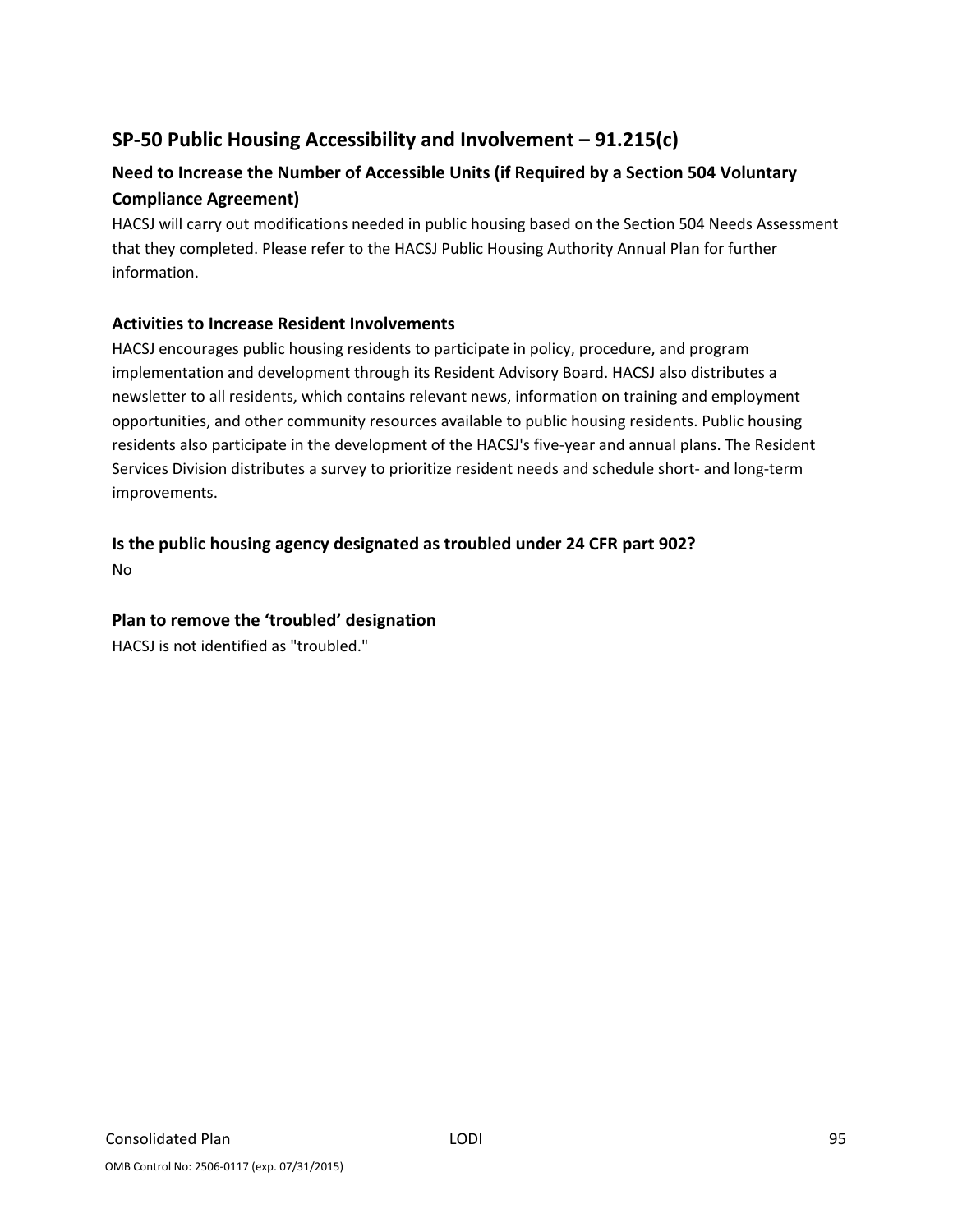# **SP‐55 Barriers to affordable housing – 91.215(h)**

#### **Barriers to Affordable Housing**

The City identified public policy factors that are barriers to affordable housing in the process of drafting its 2010‐2016 Housing Element update. Notable barriers include:

• Land use controls. Zoning designations affect the availability of land suitable for multi‐family development.

• Residential development standards, which control the type, location, and density of residential development in Lodi. Parking requirements, building setbacks, height limits, and open space requirements are essential to ensuring that Lodi remains a safe and enjoyable place to live, but may constrain the density at which land is developed.

• Design guidelines, which control the appearance of new development. The requirements of design guidelines may slightly increase the cost of building new housing.

• Site improvement, development impact, and processing fees. These fees can add significant cost to developing new housing. Developers must often pay for new roadway, sewer, water, and park facilities, along with miscellaneous other fees. There are also costs associated with getting projects approved by the City and other agencies.

• Permit and approval process. In addition to the cost of fees on new projects, the amount of time required to process them varies by project, and the developer generally must pay holding costs, such as property taxes, during this time.

### **Strategy to Remove or Ameliorate the Barriers to Affordable Housing**

The City is committed to removing or reducing barriers to affordable housing whenever possible. A variety of actions are contained in the Housing Element to address these issues. Such actions include:

- Incentives for affordable housing development, such as density bonus or fee deferrals.
- Fee deferrals, reductions, or waivers.
- Reduced development standards.
- Rezoning of adequate sites for multi-family housing development.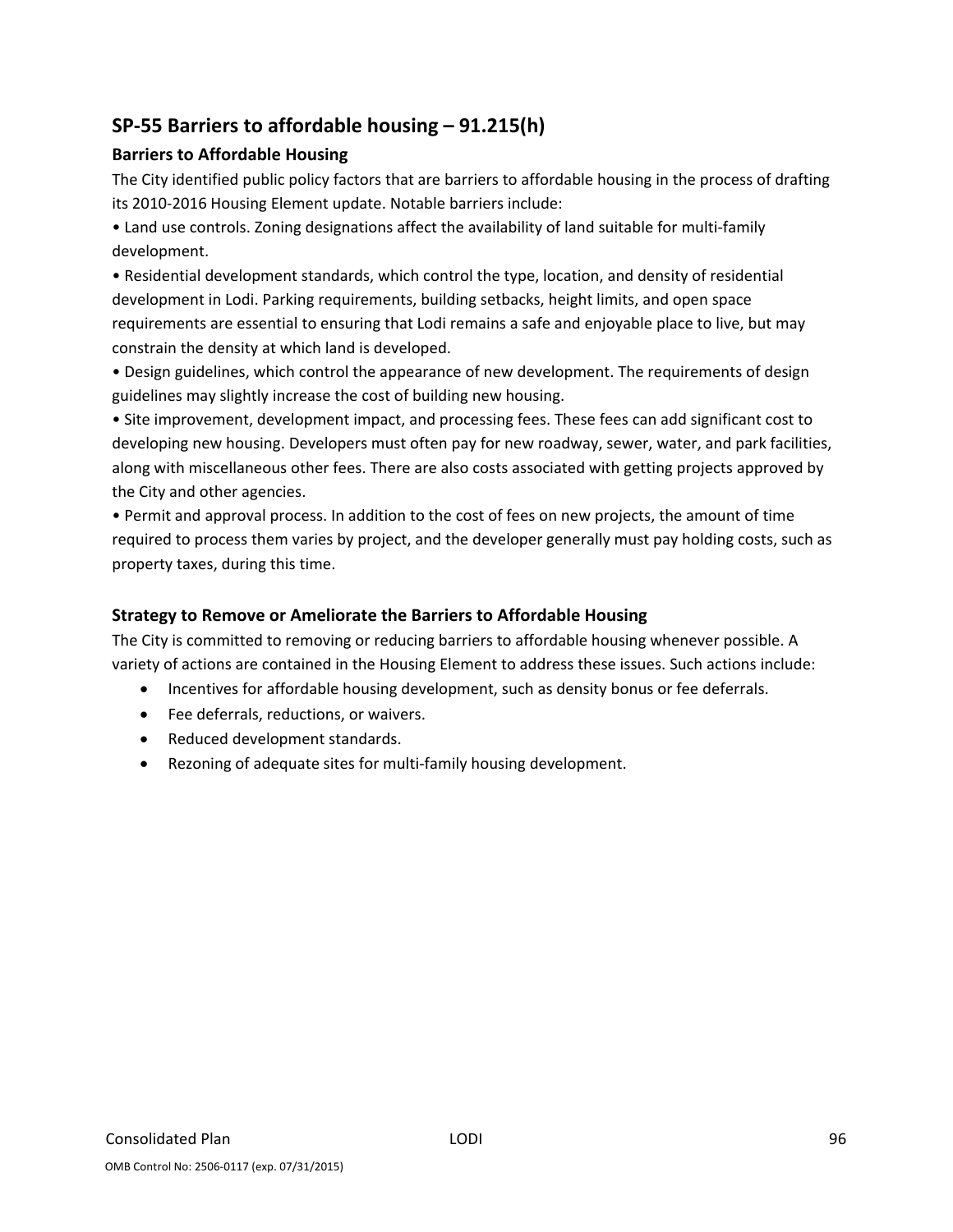# **SP‐60 Homelessness Strategy – 91.215(d)**

### **Reaching out to homeless persons (especially unsheltered persons) and assessing their individual needs**

Based on the analysis conducted by San Joaquin County and the City of Stockton for the Continuum of Care Application, the County has identified the following homeless and homeless prevention strategies that will be supported by the City of Lodi:

- Increase the percentage of homeless persons staying in permanent housing over six months to at least 77 percent.
- Increase the percentage of homeless persons moving from transitional housing to permanent housing to at least 65 percent.
- Increase the percentage of persons employed at program exit to at least 20 percent.
- Decrease the number of homeless households with children.

#### **Addressing the emergency and transitional housing needs of homeless persons**

The City will maintain current levels of support in homeless transitional and permanent housing programs and advocate for the allocation of additional funding through CDBG and Emergency Food and Shelter Programs.

**Helping homeless persons (especially chronically homeless individuals and families, families with children, veterans and their families, and unaccompanied youth) make the transition to permanent housing and independent living, including shortening the period of time that individuals and families experience homelessness, facilitating access for homeless individuals and families to affordable housing units, and preventing individuals and families who were recently homeless from becoming homeless again.**

Homeless individuals and homeless families, who have immediate and transitional shelter needs, have been given a relative priority of high because there is a shortage of shelter facilities for these groups and because the number of homeless has been increasing in recent years, with this trend expected to continue. Homeless persons who are victims of domestic violence were assigned a high priority because existing facilities for this group are overcrowded and because more counseling services and training opportunities are needed by them.

The City will attempt to create additional beds for chronically homeless persons through two primary strategies: (1) having the CoC apply for additional new Shelter Plus Care funding that will target the chronically homeless, and (2) increasing the number of beds for the chronically homeless by modifying existing Shelter Plus Care programs that do not specifically target chronically homeless persons. This second strategy would be achieved by providing chronically homeless persons with a priority when filling vacancies in non-targeted Shelter Plus Care programs as they occur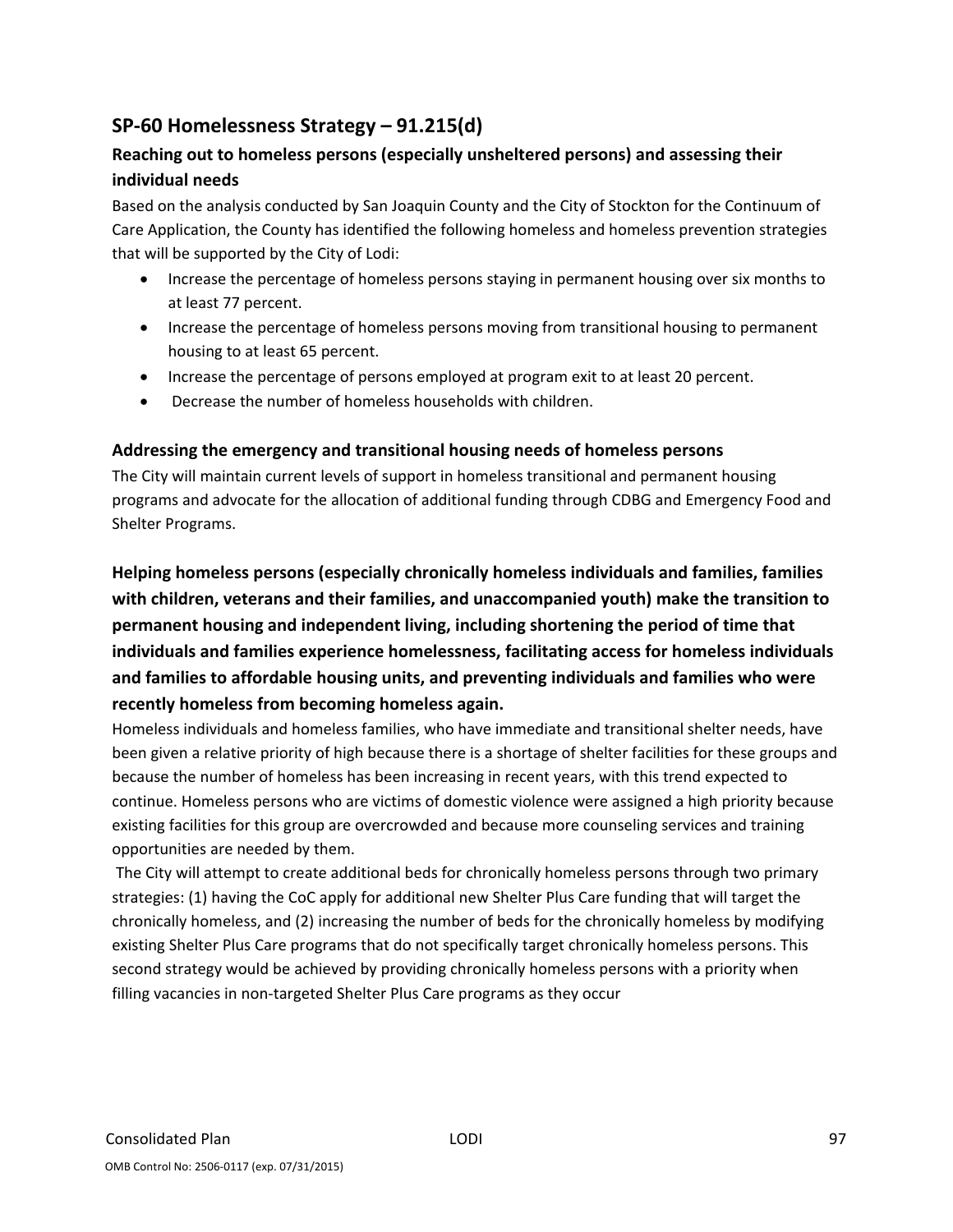**Help low‐income individuals and families avoid becoming homeless, especially extremely low‐income individuals and families who are likely to become homeless after being discharged from a publicly funded institution or system of care, or who are receiving assistance from public and private agencies that address housing, health, social services, employment, education or youth needs**

The City plans to fund a Tenant-Based Rental Assistance Program to ease the cost-burden for the most impacted households in the extremely low‐income and the very low‐income range and to continue to support service providers that serve that population.

Foster Care programs in San Joaquin County are overseen by the Human Services Agency. In California, state law requires public foster care programs to provide an Independent Living Program and that a transition plan be formulated for all youth preparing for emancipation.

Social workers employed by Human Services Agency/Independent Living Program work with participants in developing a transition plan that addresses, among other elements, future housing needs and how housing costs will be met. The practice is to avoid using homeless services as part of the transition plan; Human Services Agency, working with CoC members directly impacted by discharges, is working toward developing and implementing written protocols designed to codify current practices that prevent persons leaving foster care directly to homelessness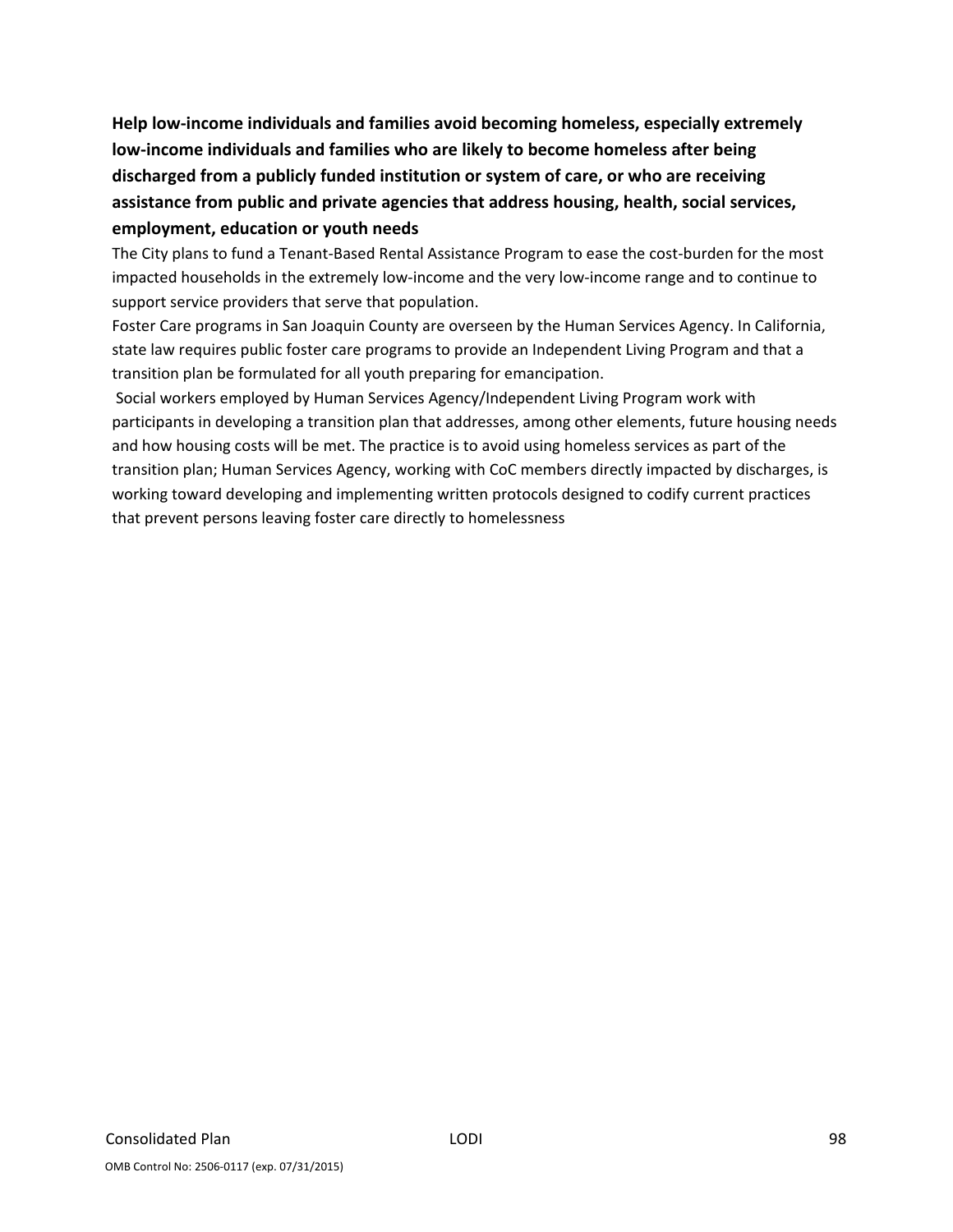# **SP‐65 Lead based paint Hazards – 91.215(i)**

#### **Actions to address LBP hazards and increase access to housing without LBP hazards**

San Joaquin County's Childhood Lead Poisoning Prevention Program (CLPPP) provides services and information to Lodi residents regarding childhood lead poisoning and prevention. Specifically, program staff offers case management and home investigations for children with elevated blood lead levels. Staff also provides outreach services and information regarding lead poisoning, childhood testing and treatment, and prevention practices. In addition, CLPPP staff distributes literature to tenants and landlords during inspections to help educate the public about lead-safe practices.

The Department of Health and Human Services has a health educator and a public health nurse on staff to provide case management and outreach education services. A registered environmental health specialist from the Environmental Health Department provides environmental investigations of homes as part of the case management services for children with elevated blood lead levels. The CLPPP staff also informs the public, parents, and community resources about the dangers of lead poisoning. The City will continue to implement HUD lead‐based paint regulations, including for the City's housing repair and rehabilitation programs.

#### **How are the actions listed above related to the extent of lead poisoning and hazards?**

The City will continue to provide lead‐based paint testing as a component of its housing repair and rehabilitation programs when required by HUD regulations. Given the age and condition of Lodi's housing stock, there are a significant number of homes where lead‐based paint testing is needed.

**How are the actions listed above integrated into housing policies and procedures?** The City's housing program guidelines include specific policies related to testing and abatement. When lead-based paint is present or presumed to be present, lead-safe work practices are required. In addition, all of the City's loan agreements for new projects prohibit the use of any lead‐based paint.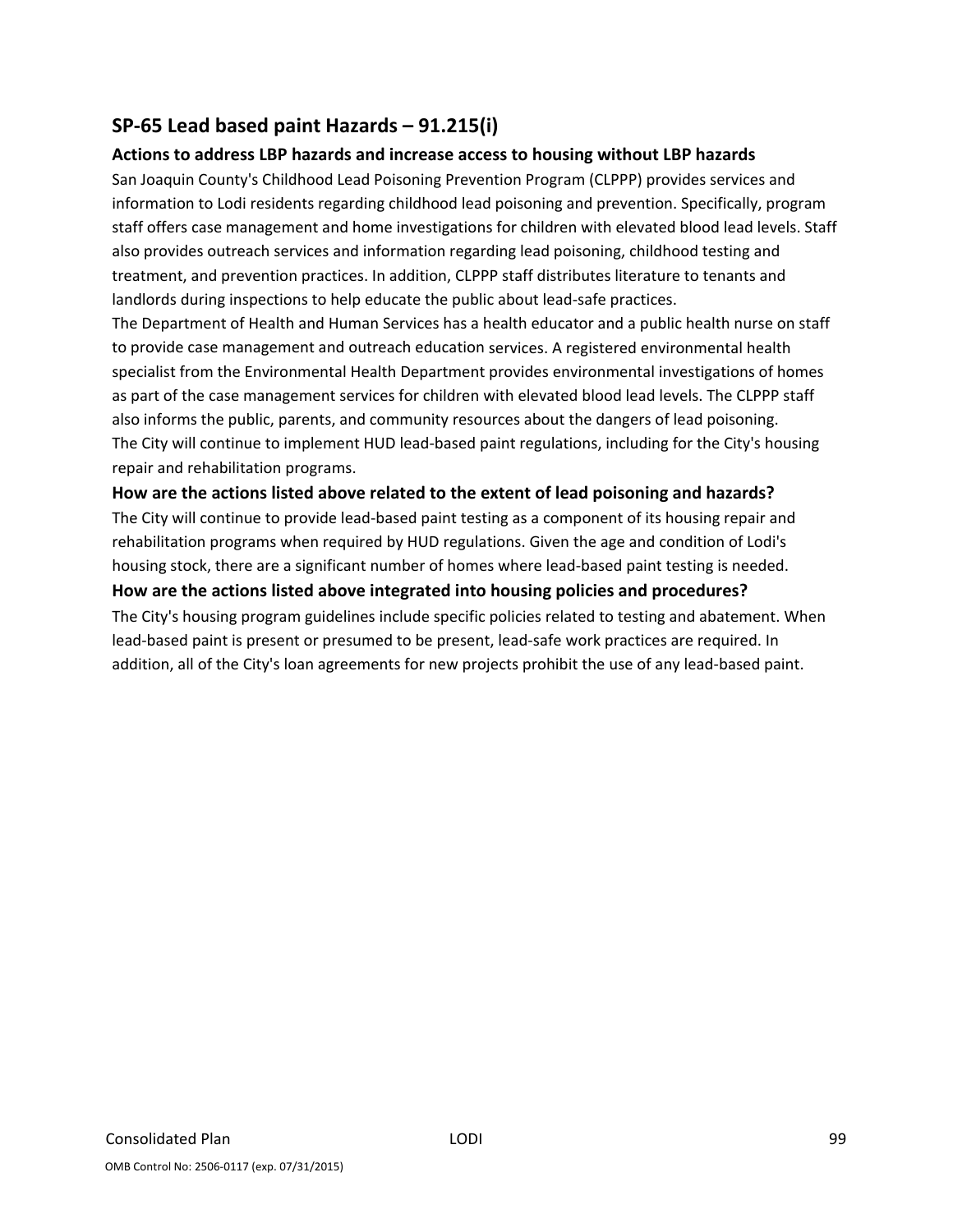# **SP‐70 Anti‐Poverty Strategy – 91.215(j)**

### **Jurisdiction Goals, Programs and Policies for reducing the number of Poverty‐Level Families**

Approximately 16.3% of Lodi residents live in poverty. The percentages are even greater if you look at the populations with less than a high school education (23.8%), children less than 18 years old (25.9%), and those of Hispanic or Latino origin (27.3%).

The City's anti-poverty strategy has three main elements:

- 1. Creating new affordable housing opportunities, including rental housing for extremely low‐ income and very low‐income households.
- 2. Attracting a range of businesses and providing workforce development, including job-training services for low income residents.
- 3. Providing supportive services for target-income residents, such as food assistance, life skills training, GED/ESL classes, youth programs, and general support

# **How are the Jurisdiction poverty reducing goals, programs, and policies coordinated with this affordable housing plan**

Lodi's goals include several that align with the goal of reducing poverty, including creating new affordable housing, expanding housing and services for the homeless, creating new local jobs, and providing social services. The City plans to fund specific activities that address each of these goals during the Consolidated Plan timeframe.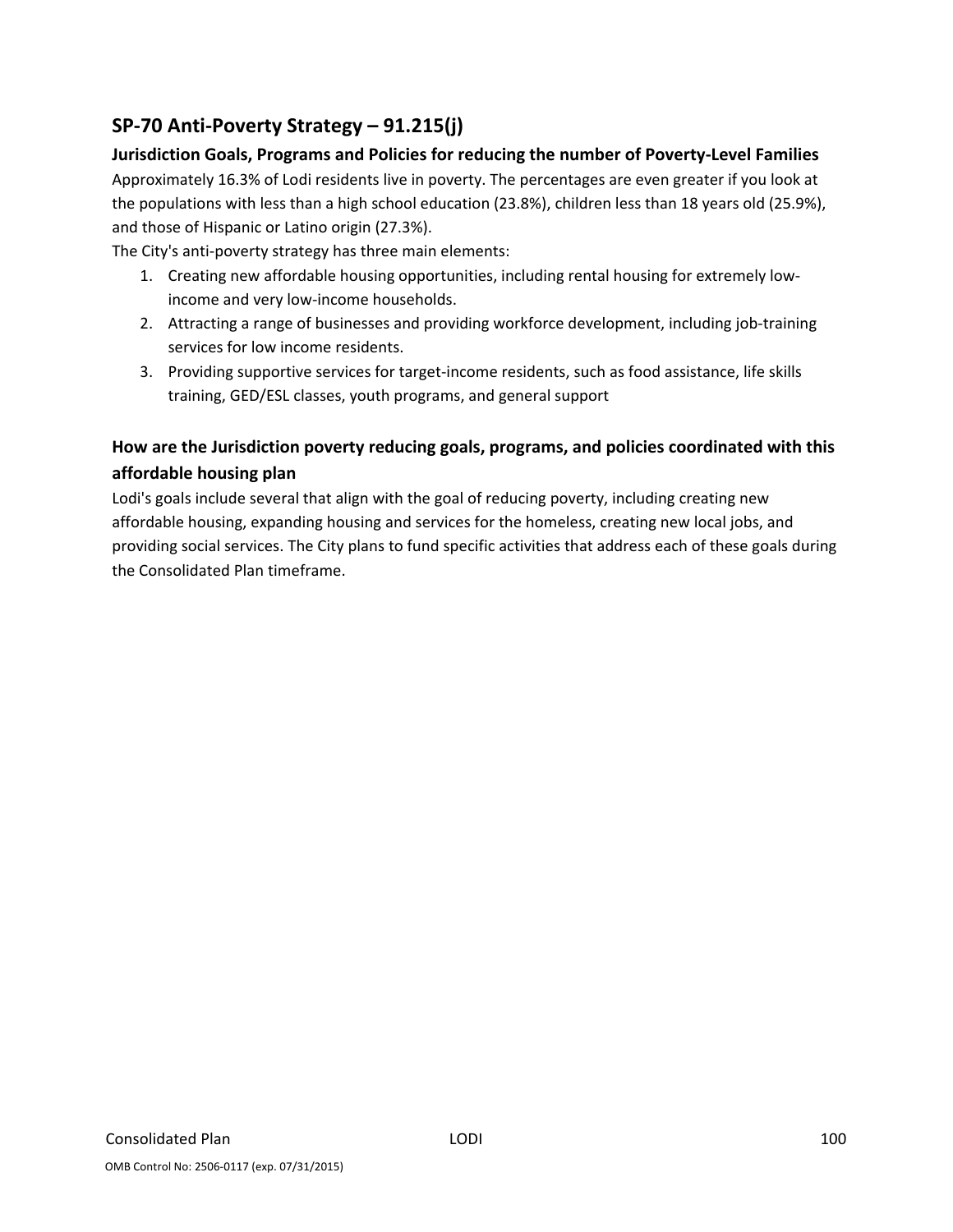# **SP‐80 Monitoring – 91.230**

**Describe the standards and procedures that the jurisdiction will use to monitor activities carried out in furtherance of the plan and will use to ensure long‐term compliance with requirements of the programs involved, including minority business outreach and the comprehensive planning requirements**

City of Lodi has developed a monitoring system to ensure that the activities carried out in furtherance of the Plan are done so in a timely manner in accordance with the federal monitoring requirements of 24 CFR 570.501(V) and 24 CFR 85.40 and all other applicable laws, regulations, policies, and sound management and accounting practices. The objectives of monitoring are:

- To assure that subrecipients are carrying out their program/project as described;
- To assure that subrecipients are implementing the program/project in a timely manner;
- To assure that subrecipients are assessing costs to the program/project which are eligible under CDBG regulations and the contract;
- To assure that subrecipients are conforming with other applicable laws, regulations, and terms of the agreement;
- To assure that the program/project is operating in a manner that minimizes the opportunity for fraud, waste, and mismanagement;
- To assure that subrecipients have the capacity to carry out the approved project/program; and
- To assure that subrecipients are carrying out their program/project as described.

The City will track and report on its progress toward meeting its housing and community development goals. Pertinent information will be incorporated into the Consolidated Annual Performance and Evaluation Report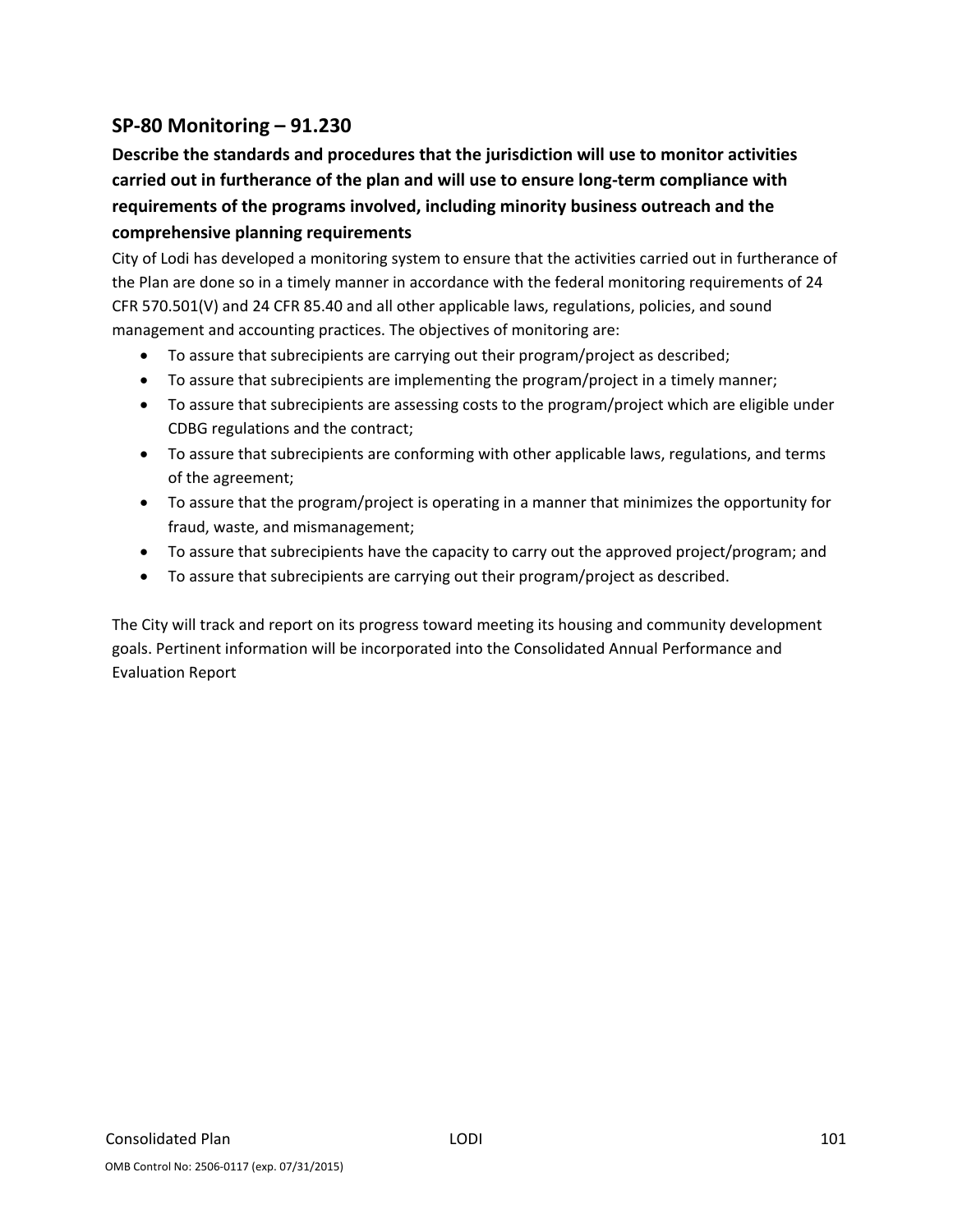# **Expected Resources**

# **AP‐15 Expected Resources – 91.220(c)(1,2)**

#### **Introduction**

In addition to the CDBG funding that Lodi receives as an Entitlement community, Lodi has been awarded State HOME funding for <sup>a</sup> First Time Home Buyer Program. THat allocation of State HOME funds (\$700,000) will be available from 2013‐2016. The City intends on pursuing additional funding through the State HOME Program, Cal‐Home, and the Section 108 Loan Guarantee Program.

#### **Anticipated Resources**

| Program     | <b>Source</b> | <b>Uses of Funds</b>   | <b>Expected Amount Available Year 1</b> |                    |                                             | <b>Expected</b> | <b>Narrative Description</b>                               |                                        |
|-------------|---------------|------------------------|-----------------------------------------|--------------------|---------------------------------------------|-----------------|------------------------------------------------------------|----------------------------------------|
|             | of Funds      |                        | Annual<br><b>Allocation:</b>            | Program<br>Income: | <b>Prior Year</b><br><b>Resources:</b><br>S | Total:<br>\$    | Amount<br><b>Available</b><br>Reminder<br>of ConPlan<br>\$ |                                        |
| <b>CDBG</b> | public -      | Acquisition            |                                         |                    |                                             |                 |                                                            | City of Lodi is a CDBG Entitlement     |
|             | federal       | Admin and              |                                         |                    |                                             |                 |                                                            | community that expects an average      |
|             |               | Planning               |                                         |                    |                                             |                 |                                                            | allocation of \$600, 000 per year for  |
|             |               | Economic               |                                         |                    |                                             |                 |                                                            | planning purposes.                     |
|             |               | Development            |                                         |                    |                                             |                 |                                                            |                                        |
|             |               | Housing                |                                         |                    |                                             |                 |                                                            |                                        |
|             |               | Public                 |                                         |                    |                                             |                 |                                                            |                                        |
|             |               | Improvements           |                                         |                    |                                             |                 |                                                            |                                        |
|             |               | <b>Public Services</b> | 602,302                                 | 0                  | 0                                           | 602,302         | 2,400,000                                                  |                                        |
| Section     | public -      | Acquisition            |                                         |                    |                                             |                 |                                                            | The City of Lodi is considering an     |
| 108         | federal       | Housing                |                                         |                    |                                             |                 |                                                            | application to the Section 108 Loan    |
|             |               |                        |                                         |                    |                                             |                 |                                                            | Guarantee Program for a collaborative  |
|             |               |                        |                                         |                    |                                             |                 |                                                            | project with Habitat for Humanity to   |
|             |               |                        |                                         |                    |                                             |                 |                                                            | acquire and rehabilitate vacant and/or |
|             |               |                        | 0                                       | 0                  | 0                                           | 0               | 1,000,000                                                  | foreclosed residential properties.     |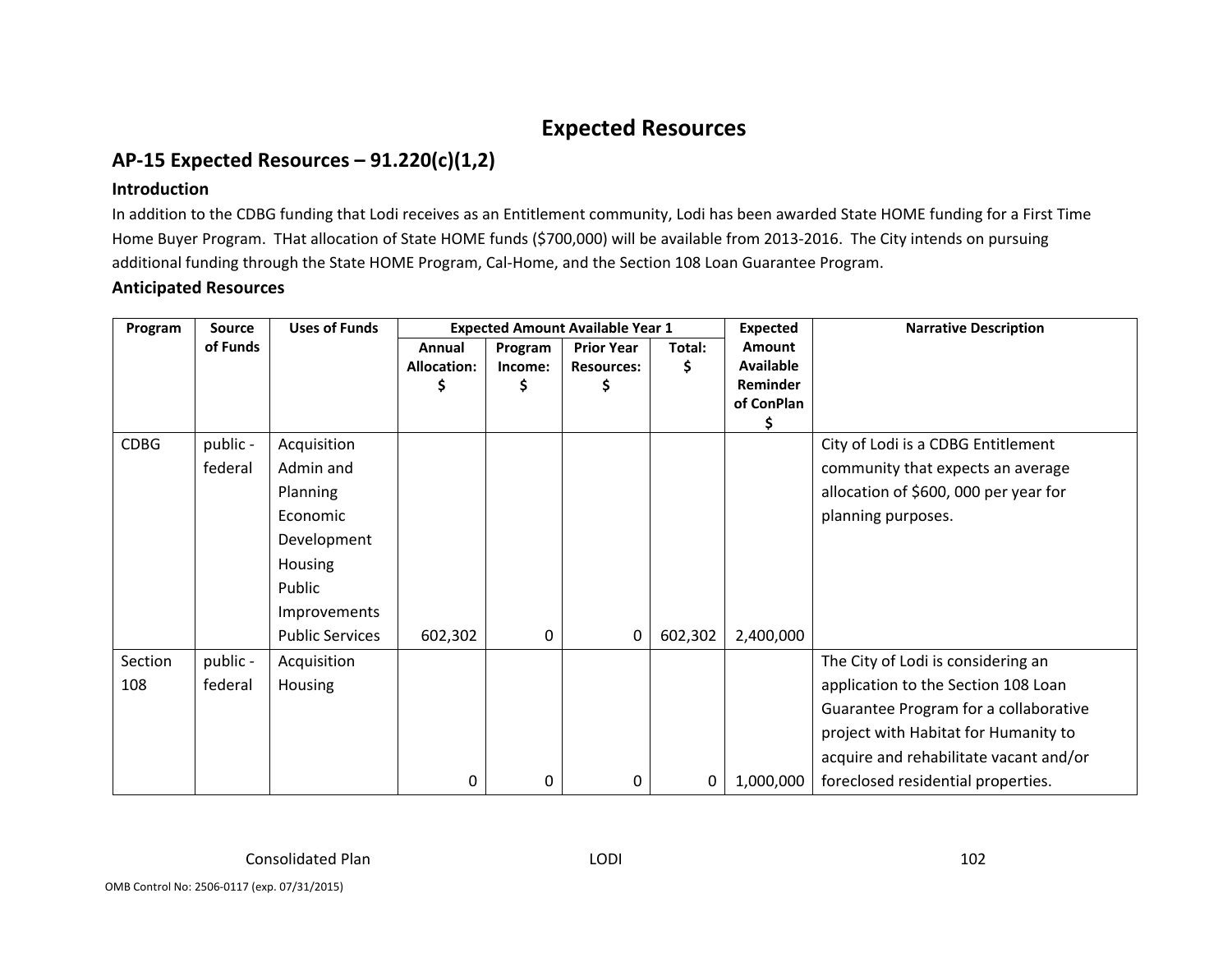| Program | <b>Source</b> | <b>Uses of Funds</b> | <b>Expected Amount Available Year 1</b> |         |                   |         | Expected         | <b>Narrative Description</b>              |
|---------|---------------|----------------------|-----------------------------------------|---------|-------------------|---------|------------------|-------------------------------------------|
|         | of Funds      |                      | Annual                                  | Program | <b>Prior Year</b> | Total:  | <b>Amount</b>    |                                           |
|         |               |                      | <b>Allocation:</b>                      | Income: | <b>Resources:</b> | \$      | <b>Available</b> |                                           |
|         |               |                      |                                         |         |                   |         | Reminder         |                                           |
|         |               |                      |                                         |         |                   |         | of ConPlan       |                                           |
|         |               |                      |                                         |         |                   |         |                  |                                           |
| Other   | public -      | Acquisition          |                                         |         |                   |         |                  | The City of Lodi was awarded \$700,000 on |
|         | state         | Housing              |                                         |         |                   |         |                  | State HOME Program funding for a First    |
|         |               |                      |                                         |         |                   |         |                  | Time Home Buyer acquisition-only and      |
|         |               |                      | 250,000                                 |         |                   | 250,000 | 450,000          | acquisition-with rehab activities.        |

**Table 53 ‐ Expected Resources – Priority Table**

### Explain how federal funds will leverage those additional resources (private, state and local funds), including a description of how **matching requirements will be satisfied**

The CDBG program does not have <sup>a</sup> matching requirement. However, in evaluating the proposals for CDBG funding each year, the City uses match funds as <sup>a</sup> factor in determining recommended allocations.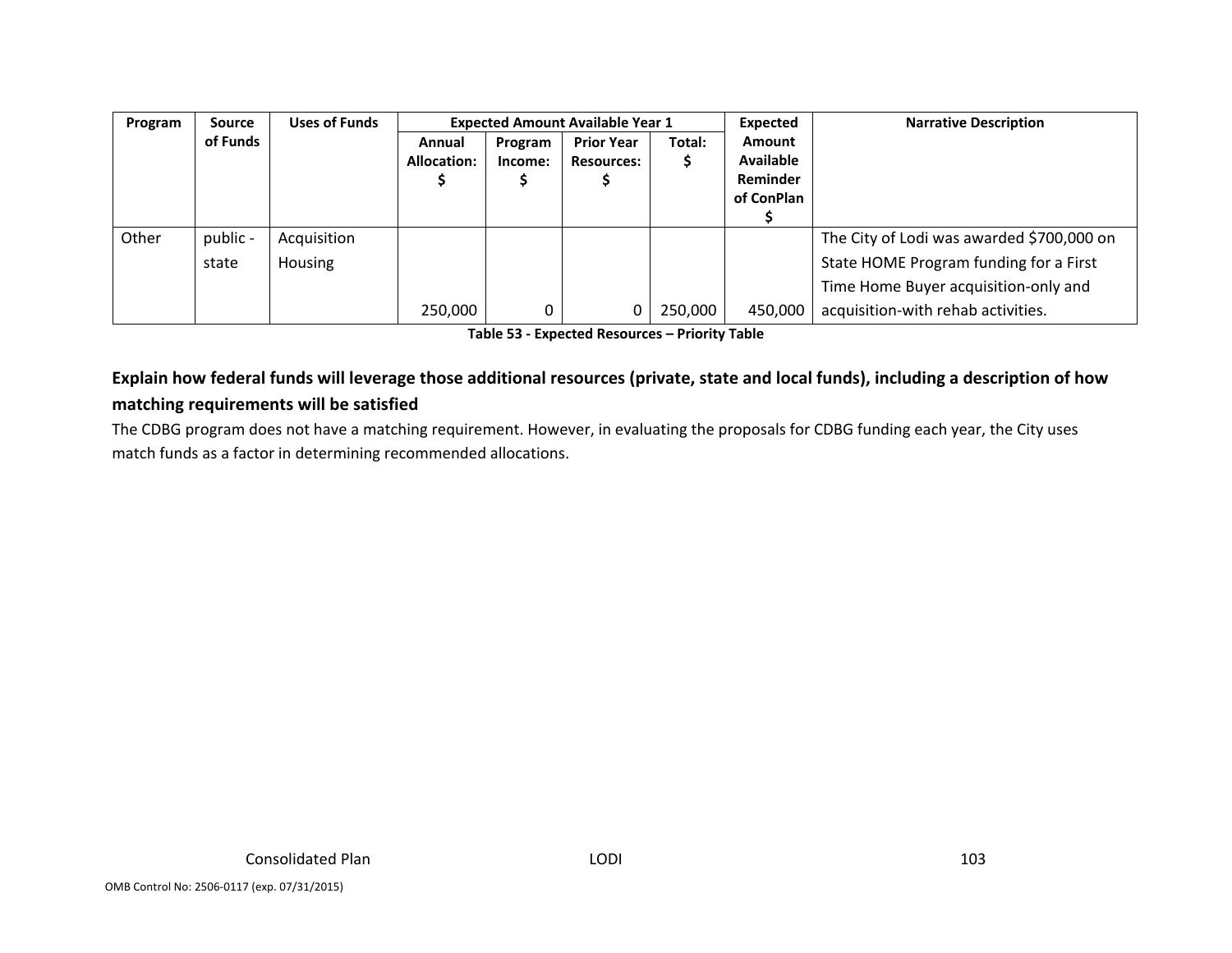# **If appropriate, describe publically owned land or property located within the jurisdiction that may be used to address the needs identified in the plan**

As of the writing of this Consolidated Plan, there was not anticipated to be any publicly‐owned land or property within the City that would be used to address identified needs. The City may use some CDBG funding to acquire such land over the course of the planning period.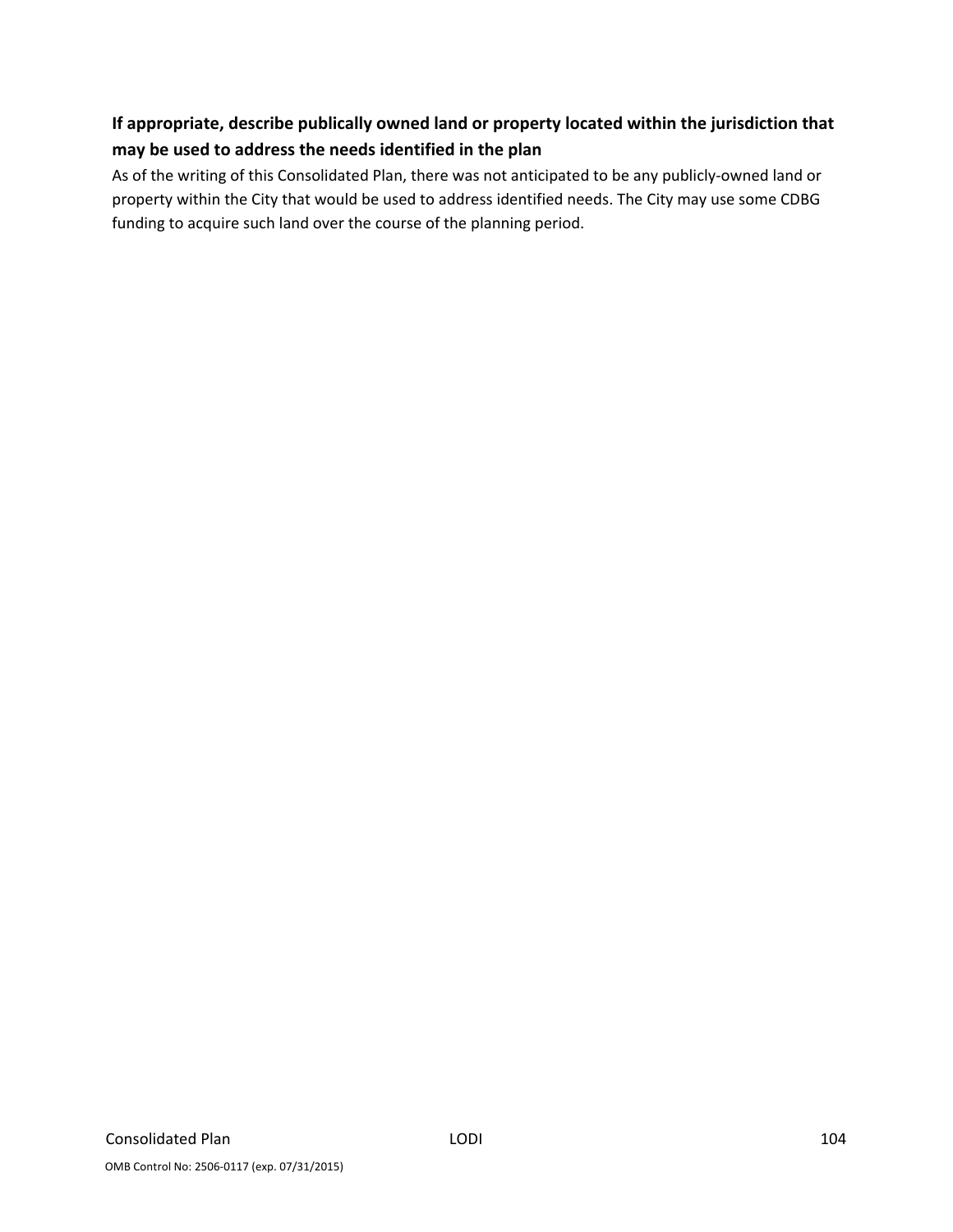# **Annual Goals and Objectives**

## **AP‐20 Annual Goals and Objectives**

#### **Goals Summary Information**

| Sort           | <b>Goal Name</b>        | <b>Start</b> | End  | Category    | Geographic  | <b>Needs Addressed</b>     | <b>Funding</b>   | <b>Goal Outcome Indicator</b>     |
|----------------|-------------------------|--------------|------|-------------|-------------|----------------------------|------------------|-----------------------------------|
| Order          |                         | Year         | Year |             | Area        |                            |                  |                                   |
| 1              | Improve                 | 2014         | 2018 | Non-Housing | RCAP/ECAP#1 | <b>Public Improvements</b> | CDBG:            | Public Facility or Infrastructure |
|                | Accessibility           |              |      | Community   |             |                            | \$106,105        | Activities other than             |
|                |                         |              |      | Development |             |                            |                  | Low/Moderate Income Housing       |
|                |                         |              |      |             |             |                            |                  | Benefit: 250 Persons Assisted     |
| $\overline{2}$ | Produce New             | 2014         | 2018 | Affordable  | RCAP/ECAP#1 | Housing                    | <b>CDBG: \$0</b> | Homeowner Housing Added: 0        |
|                | Affordable              |              |      | Housing     |             | Rehabilitation:            | HOME:            | Household Housing Unit            |
|                | Housing                 |              |      |             |             | Emergency and              | \$370,460        | Direct Financial Assistance to    |
|                |                         |              |      |             |             | Minor Repair               |                  | Homebuyers: 6 Households          |
|                |                         |              |      |             |             | Homebuyer                  |                  | Assisted                          |
|                |                         |              |      |             |             | Assistance                 |                  |                                   |
| 3              | Construct or            | 2014         | 2018 | Non-Housing | RCAP/ECAP#1 | <b>Public Facilities</b>   | CDBG:            | Public Facility or Infrastructure |
|                | Upgrade Public          |              |      | Community   |             |                            | \$285,737        | Activities for Low/Moderate       |
|                | Facilities              |              |      | Development |             |                            |                  | Income Housing Benefit: 100       |
|                |                         |              |      |             |             |                            |                  | <b>Households Assisted</b>        |
| 4              | <b>Address Blight</b>   | 2014         | 2018 | Non-Housing | RCAP/ECAP#1 | <b>Public Services</b>     | CDBG:            | Public service activities for     |
|                | and Nuisance            |              |      | Community   |             |                            | \$42,000         | Low/Moderate Income Housing       |
|                |                         |              |      | Development |             |                            |                  | Benefit: 250 Households Assisted  |
| 5              | <b>Access to Social</b> | 2014         | 2018 | Non-Housing | RCAP/ECAP#1 | <b>Public Services</b>     | CDBG:            | Public service activities for     |
|                | Services                |              |      | Community   |             |                            | \$48,000         | Low/Moderate Income Housing       |
|                |                         |              |      | Development |             |                            |                  | Benefit: 1700 Households          |
|                |                         |              |      |             |             |                            |                  | Assisted                          |

**Table 54 – Goals Summary**

OMB Control No: 2506‐0117 (exp. 07/31/2015)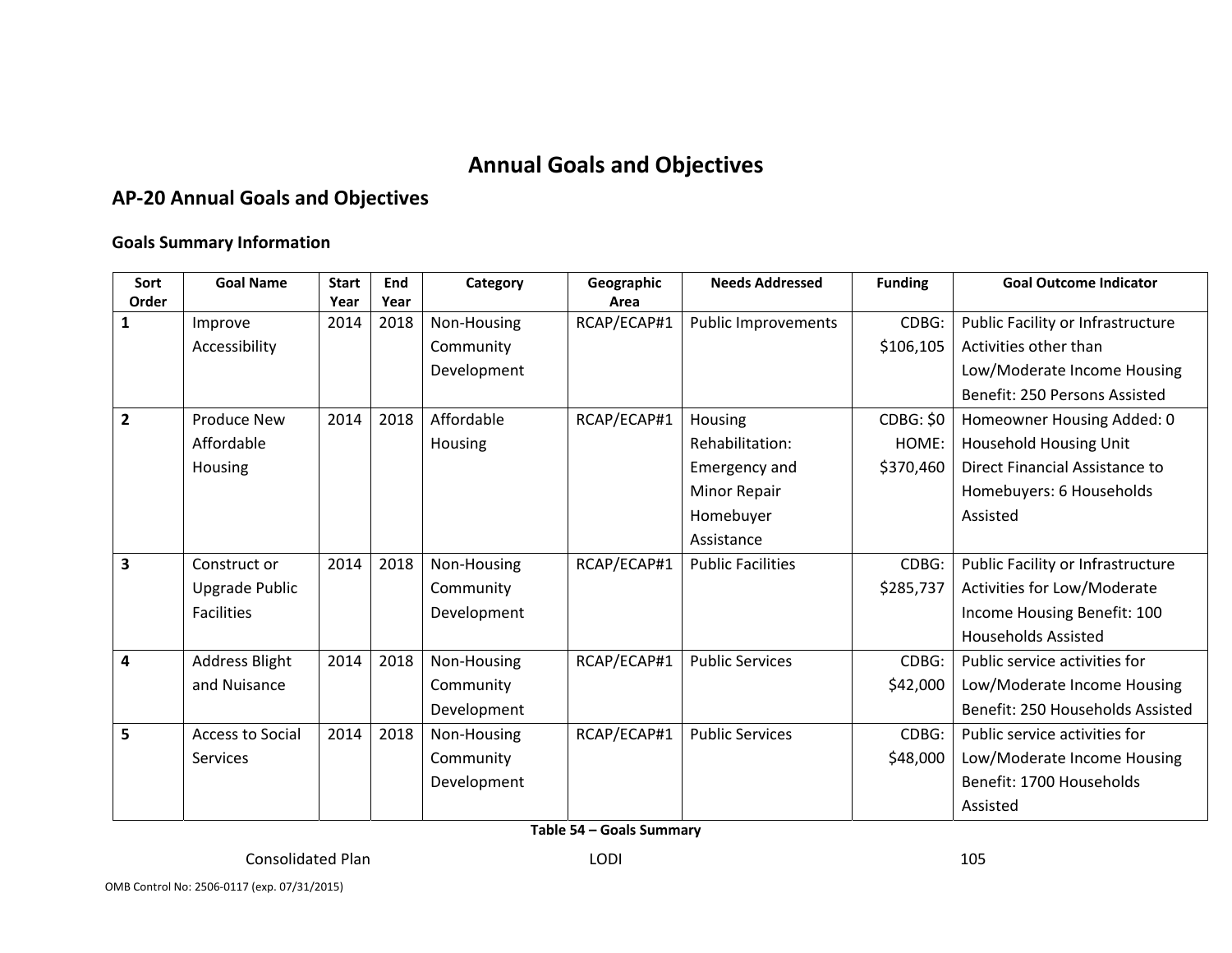#### **Goal Descriptions**

| $\mathbf{1}$            | <b>Goal Name</b>           | <b>Improve Accessibility</b>                                                                                                                                                   |
|-------------------------|----------------------------|--------------------------------------------------------------------------------------------------------------------------------------------------------------------------------|
|                         | Goal<br><b>Description</b> | Using CDBG funds, the City intends to improve the ability of elderly and disabled residents to access their homes, the City's<br>public facilities, and streets and sidewalks. |
| $\overline{2}$          | <b>Goal Name</b>           | Produce New Affordable Housing                                                                                                                                                 |
|                         | Goal<br><b>Description</b> | Using State HOME funds, the City intends to increase the supply of affordable housing.                                                                                         |
| $\mathbf{3}$            | <b>Goal Name</b>           | <b>Construct or Upgrade Public Facilities</b>                                                                                                                                  |
|                         | Goal<br><b>Description</b> | Using CDBG funding, the City plans on improving pubic facilities benefitting low-income areas ad targeted low-income<br>populations.                                           |
| $\overline{\mathbf{4}}$ | <b>Goal Name</b>           | <b>Address Blight and Nuisance</b>                                                                                                                                             |
|                         | Goal<br><b>Description</b> | Using CDBG funding, the City plans on funding activities that remove blighting influence on low-income areas.                                                                  |
| 5 <sub>1</sub>          | <b>Goal Name</b>           | <b>Access to Social Services</b>                                                                                                                                               |
|                         | Goal<br><b>Description</b> | Using CDBG funding, the City plans on assisting community-based organizations to provide fair housing services and basic<br>needs programs to target-income residents.         |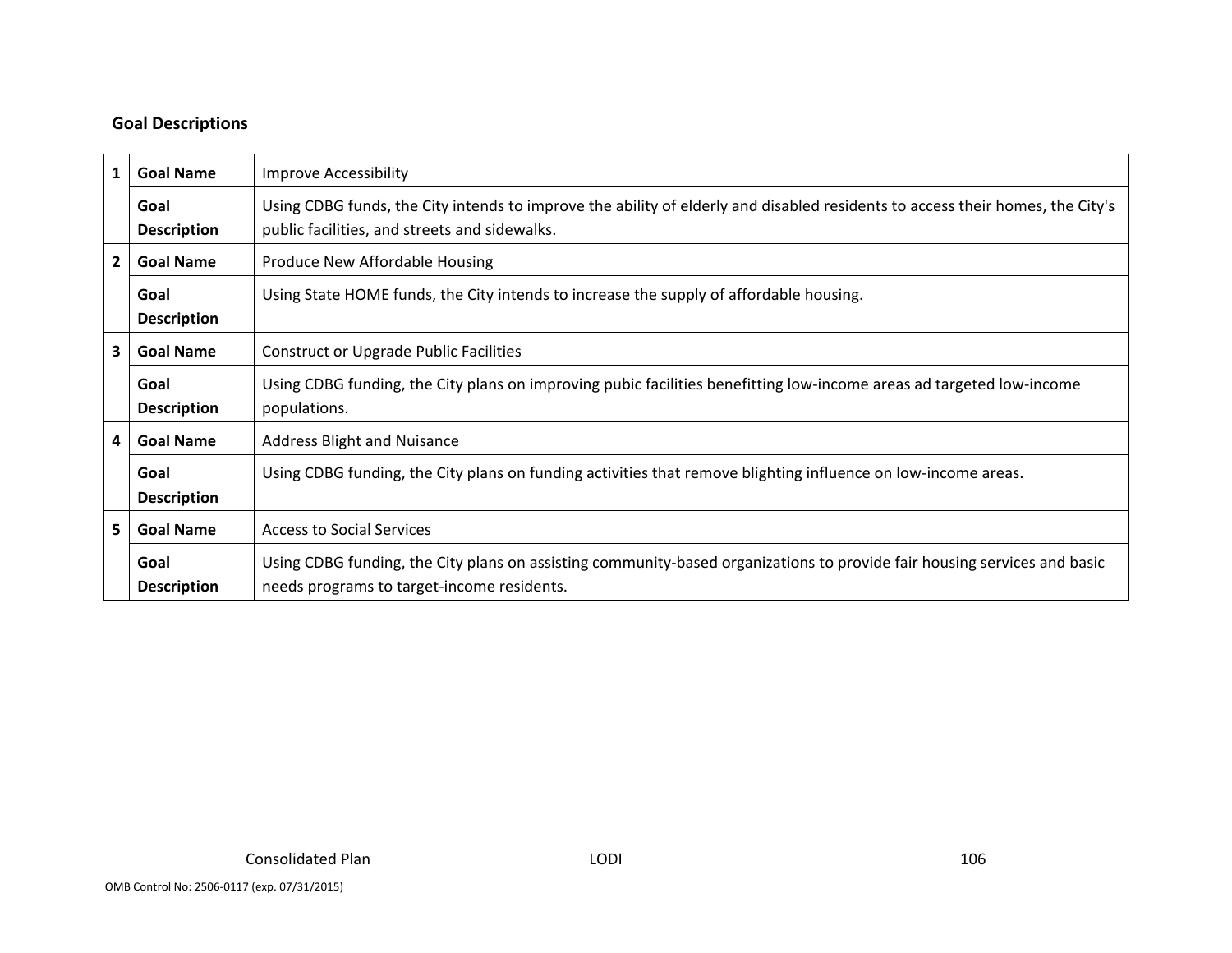# **Projects**

# **AP‐35 Projects – 91.220(d)**

#### **Introduction**

The activities to be undertaken during 2014‐15 are summarized below. All activities identified are expected to be completed no later than June 30, 2015

#### **Projects**

| #              | <b>Project Name</b>                                      |
|----------------|----------------------------------------------------------|
| 1              | Planning and Administration                              |
| $\overline{2}$ | Alley Drainage Improvements                              |
| 3              | Hutchins Street Square - North Entrance ADA Improvements |
| 4              | Lodi Library                                             |
| 5              | Graffiti Abatement                                       |
| 6              | LOEL Center - Washington Street Improvements             |
| 7              | San Joaquin Fair Housing                                 |
| 8              | Salvation Army                                           |
| 9              | Second Harvest                                           |
| 10             | <b>Emergency Food Bank and Family Services</b>           |

**Table 55 – Project Information**

### **Describe the reasons for allocation priorities and any obstacles to addressing underserved needs**

In making project recommendations, consideration was given to a variety of thresholds that projects must meet to comply with CDBG objectives, including meeting one of the national objectives and addressing one of the community priorities set out in the Consolidated Plan. Staff also took into account activity need and justification, cost reasonableness and effectiveness, activity management and implementation, experience with similar activities, past performance, leveraged funds, and completeness of the application. Project recommendations are for those projects determined most likely to be successful and maintain compliance with CDBG regulations.

While there are several constraints to meeting the needs of low-income residents, the primary obstacle is that there is a lack of funding to fully address all needs. The economic challenges facing the nation have forced many nonprofits to cut services at a time when governmental entities and others are least able to provide them.

A second obstacle to meeting underserved needs is that the location of many available services is in the City of Stockton. Lodi works closely with the regional transit agencies to improve access, and there are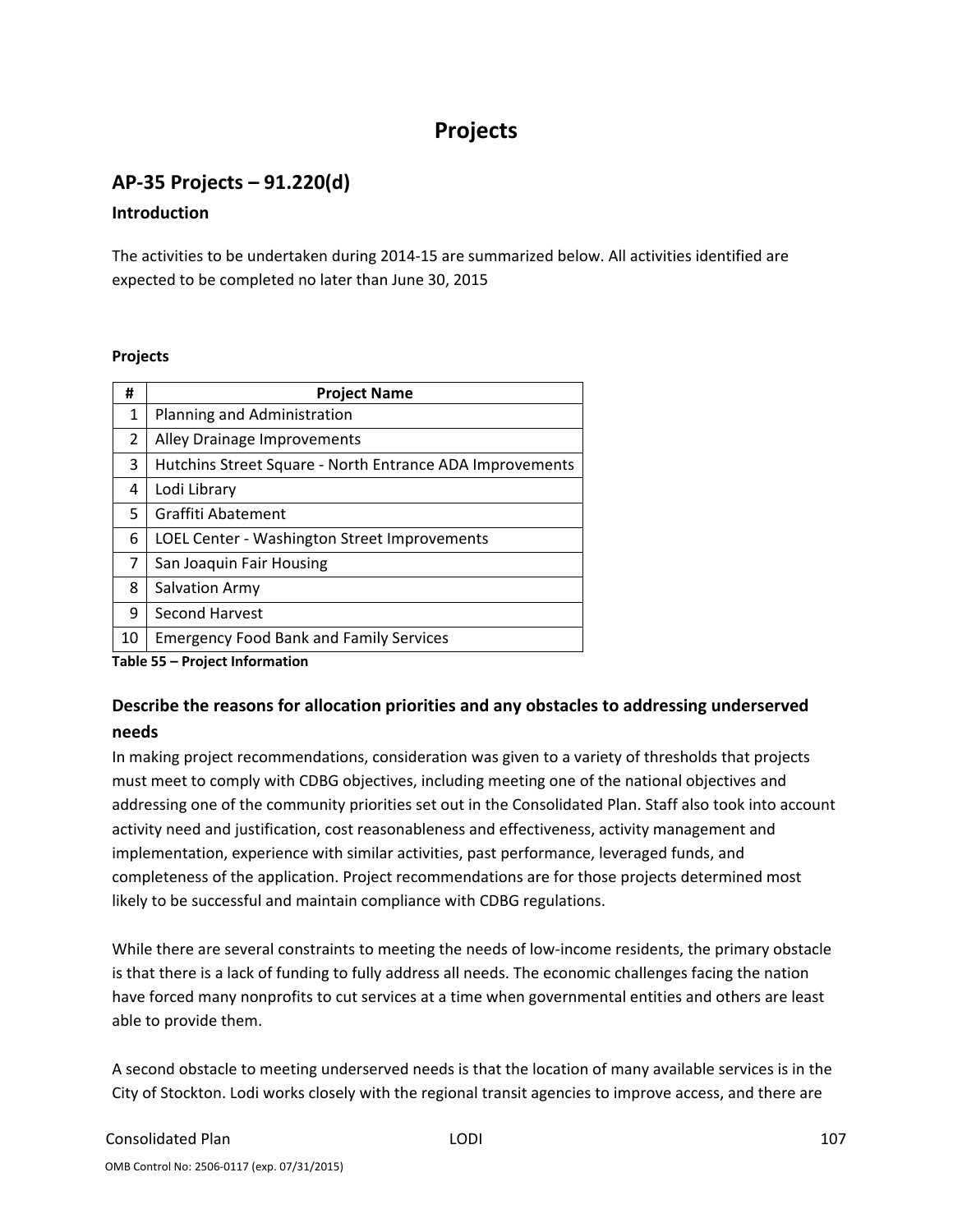several daily public transportation linkages between Lodi and downtown Stockton. The City has also encouraged nonprofit agencies to operate satellite offices within Lodi.

Another obstacle is the number of nonprofits that need assistance with basic management and fiscal policies. New nonprofits have formed in Lodi and throughout the region, and they have small but passionate staffs and volunteers devoted to a variety of issues. Unfortunately, most new nonprofits do not have the capacity to meet the financial and reporting requirements of CDBG and other grant programs, and may need basic assistance securing tax‐exempt status, setting up bookkeeping systems, and applying for grants.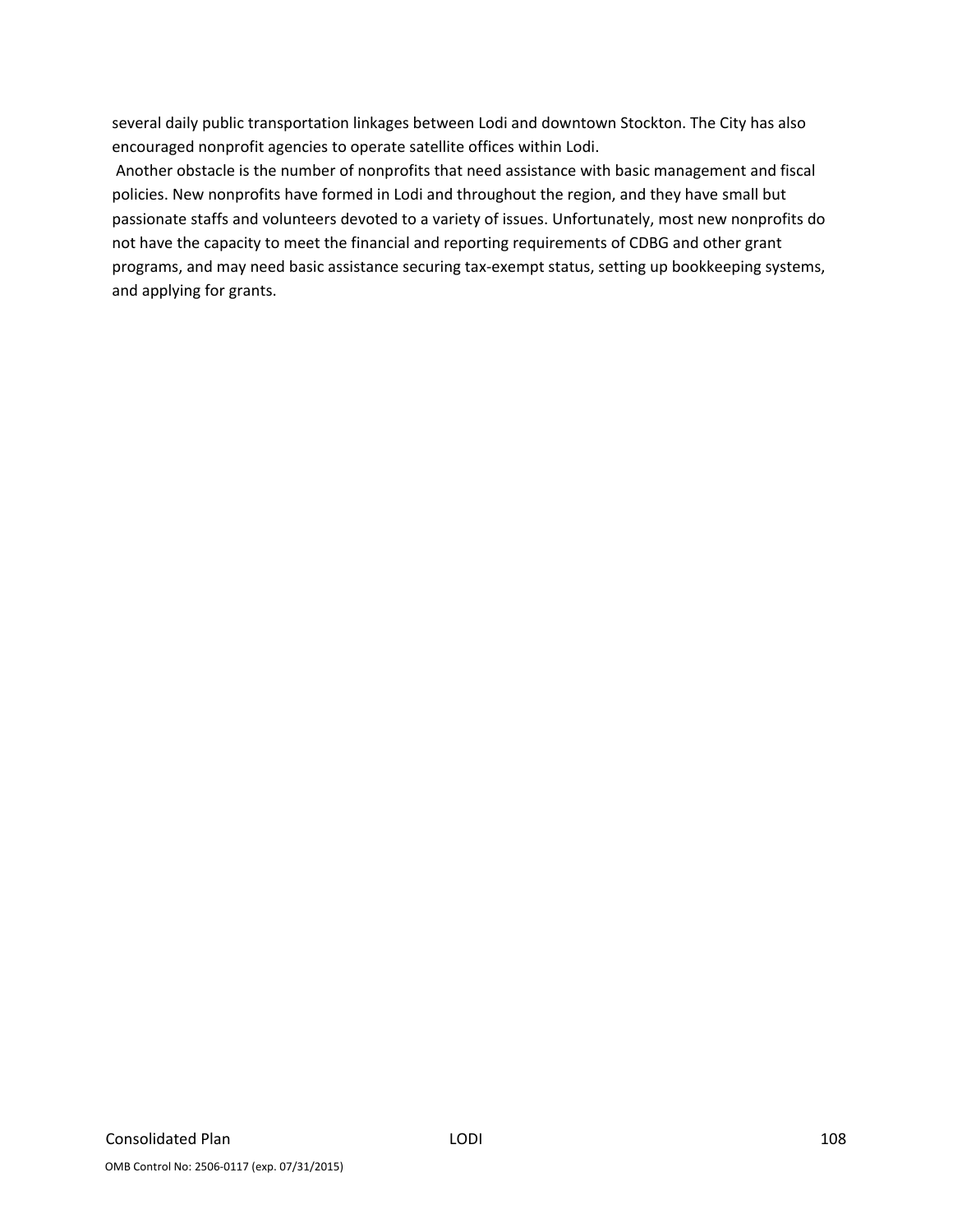## **AP‐38 Project Summary**

## **Project Summary Information**

| $\mathbf{1}$ | <b>Project Name</b>                                                                                  | Planning and Administration                                                                                                                                                                                                                                                                             |
|--------------|------------------------------------------------------------------------------------------------------|---------------------------------------------------------------------------------------------------------------------------------------------------------------------------------------------------------------------------------------------------------------------------------------------------------|
|              | <b>Target Area</b>                                                                                   |                                                                                                                                                                                                                                                                                                         |
|              | <b>Goals Supported</b>                                                                               | Produce New Affordable Housing                                                                                                                                                                                                                                                                          |
|              |                                                                                                      | <b>Access to Social Services</b>                                                                                                                                                                                                                                                                        |
|              |                                                                                                      | Improve Accessibility                                                                                                                                                                                                                                                                                   |
|              |                                                                                                      | <b>Construct or Upgrade Public Facilities</b>                                                                                                                                                                                                                                                           |
|              |                                                                                                      | <b>Address Blight and Nuisance</b>                                                                                                                                                                                                                                                                      |
|              | <b>Needs Addressed</b>                                                                               | <b>Public Services</b>                                                                                                                                                                                                                                                                                  |
|              | <b>Funding</b>                                                                                       | CDBG: \$120,460                                                                                                                                                                                                                                                                                         |
|              | <b>Description</b>                                                                                   | The planning and administration funding is intended to provide funding for general staff administration of<br>CDBG programs and activities, including Integrated Disbursement and Information System (IDIS) training,<br>program set-up, reporting, planning, and subrecipient training and monitoring. |
|              | <b>Target Date</b>                                                                                   | 6/30/2015                                                                                                                                                                                                                                                                                               |
|              | <b>Estimate the number and type</b><br>of families that will benefit<br>from the proposed activities | Not applicable for planning and administration activities.                                                                                                                                                                                                                                              |
|              | <b>Location Description</b>                                                                          | City Hall - 221 W. Pine St, Lodi CA 95240                                                                                                                                                                                                                                                               |
|              | <b>Planned Activities</b>                                                                            | The planning and administration funding is intended to provide funding for general staff administration of<br>CDBG programs and activities, including Integrated Disbursement and Information System (IDIS) training,<br>program set-up, reporting, planning, and subrecipient training and monitoring. |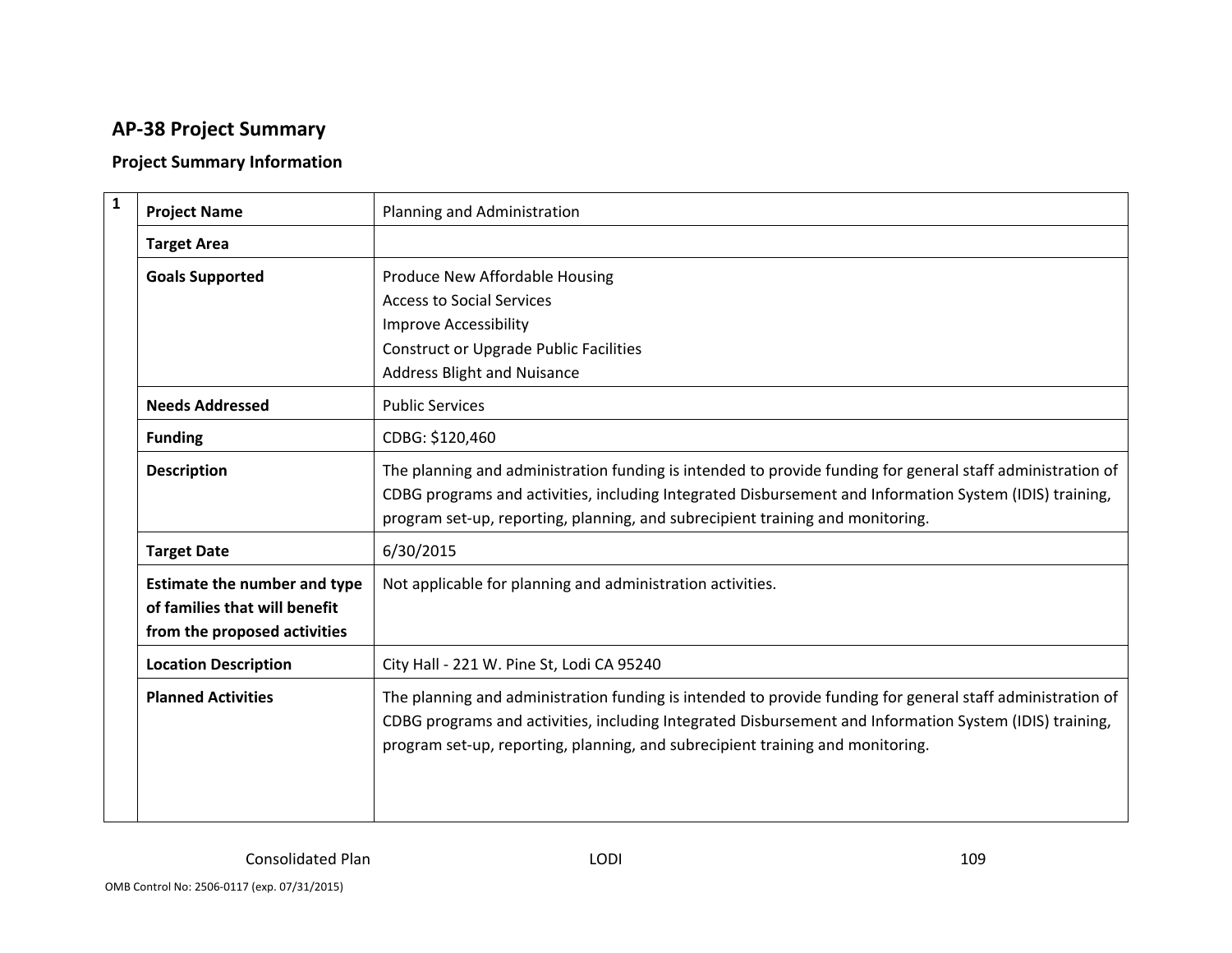| $\overline{\mathbf{2}}$ | <b>Project Name</b>                                                                                  | Alley Drainage Improvements                                                                                                                                             |
|-------------------------|------------------------------------------------------------------------------------------------------|-------------------------------------------------------------------------------------------------------------------------------------------------------------------------|
|                         | <b>Target Area</b>                                                                                   | RCAP/ECAP#1                                                                                                                                                             |
|                         | <b>Goals Supported</b>                                                                               | <b>Construct or Upgrade Public Facilities</b>                                                                                                                           |
|                         | <b>Needs Addressed</b>                                                                               | <b>Public Improvements</b>                                                                                                                                              |
|                         | <b>Funding</b>                                                                                       | CDBG: \$125,000                                                                                                                                                         |
|                         | <b>Description</b>                                                                                   | Improve alleyways that suffer from damaged pavement and poor drainage by removing existing<br>pavement, installing proper drainage systems, and repaving each alleyway. |
|                         | <b>Target Date</b>                                                                                   | 6/30/2015                                                                                                                                                               |
|                         | <b>Estimate the number and type</b><br>of families that will benefit<br>from the proposed activities | 100                                                                                                                                                                     |
|                         | <b>Location Description</b>                                                                          | To be determined within CDBG Target Area                                                                                                                                |
|                         | <b>Planned Activities</b>                                                                            | Removal and replacement of existing alley surfacing and installaton of storm drainage improvements.                                                                     |
| 3                       | <b>Project Name</b>                                                                                  | Hutchins Street Square - North Entrance ADA Improvements                                                                                                                |
|                         | <b>Target Area</b>                                                                                   |                                                                                                                                                                         |
|                         | <b>Goals Supported</b>                                                                               | <b>Improve Accessibility</b>                                                                                                                                            |
|                         | <b>Needs Addressed</b>                                                                               | <b>Public Facilities</b>                                                                                                                                                |
|                         | <b>Funding</b>                                                                                       | CDBG: \$106,105                                                                                                                                                         |
|                         | <b>Description</b>                                                                                   | Improvements to community recreation and performing arts facility to remove accessibility barriers.                                                                     |
|                         | <b>Target Date</b>                                                                                   | 6/30/2015                                                                                                                                                               |
|                         | <b>Estimate the number and type</b><br>of families that will benefit<br>from the proposed activities | 100                                                                                                                                                                     |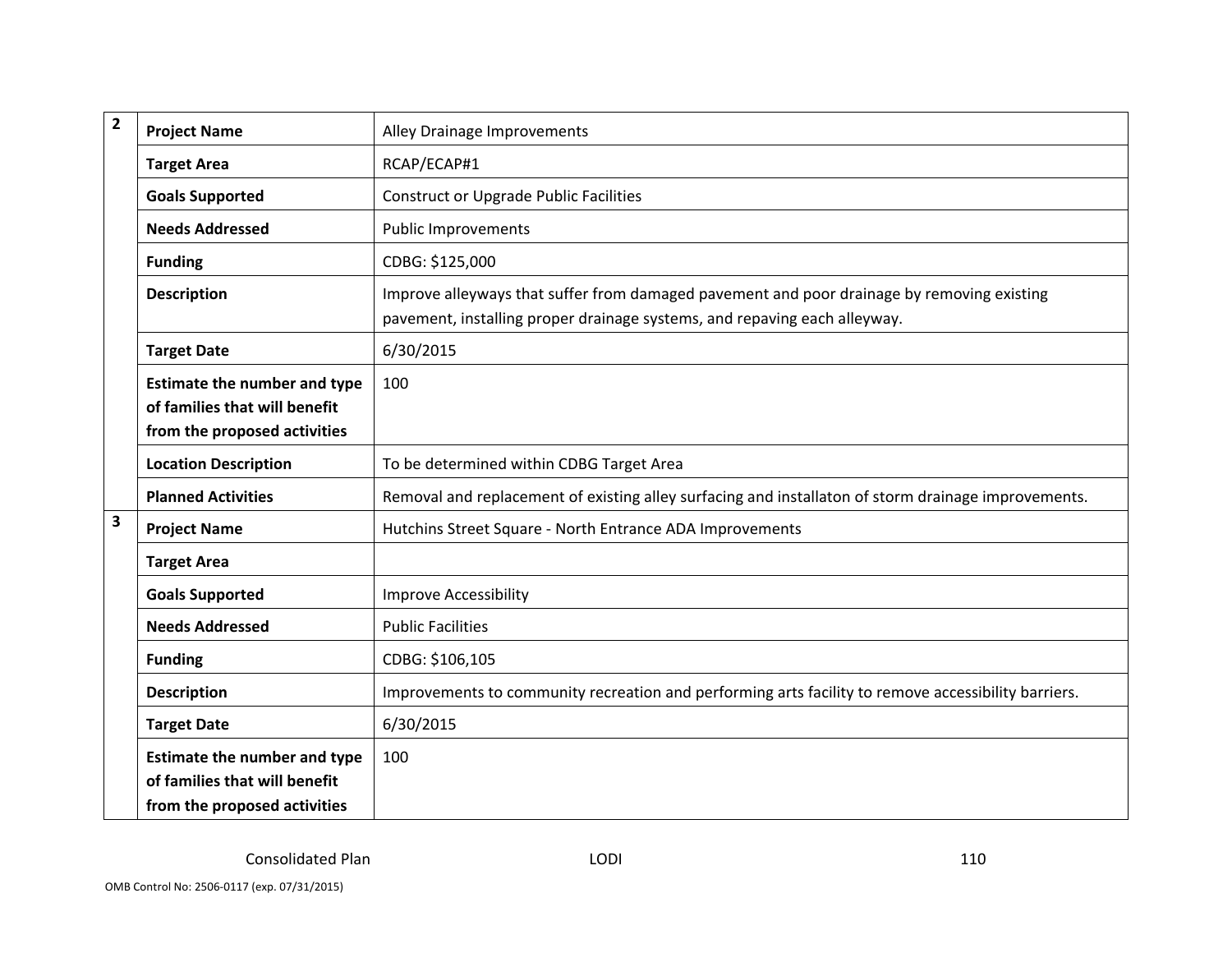|                         | <b>Location Description</b>                                                                          | 125 S. Hutchins Street, Lodi, CA 95240                                                                                                                                                                                                                                                                                                                                                                                                                                                                                                                   |
|-------------------------|------------------------------------------------------------------------------------------------------|----------------------------------------------------------------------------------------------------------------------------------------------------------------------------------------------------------------------------------------------------------------------------------------------------------------------------------------------------------------------------------------------------------------------------------------------------------------------------------------------------------------------------------------------------------|
|                         | <b>Planned Activities</b>                                                                            | Reconstruction of entrance to public facility to remove barriers to accessibility.                                                                                                                                                                                                                                                                                                                                                                                                                                                                       |
| $\overline{\mathbf{4}}$ | <b>Project Name</b>                                                                                  | Lodi Library                                                                                                                                                                                                                                                                                                                                                                                                                                                                                                                                             |
|                         | <b>Target Area</b>                                                                                   |                                                                                                                                                                                                                                                                                                                                                                                                                                                                                                                                                          |
|                         | <b>Goals Supported</b>                                                                               | <b>Construct or Upgrade Public Facilities</b>                                                                                                                                                                                                                                                                                                                                                                                                                                                                                                            |
|                         | <b>Needs Addressed</b>                                                                               | <b>Public Facilities</b>                                                                                                                                                                                                                                                                                                                                                                                                                                                                                                                                 |
|                         | <b>Funding</b>                                                                                       | CDBG: \$16,000                                                                                                                                                                                                                                                                                                                                                                                                                                                                                                                                           |
|                         | <b>Description</b>                                                                                   | <b>Reading Program Patio Improvements</b>                                                                                                                                                                                                                                                                                                                                                                                                                                                                                                                |
|                         | <b>Target Date</b>                                                                                   | 6/30/2015                                                                                                                                                                                                                                                                                                                                                                                                                                                                                                                                                |
|                         | <b>Estimate the number and type</b><br>of families that will benefit<br>from the proposed activities | 3,000 students provided with free, after-school homework help. The patio can also be utilized by other<br>functions, including a reading area for patrons and a location for events.                                                                                                                                                                                                                                                                                                                                                                     |
|                         | <b>Location Description</b>                                                                          | 201 W Locust St, Lodi, CA 95240                                                                                                                                                                                                                                                                                                                                                                                                                                                                                                                          |
|                         | <b>Planned Activities</b>                                                                            | The Library's patio has been condemned and is unusable. The patio had been used in prior year for the<br>free, after-school homework help program. This program is a free service provided by the<br>Library. Staffed by volunteers, the program offers reading, writing, and mathematics tutoring assistance<br>to students in kindergarten through eighth grade. It also offers help with high school mathematics.<br>Without the use of this space, the Library is unable to meet the growing need and demand for this critical<br>community program. |
|                         |                                                                                                      | At present, the Library has over 20 tutors who provide over 3,000 tutoring sessions per year, and the<br>program is expected to increase over the coming years.                                                                                                                                                                                                                                                                                                                                                                                          |
|                         |                                                                                                      | CDBG would be used to repair the patio so that it could once again host the free, after-school program.                                                                                                                                                                                                                                                                                                                                                                                                                                                  |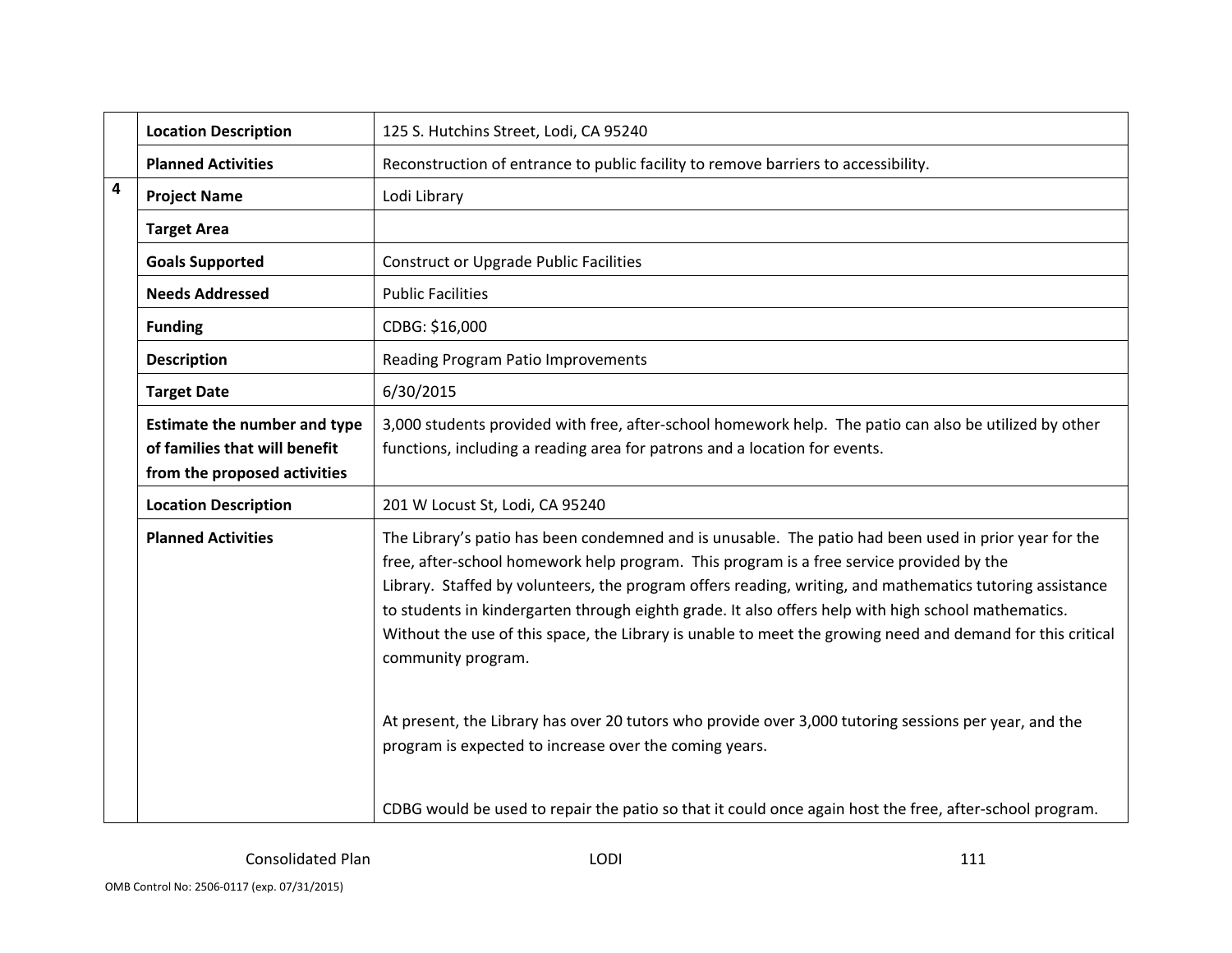| 5 | <b>Project Name</b>                                                                                  | Graffiti Abatement                                                                                                                                                                                                                                                                                                           |
|---|------------------------------------------------------------------------------------------------------|------------------------------------------------------------------------------------------------------------------------------------------------------------------------------------------------------------------------------------------------------------------------------------------------------------------------------|
|   | <b>Target Area</b>                                                                                   | RCAP/ECAP#1                                                                                                                                                                                                                                                                                                                  |
|   | <b>Goals Supported</b>                                                                               | <b>Address Blight and Nuisance</b>                                                                                                                                                                                                                                                                                           |
|   | <b>Needs Addressed</b>                                                                               | <b>Public Services</b>                                                                                                                                                                                                                                                                                                       |
|   | <b>Funding</b>                                                                                       | CDBG: \$42,000                                                                                                                                                                                                                                                                                                               |
|   | <b>Description</b>                                                                                   | The Graffiti Abatement Program will remove graffiti on public and private properties located in target<br>areas. Staff will remove graffiti by pressure-washing the structure or by painting over it. The goal of the<br>program is to preserve neighborhood property values and maintain the housing stock in target areas. |
|   | <b>Target Date</b>                                                                                   | 6/30/2015                                                                                                                                                                                                                                                                                                                    |
|   | <b>Estimate the number and type</b><br>of families that will benefit<br>from the proposed activities | Graffiti abatement from low-income neighborhoods. 100 households served.                                                                                                                                                                                                                                                     |
|   | <b>Location Description</b>                                                                          | Citywide low-income areas.                                                                                                                                                                                                                                                                                                   |
|   |                                                                                                      | CT/BGs: 41.02 (BG 2), 42.03 (BG 3), 42.04 (BG 1) 43.06 (BG 1), 44.01 (BG 2, 3, 4, 5, 6), and 45.00 (BG 1, 3,<br>4)                                                                                                                                                                                                           |
|   | <b>Planned Activities</b>                                                                            | The Graffiti Abatement Program will remove graffiti on public and private properties located in target<br>areas. Staff will remove graffiti by pressure-washing the structure or by painting over it. The goal of the<br>program is to preserve neighborhood property values and maintain the housing stock in target areas. |
| 6 | <b>Project Name</b>                                                                                  | LOEL Center - Washington Street Improvements                                                                                                                                                                                                                                                                                 |
|   | <b>Target Area</b>                                                                                   | RCAP/ECAP#1                                                                                                                                                                                                                                                                                                                  |
|   | <b>Goals Supported</b>                                                                               | <b>Construct or Upgrade Public Facilities</b>                                                                                                                                                                                                                                                                                |
|   | <b>Needs Addressed</b>                                                                               | <b>Public Facilities</b>                                                                                                                                                                                                                                                                                                     |
|   | <b>Funding</b>                                                                                       | CDBG: \$144,737                                                                                                                                                                                                                                                                                                              |
|   | <b>Description</b>                                                                                   | Phased project to make improvements to the LOEL Senior Center.                                                                                                                                                                                                                                                               |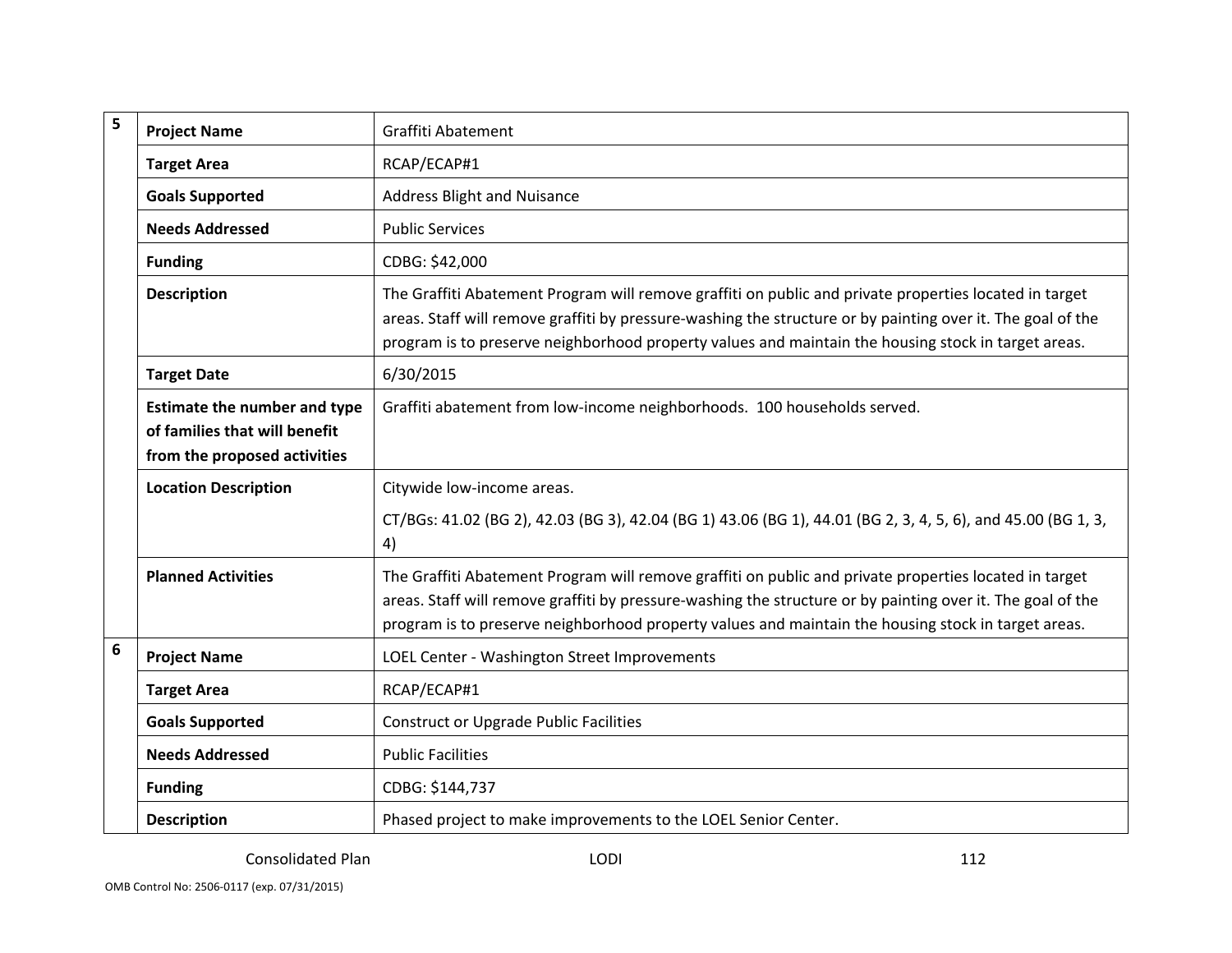|                              | <b>Target Date</b>                  | 6/30/2015                                                                                                     |
|------------------------------|-------------------------------------|---------------------------------------------------------------------------------------------------------------|
|                              | <b>Estimate the number and type</b> | The beneficiaries of the project would likely be low-moderate income persons of all ages, as well as, all     |
|                              | of families that will benefit       | other income levels, which will be the participants of the community garden, in addition to the               |
| from the proposed activities |                                     | neighborhood property owners and residents by the lower incidence of blight from removal of an                |
|                              |                                     | attractive nuisance for vandalism, graffiti, and other property crimes. The seniors and community             |
|                              |                                     | members that attend the many events, programs and services provided by the center will also benefit           |
|                              |                                     | from this project.                                                                                            |
|                              | <b>Location Description</b>         | LOEL Senior Center, 105 S. Washington Street, Lodi, CA 95240                                                  |
|                              |                                     | CT: 45.00 BG:03                                                                                               |
| <b>Planned Activities</b>    |                                     | Phase I included the demolition of the old church building and preliminary site improvements that include     |
|                              |                                     | off-street parking, a community garden and security fencing. Phase II continues site improvements, ADA        |
|                              |                                     | accessibility improvements and underground utilities that must be relocated. Phase III will provide           |
|                              |                                     | additional parking for the LOEL Senior Center for the activities, programs, services and events. It will also |
|                              |                                     | provide additional parking for those utilizing the community garden. The location of the project is just      |
|                              |                                     | south of the LOEL Senior Center and directly on the property of the community garden.                         |
| $\overline{\mathbf{z}}$      | <b>Project Name</b>                 | San Joaquin Fair Housing                                                                                      |
|                              | <b>Target Area</b>                  |                                                                                                               |
|                              | <b>Goals Supported</b>              | <b>Access to Social Services</b>                                                                              |
|                              | <b>Needs Addressed</b>              | <b>Public Services</b>                                                                                        |
|                              | <b>Funding</b>                      | CDBG: \$18,000                                                                                                |
|                              | <b>Description</b>                  | San Joaquin Fair Housing provides fair housing services, such as housing discrimination and                   |
|                              |                                     | tenant/landlord law hotline, complaint investigation, and outreach and education through public forums.       |
|                              | <b>Target Date</b>                  | 6/30/2015                                                                                                     |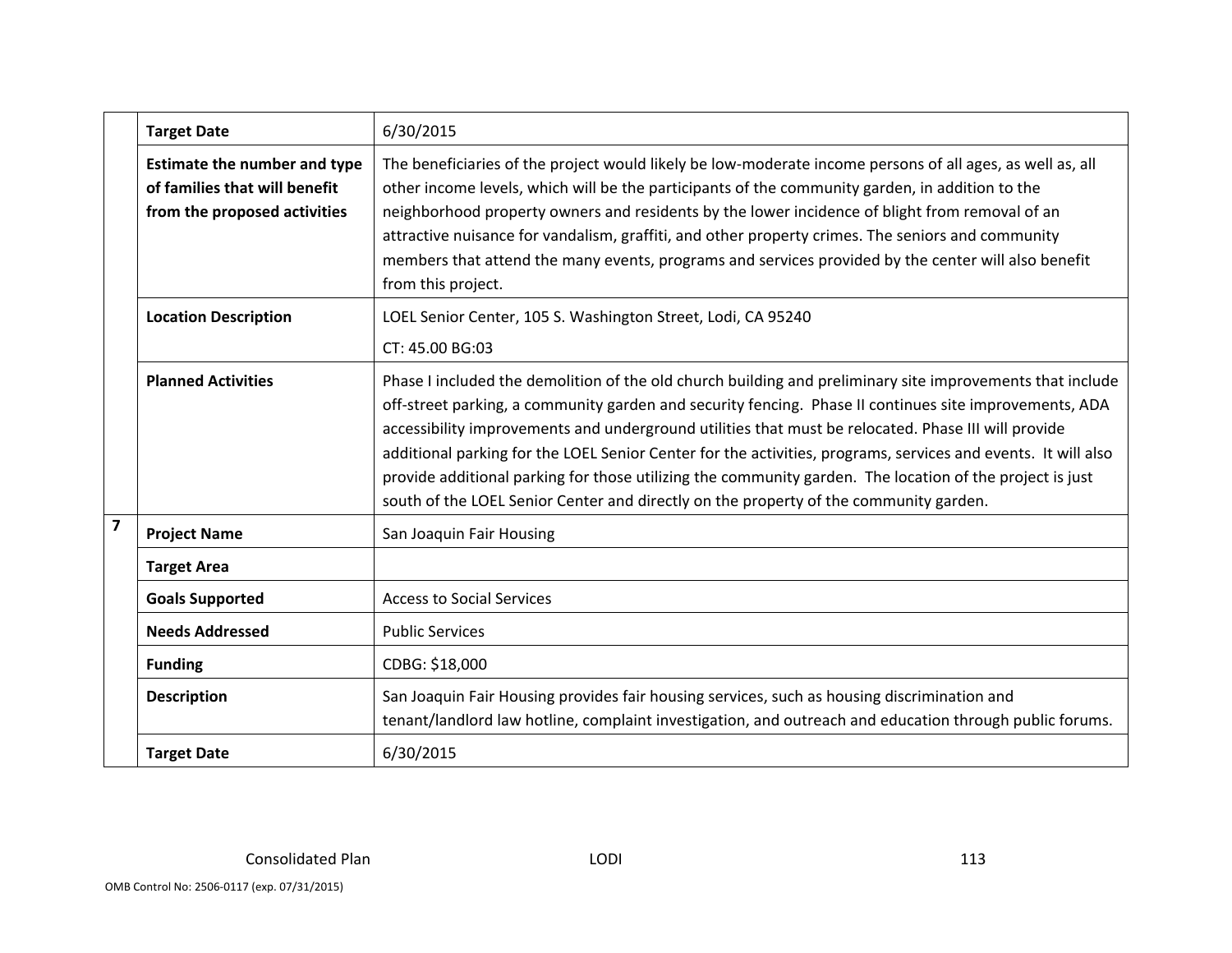|                                 | <b>Estimate the number and type</b><br>of families that will benefit<br>from the proposed activities | Will assist persons needing assistance with fair housing rights. Planned to assist 736 persons, of those 684<br>low-income.                                                                                                                                                                                                                                                                                                                                                                                                                        |
|---------------------------------|------------------------------------------------------------------------------------------------------|----------------------------------------------------------------------------------------------------------------------------------------------------------------------------------------------------------------------------------------------------------------------------------------------------------------------------------------------------------------------------------------------------------------------------------------------------------------------------------------------------------------------------------------------------|
|                                 | <b>Location Description</b>                                                                          | Citywide                                                                                                                                                                                                                                                                                                                                                                                                                                                                                                                                           |
|                                 | <b>Planned Activities</b>                                                                            | San Joaquin Fair Housing provides fair housing services, such as housing discrimination and<br>tenant/landlord law hotline, complaint investigation, and outreach and education through public forums.                                                                                                                                                                                                                                                                                                                                             |
| 8                               | <b>Project Name</b>                                                                                  | <b>Salvation Army</b>                                                                                                                                                                                                                                                                                                                                                                                                                                                                                                                              |
|                                 | <b>Target Area</b>                                                                                   | RCAP/ECAP#1                                                                                                                                                                                                                                                                                                                                                                                                                                                                                                                                        |
|                                 | <b>Goals Supported</b>                                                                               | <b>Access to Social Services</b>                                                                                                                                                                                                                                                                                                                                                                                                                                                                                                                   |
|                                 | <b>Needs Addressed</b>                                                                               | <b>Public Services</b>                                                                                                                                                                                                                                                                                                                                                                                                                                                                                                                             |
|                                 | <b>Funding</b>                                                                                       | CDBG: \$20,000                                                                                                                                                                                                                                                                                                                                                                                                                                                                                                                                     |
|                                 | <b>Description</b>                                                                                   | <b>Tutoring and Mentoring Program</b>                                                                                                                                                                                                                                                                                                                                                                                                                                                                                                              |
| 6/30/2015<br><b>Target Date</b> |                                                                                                      |                                                                                                                                                                                                                                                                                                                                                                                                                                                                                                                                                    |
|                                 | <b>Estimate the number and type</b><br>of families that will benefit<br>from the proposed activities | Low-moderate income school age students because our surrounding schools serve a population where at<br>least 90% of the students receive free or reduced lunch. The center is directly on the border that<br>designates the City's mostly low-moderate income areas which is the known at time as the "Eastside of<br>Lodi". For kids that come to our program from our shelter, 100% are low income. Also, the majority of<br>patrons that frequent our facility, and directly obtain information about our programs, are low-moderate<br>income. |
|                                 |                                                                                                      | Will assist 30 persons, 27 of whom are low-income.                                                                                                                                                                                                                                                                                                                                                                                                                                                                                                 |
|                                 | <b>Location Description</b>                                                                          | 525 W. Lockeford St., Lodi, CA 95240                                                                                                                                                                                                                                                                                                                                                                                                                                                                                                               |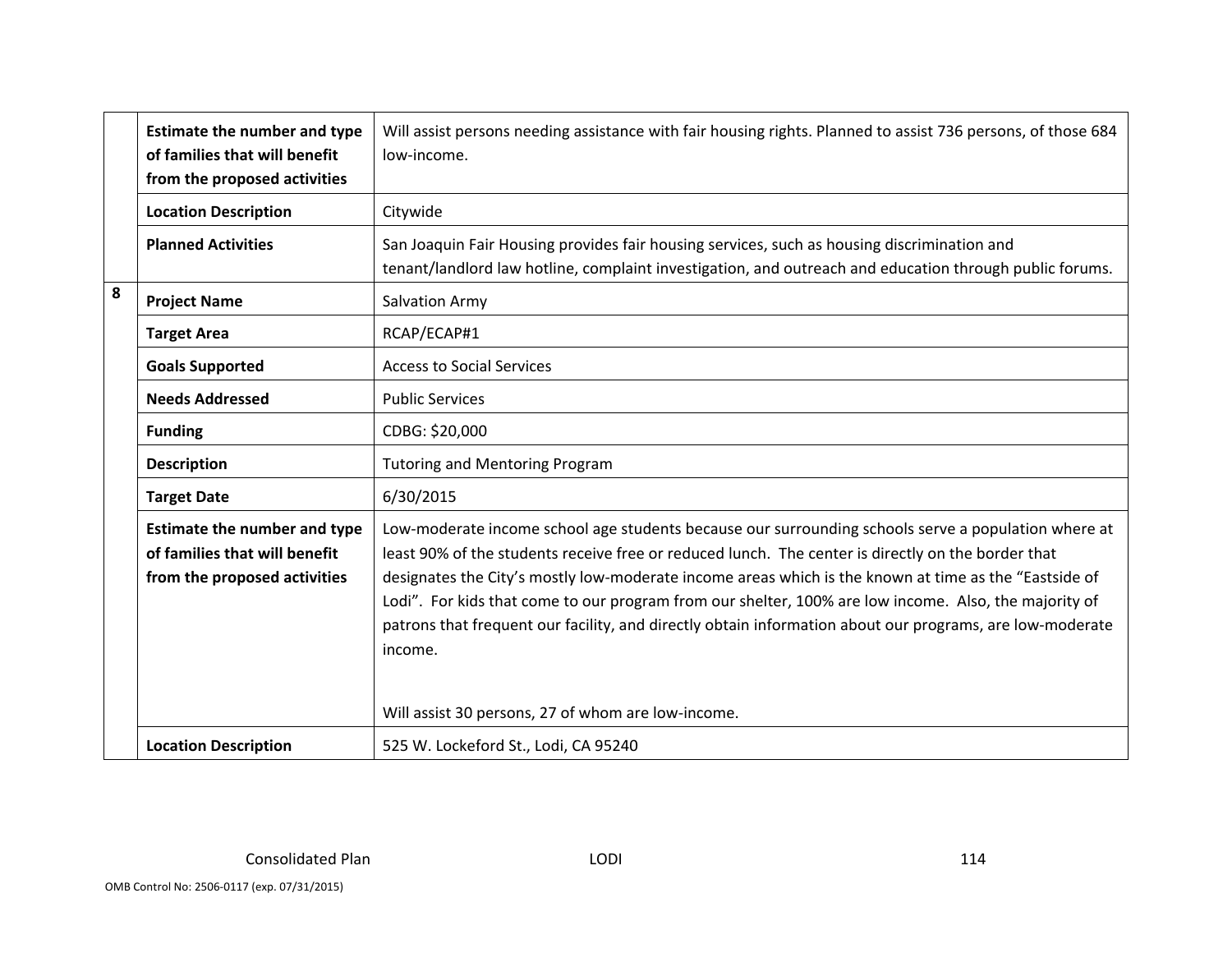|                                 | <b>Planned Activities</b>                                                                            | Operate an after-school program at The Salvation Army in Lodi (Lockeford St. address). The days of<br>operation consist of tutoring, mentoring, character building, crafts and sports and recreational activities.<br>20-25 youth between the ages of $5 - 13$ are our target population. The program strives to address<br>everyday needs of youth and their parents through tutors and mentors from local and surrounding high<br>schools and colleges, local residents and people in the city of Lodi and surrounding areas. The program<br>provides alternatives to the nonproductive instruction that takes place in the streets. After 5 p.m., and/or<br>after a transition period, on some days, other activities provided for kids and families to participate in<br>(mainly Wednesdays, Fridays, and some weekends). |
|---------------------------------|------------------------------------------------------------------------------------------------------|-------------------------------------------------------------------------------------------------------------------------------------------------------------------------------------------------------------------------------------------------------------------------------------------------------------------------------------------------------------------------------------------------------------------------------------------------------------------------------------------------------------------------------------------------------------------------------------------------------------------------------------------------------------------------------------------------------------------------------------------------------------------------------------------------------------------------------|
| $\overline{9}$                  | <b>Project Name</b>                                                                                  | Second Harvest                                                                                                                                                                                                                                                                                                                                                                                                                                                                                                                                                                                                                                                                                                                                                                                                                |
|                                 | <b>Target Area</b>                                                                                   | RCAP/ECAP#1                                                                                                                                                                                                                                                                                                                                                                                                                                                                                                                                                                                                                                                                                                                                                                                                                   |
|                                 | <b>Goals Supported</b>                                                                               | <b>Access to Social Services</b>                                                                                                                                                                                                                                                                                                                                                                                                                                                                                                                                                                                                                                                                                                                                                                                              |
|                                 | <b>Needs Addressed</b>                                                                               | <b>Public Services</b>                                                                                                                                                                                                                                                                                                                                                                                                                                                                                                                                                                                                                                                                                                                                                                                                        |
|                                 | <b>Funding</b>                                                                                       | CDBG: \$8,500                                                                                                                                                                                                                                                                                                                                                                                                                                                                                                                                                                                                                                                                                                                                                                                                                 |
|                                 | <b>Description</b>                                                                                   | Provide funding to Second Harvest Food Bank to purchase foods that are not typically donated to the<br>food bank (e.g., meat and dairy products).                                                                                                                                                                                                                                                                                                                                                                                                                                                                                                                                                                                                                                                                             |
| 6/30/2015<br><b>Target Date</b> |                                                                                                      |                                                                                                                                                                                                                                                                                                                                                                                                                                                                                                                                                                                                                                                                                                                                                                                                                               |
|                                 | <b>Estimate the number and type</b><br>of families that will benefit<br>from the proposed activities | The Food Assistance Programs serve individuals, children, and seniors including disabled, veterans, female<br>head of household, and elderly. By the end of the fiscal year 2014-2015 Second Harvest estimates<br>providing supplemental groceries to 590 unduplicated people, totaling 9,588 units of service in the City of<br>Lodi.                                                                                                                                                                                                                                                                                                                                                                                                                                                                                        |
|                                 | <b>Location Description</b>                                                                          |                                                                                                                                                                                                                                                                                                                                                                                                                                                                                                                                                                                                                                                                                                                                                                                                                               |
|                                 | <b>Planned Activities</b>                                                                            | Provide funding to Second Harvest Food Bank to purchase foods that are not typically donated to the<br>food bank (e.g., meat and dairy products). This will allow the operation of food assistance programs to<br>provide basic food stuffs.                                                                                                                                                                                                                                                                                                                                                                                                                                                                                                                                                                                  |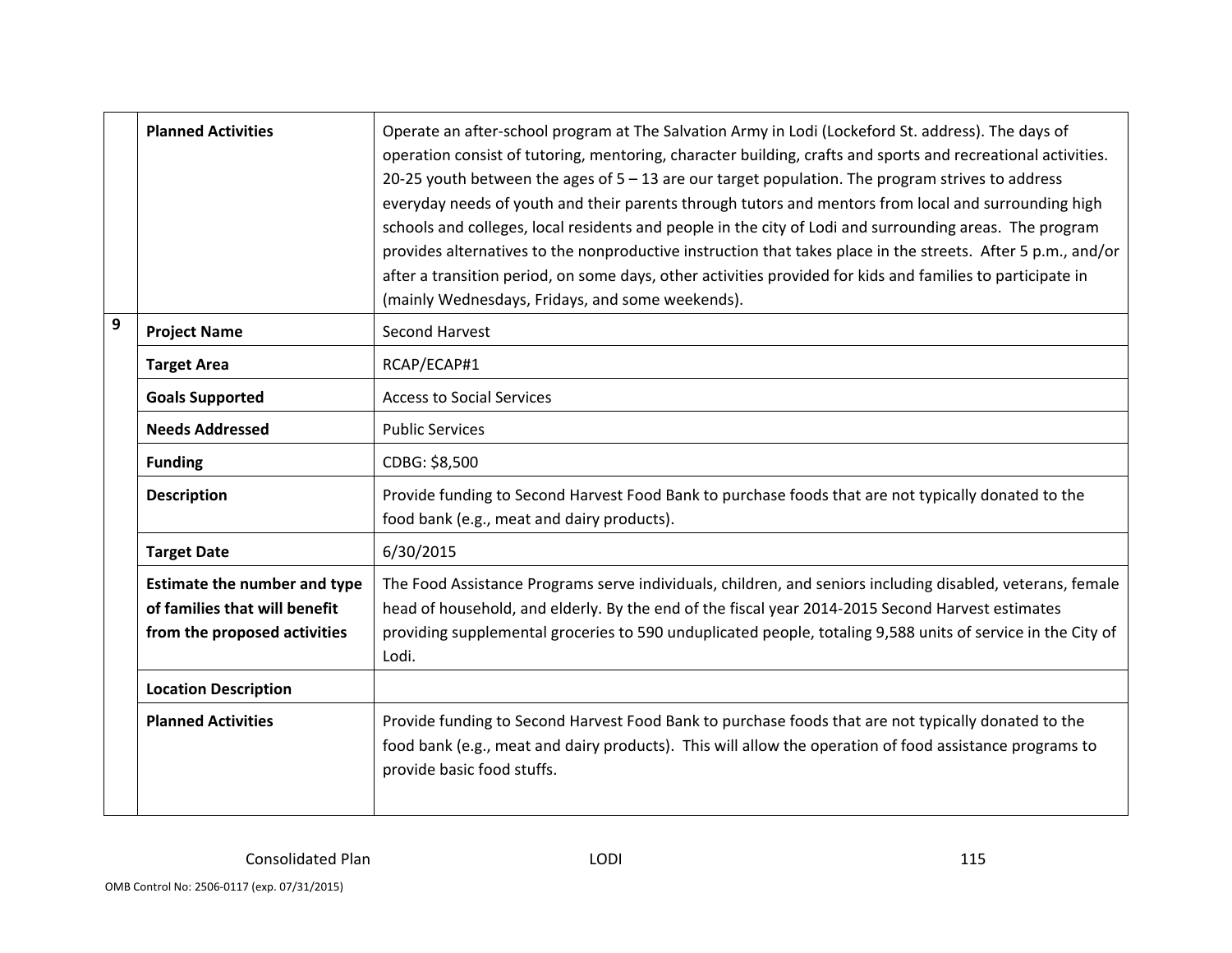| 10 | <b>Project Name</b>                                                                                  | <b>Emergency Food Bank and Family Services</b>                                                                                                                                                                                                          |
|----|------------------------------------------------------------------------------------------------------|---------------------------------------------------------------------------------------------------------------------------------------------------------------------------------------------------------------------------------------------------------|
|    | <b>Target Area</b>                                                                                   | RCAP/ECAP#1                                                                                                                                                                                                                                             |
|    | <b>Goals Supported</b>                                                                               | <b>Access to Social Services</b>                                                                                                                                                                                                                        |
|    | <b>Needs Addressed</b>                                                                               | <b>Public Services</b>                                                                                                                                                                                                                                  |
|    | <b>Funding</b>                                                                                       | CDBG: \$1,500                                                                                                                                                                                                                                           |
|    | <b>Description</b>                                                                                   | Nutrition and food assistance programs.                                                                                                                                                                                                                 |
|    | <b>Target Date</b>                                                                                   | 6/30/2015                                                                                                                                                                                                                                               |
|    | <b>Estimate the number and type</b><br>of families that will benefit<br>from the proposed activities | The Mobile Farmer's Market Program will serve low-income families in Lodi in need of fresh produce and<br>education about food preparation and nutrition.                                                                                               |
|    |                                                                                                      | The program planes to serve 300 persons in Lodi.                                                                                                                                                                                                        |
|    | <b>Location Description</b>                                                                          | Citywide low-income areas.                                                                                                                                                                                                                              |
|    | <b>Planned Activities</b>                                                                            | This will fund the Mobile Farmers' Market program (MFM). The MFM is an existing program that provides<br>access to fresh fruits and vegetables, healthy cooking demonstrations and health and nutrition-related<br>information to low-income residents. |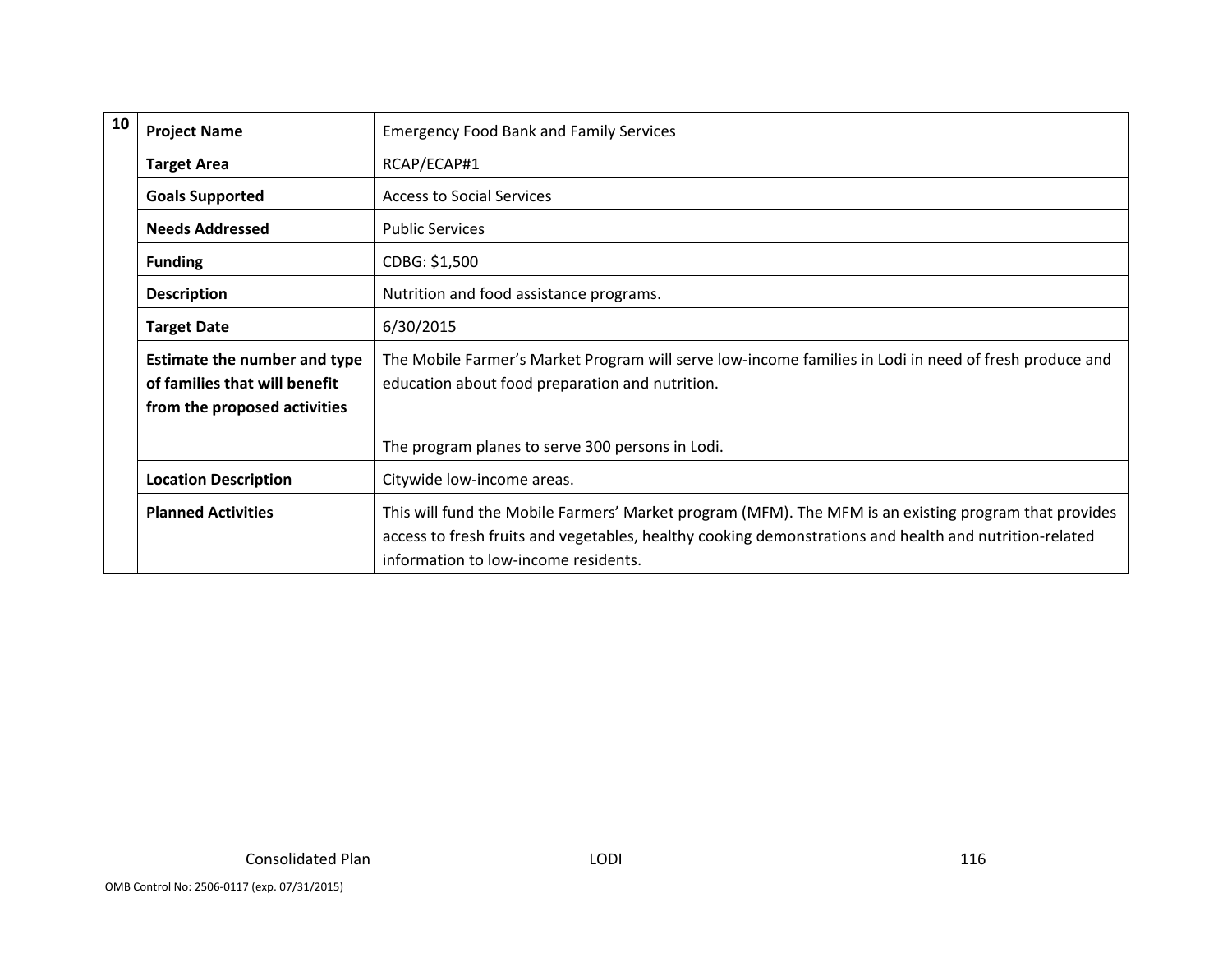## **AP‐50 Geographic Distribution – 91.220(f)**

## **Description of the geographic areas of the entitlement (including areas of low‐income and minority concentration) where assistance will be directed**

While Lodi has used a need-based strategy for selection of projects and activities, the greatest need has historically been identified to be within the low-income Target Area. Specific attention will be focused on one Census Tract within our Target Area (45.02) that was recently identified as a Racially Concentrated Area of Poverty (RCAP) and an Economically Concentrated Area of Poverty (ECAP).

#### **Geographic Distribution**

| <b>Target Area</b>             | Percentage of Funds |
|--------------------------------|---------------------|
| RCAP/ECAP Census Tract (45.02) | 30%                 |

**Table 56 ‐ Geographic Distribution** 

### **Rationale for the priorities for allocating investments geographically**

Areas of concentrated poverty generally have less private investment from financial institutions, grocery stores and other retail outlets. With less competition, businesses like convenience marts and check cashing companies are able to charge more for goods and services and low‐income people end up paying more for basic necessities.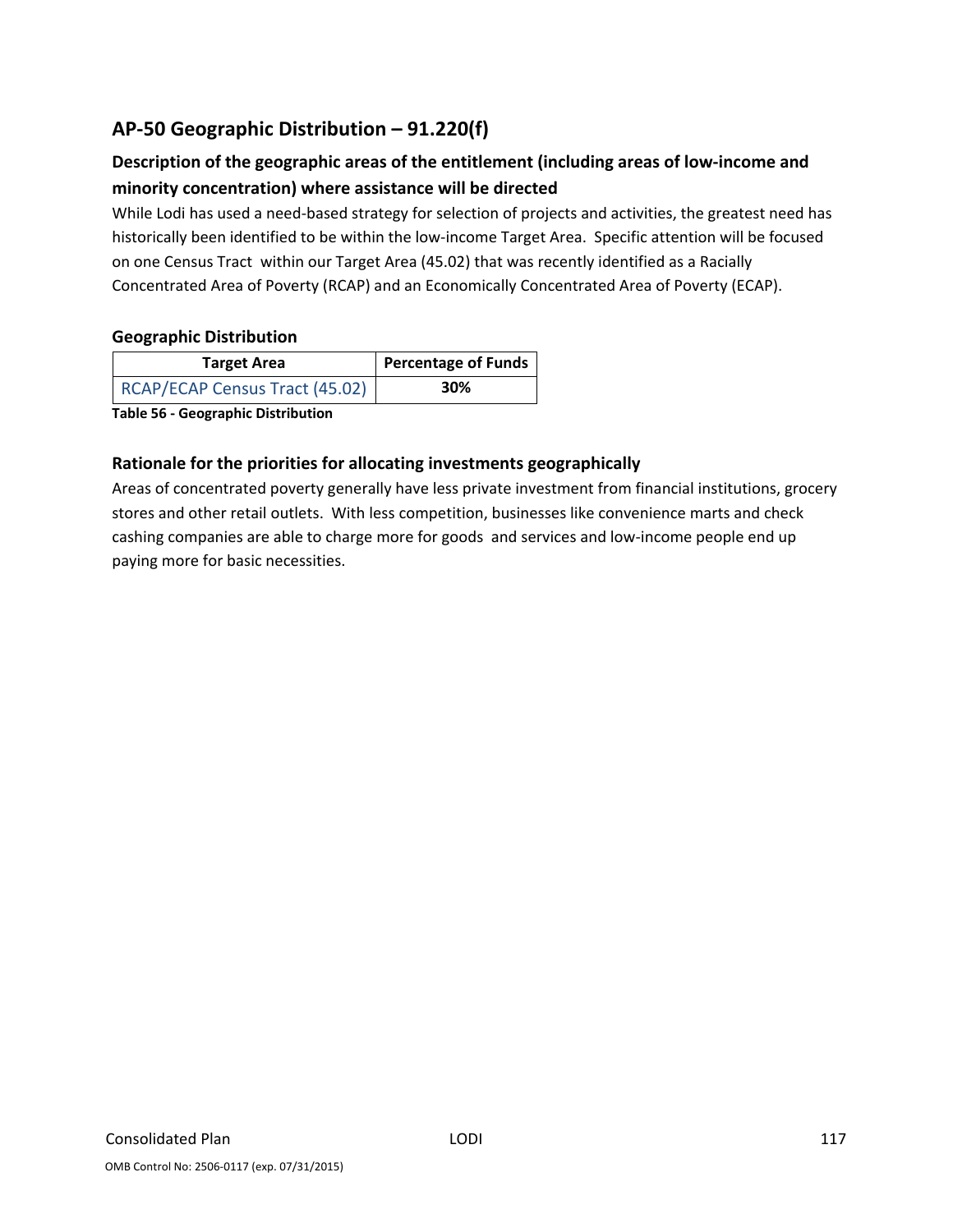# **Affordable Housing**

## **AP‐55 Affordable Housing – 91.220(g)**

#### **Introduction**

Although the Consolidated Plan and Action Plan focus on affordable housing, the City's only HUD funding source is CDBG, which limits the amount of funding that can be spent on affordable housing by prohibiting new construction of housing. (Other HUD programs, such as HOME, are specifically targeted to affordable housing.) The City's strategies related to CDBG‐funded affordable housing efforts relate to maintaining affordability for homeowners. Other funding sources are provided to support affordable housing as available.

| One Year Goals for the Number of Households to be Supported |  |
|-------------------------------------------------------------|--|
| Homeless                                                    |  |
| Non-Homeless                                                |  |
| Special-Needs                                               |  |
| Total                                                       |  |

**Table 57 ‐ One Year Goals for Affordable Housing by Support Requirement**

| One Year Goals for the Number of Households Supported Through                         |    |
|---------------------------------------------------------------------------------------|----|
| Rental Assistance                                                                     |    |
| The Production of New Units                                                           |    |
| <b>Rehab of Existing Units</b>                                                        | 6  |
| <b>Acquisition of Existing Units</b>                                                  | 6  |
| Total                                                                                 | 12 |
| Table 58 - One Year Goals for Affordable Housing by Support Type<br><b>Discussion</b> |    |

In 2014‐15, the City will offer several programs to foster and maintain affordable housing:

• The City's HOME grants will provide first-time homebuyer assistance in the form of a downpayment loan to an anticipated 6 households.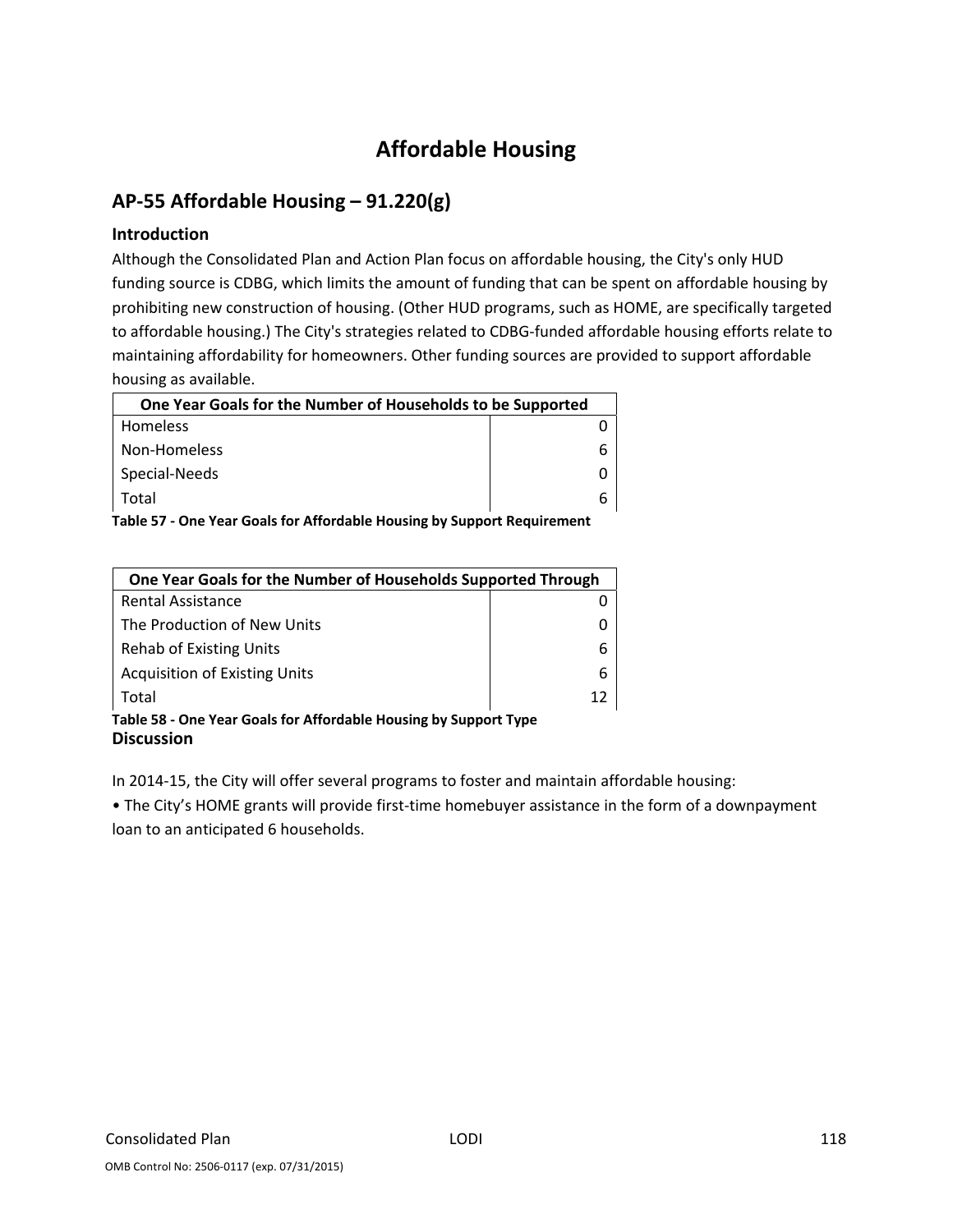## **AP‐60 Public Housing** *–* **91.220(h)**

#### **Introduction**

The Housing Authority of the County of San Joaquin (HACSJ) is the public housing agency serving the City of Lodi. HACSJ is independent of the City of Lodi, and the City retains no control over their funding or implementation of programs

#### **Actions planned during the next year to address the needs to public housing**

Please refer to the HACSJ Public Housing Authority Annual Plan for information on the ways that HACSJ plans to address public housing needs.

## **Actions to encourage public housing residents to become more involved in management and participate in homeownership**

HACSJ encourages public housing residents to participate in policy, procedure, and program implementation and development through its Resident Advisory Board. HACSJ also distributes a newsletter to all residents, which contains relevant news, information on training and employment opportunities, and other community resources available to public housing residents. Public housing residents also participate in the development of the HACSJ's five‐year and annual plans. The Resident Services Division distributes a survey to prioritize resident needs and schedule short‐ and long‐term improvements.

## **If the PHA is designated as troubled, describe the manner in which financial assistance will be provided or other assistance**

HACSJ is not designated as "troubled."

#### **Discussion**

A wealth of information on HACSJ and their programs, housing resources, budgets, and financial planning and reporting is available on their website at www.HACSJ.org.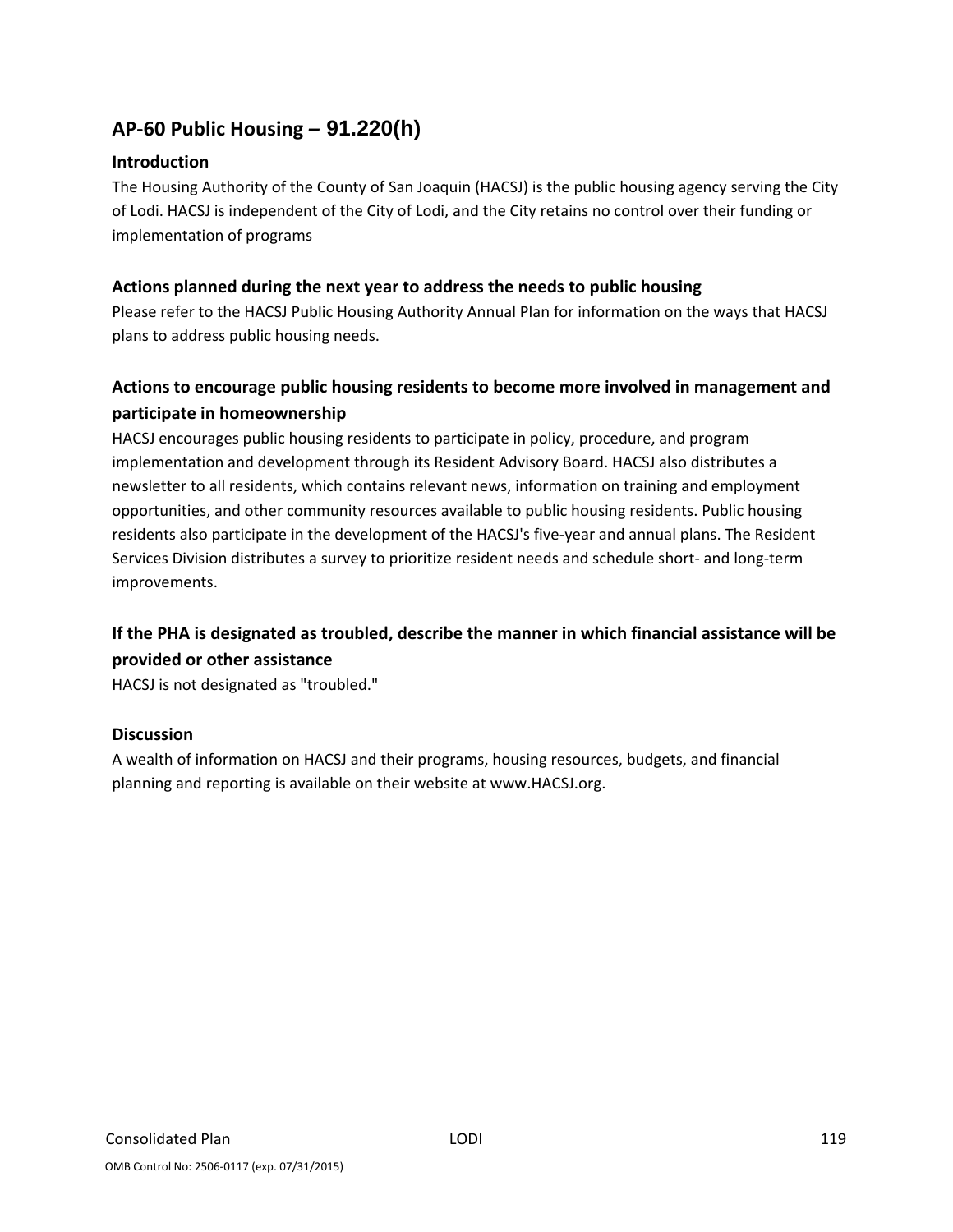## **AP‐65 Homeless and Other Special Needs Activities – 91.220(i)**

### **Introduction**

The City's strategy related to the needs of the homeless, those at risk of homelessness, and other special needs populations is focused on funding supportive services in Lodi.

## **Describe the jurisdictions one‐year goals and actions for reducing and ending homelessness including:**

## **Reaching out to homeless persons (especially unsheltered persons) and assessing their individual needs**

The City will remain involved in the County Emergency Food and Shelter Program Board and will continue participation in monthly meetings with the local homeless outreach group, "A Hand Up" that works directly with the unsheltered homeless population.

The City will also remain involved in the planning and execution of the County‐wide Point‐in‐Time Homeless Count that will take place in 2015.

### **Addressing the emergency shelter and transitional housing needs of homeless persons**

The City will maintain current levels of support in homeless transitional and permanent housing programs.

**Helping homeless persons (especially chronically homeless individuals and families, families with children, veterans and their families, and unaccompanied youth) make the transition to permanent housing and independent living, including shortening the period of time that individuals and families experience homelessness, facilitating access for homeless individuals and families to affordable housing units, and preventing individuals and families who were recently homeless from becoming homeless again**

The City will attempt to create additional beds for chronically homeless persons through two primary strategies:

(1) having the CoC apply for additional new Shelter Plus Care funding that will target the chronically homeless, and

(2) increasing the number of beds for the chronically homeless by modifying existing Shelter Plus Care programs that do not specifically target chronically homeless persons. This second strategy would be achieved by providing chronically homeless persons with a priority when filling vacancies in non‐ targeted Shelter Plus Care programs as they occur.

The City will work closely with the CoC toward meeting this goal.

**Helping low‐income individuals and families avoid becoming homeless, especially extremely low‐income individuals and families and those who are: being discharged from publicly funded institutions and systems of care (such as health care facilities, mental health facilities, foster care and other youth facilities, and corrections programs and institutions); or, receiving**

Consolidated Plan LODI 120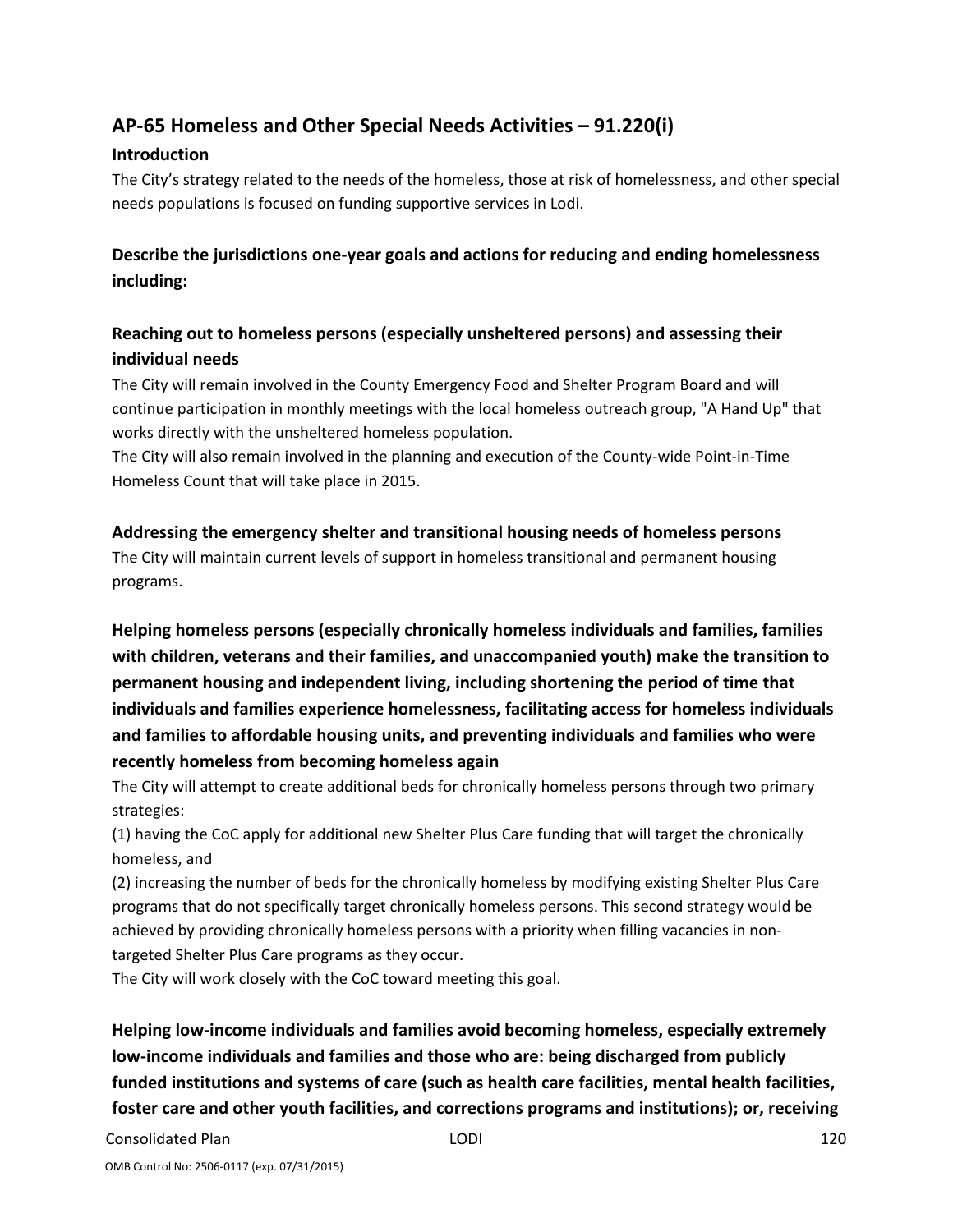## **assistance from public or private agencies that address housing, health, social services, employment, education, or youth needs**

The City plans to pursue funding for Tenant‐Based Rental Assistance Program to ease the cost‐burden for the most impacted households in the extremely low-income and the very low-income range and to continue to support service providers that serve that population.

Foster Care programs in San Joaquin County are overseen by the Human Services Agency. In California, state law requires public foster care programs to provide an Independent Living Program and that a transition plan be formulated for all youth preparing for emancipation. The City will continue to work with the Human Services Agency and the CoC members directly impacted by discharges, toward developing and implementing written protocols designed to codify current practices that prevent persons leaving foster care directly to homelessness.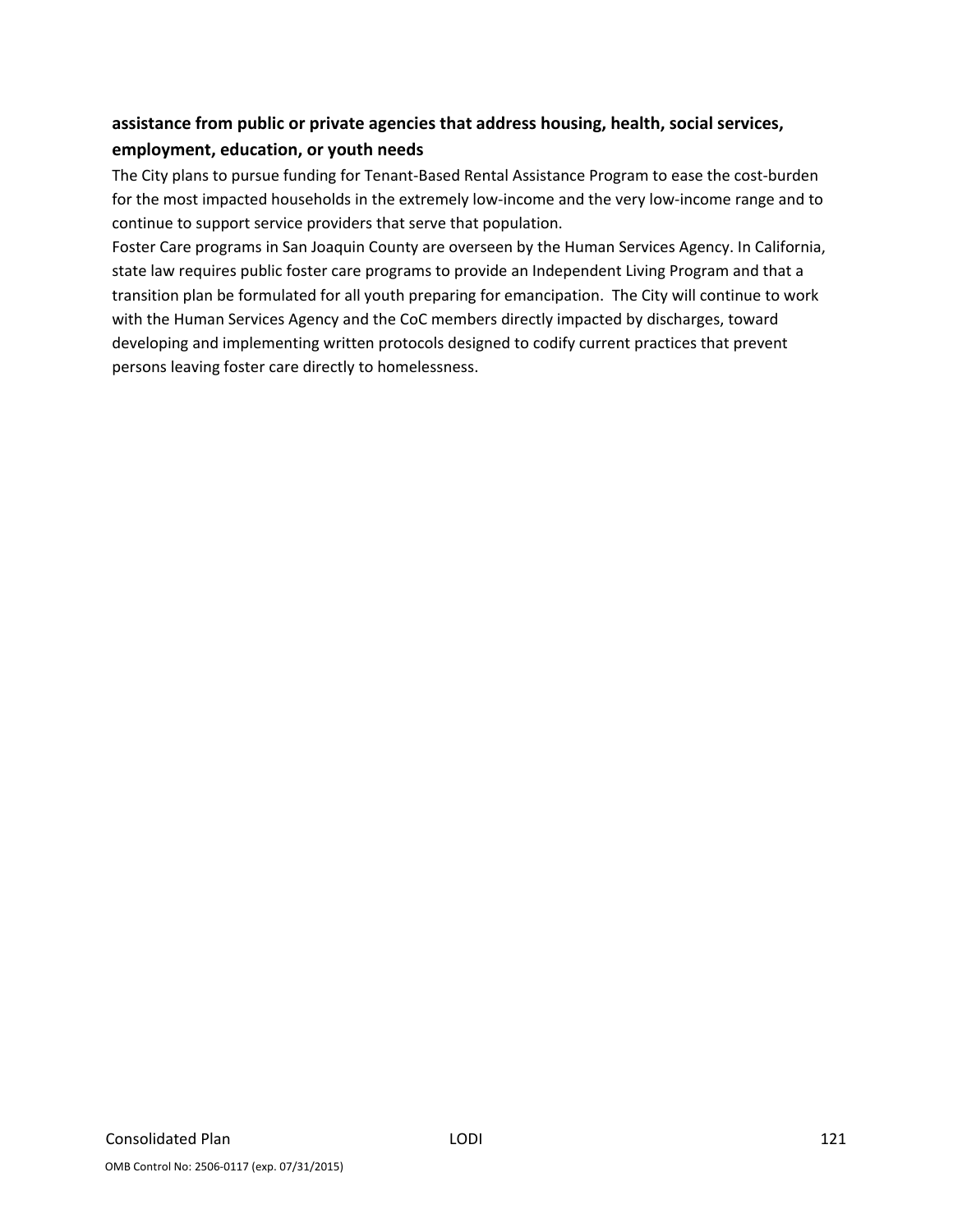## **AP‐75 Barriers to affordable housing – 91.220(j)**

### **Introduction:**

The City identified public policy factors that are barriers to affordable housing in the process of drafting its 2010‐2016 Housing Element update. Notable barriers included:

• Land use controls. Zoning designations affect the availability of land suitable for multi‐family development.

• Residential development standards, which control the type, location, and density of residential development in Lodi. Parking requirements, building setbacks, height limits, and open space requirements are essential to ensuring that Lodi remains a safe and enjoyable place to live, but may constrain the density at which land is developed.

• Design guidelines, which control the appearance of new development. The requirements of design guidelines may slightly increase the cost of building new housing.

• Site improvement, development impact, and processing fees. These fees can add significant cost to developing new housing. Developers must often pay for new roadway, sewer, water, and park facilities, along with miscellaneous other fees. There are also costs associated with getting projects approved by the City and other agencies.

• Permit and approval process. In addition to the cost of fees on new projects, the amount of time required to process them varies by project, and the developer generally must pay holding costs, such as property taxes, during this time.

## **Actions it planned to remove or ameliorate the negative effects of public policies that serve as barriers to affordable housing such as land use controls, tax policies affecting land, zoning ordinances, building codes, fees and charges, growth limitations, and policies affecting the return on residential investment**

In 2014-15, the City will begin the process to review and update the Housing Element again, as well as develop an Analysis of Impediments to Fair Housing. Any barriers to affordable housing identified through those documents will be addressed within the period of this Consolidated Plan.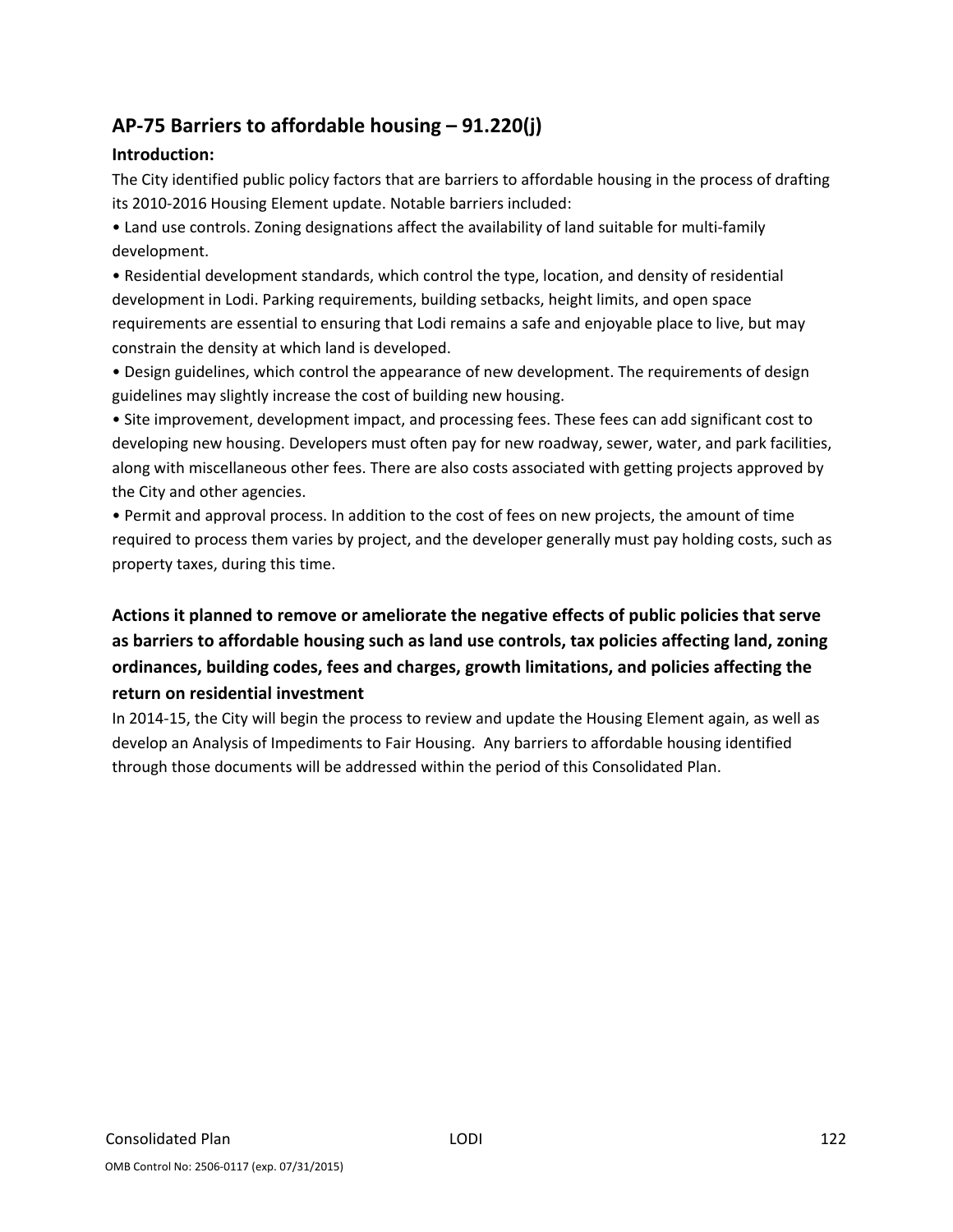## **AP‐85 Other Actions – 91.220(k)**

## **Introduction:**

While there are several constraints to meeting the needs of low-income residents, the primary obstacle is that there is a lack of funding to fully address all needs. The economic challenges facing the nation have forced many nonprofits to cut services at a time when governmental entities and others are least able to provide them. In response to the level of need, the City has maintained its commitment to providing local funding to nonprofits; even though budget cuts have been required in a number of areas. The City also supports nonprofits' efforts to raise private funds, in part through providing direct funding and in‐kind services to special events, including fundraisers.

Another obstacle to meeting underserved needs is that the location of many available services is in the City of Stockton. Lodi works closely with the regional transit agencies to improve access, and there are several daily public transportation linkages between Lodi and downtown Stockton. The City has also encouraged nonprofit agencies to operate satellite offices within Lodi

### **Actions planned to address obstacles to meeting underserved needs**

In 2014‐15, the City will support the following programs to address underserved needs:

- The Salvation Army's Tutoring and Mentoring Program that serves the low-income, predominantly Hispanic population from the RCAP/ECAP area.
- San Joaquin Fair Housing's housing counseling services.
- Second Harvest Food Banks services to the needy families within the Target Area.

### **Actions planned to foster and maintain affordable housing**

In 2014‐15, the City will offer the following programs to foster and maintain affordable housing:

- The City's HOME grants will provide first-time homebuyer assistance in the form of a downpayment loan to an anticipated 10 households.
- The City is pursuing a partnership with Habitat for Humanity for an Acquisition and Rehab Program that will allow at least 10 vacant and/or foreclosed properties to be purchased and rehabilitated as affordable housing.

### **Actions planned to reduce lead‐based paint hazards**

In 2014-15, the City will offer the following programs to reduce lead-based paint hazards:

● The City will continue to provide lead-based paint testing as a component of its housing repair and rehabilitation programs when required by HUD regulations. Given the age and condition of Lodi's housing stock, there are a significant number of homes where lead‐based paint testing is needed.

### **Actions planned to reduce the number of poverty‐level families**

In 2014-15, the City will offer the following programs to reduce the number of poverty-level families:

 Lodi's goals include several that align with the goal of reducing poverty, including creating new affordable housing, expanding housing and services for the homeless, creating new local jobs,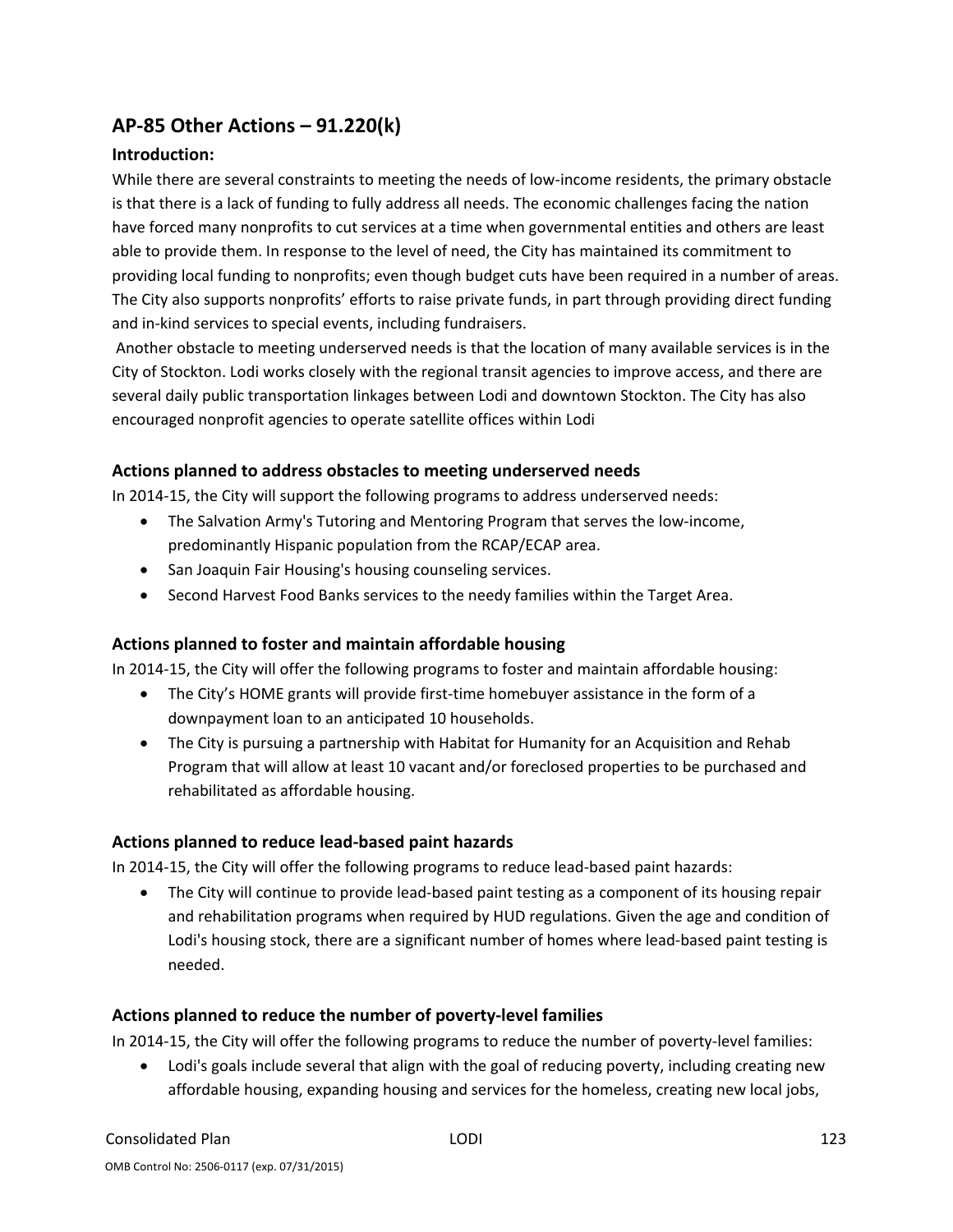and providing social services. The City plans to fund specific activities that address each of these goals during the Consolidated Plan timeframe. For 2014‐15, the City will provide assistance to first-time home buyers to acquire and rehabilitate affordable housing through a grant of State HOME Program funding and through a partnership with Habitat for Humanity.

#### **Actions planned to develop institutional structure**

In 2014‐15, the City will continue to support and assist the service providers within our jurisdiction and to assess changes in needs on an on‐going annual basis.

## **Actions planned to enhance coordination between public and private housing and social service agencies**

The City will continue to participate in regional coordination of services through the Emergency Food and Shelter Program Board and other networking opportunities.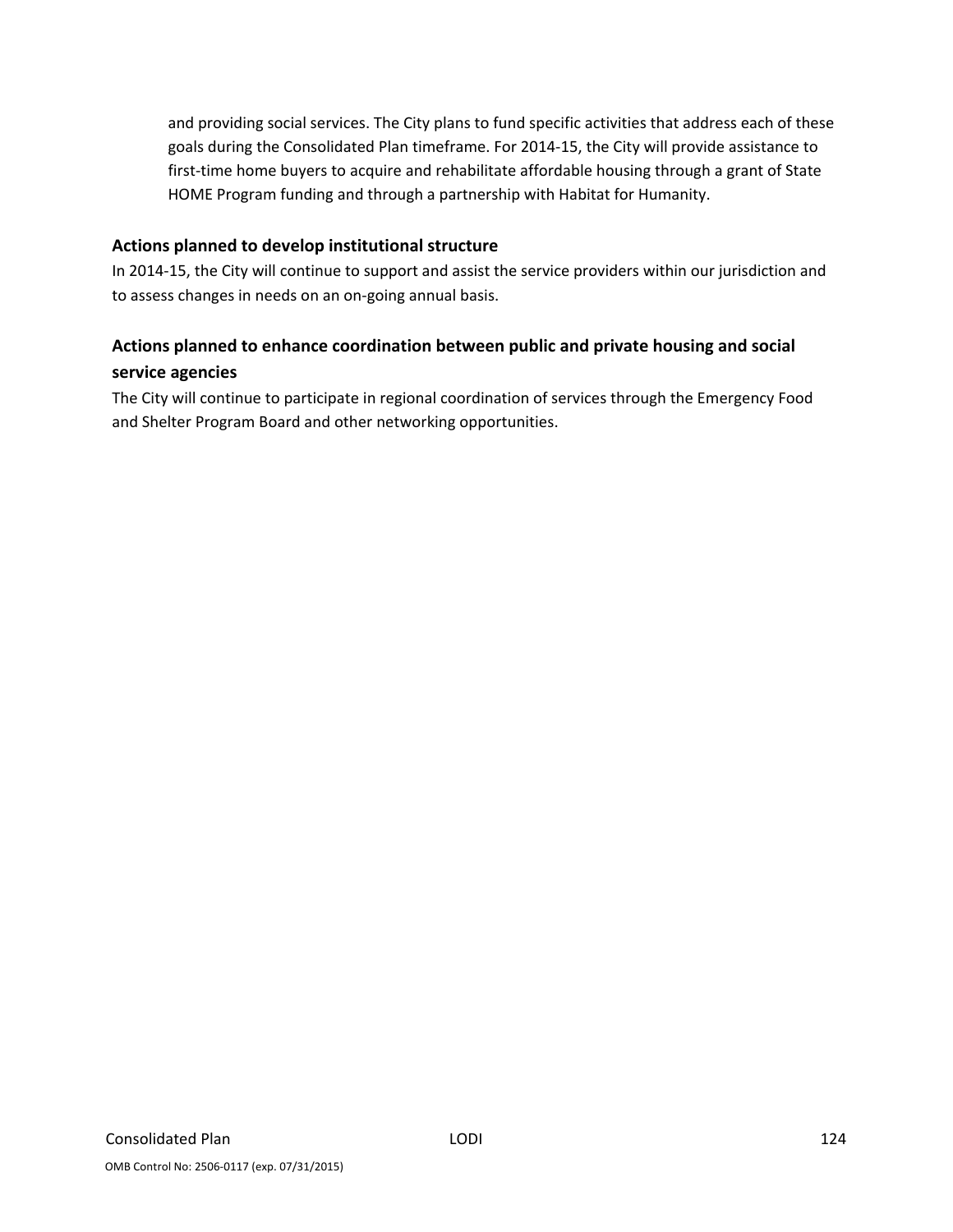## **Program Specific Requirements**

# **AP‐90 Program Specific Requirements – 91.220(l)(1,2,4)**

## **Introduction:**

The program‐specific requirements that apply to the City are those for the CDBG program.

## **Community Development Block Grant Program (CDBG) Reference 24 CFR 91.220(l)(1)**

Projects planned with all CDBG funds expected to be available during the year are identified in the Projects Table. The following identifies program income that is available for use that is included in projects to be carried out.

| 1. The total amount of program income that will have been received before the start of the next   |          |
|---------------------------------------------------------------------------------------------------|----------|
| program year and that has not yet been reprogrammed                                               | 0        |
| 2. The amount of proceeds from section 108 loan guarantees that will be used during the year to   |          |
| address the priority needs and specific objectives identified in the grantee's strategic plan.    | $\Omega$ |
| 3. The amount of surplus funds from urban renewal settlements                                     | $\Omega$ |
| 4. The amount of any grant funds returned to the line of credit for which the planned use has not |          |
| been included in a prior statement or plan                                                        | $\Omega$ |
| 5. The amount of income from float-funded activities                                              | $\Omega$ |
| <b>Total Program Income:</b>                                                                      | 0        |
|                                                                                                   |          |

### **Other CDBG Requirements**

| 1. The amount of urgent need activities                                                                                                                                                                                                                                                                                                                | 0      |
|--------------------------------------------------------------------------------------------------------------------------------------------------------------------------------------------------------------------------------------------------------------------------------------------------------------------------------------------------------|--------|
| 2. The estimated percentage of CDBG funds that will be used for activities that benefit<br>persons of low and moderate income. Overall Benefit - A consecutive period of one,<br>two or three years may be used to determine that a minimum overall benefit of 70%<br>of CDBG funds is used to benefit persons of low and moderate income. Specify the |        |
| years covered that include this Annual Action Plan.                                                                                                                                                                                                                                                                                                    | 80.00% |

#### **Discussion:**

The City calculates its low‐income benefit on a one‐year timeframe.